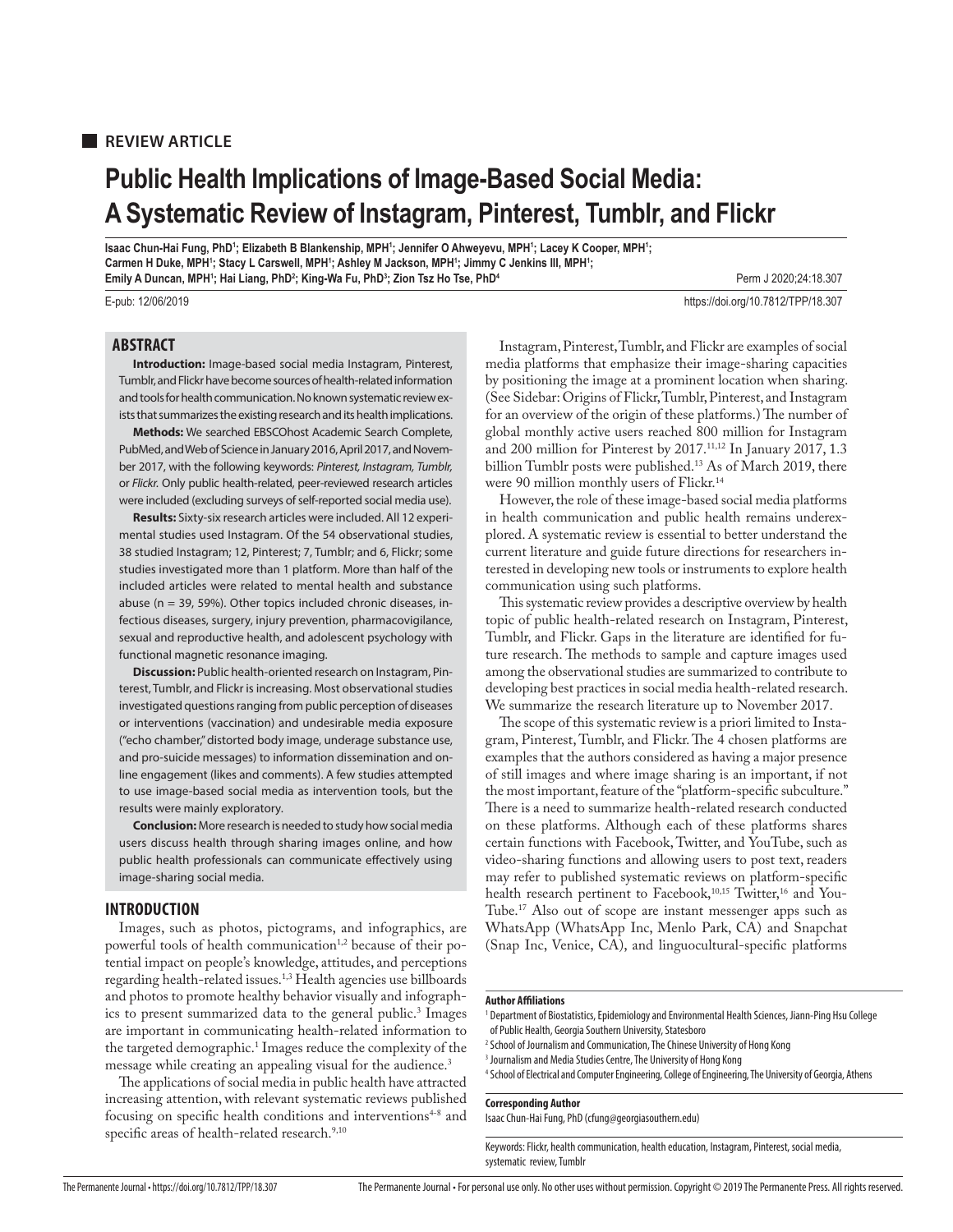such as Sina Weibo (Weibo Corporation, Beijing) and WeChat (Tencent Holdings Limited, Shenzhen).

### **METHODS**

The literature search strategy, inclusion and exclusion criteria, and how we assessed the quality of articles were defined a priori. Records were kept for the process for literature search and screening as well as data extraction and quality assessment. We followed Preferred Reporting Items for Systematic Reviews and Meta-Analyses (PRISMA)<sup>18</sup> recommendations and completed the PRISMA checklist (Appendix Aª).

Figure 1 presents the schematic of our literature search and screening process. We searched EBSCOhost Academic Search Complete, PubMed, and Web of Science with the following keywords: *Pinterest, Instagram, Tumblr, or Flickr.* For Web of Science, our search was restricted to document types of research articles and clinical trials.

We performed 3 rounds of searches. In January 2016, a total of 861 abstracts were retrieved (batch A). In April 2017, restricting to the 2016 and 2017 literature, we retrieved 591 abstracts (batch B). In November 2017, searching the 2017 literature only, we retrieved 633 abstracts (batch C). After removing duplicates and screening abstracts on the basis of the inclusion and exclusion criteria listed in Table 1, we downloaded the full text of the remaining documents for detailed screening (batch A, 46 articles; batch B, 42; and batch C, 41). Each article was given a unique identifier. After removing duplicates and applying the inclusion and exclusion criteria, 66 articles were

### **Origins of Flickr, Tumblr, Pinterest, and Instagram**

Flickr was a pioneer in online photo sharing when the Web site was founded in 2004 and saw its heyday when Yahoo! bought it in 2005. Flickr evolved and found its niche among photography enthusiasts. It was acquired by SmugMug, a paid photo-sharing service, in 2018.<sup>1,2</sup>

Tumblr was founded in 2007 as a microblog that allows users to post multimedia and was acquired by Yahoo! in 2016.<sup>3</sup> In 2012, Tumblr prohibited self-harm materials, including "pro-ana" contents.<sup>4</sup> In 2018, Tumblr banned pornographic contents and triggered a debate on the line between pornography and the arts as well as backlash from certain members of the lesbian, gay, bisexual, transgender (LGBT) communities who feared that certain expressions of their identities were being censored.<sup>5-7</sup>

Pinterest was launched in 2010 as a Web site where users can save an image (known as a "pin") that they upload or find on a Web page onto their "boards," which is a collection of these pins. Other users can "re-pin" these images onto their own boards. Pinterest launched its iPhone (Apple, Cupertino, CA) application (app) in 2011, and quickly became one of the major social media sites.<sup>8</sup>

Instagram was launched in 2010 as an iPhone app, through which users upload and share photos.<sup>9</sup> Instagram became popular for its image filters that enhanced the users' experience. In 2012, Facebook acquired Instagram for \$1 billion.<sup>10</sup>

Understanding the historical context of these platforms is important. Flickr was launched in 2004, at a time when the digital camera became popular, gradually replacing traditional cameras that used film. Flickr served the purpose of providing a free platform through which users might organize digital photos as albums and shared them with family and friends. Tumblr was launched in 2007, a year after Twitter was launched, at a time when the idea of a microblog was getting traction. Whereas Twitter's characteristic feature was its brief text message of 140 characters, Tumblr was launched as a microblog that features images. The exponential increase of popularity of Instagram and Pinterest when their iPhone apps were launched in 2010 and 2011, respectively, coincided with the rise of the smart phone and the changing habit of photography by the average nonprofessional user. By mid-2010, smart phones (both iOS and Android operating systems) had become very popular. With a camera on every smart phone, the smart phone had become the camera that everyone carried and used daily. Instead of taking photos with digital cameras and then transferring them to a personal computer or laptop for upload, most smart phone users started taking photos with their smart phone cameras and then uploading them directly from the phone. The iPhone apps of Instagram and Pinterest came onto the market at the right moment in the history of technology and became the dominant image-sharing social media in the second decade of the 21st century.

### **References**

- 1. Guynn J. Exclusive: Flickr bought by SmugMug, which vows to revitalize the photo service [Internet]. USA Today 2018 Apr 20 [cited 2019 May 16]. Available from: www.usatoday.com /story/tech/2018/04/20/smugmug-buys-flickr-verizon-oath/537377002.
- 2. Frommer D. Flickr has been sold after 13 years at Yahoo. Can Flickr be relevant again? [Internet]. 2018 Apr 20 [cited 2019 May 16]. Available from: www.vox.com/2018/4/20/17264274 /flickr-smugmug-yahoo-oath-verizon-deal-photo-sharing-service-mobile-instagram.
- 3. Mayer M. Tumblr. + Yahoo! It's officially official [Internet]. Sunnyvale, CA: Yahoo; 2013 Jun 20 [cited 2019 May 16]. Available from: https://yahoo.tumblr.com/post/53441093826/tumb Ir-yahoo-its-officially-official.
- 4. A new policy against self-harm blogs [Internet]. New York, NY: Tumblr; 2012 Feb 23 [cited 2109 May 16]. Available from: https://staff.tumblr.com/post/18132624829/self-harm-blogs.
- 5. Liao S. Tumblr will ban all adult content on December 17th [Internet]. Verge 2018 Dec 3 [cited 2019 May 16]. Available from: www.theverge.com/2018/12/3/18123752/tumblr-adult-con tent-porn-ban-date-explicit-changes-why-safe-mode.
- 6. Hey Tumblr [Internet]. New York, NY: Tumblr; 2018 Dec 17 [cited 2019 May 16]. Available from: https://staff.tumblr.com/post/181199101690/hey-tumblr-a-couple-of-weeks-ago-weannounced-an.
- 7. Heater B. As adult content ban arrives, Tumblr clarifies and refines rules [Internet]. TechCrunch 2018 Dec [cited 2019 May 16]. Available from: https://techcrunch.com/2018/12/17/as -adult-content-ban-arrives-tumblr-clarifies-and-refines-rules.
- 8. Carlson N. Inside Pinterest: An overnight success four years in the making [Internet]. Business Insider 2012 May 1 [cited 2019 May 16]. Available from: www.businessinsider.com/insi de-pinterest-an-overnight-success-four-years-in-the-making-2012-4?page = 2.
- 9. Siegler MG. Instagram launches with the hope of igniting communication through images [Internet]. TechCrunch 2010 Oct 6 [cited 2019 May 16]. Available from: https://techcrunch .com/2010/10/06/instagram-launch.
- 10. Geron T. Facebook officially closes Instagram deal. Forbes 2012 Sep 6 [cited 2019 May 16]. Available from: www.forbes.com/sites/tomiogeron/2012/09/06/facebook-officially-closes-in stagram-deal.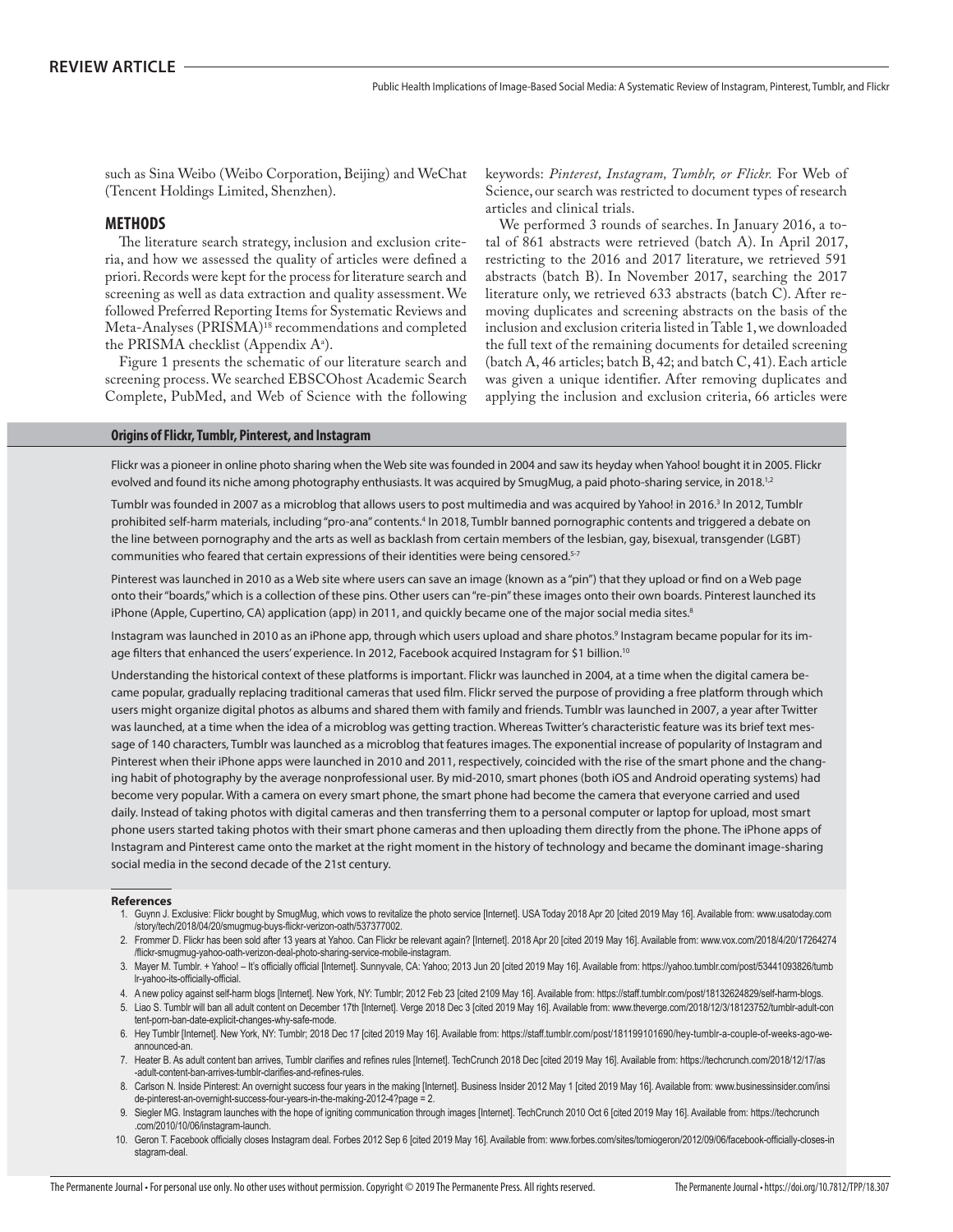

Figure 1. Flowchart of article retrieval process.

included (batch A, 11; batch B, 31; and batch C, 24). For each included article, 2 coauthors extracted the data and assessed the quality of the article independently. In this review, articles are categorized by health topic and study design (observational vs experimental). Extracted data were summarized in Appendix Bª. Articles excluded after full text retrieval were listed with their exclusion reasons in Appendix C<sup>a</sup>. Details of data extraction and quality assessment methods are in Appendixes D and  $\mathrm{E}^{\scriptscriptstyle\!}$  .

To assess the quality of the articles, including their risk of bias, we followed the approach of a published systematic review on social media use in chronic diseases.6 We applied the Downs and Black Checklist (excluding question 27) for articles in which the authors performed analysis beyond the basic descriptive statistics<sup>19</sup> (eg, regression analyses),and the Critical Appraisal Skills Programme  $(CASP)$  qualitative research checklist<sup>20</sup> (excluding question 10) for articles in which the authors performed basic descriptive statistics only. High scores indicated high quality. To be conservative in our quality assessment, if there were disagreements between the 2 reviewers regarding the scores, we took the lower scores between the 2 for each section in the Downs and Black Checklist and for the total score in the CASP qualitative research checklist.

Given the inherent limitations in the application of these 2 checklists, especially the Downs and Black Checklist, to the literature of social media content analyses, the corresponding author (ICHF) decided to design his own checklist and apply it in this review. The new checklist (Appendix E, Table  $\rm S16)^{\rm a}$  is designed for assessing the quality of observational studies of public health image-sharing social media studies and is not applied to experimental (intervention) studies. In the new checklist that the corresponding author created, the reporting of social media data retrieval methods was emphasized (5 questions out of 10): Keyword/hashtag (question [Q] 5), tool/method (Q6), specification/limits set (Q7), date/timeframe (Q8) used to retrieve social media data, and whether the sampling method was representative (probability sampling or full dataset; Q9). This was to ensure that published studies can be repeated at least in theory.

We calculated the Cohen  $\kappa$  (Appendix E)<sup>a</sup> for each item in the new checklist using the results of the 2 coders, coding all the observational articles (except the one in Portuguese) for which we used the new checklist.

### **RESULTS**

Fifty-four observational and 12 experimental studies were included (Tables 2 and 3). Among the 54 observational studies, Instagram was studied in 38 articles,  $21-58$  Pinterest in  $12$ ,  $22,49,57,59-67$ Tumblr in 7,31,50,68-72 and Flickr in 6.21,24,57,68,73,74 Some covered 2 or more platforms, with combinations of Instagram and Pinterest,<sup>22,49</sup> Instagram and Tumblr,<sup>31,50</sup> Instagram and Flickr,<sup>21,24</sup> and Tumblr and Flickr,<sup>68</sup> as well as Instagram, Pinterest, and Flickr.<sup>57</sup> In all 12 experimental studies, only Instagram was used.75-86

### **Elements of Social Media Covered**

Among the 54 observational studies, contents of social media posts were studied in 47 articles, meta-data of social media posts were studied in 28 articles, and users were studied in 24. All 3 elements (contents, metadata, users) were studied in 11 articles, 2 of 3 elements were studied in 24 articles, and only 1 element was studied in 18 articles.<sup>c</sup> One article reported only frequency of Instagram posts with specific hashtags.<sup>34</sup>

### **Sampling and Data Capture Among Observational Studies**

Methods of image sampling varied among the observational studies and included the following: 1) attempts to capture all posts that met inclusion criteria; 2) random sampling: a) simple random sample of images, b) random sample of images, stratified by time, c) random sample of images but replacing images

|          | Table 1. Inclusion and exclusion criteria                                                                                                                                                         |                                                                                                                                                                                                                           |
|----------|---------------------------------------------------------------------------------------------------------------------------------------------------------------------------------------------------|---------------------------------------------------------------------------------------------------------------------------------------------------------------------------------------------------------------------------|
| Criteria | <b>Inclusion</b> <sup>a</sup>                                                                                                                                                                     | Exclusion <sup>b</sup>                                                                                                                                                                                                    |
|          | The article is about the public health implications of the use<br>of Instagram, Pinterest, Tumblr, or Flickr, or the use of these<br>platforms as tools for public health interventions or health | The article is not related to the public health implications of the use of<br>Instagram, Pinterest, Tumblr, or Flickr, or the use of these platforms as tools<br>for public health interventions or health communication. |
|          | communication.                                                                                                                                                                                    | The article is not about Instagram, Pinterest, Tumblr, or Flickr (eg, a public<br>health research article presenting Twitter data only).                                                                                  |
| C        | The document is an original research article (including a brief<br>report) published in a peer-reviewed journal.                                                                                  | The article is not an original research article (eg, letters to the editor,<br>perspectives, and reviews).                                                                                                                |
|          | The article contains social media data (including meta-data of the<br>posts or the users).                                                                                                        | The article reports only self-reported use of image-sharing social media (eg,<br>from surveys or interviews).                                                                                                             |

<sup>a</sup> Articles were included in this systematic review, if they met all 3 of the criteria.

**b** Articles were excluded if they met any of the criteria.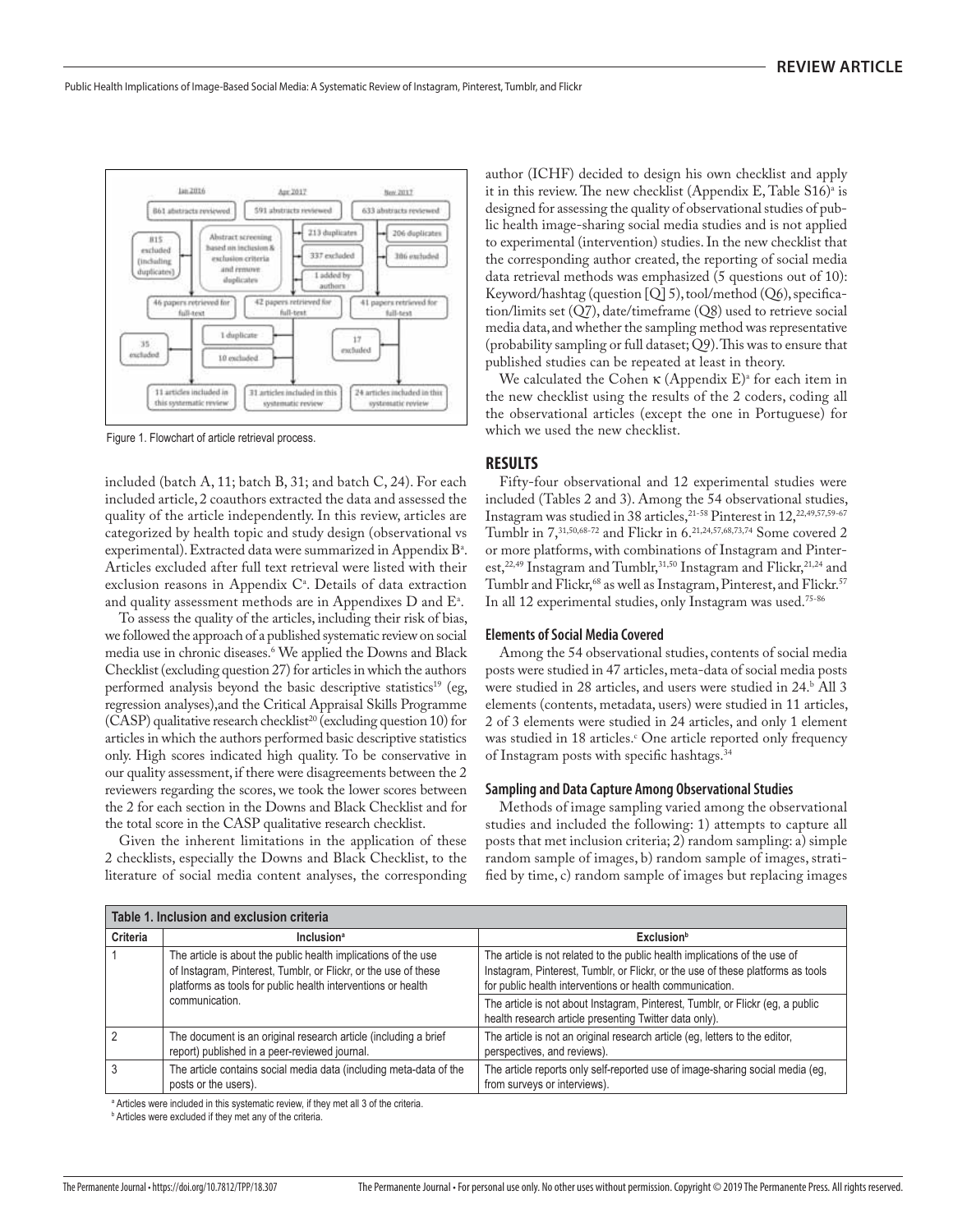| Table 2. Social media platforms and elements of social media<br>posts studied in 54 observational studies reviewed |                |
|--------------------------------------------------------------------------------------------------------------------|----------------|
| Parameter                                                                                                          | No. of studies |
| Social media platforms studied <sup>a</sup>                                                                        |                |
| Instagram                                                                                                          | 38             |
| Pinterest                                                                                                          | 12             |
| Tumblr                                                                                                             | 7              |
| Flickr                                                                                                             | 6              |
| Elements of social media covered                                                                                   |                |
| Contents of social media posts                                                                                     | 47             |
| Meta-data of social media posts                                                                                    | 28             |
| Users of social media                                                                                              | 24             |
| All 3 elements                                                                                                     | 11             |
| Two of 3 elements                                                                                                  | 24             |
| Only 1 element                                                                                                     | 18             |
| None <sup>b</sup>                                                                                                  |                |

<sup>a</sup> Some observational studies covered more than 1 of these 4 platforms, with combinations of Instagram and Pinterest,<sup>22,49</sup> Instagram and Tumblr,<sup>31,50</sup> and Instagram and Flickr,<sup>21,24</sup> Tumblr and Flickr,<sup>68</sup> as well as Instagram, Pinterest, and Flickr.<sup>57</sup>

<sup>b</sup> One article reported only frequency of Instagram posts with specific hashtags.<sup>34</sup>

from the same users with the next images, and d) random sample of time slots to capture images; and 3) nonrandom sampling methods: a) a convenience sample of posts that shown up first, b) posts in the most popular group, c) posts posted by the most popular users, d) the most recent posts, e) the posts showing up, f ) every "fifth" post, and g) a small sample over time. Likewise, methods of data capture varied and included: 1) application programming interface (API; see Sidebar: Glossary), 2) firehose (see Sidebar: Glossary), 3) proprietary platforms, 4) screenshots, and 5) recruiting participants who are willing to share their Instagram photos with the researchers. For details, see Appendix D.<sup>a</sup>

### **Articles by Health Topics**

Table 3 summarizes the 66 included articles by health topic and study design. The categories of mental health,<sup>d</sup> and substance abuse41-51,66,72,82,83 together comprised 39 articles (59%).

### **Infectious Diseases**

Three-quarters of vaccine-related Pinterest images were found to be antivaccine.<sup>59</sup> Two studies categorized Ebola virus-related images, and 2 were on the Zika virus. Among them, 2 were simple thematic content analysis between platforms.<sup>21,22</sup> On top of content analysis, 1 categorized sentiment of the images<sup>25</sup>; another compared between the Instagram images and tweets posted by the Centers for Disease Control and Prevention, the World Health Organization, and Médecins Sans Frontières (Doctors Without Borders) and included engagement analysis (likes and comments).<sup>23</sup>

A correlation  $(r = 0.798)$  was identified between the dengue incidence in Santa Catarina, Brazil, and social media posts originated from the same state that were specific to mentions of dengue, chikungunya, and Zika. Instagram and Flickr were among the platforms monitored.<sup>24</sup>

### **Chronic Diseases**

Researchers analyzed images related to various chronic diseases: Chronic obstructive pulmonary disease,<sup>60</sup> chronic pain,<sup>68</sup> skin cancer,<sup>67</sup> scoliosis,<sup>27</sup> status epilepticus,<sup>61</sup> and young adulthood cancer.28 In a pilot photovoice project for adolescents with type 1 diabetes, the 20 participants found using Instagram a positive experience.<sup>26</sup>

Three experimental studies explored Instagram as an intervention tool. As part of a larger intervention in a cluster-randomized experimental study, parents of 50 children in the intervention arm were given mobile phones with preconfigured Instagram accounts. Parents were asked to take photos of the food their children consumed and upload them to the Instagram account; only 50% (25/50) complied. Of the 937 images uploaded, 70% were uploaded by the 3 most active participants' parents.<sup>75</sup>

In another study, participants were exposed to an Instagram image of a black bean veggie burger. The image was experimentally manipulated to have either 105 likes and many positive comments or no likes or comments. Participants were randomly assigned to each group. Individuals with a higher body mass index were found to express a higher behavioral intention to like, share, or comment on the image.<sup>80</sup>

| Table 3. Number of included articles by topics and study design ( $N = 66$ ) <sup>a</sup> |               |                  |                                 |               |                                |                   |                    |
|-------------------------------------------------------------------------------------------|---------------|------------------|---------------------------------|---------------|--------------------------------|-------------------|--------------------|
|                                                                                           |               |                  | Observational                   |               | <b>Experimental</b>            |                   |                    |
| <b>Topic</b>                                                                              | <b>Number</b> | Summary<br>Table | <b>References</b>               | <b>Number</b> | <b>Summary</b><br><b>Table</b> | <b>References</b> | All, no.<br>$(\%)$ |
| Infectious diseases                                                                       | 6             | S <sub>1</sub>   | 21-25, 59                       | 0             | None                           | None              | 6(9)               |
| Chronic diseases                                                                          | 7             | S <sub>2</sub>   | 26-28, 60, 61, 67, 68           | 3             | S <sub>3</sub>                 | 74, 76, 79        | 10(15)             |
| Mental health (excluding substance abuse)                                                 | 22            | S <sub>4</sub>   | 29-40, 48, 50, 62-65, 69-71, 73 | 4             | S <sub>5</sub>                 | 75, 77, 78, 80    | 26 (39)            |
| Substance abuse                                                                           | 11            | S <sub>6</sub>   | 41-47, 49, 51, 66, 72           | 2             | S7                             | 81, 82            | 13 (20)            |
| Sexual and reproductive health                                                            |               | S <sub>8</sub>   | 74                              |               | S <sub>9</sub>                 | 83                | 2(3)               |
| Pharmacovigilance                                                                         |               | S <sub>10</sub>  | 52                              | $\Omega$      | None                           | None              | 1(2)               |
| Surgery                                                                                   | 4             | S <sub>11</sub>  | 53-56                           |               | None                           | None              | 4(6)               |
| Injury prevention                                                                         | 2             | S <sub>12</sub>  | 57, 58                          | 0             | None                           | None              | 2(3)               |
| Adolescent psychology with functional<br>magnetic resonance imaging                       | $\Omega$      | None             | None                            | 2             | S <sub>13</sub>                | 84.85             | 2(3)               |
| Total                                                                                     | 54            | Not applied      | Not applied                     | 12            | Not applied                    | Not applied       | 66 (100)           |

ª Details of articles of each category can be found in the supplementary tables listed in Appendix B (available at: www.thepermanentejournal.org/files/2020/18-307-App.pdf).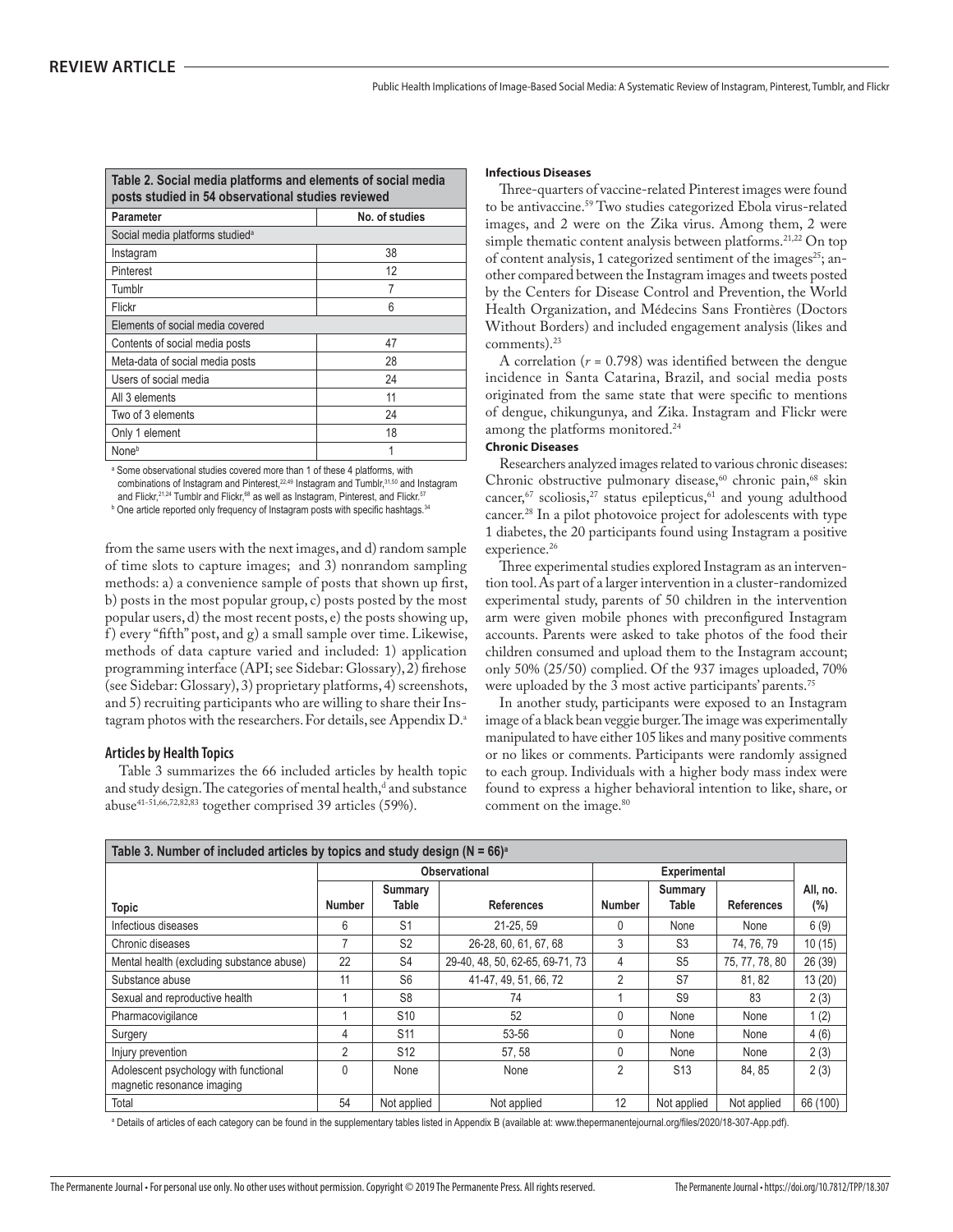A third study evaluated Instagram as a channel to encourage adherence to a home exercise program. Participants in the intervention group received reminders and health education materials via Instagram and reported a higher adherence to the home exercise program, compared with the control group.<sup>77</sup>

### **Mental Health (Excluding Substance Abuse)**

This category included studies on body image and healthy eating, depression, self-harm, and psychogenic nonepileptic seizures.

*Body Image and Healthy Eating: Thinspiration (pro-anorexia).*  A study identified 9 categories of anorexic Instagram images.<sup>38</sup> Pro-anorexic #thinspiration content was found to be prevalent on Pinterest.62 A network analysis of the interaction within and between pro-anorexia and pro-recovery Flickr communities identified an "echo chamber" (see Sidebar: Glossary) effect, with like-minded individuals communicating more frequently with each other.<sup>73</sup> Importantly, it was found to be counterproductive for pro-recovery users to post comments to pro-anorexia photos because this would make the pro-anorexia individuals continue posting pro-anorexia photos for a longer time. Similarly, the "echo" chamber effect was identified on Instagram, among both the fat acceptance community and the pro-anorexia community.33 A study found that there were more pro-ana (see Sidebar: Glossary) posts on Twitter than Tumblr, whereas there were more anti-ana (see Sidebar: Glossary) posts on Tumblr than Twitter.70 Another study found that pro-ana Tumblr posts were more likely to be reblogged at a higher rate than anti-ana posts; users generally did not like to repost a post with a noticeable affective tone, but they did so if the post identified someone as having an eating disorder.<sup>71</sup>

*Body Image and Healthy Eating: Fitspiration (see Sidebar: Glossary).* An analysis of 50 #fitspiration Instagram images found that these images replicated and extended the contemporary notion of the ideal female body of slenderness.30 A study found that on Instagram, Tumblr, Facebook, and Twitter, men were featured almost as often as women in #fitspo imagery and men were just as likely to be objectified as women.<sup>31</sup> Two studies on Instagram identified some degree of objectification in most #fitspo<sup>36</sup> and #fitspiration images<sup>37</sup>; their negative side effects on the viewers' body image were suggested.37 Fitspiration messages were found to include a comparable amount of "fit praise" and "thin praise"<sup>64</sup>; however, these images may create peer support online.<sup>36</sup>

Four experimental studies investigated the relationship between Instagram images and women's body images. In a study, participants who were exposed to fitspiration images reported greater body dissatisfaction and lower state appearance selfesteem than those who were exposed to control stimuli (travelrelated images).76 In a sequel, researchers found that participants who were exposed to celebrity and peer images experienced increased negative mood and body dissatisfaction relative to those who saw travel-related images, whereas the difference between exposure to celebrity vs peer images was insignificant.<sup>78</sup> In a third study, comparing with controls who posted travel-related images, participants who posted "fitspiration" images reported higher scores on bulimia, compulsive exercise, drive for thinness, and drive for muscularity, and had a higher proportion at risk of diagnosis of a clinical eating disorder.79 In a 3-group

comparison study, relative to the control group of neutral images, participants who viewed "fitspiration" images reported poorer self-compassion, whereas participants exposed to selfcompassion quotes reported greater body satisfaction, body appreciation, self-compassion, and reduced negative mood.<sup>81</sup> Interestingly, exposure to a combination of "fitspiration" images and self-compassion quotes showed a more positive outcome than those who were exposed to fitspiration images.<sup>81</sup>

*Body Image and Healthy Eating: Fatspiration (see Sidebar: Glossary).* Images with hashtags #fatspiration or #fatspo were found to more often endorse the theme of fat acceptance than those with hashtags #healthateverysize or #haes. Overall, images with these hashtags often displayed the whole body rather than just the face. $40$  A study noted that the fat acceptance community is also an echo chamber.<sup>33</sup>

*Body Image and Healthy Eating: Healthy Eating.* A study on Scandinavians who had turned 14 years old found that food images were prevalent on their accounts and that it was difficult to monitor adolescents' exposure to marketing of unhealthy food.<sup>32</sup> Infographics about nutrition and healthy eating on Pinterest were found to contain few health behavior theory constructs; recommendations were made for more health behavior theory elements to be included therein to influence healthy eating behaviors.<sup>65</sup>  $\rm A$ study characterizing Instagram #cheatmeal images found that

### **Glossary**

Age gate: A Web page or an interface that requires the user to verify positively that s/he is of a certain age or older. This is to prevent underage individuals from gaining access to online materials that they should otherwise not access.

Anti-ana: Discouragement of anorexic behaviors. This is the opposite of pro-ana.

Application programming interface (API): A set of computer codes that allows communication between computers and/or servers. Developers use API to automate the retrieval of social media data from the platforms. However, most social media companies set limits to the amount of data that developers can freely retrieve.

Echo chamber: The phenomenon that social media users interact with other users who share their own viewpoints (eg, regarding politics) and avoid individuals with whom they disagree. These networks of individuals reinforce each other's views.

Fatspiration: A combination of the words fat and inspiration. This is also known as "fatspo." This term is used by the community who encourages "fat acceptance" (being happy with the fact that individuals are overweight), and this is the opposite of "fitspiration."

Firehose: A firehose API allows developers who pay for the service to download a large volume of social media data from social media platforms that go beyond the free limit set by social media companies for free API download.

Fitspiration: A combination of the words fit and inspiration. This is also known as "fitspo." This term is used by the community that promotes a slender body shape, but not anorexic.

Pro-ana: Promotion of anorexia nervosa. This is also known as "ana."

Thinspiration: A combination of the words thin and inspiration. This term is used by the pro-anorexic community.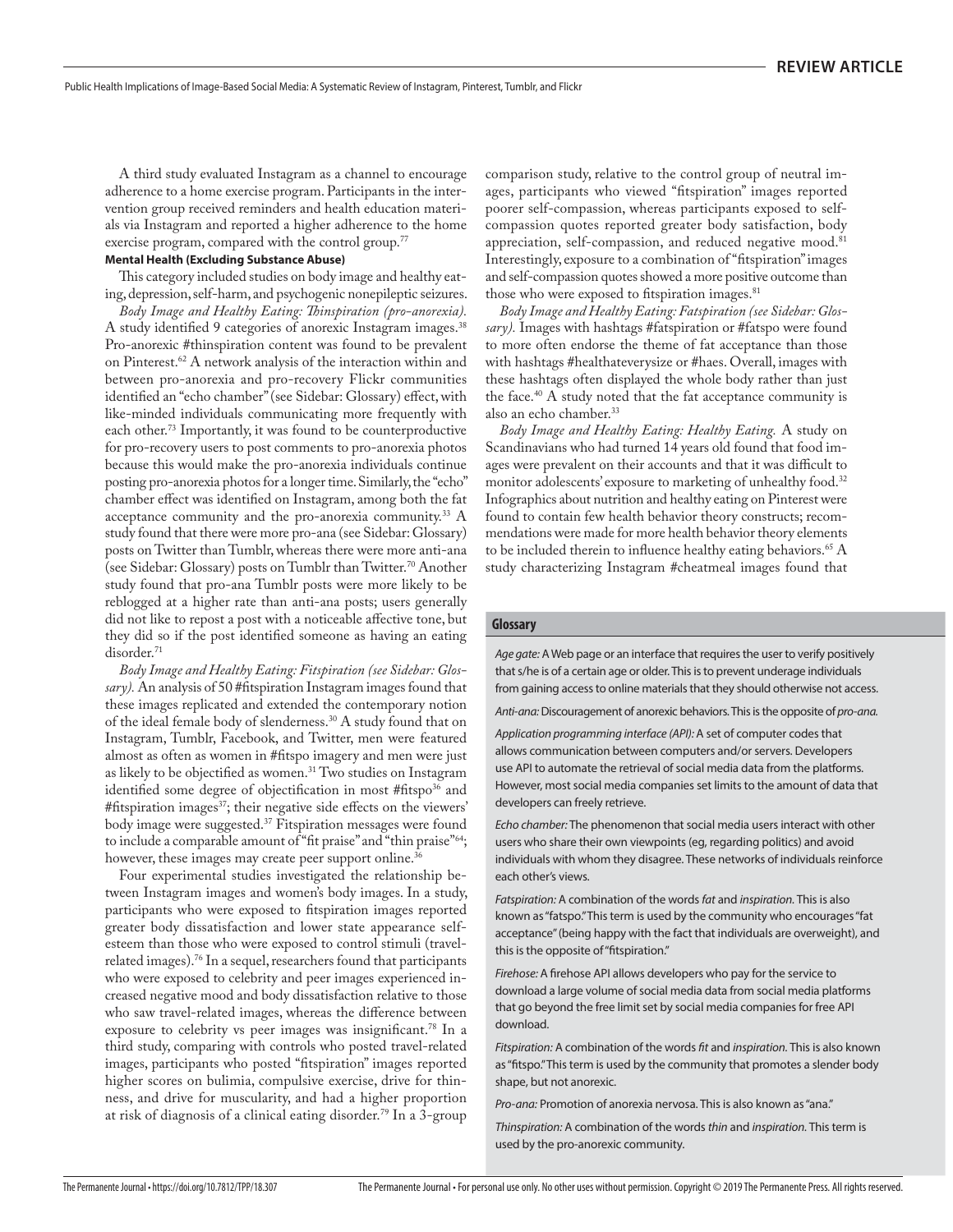cheat meals were shown as a goal-oriented dietary practice in pursuit of physique-ideals.35

*Depression.* Depression-focused Pinterest images were found to attract more attention (re-pins, likes, and comments), and half of those images expressed perception of depression as a severe disorder.63 In a study in which 2 groups of participants, with and without depression, provided consent to the researchers for a 1-time download of all their Instagram images from their accounts, prediction models based on computational features of the images actually made a good prediction if the image was uploaded by someone with depression.39 Human ratings of photo attributes being "happy" or "sad" also distinguished depressed participants from healthy participants.<sup>39</sup> Nevertheless, the computational features and human ratings did not correlate.39

*Self-Harm.* Images pertinent to depression, suicide, or selfharm were found to be prevalent on Tumblr.<sup>69</sup> Nonsuicidal self-injury content was found by another study to be popular on Instagram.29 A study on Instagram images with Germanlanguage hashtags for nonsuicidal self-injury content found that 8.8% of such images directly depicted wounds, and such images generated around twice as many comments than images that did not directly depict wounds.48

*Psychogenic Nonepileptic Seizures (PNES).* A study found that among PNES hashtags on Instagram, #nead (n = 4331) was the most common, but only one-fourth were related to nonepileptic attack disorder; of #pnes images (n = 1273), three-fourths were related to PNES.34

### **Substance Abuse**

This category included alcohol, tobacco, and marijuana and other restricted substances.

*Alcohol.* Using fictitious Instagram user profiles, a study found that the "age gate" (see Sidebar: Glossary) was not employed on Instagram, and therefore all profiles on Instagram, regardless of age, could be exposed to alcohol industry advertisements.<sup>41</sup> In a survey, researchers created vignettes that described situations in which college students might post images related to alcohol consumption and developed photo stimuli associated with those vignettes. They asked participants to tell whether such photos are more likely to be seen on Facebook, Instagram, or Snapchat. Instagram was found to be the most probable platform for images depicting alcohol use as attractive and glamorous.<sup>82</sup>

*Tobacco.* Waterpipe-related images were prevalent on Pinterest, Instagram, and Tumblr,<sup>42,66,72</sup> portraying waterpipe smoking positively<sup>66</sup> and becoming part of advertisement campaigns by bars, restaurants, and nightclubs.<sup>42</sup> Policy exemptions were recommended to be removed so that waterpipe use cannot be used as part of commercial advertisement for nightlife businesses.42 Men were found to post waterpipe-related images more frequently than women did.72

Likewise, e-cigarette commercial advertisements are common on Instagram and Pinterest,<sup>44,45,49</sup> where users characterized e-cigarettes as novel devices rather than equivalent to traditional cigarettes.45 Activity and product-themed images had more likes than advertisements or text-themed images.<sup>44</sup> Customization of e-cigarettes were found among 38% of e-cigarette images on Instagram and in 64% of e-cigarette Pinterest images.49 In an

experimental study, e-cigarette Instagram pages featuring celebrities were found to significantly increase positive attitudes toward e-cigarettes and smoking intentions, compared with those featuring noncelebrities and "products only."83 Celebrities were rated by participants with a higher trustworthiness, expertise, goodwill, and attractiveness compared with noncelebrities.<sup>83</sup>

A study on Swisher little cigar- and cigarillo-related posts found that one-fourth of the images coded by the authors were also marijuana-related.46

*Marijuana and Other Restricted Substances.* Marijuana images were found to be common on Instagram, including explicit marketing of marijuana that might have the potential to influence social norms surrounding marijuana.<sup>43</sup> Researchers analyzed 2249 Instagram followers of Weedmaps, a Web site for marijuana retail; of these users, 63% were male; 61% were white; 19% were black; 20% were Hispanic; 51% were Californians; and 45% were 20 to 24 years old.<sup>47</sup>

A new approach was developed to automate the detection of drug abuse and drug dealing through using multimodal data on social media.<sup>51</sup> Image and text classifiers were applied to identify drug-related posts from a sample of potential drug-related posts; drug-related accounts were identified through drug-related posts. Accounts were determined if they belonged to drug dealers through timeline data. The positive predictive value (precision) and sensitivity (recall) of this new method were 83% and 68%, respectively.<sup>51</sup>

### **Sexual and Reproductive Health**

Researchers analyzed 40 Flickr images of birthing rooms and found that the technologic birthing room was most dominant, with a focus on medical equipment and the labor bed.<sup>74</sup> Another study manipulated Instagram images with messages about correct and consistent condom use and randomly assigned participants to 1 of 4 groups, in which health information was 1) placed only in the caption, 2) split between the image and the caption, 3) embedded solely in the image, and 4) absent from both the image and the caption. Embedding the message in the image was perceived most effective by the participants.<sup>84</sup>

### **Pharmacovigilance**

Researchers examined the effectiveness of using Instagram for surveillance of drug-drug interactions and adverse drug reactions, using dictionaries on drugs, symptoms, and natural products, and focusing on drugs popular for treating depression.52 They used the dictionary-based method to categorize Instagram images under different themes, on the basis of the text associated with the images.52 They used Instagram to perform a population-level behavior analysis of users, using drug, symptom, and natural product dictionaries to tag timelines that discussed common antidepressant drugs.52

### **Surgery**

Three descriptive studies of Instagram images related to anterior cruciate ligament surgery,<sup>53</sup> cellular therapy for musculoskeletal conditions,<sup>55</sup> and total joint arthroplasty<sup>56</sup> identified the prevalence of personal recovery stories,<sup>53</sup> advertisements,<sup>55</sup> and tone-positive, postoperative, patient-generated images.<sup>56</sup>

### **Injury Prevention**

Researchers analyzed 176 concussion-related Instagram, Pinterest, and Flickr images, of which 91% reflected the Sports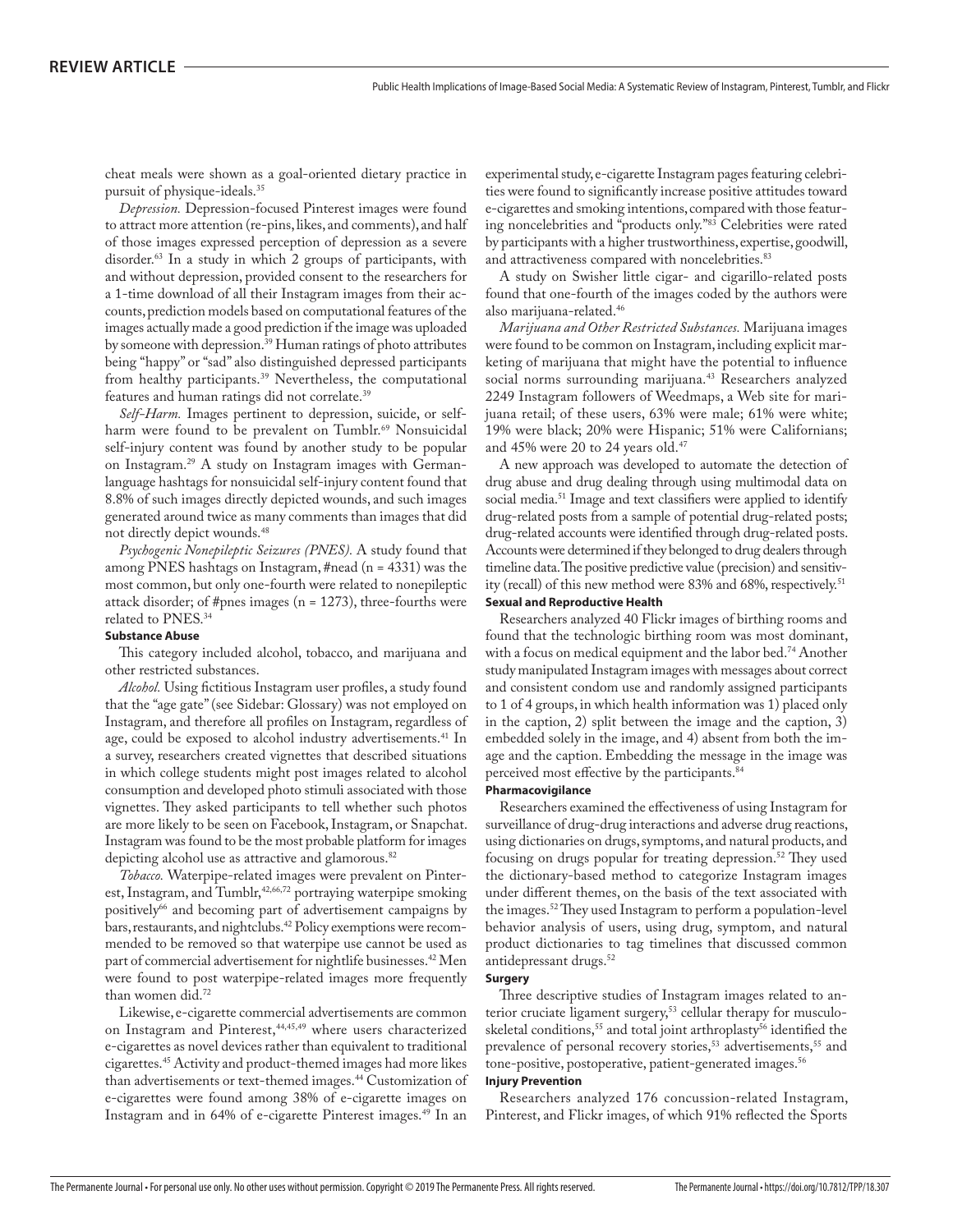Concussion Assessment Tool 3 guidelines.<sup>57</sup> In an educational campaign to increase adolescent seatbelt use, images with celebrities wearing seat belts were most liked, whereas postings made at the high school health fair were least liked.<sup>58</sup>

### **Adolescent Psychology**

Two studies found that Instagram images with more likes were more apt to be liked by adolescents<sup>85</sup> and college students<sup>86</sup> than those with fewer likes.

### **Quality Assessment**

Twenty articles were evaluated using the Downs and Black checklist<sup>19</sup> (excluding question 27; maximum possible score of 26), with an average score of 10.65 (standard deviation = 4.37; first quartile = 7.5; median = 11; third quartile =  $12.25$ ; range = 4-22). Forty-six articles were evaluated using the CASP checklist<sup>20</sup> (excluding question 10; maximum possible score of 9), with an average score of 7.83 (standard deviation =  $0.76$ ; first quartile = 7; median = 8; third quartile = 8; range = 5-9). Fifty-four observational studies were evaluated using the new quality assessment tool (maximum possible score of 10), with an average score of 6.05 (standard deviation = 1.66; first quartile = 5; median = 6; third quartile =  $8$ ; range =  $1-9$ ). For all 3 checklists, a high score reflects a high quality. See Appendix  $E^{\alpha}$  for details.

For data pertinent to the ethics statement and funding statements of the reviewed study, see Tables 4 and 5 and Appendix D.<sup>a</sup>

| Table 4. Summary of results on ethics, funding of articles<br>reviewed                        |                            |            |
|-----------------------------------------------------------------------------------------------|----------------------------|------------|
| <b>Parameter</b>                                                                              | Denominator                | Number (%) |
| <b>Ethics</b>                                                                                 |                            |            |
| Mentioned obtaining approval or<br>exemption from institutional review<br>board or equivalent | 66 included<br>articles    | 28 (42)    |
| Explicitly mentioned participants'<br>written consent <sup>a</sup>                            | 12 experimental<br>studies | 6(50)      |
| Funding <sup>b</sup>                                                                          |                            |            |
| Reported that their project was funded<br>by specific sources                                 | 66 included<br>articles    | 28 (42)    |

<sup>a</sup> In addition, 1 observational Photovoice project with human participants mentioned institutional review board approval and participants' consent.<sup>26</sup>

<sup>b</sup> See Table S14 in Appendix B for details and see Appendix D for discussion (available at: www.thepermanentejournal.org/files/2020/18-307-App.pdf).

| Table 5. Summary of results on quality assessment<br>of articles reviewed                              |                                |                                                |
|--------------------------------------------------------------------------------------------------------|--------------------------------|------------------------------------------------|
| <b>Quality assessment</b>                                                                              | No. of<br>articles<br>assessed | Range of scores<br>(maximum score<br>possible) |
| Scores received using Downs<br>and Black Checklist <sup>a,19</sup>                                     | 20                             | $4-22(26)$                                     |
| Scores received using CASP Checklist <sup>b,20</sup>                                                   | 46                             | $5-9(9)$                                       |
| Scores received using the new checklist<br>for observational studies of image-<br>sharing social media | 54                             | $1-9(10)$                                      |

a Question 27 excluded.

b Question 10 excluded.

CASP = Critical Appraisal Skills Programme.

### **DISCUSSION**

This systematic review analyzed 66 articles pertinent to the public health applications of Instagram, Pinterest, Tumblr, and Flickr. Instagram was the most studied among the 4 platforms. Mental health and substance abuse were the most studied public health areas among the articles reviewed. Although image-based social media are considered as effective visual communication tools to reach out, concerns have been raised about lack of information diversity in "echo chamber" and exposure to undesirable information (eg, self-harm). For example, the evidence accumulated draws our attention to the effect on teenagers and young adults' body images given the peer comparison in social media when one is exposed to distorted images of peers and celebrities.

The experimental studies reviewed were exploratory in nature. It will take more studies to elucidate the causal relationship between exposures and outcomes, and to identify interventions that work.

Most content analysis studies applied manual categorization of images. A few applied machine learning methods, including Reece and Danforth.39 These researchers recruited 2 groups of participants who were different in their externally verified clinical status (eg, depression), and they applied both machine learning and manual coding to compare the participants' social media images.<sup>39</sup>

Sampling remains a challenge for content analysis of these platforms. Recent restrictions on API access to Instagram,<sup>87</sup> among others, significantly limit how researchers can download and sample images therein. Notwithstanding privacy concerns, restricted API access is a serious yet underreported collateral damage of the 2018 Cambridge Analytica incident that affected social media research.<sup>88</sup> (Facebook reported that the Facebook information of up to 87 million people may have been improperly shared with Cambridge Analytica, a data analysis company in London, UK.89) Importantly, this means that some of the research reviewed here may not be replicable, especially those that downloaded all posts pertinent to a search term and then performed a random sampling. If the research goal is to estimate the prevalence of pieces of (mis)information on a platform, then random sampling of time slots in which a small number of images were captured may offer a solution. An alternative approach is to randomly sample users who posted images pertinent to a search term. For example, among users who posted images pertinent to disease X, how many of them posted misinformation? Given the skewed distribution of number of images posted per user, this would not bias the sample toward the images posted by a tiny group of highly active users. Randomly sampling users ascertains a well-defined sampling frame,<sup>90</sup> and is thus methodologically better than the practice of randomly sampling images and then replacing images from the same users with the next images by users otherwise not selected.

Social media platforms evolve constantly. For example, as of April 2019, Instagram was reported to pilot-test among some users the hiding of the total number of likes an image received in response to concerns about damage done to users' mental health and well-being.<sup>91</sup> This echoes research reviewed here that showed that teenagers and young adults were more likely to like an image if others like it.<sup>85,86</sup>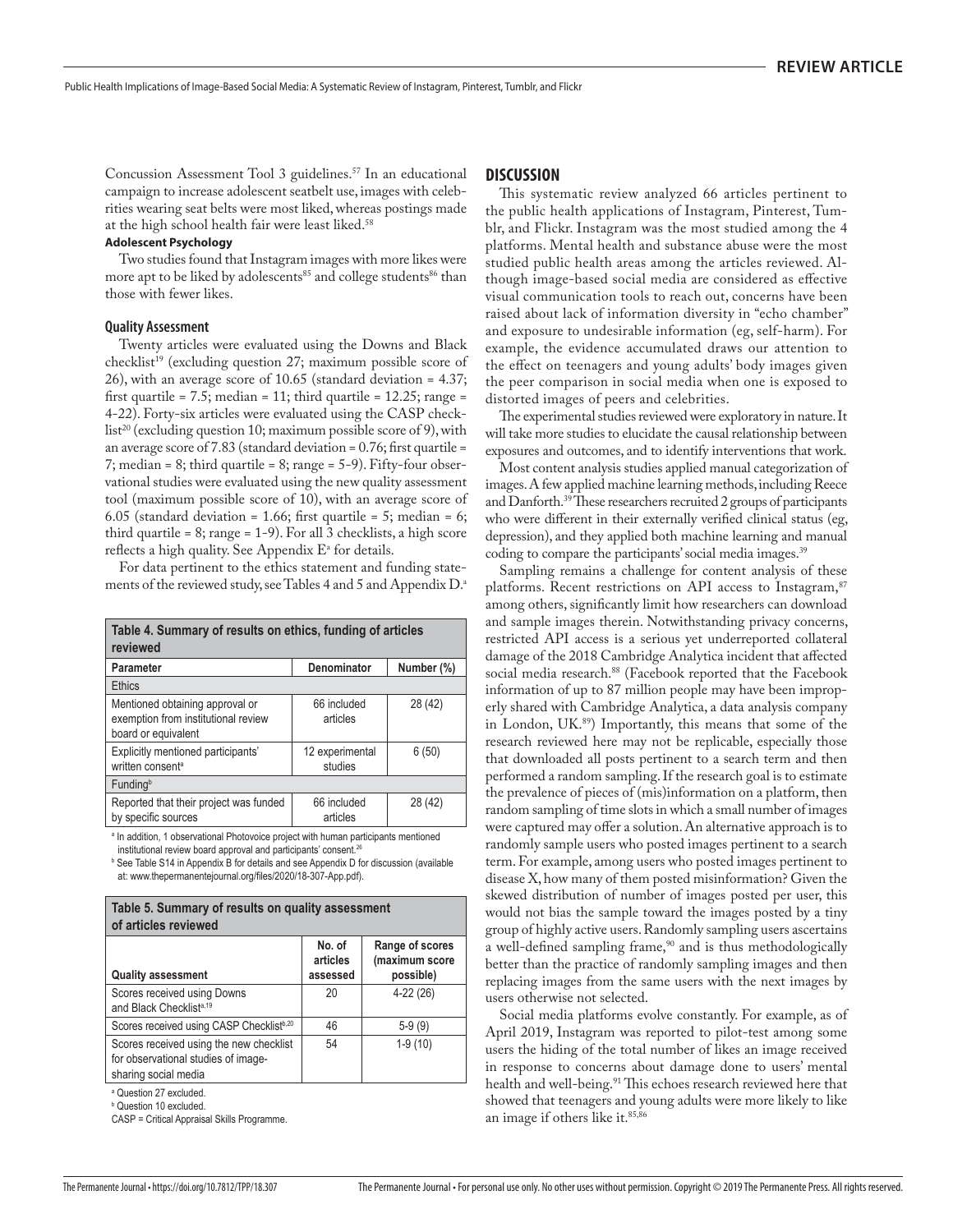### **Future Directions**

How and to what extent can image-based social media strengthen the efficacy of health promotion strategies and enable outreach to subpopulations who are less exposed to traditional means of health messaging are important questions to be addressed. To address these concerns, we highlight the following research directions that may fill the gaps in public health research pertinent to Instagram, Pinterest, Tumblr, and Flickr:

- 1. Research into health topics underrepresented in the reviewed literature (eg, many different infectious diseases other than those covered) is warranted.
- 2. An experimental study design will help demonstrate causal relationships that observational studies cannot.
- 3. Methodologic research into how data sampling and retrieval methods affect observational studies' results will help reach a consensus to promote best practice.
- 4. Image-based machine learning may help streamline content analysis, but this has to be tested and validated in the context of public health research.
- 5. Obtaining social media posts along with demographic and clinical data from consenting participants will provide new research opportunities. However, the possible bias or general representativeness of willing participants who share social media posts with researchers remains a concern.

### **Limitations**

This systematic review contains several limitations. We limited its scope to 4 social media platforms only to maintain a sharp focus. We acknowledge that there are other social media platforms that also possess image-sharing capacities. We could not include articles published after our third literature search in November 2017; this arbitrary cut-off point was largely a pragmatic logistical decision given the availability of student coauthors to work on this review during an academic year. Articles written in Spanish or Portuguese were reviewed by EBB only given the linguistic barriers of other coauthors. Although acknowledging the potential relevance of other types of published studies (eg, conference proceedings or letters to the editor), we included only peer-reviewed articles to ensure the quality of the data. No meta-analysis was performed because of the heterogeneity of the articles' content (outcome measures, research questions, etc). We chose the Downs and Black checklist<sup>19</sup> (excluding question 27) and CASP qualitative research checklist<sup>20</sup> (excluding question 10) following the example of a published systematic review on social media use in chronic diseases<sup>6</sup>; other researchers might choose to use other checklists. Acknowledging the inherent limitations of the 2 checklists, we developed and tested a new checklist for a more accurate assessment of the quality of observational, social media-based public health research. Notwithstanding its limitations, our checklist in development can be improved for future studies.

### **CONCLUSION**

We reviewed 66 public health research articles that analyzed 1 or more image-sharing social media sites, including Instagram, Pinterest, Tumblr, and Flickr. Of these 66 articles, 59% covered

mental health or substance abuse. Data retrieval and sampling methods varied greatly across studies. Gaps remain in understanding how social media users communicate about health-related issues on these image-sharing social media sites. How health care and public health professionals can communicate effectively on such sites deserves further research.  $\clubsuit$ 

- $\textdegree$  Contents of social media posts were studied in references 21-23, 25-33, 35-38, 40, 42-46, 48-57, 59-72, and 74; meta-data of social media posts were studied in references 23-25, 27-29, 33, 38, 39, 41, 42, 44-46, 48, 54, 55, 58-60, 62-64, 65, 67, 69, 70, and 73; and "users" were studied in references 23, 28, 31-33, 36, 38, 39, 43, 45, 47, 48, 51, 52, 54, 56, 59, 61, 66, and 69-73.
- $\textdegree$  All 3 elements were studied in references 23, 28, 33, 38, 45, 48, 54, 59, 66, 69, and 70, and 2 of 3 elements were studied in references 25, 27, 29, 31, 32, 36, 39, 42-44, 46, 51, 52, 55, 56, 60-64, 67, and 71-73. Only 1 element was studied in references 21, 22, 24, 26, 30, 35, 37, 40, 41, 47, 49, 50, 53, 57, 58, 65, 68, and 74.

d Mental health was covered in references 29-40, 48, 50, 62-65, 69-71, 73, 76, 78, 79, and 81.

### **Disclosure Statement**

The author(s) have no conflicts of interest to disclose.

### **Acknowledgments**

*We received no external funding for this project. Isaac Chun-Hai Fung. PhD.* and Zion Tsz Ho Tse, PhD, received salary support from the Centers for Disease Control and Prevention (15IPA1509134, 16IPA1609578, and 16IPA1619505), This systematic review is not part of their Centers for Disease Control and *Prevention-supported research projects. The opinions expressed in this review* do not represent the Centers for Disease Control and Prevention or the US Government.

Kathleen Louden, ELS, of Louden Health Communications performed a  $\frac{1}{2}$ 

### **Authors' Contributions**

*Isaac Chun-Hai Fung. PhD, conceived the research idea, oversaw the entire broiect, and wrote the first draft of the current version of the manuscript. Elizabeth* B Blankenship, MPH, was heavily involved in the writing of the manuscript, before the second and third rounds of literature search. The study was codesigned by Isaac Chun-Hai Fung. PhD. and Elizabeth B Blankenship. MPH. Literature search was performed by Elizabeth B Blankenship, MPH (1st round), and Isaac *Chun-Hai Fung. PhD (2nd and 3rd rounds). Literature screening was performed* by Elizabeth B Blankenship, MPH, and Isaac Chun-Hai Fung, PhD, in the first and second rounds, and by Isaac Chun-Hai Fung, PhD; Jennifer O Ahwevevu, *MPH: Lacev K Cooper, MPH: and Emily A Duncan, MPH, in the third round, For fhe first round of literature review. Carmen H Duke. MPH, trained Elizabeth B* Blankenship, MPH, on the methods of conducting a systematic review. Carmen H Duke, MPH, and Elizabeth B Blankenship, MPH, provided data extraction and auality assessment training to Stacy L Carswell, MPH: Ashley M Jackson, MPH: and Jimmy C Jenkins III. MPH, under Isaac Chun-Hai Fung, PhD's supervision. Elizabeth B Blankenship, MPH, coordinated the review process, Elizabeth B Blankenship, MPH: Stacy L Carswell, MPH: Ashley M Jackson, MPH: and Jimmy C Jenkins III. MPH, screened the papers for inclusion or exclusion, extracted data, and assessed the quality of the included studies. Carmen H Duke, MPH, was the adiudicator if there were disagreements over data extraction. In the second and third rounds of literature review. Isaac Chun-Hai Fung. PhD. trained Jennifer O Ahwevevu, MPH: Lacev K Cooper, MPH: and Emily A Duncan, MPH, in data extraction and quality assessment. Data extraction was performed by Isaac Chun-Hai Fung, PhD: Jennifer O Ahwevevu, MPH: Lacev K Cooper, MPH: and Emily A Duncan, MPH, Quality assessment was performed by Jennifer O Ahweyevu. MPH, and Lacey K Cooper, MPH, Isaac Chun-Hai Fung, PhD, was the adjudicator *if there were disagreements over data extraction. Isaac Chun-Hai Fung. PhD, and* Jennifer O Ahwevevu, MPH, summarized the data and created the tables. Hai Liang, PhD: King-Wa Fu, PhD: and Zion Tsz Ho Tse, PhD, provided Isaac Chun-Hai Fung, PhD, and Elizabeth B Blankenship, MPH, with intellectual inputs and helped edit the paper, Isaac Chun-Hai Fung, PhD, and Elizabeth B Blankenship.

<sup>&</sup>lt;sup>a</sup> Available from: www.thepermanentejournal.org/files/2020/18-307-App.pdf.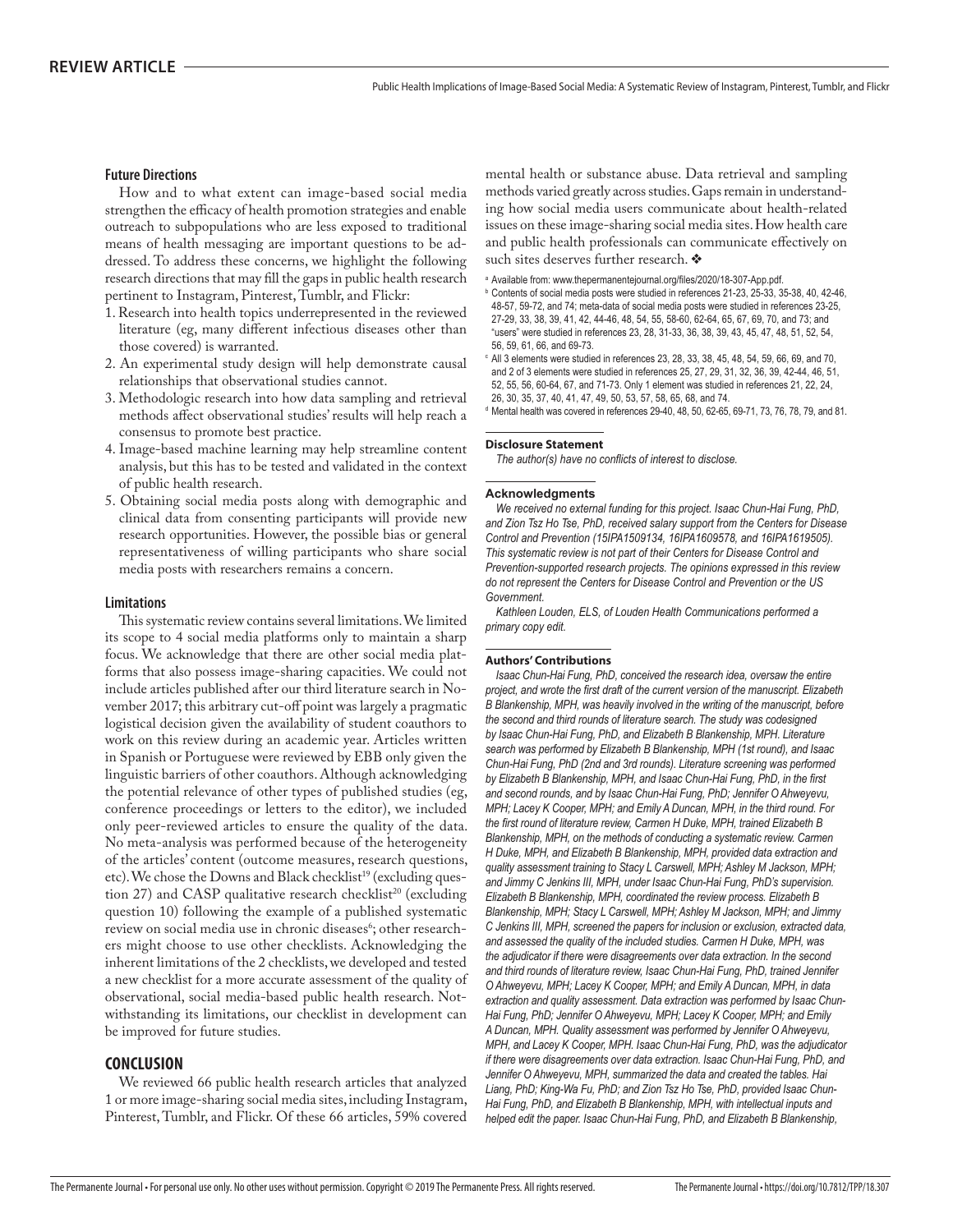*MPH, serve as co-first authors, Jennifer O Ahwevevu, MPH, and Lacev K* Cooper, MPH, serve as co-second authors, Isaac Chun-Hai Fung, PhD, is the corresponding author of the paper and revised the manuscript after peer review.

### **How to Cite this Article**

Fung IC-H, Blankenship EB, Ahweyevu JO, et al. Public health implications of image-based social media: A systematic review of Instagram, Pinterest, Tumblr, and Flickr. Perm J 2020;24:18.307. DOI: https://doi.org/10.7812/TPP/18.307

### **References**

- 1. Houts PS, Doak CC, Doak LG, Loscalzo MJ. The role of pictures in improving health communication: A review of research on attention, comprehension, recall, and adherence. Patient Educ Couns 2006 May;61(2):173-90. DOI: https://doi.org/10.1016 /j.pec.2005.05.004. Erratum in: Patient Educ Couns 2006 Dec;64(1-3):393-4.
- 2. Barros IMC, Alcântara TS, Mesquita AR, Santos AC, Paixão FP, Lyra DP. The use of pictograms in the health care: A literature review. Res Social Adm Pharm 2014 Sep- Oct;10(5):704-19. DOI: https://doi.org/10.1016/j.sapharm.2013.11.002.
- 3. Visual communication resources [Internet]. Atlanta, GA: Centers for Disease Control and Prevention; updated 2014 Jun 23 [cited 2019 Jun 15]. Available from: www.cdc.gov /healthliteracy/developmaterials/visual-communication.html.
- 4. An R, Ji M, Zhang S. Effectiveness of social media-based interventions on weightrelated behaviors and body weight status: Review and meta-analysis. Am J Health Behav 2017 Nov;41(6):670-82. DOI: https://doi.org/10.5993/AJHB.41.6.1.
- 5. Cao B, Gupta S, Wang J, et al. Social media interventions to promote HIV testing, linkage, adherence, and retention: Systematic review and meta-analysis. J Med Internet Res 2017 Nov 24;19(11):e394. DOI: https://doi.org/10.2196/jmir.7997.
- 6. Patel R, Chang T, Greysen SR, Chopra V. Social media use in chronic disease: A systematic review and novel taxonomy. Am J Med 2015 Dec; 128(12): 1335-50. DOI: https://doi.org/10.1016/j.amjmed.2015.06.015.
- 7. Naslund JA, Kim SJ, Aschbrenner KA, et al. Systematic review of social media interventions for smoking cessation. Addict Behav 2017 Oct;73:81-93. DOI: https://doi .org/10.1016/j.addbeh.2017.05.002.
- 8. Fung IC, Duke CH, Finch KC, et al. Ebola virus disease and social media: A systematic review. Am J Infect Control 2016 Dec 1;44(12):1660-71. DOI: https:// doi.org/10.1016/j.ajic.2016.05.011.
- 9. Chan WS, Leung AY. Use of social network sites for communication among health professionals: Systematic review. J Med Internet Res 2018 Mar 28;20(3):e117. DOI: https://doi.org/10.2196/jmir.8382.
- 10. Whitaker C, Stevelink S, Fear N. The use of Facebook in recruiting participants for health research purposes: A systematic review. J Med Internet Res 2017 Aug 28;19(8):e290. DOI: https://doi.org/10.2196/jmir.7071.
- 11. Instagram Statistics & facts [Internet]. Hamburg, Germany, Statista; 2018 [cited 2018 Jun 28]. Available from: www.statista.com/topics/1882/instagram/.
- 12. Pinterest Statistics & facts [Internet]. Hamburg, Germany, Statista; 2018 [cited 2018 Jun 28]. Available from: www.statista.com/topics/1267/pinterest/.
- 13. Unwrapping Tumblr. [Internet]. Tumblr; 2017 [cited 2019 Jun 25]. Available from: https://unwrapping.tumblr.com/post/156747189237/tumblr-numbers-january-2017.
- 14. 20 Interesting flickr stats and facts (2019). By the numbers. [cited 2019 Jun 25]. Available from: https://expandedramblings.com/index.php/flickr-stats/.
- 15. Marino C, Gini G, Vieno A, Spada MM. The associations between problematic Facebook use, psychological distress and well-being among adolescents and young adults: A systematic review and meta-analysis. J Affect Disord 2018 Jan 15;226:274-81. DOI: https://doi.org/10.1016/j.jad.2017.10.007.
- 16. Sinnenberg L, Buttenheim AM, Padrez K, Mancheno C, Ungar L, Merchant RM. Twitter as a tool for health research: A systematic review. Am J Public Health 2017 Jan;107(1):e1-8.
- 17. Madathil KC, Rivera-Rodriguez AJ, Greenstein JS, Gramopadhye AK. Healthcare information on YouTube: A systematic review. Health Informatics J 2015 Sep;21(3):173-94. DOI: https://doi.org/10.1177/1460458213512220.
- 18. Moher D, Liberati A, Tetzlaff J, Altman DG; PRISMA Group. Preferred reporting items for systematic reviews and meta-analyses: the PRISMA statement. PLoS Med 2009 Jul 21;6(7):e1000097. DOI: https://doi.org/10.1371/journal.pmed.1000097.
- 19. Downs SH, Black N. The feasibility of creating a checklist for the assessment of the methodological quality both of randomised and non-randomised studies of health care interventions. J Epidemiol Community Health 1998 Jun;52(6):377-84. DOI: https://doi.org/10.1136/jech.52.6.377.
- 20. CASP qualitative checklist [Internet]. Oxford, UK: Critical Appraisal Skills Programme; 2013 [cited 2019 Jun 15]. Available from: https://casp-uk.net/wp-content/uploads/2018 /01/CASP-Qualitative-Checklist-2018.pdf. J1.
- 21. Seltzer EK, Jean NS, Kramer-Golinkoff E, Asch DA, Merchant RM. The content of social media's shared images about Ebola: A retrospective study. Public Health 2015 Sep;129(9):1273-7. DOI: https://doi.org/10.1016/j.puhe.2015.07.025.
- 22. Fung IC, Blankenship EB, Goff ME, et al. Zika-virus-related photo sharing on Pinterest and Instagram. Disaster Med Public Health Prep 2017 Dec;11(6):656-9. DOI: https://doi .org/10.1017/dmp.2017.23.
- 23. Guidry JP, Jin Y, Orr CA, Messner M, Meganck S. Ebola on Instagram and Twitter: How health organizations address the health crisis in their social media engagement. Public Relat Rev 2017 Sep;43(3):477-86. DOI: https://doi.org/10.1016/j.pubrev.2017.04.009.
- 24. Klein GH, Neto PG, Tezza R. Big Data and social media: Surveillance of networks as management tool [article in Portuguese]. Saude Soc 2017 Jan/Mar;26(1):208-17. DOI: https://doi.org/10.1590/s0104-12902017164943.
- 25. Seltzer EK, Horst-Martz E, Lu M, Merchant RM. Public sentiment and discourse about Zika virus on Instagram. Public Health 2017 Sep;150:170-5. DOI: https://doi.org/10.10 16/j.puhe.2017.07.015.
- 26. Yi-Frazier JP, Cochrane K, Mitrovich C, et al. Using Instagram as a modified application of Photovoice for storytelling and sharing in adolescents with type 1 diabetes. Qual Health Res 2015 Oct;25(10):1372-82. DOI: https://doi.org/10.1177/1049732315583282.
- 27. Haeberle HS, Egger AC, Navarro SM, et al. Social media and pediatric scoliosis: An analysis of patient and surgeon use. Surg Technol Int 2017 Oct 12;31:189-96.
- 28. Warner EL, Ellington L, Kirchhoff AC, Cloyes KG. Acquisition of social support and linguistic characteristics of social media posts about young adult cancer. J Adolesc Young Adult Oncol 2018 Apr;7(2):196-203. DOI: https://doi.org/10.1089/jayao.2017 .0076.
- 29. Moreno MA, Ton A, Selkie E, Evans Y. Secret Society 123: Understanding the language of self-harm on Instagram. J Adolesc Health 2016 Jan;58(1):78-84. DOI: https://doi.org /10.1016/j.jadohealth.2015.09.015.
- 30. Reade JA. The female body on Instagram: Is fit the new it? Reinvention 2016;9(1):1.
- 31. Carrotte ER, Prichard I, Lim MS. "Fitspiration" on social media: A content analysis of gendered images. J Med Internet Res 2017 Mar 29;19(3):e95. DOI: https://doi.org/10.21 96/jmir.6368.
- 32. Holmberg C, Chaplin JE, Hillman T, Berg C. Adolescents' presentation of food in social media: An explorative study. Appetite 2016 Apr 1;99:121-9. DOI: https://doi.org/10.1016 /j.appet.2016.01.009.
- 33. Marcus SR. Thinspiration vs thicksperation: Comparing pro-anorexic and fat acceptance image posts on a photo-sharing site. Cyberpsychology 2016;10(2):article 5. DOI: https:// doi.org/10.5817/CP2016-2-5.
- 34. Myers L, Jones J, Boesten N, Lancman M. Psychogenic non-epileptic seizures (PNES) on the Internet: Online representation of the disorder and frequency of search terms. Seizure 2016 Aug;40:114-22. DOI: https://doi.org/10.1016/j.seizure.2016.06.018.
- 35. Pila E, Mond JM, Griffiths S, Mitchison D, Murray SB. A thematic content analysis of #cheatmeal images on social media: Characterizing an emerging dietary trend. Int J Eat Disorder 2017 Jun;50(6):698-706. DOI: https://doi.org/10.1002/eat.22671
- 36. Santarossa S, Coyne P, Lisinski C, Woodruff SJ. #fitspo on Instagram: A mixedmethods approach using Netlytic and photo analysis, uncovering the online discussion and author/image characteristics. J Health Psychol 2019 Mar;24(3):376-85. DOI: https:// doi.org/10.1177/1359105316676334.
- 37. Tiggemann M, Zaccardo M. "Strong is the new skinny": A content analysis of #fitspiration images on Instagram. J Health Psychol 2019 Jul;23(8):1003-11. DOI: https://doi.org/10.1177/1359105316639436.
- 38. Ging D, Garvey S. "Written in these scars are the stories I can't explain": A content analysis of pro-ana and thinspiration image sharing on Instagram. New Media Soc 2018 Mar;20(3):1181-200. DOI: https://doi.org/10.1177/1461444816687288.
- 39. Reece AG, Danforth CM. Instagram photos reveal predictive markers of depression. EPJ Data Sci 2017 Aug;6:15. DOI: https://doi.org/10.1140/epjds/s13688-017-0110-z.
- 40. Webb JB, Vinoski ER, Bonar AS, Davies AE, Etzel L. Fat is fashionable and fit: A comparative content analysis of Fatspiration and Health at Every Size® Instagram images. Body Image 2017 Sep;22:53-64. DOI: https://doi.org/10.1016/j.bodyim.2017.05.003.
- 41. Barry AE, Bates AM, Olusanya O, et al. Alcohol marketing on Twitter and Instagram: Evidence of directly advertising to youth/adolescents. Alcohol Alcohol 2016 Jul;51(4):487-92. DOI: https://doi.org/10.1093/alcalc/agv128.
- 42. Allem JP, Chu KH, Cruz TB, Unger JB. Waterpipe promotion and use on Instagram: #Hookah. Nicotine Tob Res 2017 Oct 1;19(10):1248-52. DOI: https://doi.org/10.1093 /ntr/ntw329.
- 43. Cavazos-Rehg PA, Krauss MJ, Sowles SJ, Bierut LJ. Marijuana-related posts on Instagram. Prev Sci 2016 Aug;17(6):710-20. DOI: https://doi.org/10.1007/s11121 -016-0669-9.
- 44. Chu KH, Allem JP, Cruz TB, Unger JB. Vaping on Instagram: Cloud chasing, hand checks and product placement. Tob Control 2017 Sep;26(5):575-8. DOI: https://doi.org /10.1136/tobaccocontrol-2016-053052.
- 45. Laestadius LI, Wahl MM, Cho YI. #Vapelife: An exploratory study of electronic cigarette use and promotion on Instagram. Subst Use Misuse 2016 Oct 14;51(12):1669-73. DOI: https://doi.org/10.1080/10826084.2016.1188958.
- 46. Allem JP, Escobedo P, Chu KH, Cruz TB, Unger JB. Images of little cigars and cigarillos on Instagram identified by the hashtag #swisher: Thematic analysis. J Med Internet Res 2017 Jul 14;19(7):e255. DOI: https://doi.org/10.2196/jmir.7634.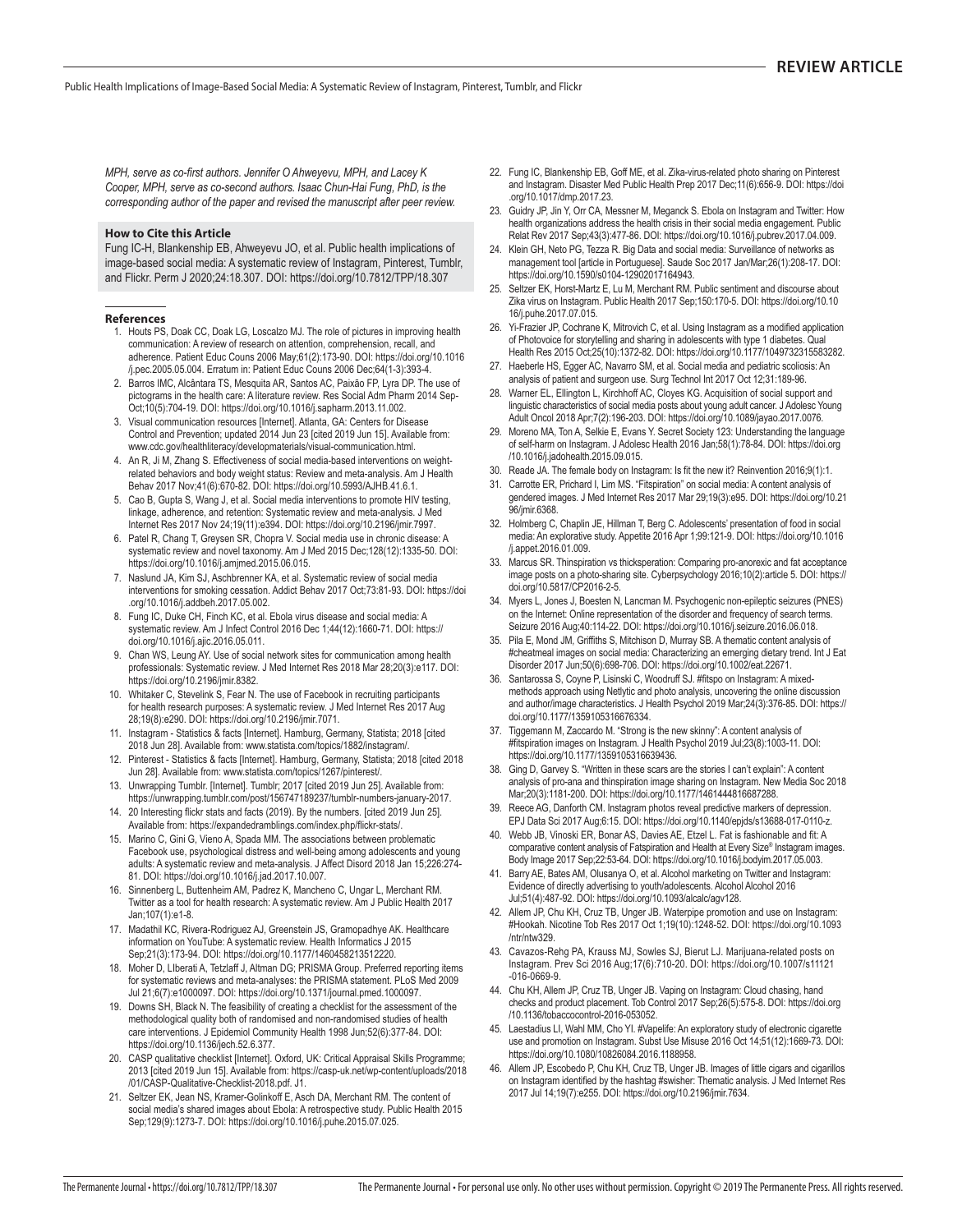- 47. Bierut T, Krauss MJ, Sowles SJ, Cavazos-Rehg PA. Exploring marijuana advertising on Weedmaps, a popular online directory. Prev Sci 2017 Feb;18(2):183-92. DOI: https://doi .org/10.1007/s11121-016-0702-z.
- 48. Brown RC, Fischer T, Goldwich AD, Keller F, Young R, Plener PL. #cutting: Non-suicidal self-injury (NSSI) on Instagram. Psychol Med 2018 Jan;48(2):337-46. DOI: https://doi .org/10.1017/S0033291717001751.
- 49. Lee AS, Hart JL, Sears CG, Walker KL, Siu A, Smith C. A picture is worth a thousand words: Electronic cigarette content on Instagram and Pinterest. Tob Prev Cessat 2017 Jul;3:119. DOI: https://doi.org/10.18332/tpc/74709.
- 50. Miquel EM, Chou T, Golik A, et al. Examining the scope and patterns of deliberate self-injurious cutting content in popular social media. Depress Anxiety 2017 Sep;34(9):786-93. DOI: https://doi.org/10.1002/da.22668.
- 51. Yang X, Luo J. Tracking illicit drug dealing and abuse on Instagram using multimodal analysis. ACM Trans Intell Syst Technol (TIST) 2017 Jan;8(4):58. DOI: https:// doi.org/10.1145/3011871.
- 52. Correia RB, Li L, Rocha LM. Monitoring potential drug interactions and reactions via network analysis of Instagram user timelines. Pac Symp Biocomput 2016:21:492-503.
- 53. Ramkumar PN, La T Jr, Fisch E, et al. Integrating social media and anterior cruciate ligament surgery: An analysis of patient, surgeon, and hospital use. Arthroscopy 2017 Mar;33(3):579-85. DOI: https://doi.org/10.1016/j.arthro.2016.08.021.
- 54. Dorfman RG, Vaca EE, Mahmood E, Fine NA, Schierle CF. Plastic surgery-related hashtag utilization on Instagram: Implications for education and marketing. Aesthet Surg J 2018 Feb 15;38(3):332-8. DOI: https://doi.org/10.1093/asj/sjx120.
- 55. Ramkumar PN, Navarro SM, Haeberle HS, et al. Cellular therapy injections in today's orthopedic market: A social media analysis. Cytotherapy 2017 Dec; 19(12): 1392-9. DOI: https://doi.org/10.1016/j.jcyt.2017.08.006.
- 56. Ramkumar PN, Navarro SM, Haeberle HS, Chughtai M, Flynn ME, Mont MA. Social media and total joint arthroplasty: An analysis of patient utilization on Instagram. J Arthroplasty 2017 Sep;32(9):2694-700. DOI: https:// doi.org/10.1016/j.arth.2017.03.067.
- 57. Ahmed OH, Lee H, Struik LL. A picture tells a thousand words: A content analysis of concussion-related images online. Phys Ther Sport 2016 Sep;21:82-6. DOI: https:// doi.org/10.1016/j.ptsp.2016.03.001.
- 58. Drake SA, Zhang N, Applewhite C, Fowler K, Holcomb JB. A social media program to increase adolescent seat belt use. Public Health Nurs 2017 Sep;34(5):500-4. DOI: https://doi.org/10.1111/phn.12342.
- 59. Guidry JP, Carlyle K, Messner M, Jin Y. On pins and needles: How vaccines are portrayed on Pinterest. Vaccine 2015 Sep 22;33(39):5051-6. DOI: https:// doi.org/10.1016/j.vaccine.2015.08.064.
- 60. Paige SR, Stellefson M, Chaney BH, Alber JM. Pinterest as a resource for health information on chronic obstructive pulmonary disease (COPD): A social media content analysis. Am J Health Educ 2015 Jul;46(4):241-51. DOI: https:// doi.org/10.1080/19325037.2015.1044586.
- 61. Mahroum N, Watad A, Bragazzi NL, et al. On status epilepticus and pins: A systematic content analysis. Epilepsy Behav 2017 Sep;74:130-4. DOI: https:// doi.org/10.1016/j.yebeh.2017.06.015.
- 62. Ghaznavi J, Taylor LD. Bones, body parts, and sex appeal: An analysis of #thinspiration images on popular social media. Body Image 2015 June;14:54-61. DOI: https://doi.org/10.1016/j.bodyim.2015.03.006.
- 63. Guidry J, Zhang Y, Jin Y, Parrish C. Portrayals of depression on Pinterest and why public relations practitioners should care. Public Relat Rev 2016 Mar;42(1):232-6. DOI: https://doi.org/10.1016/j.pubrev.2015.09.002.
- 64. Simpson CC, Mazzeo SE. Skinny is not enough: A content analysis of fitspiration on Pinterest. Health Commun 2017 May;32(5):560-7. DOI: https:// doi.org/10.1080/10410236.2016.1140273.
- 65. Wilkinson JL, Strickling K, Payne HE, Jensen KC, West JH. Evaluation of diet-related infographics on Pinterest for use of behavior change theories: A content analysis. JMIR mHealth uHealth 2016 Dec 8;4(4):e133. DOI: https:// doi.org/10.2196/mhealth.6367
- 66. Guidry J, Jin Y, Haddad L, Zhang Y, Smith J. How health risks are pinpointed (or not) on social media: The portrayal of waterpipe smoking on Pinterest. Health Commun 2016 Oct;31(6):659-67. DOI: https://doi.org/10.1080/10410236.2014.987468.
- 67. Tang L, Park SE. Sun exposure, tanning beds, and herbs that cure: An examination of skin cancer on Pinterest. Health Commun 2017 Oct;32(10):1192-200. DOI: https:// doi.org/10.1080/10410236.2016.1214223.
- 68. Gonzalez-Polledo E, Tarr J. The thing about pain: The remaking of illness narratives in chronic pain expressions on social media. New Media Soc 2016;18(8):1455-72. DOI: https://doi.org/10.1177/1461444814560126.
- 69. Cavazos-Rehg PA, Krauss MJ, Sowles SJ, et al. An analysis of depression, selfharm, and suicidal ideation content on Tumblr. Crisis 2017 Jan;38(1):44-52. DOI: https://doi.org/10.1027/0227-5910/a000409.
- 70. Branley DB, Covey J. Pro-ana versus pro-recovery: A content analytic comparison of social media users' communication about eating disorders on Twitter and Tumblr. Front Psychol 2017 Aug 11;8:1356. DOI: https://doi.org/10.3389/fpsyg.2017.01356.
- 71. Park M, Sun Y, McLaughlin ML. Social media propagation of content promoting risky health behavior. Cyberpsych Behav Soc Netw 2017 May;20(5):278-85. DOI: https:// doi.org/10.1089/cyber.2016.0698.
- 72. Primack BA, Carroll MV, Shensa A, Davis W, Levine MD. Sex differences in hookah-related images posted on Tumblr: A content analysis. J Health Commun 2016;21(3):366-75. DOI: https://doi.org/10.1080/10810730.2015.1095814.
- 73. Yom-Tov E. Fernandez-Luque L. Weber I. Crain SP. Pro-anorexia and prorecovery photo sharing: A tale of two warring tribes. J Med Internet Res 2012 Nov 7;14(6):e151. DOI: https://doi.org/10.2196/jmir.2239.
- 74. Bowden C, Sheehan A, Foureur M. Birth room images: What they tell us about childbirth. A discourse analysis of birth rooms in developed countries. Midwifery 2016 Apr;35:71-7. DOI: https://doi.org/10.1016/j.midw.2016.02.003.
- 75. Fernandez-Luque L, Singh M, Ofli F, et al. Implementing 360° Quantified Self for childhood obesity: Feasibility study and experiences from a weight loss camp in Qatar. BMC Med Inform Decision Making 2017;17:37. DOI: https:// doi.org/10.1186/s12911-017-0432-6
- 76. Tiggemann M, Zaccardo M. "Exercise to be fit, not skinny": The effect of fitspiration imagery on women's body image. Body Image 2015 Sep;15:61-7. DOI: https://doi.org /10.1016/j.bodyim.2015.06.003.
- 77. Al-Eisa E, Al-Rushud A, Alghadir A, et al. Effect of motivation by "Instagram" on adherence to physical activity among female college students. Biomed Res Int 2016;2016:1546013. DOI: https://doi.org/10.1155/2016/1546013.
- 78. Brown Z, Tiggemann M. Attractive celebrity and peer images on Instagram: Effect on women's mood and body image. Body Image 2016 Dec;19:37-43. DOI: https://doi.org /10.1016/j.bodyim.2016.08.007.
- 79. Holland G, Tiggemann M. "Strong beats skinny every time": Disordered eating and compulsive exercise in women who post fitspiration on Instagram. Int J Eat Disord 2017 Jan;50(1):76-9. DOI: https://doi.org/10.1002/eat.22559.
- 80. Kinard BR. Insta-Grams: The effect of consumer weight on reactions to healthy food posts. Cyberpsych Behav Soc Netw 2016 Aug;19(8):481-6. DOI: https:// doi.org/10.1089/cyber.2016.0085.
- 81. Slater A, Varsani N, Diedrichs PC. #fitspo or #loveyourself? The impact of fitspiration and self-compassion Instagram images on women's body image, self-compassion. and mood. Body Image 2017 Sep;22:87-96. DOI: https://doi.org/10.1016/j.bodyim.20 17 06 004
- 82. Boyle SC, Earle AM, LaBrie JW, Ballou K. Facebook dethroned: Revealing the more likely social media destinations for college students' depictions of underage drinking. Addict Behav 2017 Feb;65:63-7. DOI: https://doi.org/10.1016/j.addbeh.2016.10.004.
- 83. Phua J, Jin SV, Hahm JM. Celebrity-endorsed e-cigarette brand Instagram advertisements: Effects on young adults' attitudes towards e-cigarettes and smoking intentions. J Health Psychol 2018 Mar;23(4):550-60. DOI: https:// doi.org/10.1177/1359105317693912.
- 84. O'Donnell NH, Willoughby JF. Photo-sharing social media for eHealth: Analysing perceived message effectiveness of sexual health information on Instagram. J Vis Commun Med 2017 Oct;40(4):149-59. DOI: https://doi.org/10.1080/17453054.2017.1 384995
- 85. Sherman LE, Payton AA, Hernandez LM, Greenfield PM, Dapretto M. The power of the like in adolescence: Effects of peer influence on neural and behavioral responses to social media. Psychol Sci 2016 Jul;27(7):1027-35. DOI: https:// doi.org/10.1177/0956797616645673.
- 86. Sherman LE, Greenfield PM, Hernandez LM, Dapretto M, Peer influence via Instagram: Effects on brain and behavior in adolescence and young adulthood. Child Dev 2018 Jan;89(1):37-47. DOI: https://doi.org/10.1111/cdev.12838.
- 87. Instagram developer page [Internet]. New York, NY: Instagram; 2018 [cited 2018 Jul 30]. Available from: www.instagram.com/developer/.
- 88. Bruns A. Bechmann A. Burgess J. et al. Facebook shuts the gate after the horse has bolted, and hurts real research in the process [Internet]. Internet Policy Rev 2018 Apr 25 [cited 2018 Jul 31]. Available from: https://policyreview.info/articles/news/facebookshuts-gate-after-horse-has-bolted-and-hurts-real-research-process/786.
- 89. Schroepfer M. An update on our plans to restrict data access on Facebook [Internet]. Menlo Park, CA: Facebook; 2018 Apr 4 [cited 2019 June 24]. Available from: https:// newsroom.fb.com/news/2018/04/restricting-data-access/.
- 90. Liang H, Fu KW. Testing propositions derived from Twitter studies: Generalization and replication in computational social science. PLoS One 2015 Aug 19;10(8):e0134270. DOI: https://doi.org/10.1371/journal.pone.0134270.
- 91. Griffin A. Instagram to start hiding the number of likes on posts [Internet]. Independent 2019 Apr 30 [cited 2019 May 18]. Available from: .<br>www.independent.co.uk/life-style/gadgets-and-tech/news/instagram-like-countfacebook-app-update-canada-a8893636.html.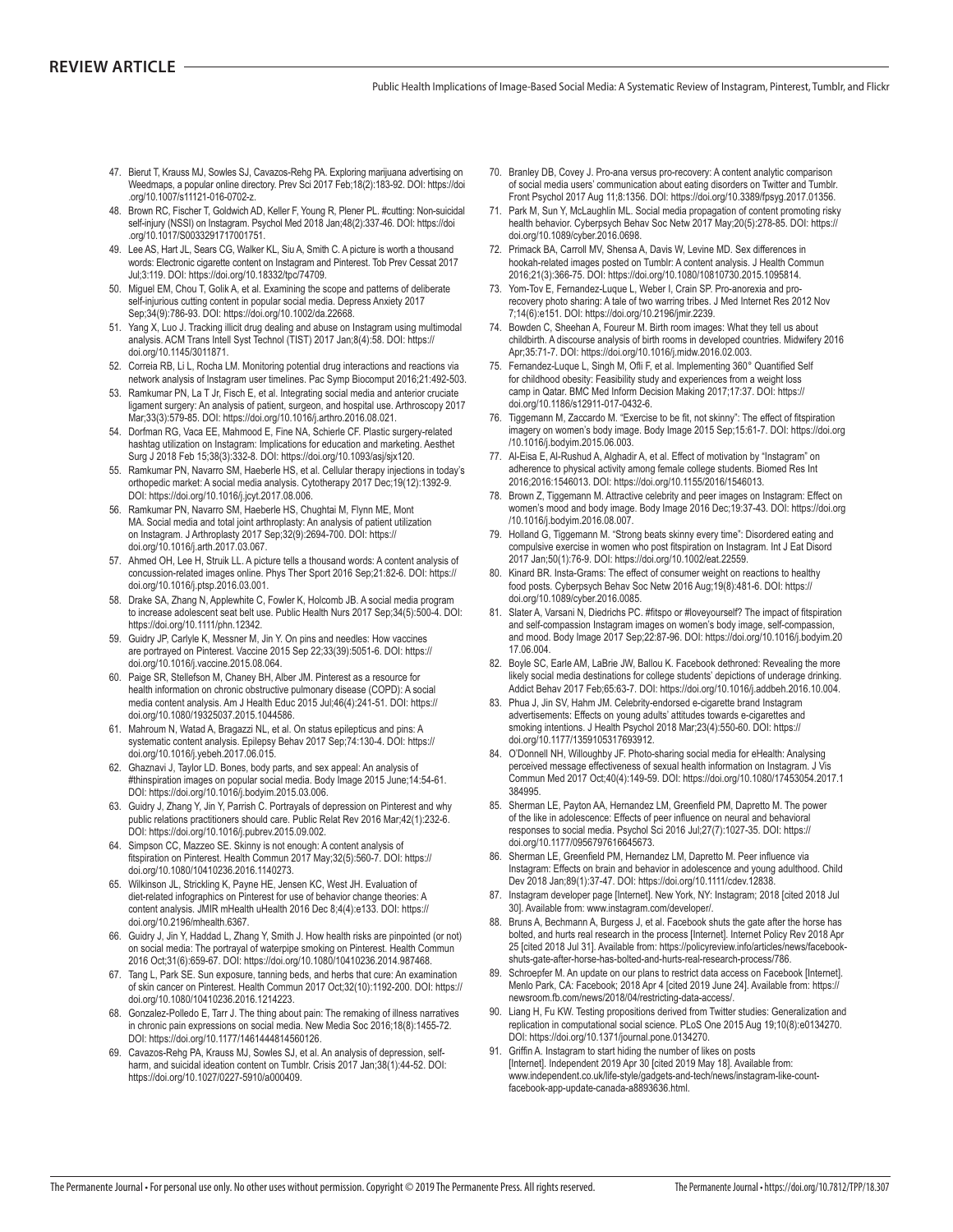# **APPENDIX A - PRISMA 2009 Checklist** PPENDIX A - PRISMA 2009 Checklist

| <b>Section/topic</b>                  | $\ddot{}$      | Checklist item                                                                                                                                                                                                                                                                                                       | Reported on<br>page #    |
|---------------------------------------|----------------|----------------------------------------------------------------------------------------------------------------------------------------------------------------------------------------------------------------------------------------------------------------------------------------------------------------------|--------------------------|
| Flickr                                |                | TITLE Public Health Implications of Image-based Social Media: A Systematic Review of Instagram, Pinterest, Tumblr and                                                                                                                                                                                                |                          |
| Title                                 | $\overline{ }$ | Identify the report as a systematic review, meta-analysis, or both.                                                                                                                                                                                                                                                  | $\overline{\phantom{0}}$ |
| <b>ABSTRACT</b>                       |                |                                                                                                                                                                                                                                                                                                                      |                          |
| Structured summary                    | $\sim$         | Provide a structured summary including, as applicable: background; objectives; data<br>synthesis methods; results; limitations; conclusions and implications of key findings;<br>sources; study eligibility criteria, participants, and interventions; study appraisal and<br>systematic review registration number. | $\mathbf{\Omega}$        |
| <b>INTRODUCTION</b>                   |                |                                                                                                                                                                                                                                                                                                                      |                          |
| Rationale                             | က              | ationale for the review in the context of what is already known.<br>Describe the                                                                                                                                                                                                                                     | $4 - 5$                  |
| Objectives                            | 4              | Provide an explicit statement of questions being addressed with reference to participants,<br>comparisons, outcomes, and study design (PICS)<br>interventions,                                                                                                                                                       | $4 - 5$                  |
| <b>METHODS</b>                        |                |                                                                                                                                                                                                                                                                                                                      |                          |
| Protocol and registration             | 5              | Indicate if a review protocol exists, if and where it can be accessed (e.g., Web address), and,<br>ovide registration information including registration number<br>if available, pr                                                                                                                                  | မာ                       |
| Eligibility criteria                  | ဖ              | (e.g., years considered, language, publication status) used as criteria for eligibility, giving<br>characteristics (e.g., PICOS, length of follow-up) and report characteristics<br>Specify study<br>rationale.                                                                                                      | 5-6; Table 1             |
| Information sources                   | $\sim$         | Describe all information sources (e.g., databases with dates of coverage, contact with study<br>authors to identify additional studies) in the search and date last searched.                                                                                                                                        | 5-6                      |
| Search                                | $\infty$       | ectronic search strategy for at least one database, including any limits used,<br>such that it could be repeated<br>Present full el                                                                                                                                                                                  | გ<br>5                   |
| Study selection                       | တ              | State the process for selecting studies (i.e., screening, eligibility, included in systematic<br>applicable, included in the meta-analysis)<br>review, and, if                                                                                                                                                       | 5-6; Fig 1               |
| Data collection process               | $\tilde{0}$    | Describe method of data extraction from reports (e.g., piloted forms, independently, in<br>duplicate) and any processes for obtaining and confirming data from investigators.                                                                                                                                        | 5-6; Appendix D          |
| Data items                            | $\overline{1}$ | List and define all variables for which data were sought (e.g., PICOS, funding sources) and<br>any assumptions and simplifications made.                                                                                                                                                                             | Appendix D               |
| Risk of bias in individual<br>studies | 12             | Describe methods used for assessing risk of bias of individual studies (including specification<br>of whether this was done at the study or outcome level), and how this information is to be<br>used in any data synthesis.                                                                                         | Appendix D               |
| Summary measures                      | $\frac{3}{2}$  | State the principal summary measures (e.g., risk ratio, difference in means).                                                                                                                                                                                                                                        | n/a                      |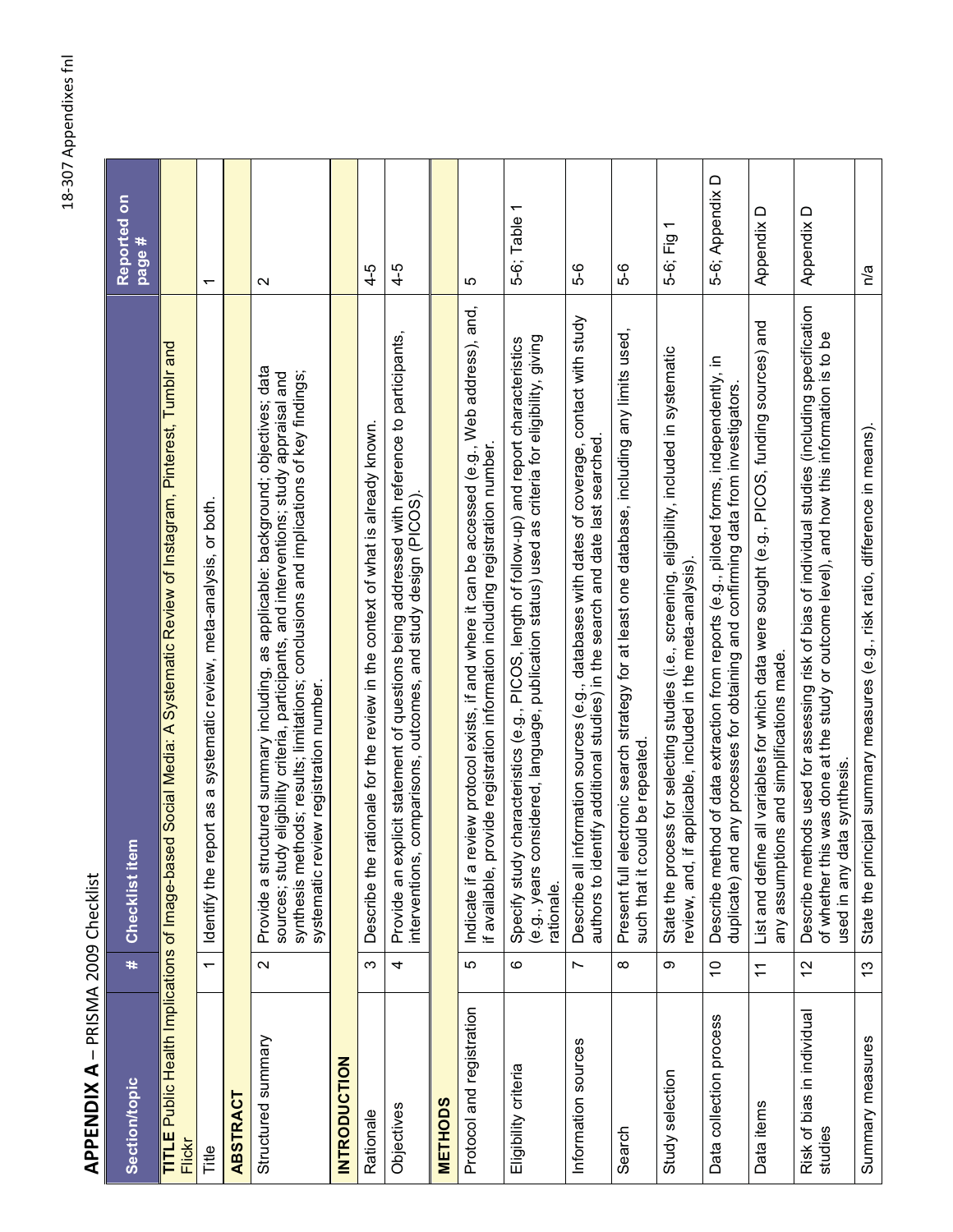| Synthesis of results             | $\overline{4}$  | Describe the methods of handling data and combining results of studies, if done, including<br>measures of consistency (e.g., I <sup>2</sup> ) for each meta-analysis.                                                   | n/a                                                              |
|----------------------------------|-----------------|-------------------------------------------------------------------------------------------------------------------------------------------------------------------------------------------------------------------------|------------------------------------------------------------------|
| <b>Section/topic</b>             | #               | Checklist item                                                                                                                                                                                                          | Reported on<br>page #                                            |
| Risk of bias across<br>studies   | 15              | Specify any assessment of risk of bias that may affect the cumulative evidence (e.g.,<br>publication bias, selective reporting within studies)                                                                          | n/a                                                              |
| Additional analyses              | $\frac{6}{5}$   | Describe methods of additional analyses (e.g., sensitivity or subgroup analyses, meta-<br>regression), if done, indicating which were pre-specified.                                                                    | n/a                                                              |
| <b>RESULTS</b>                   |                 |                                                                                                                                                                                                                         |                                                                  |
| Study selection                  | $\overline{1}$  | Give numbers of studies screened, assessed for eligibility, and included in the review, with<br>reasons for exclusions at each stage, ideally with a flow diagram.                                                      | య<br>Appendices B<br>6; Fig 1;<br>$\circ$                        |
| Study characteristics            | $\frac{8}{1}$   | present characteristics for which data were extracted (e.g., study size,<br>For each study, present characteristics for which date of the conditions.<br>PICOS, follow-up period) and provide the citations.            | 4; Appendices B<br>$\mathbf{r}$<br>6-16; Tables<br>$\frac{0}{8}$ |
| Risk of bias within<br>studies   | စ္              | Present data on risk of bias of each study and, if available, any outcome level assessment<br>(see item 12).                                                                                                            | య<br>Appendices D<br>E                                           |
| Results of individual<br>studies | $\Omega$        | is considered (benefits or harms), present, for each study: (a) simple summary<br>tervention group (b) effect estimates and confidence intervals, ideally with a<br>For all outcome<br>data for each in<br>forest plot. | 4; Appendices B<br>6-16; Tables 2-<br>$\Omega$<br>∞              |
| Synthesis of results             | 24              | of each meta-analysis done, including confidence intervals and measures of<br>Present results<br>consistency.                                                                                                           | n/a                                                              |
| Risk of bias across<br>studies   | 22              | of any assessment of risk of bias across studies (see Item 15).<br>Present results                                                                                                                                      | n/a                                                              |
| Additional analysis              | 23              | additional analyses, if done (e.g., sensitivity or subgroup analyses, meta-<br>regression [see Item 16])<br>Give results of                                                                                             | n/a                                                              |
| <b>DISCUSSION</b>                |                 |                                                                                                                                                                                                                         |                                                                  |
| Summary of evidence              | $\overline{24}$ | consider their relevance to key groups (e.g., healthcare providers, users, and policy makers).<br>main findings including the strength of evidence for each main outcome;<br>Summarize the                              | $16 - 19$                                                        |
| Limitations                      | 25              | Discuss limitations at study and outcome level (e.g., risk of bias), and at review-level (e.g.,<br>incomplete retrieval of identified research, reporting bias).                                                        | 19-20                                                            |
| Conclusions                      | 26              | Provide a general interpretation of the results in the context of other evidence, and<br>implications for future research.                                                                                              | 20                                                               |
| <b>FUNDING</b>                   |                 |                                                                                                                                                                                                                         |                                                                  |
| Funding                          | 27              | Describe sources of funding for the systematic review and other support (e.g., supply of<br>data); role of funders for the systematic review.                                                                           | $\overline{\phantom{0}}$                                         |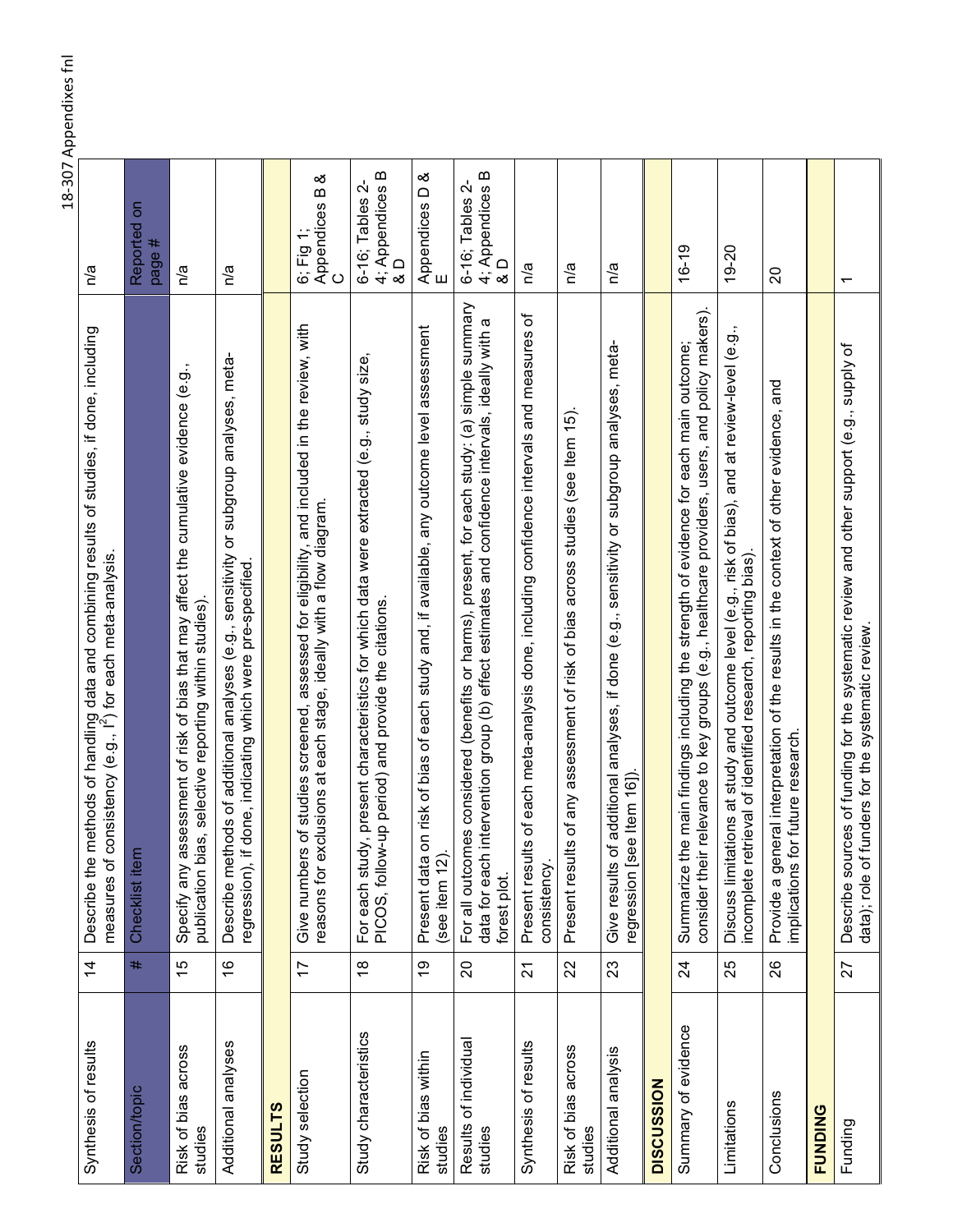| œ       |
|---------|
|         |
| ÷       |
|         |
| ٠.<br>Ξ |
|         |

# Public Health Implications of Image-based Social Media: A Systematic Review of Instagram, Pinterest, Tumblr and Flickr Appendix B. Tables of extracted data from included studies

|                                             |                               |                                                                                | Table S1. Observational studies of Instagram, Pinterest,                                                                                                                                                    |                                                         | Tumblr and Flickr posts pertinent to Infectious diseases                                             |                                           |                                                                       |                                                                                                                                                                                   |  |
|---------------------------------------------|-------------------------------|--------------------------------------------------------------------------------|-------------------------------------------------------------------------------------------------------------------------------------------------------------------------------------------------------------|---------------------------------------------------------|------------------------------------------------------------------------------------------------------|-------------------------------------------|-----------------------------------------------------------------------|-----------------------------------------------------------------------------------------------------------------------------------------------------------------------------------|--|
| Paper ID                                    | Social                        | Sample Size                                                                    | Objectives                                                                                                                                                                                                  | Search terms                                            | Content of posts                                                                                     | Metadata                                  | User                                                                  | Major Findings and                                                                                                                                                                |  |
| <b>Authors</b><br>(year)                    | <b>Platforms</b><br>Media     |                                                                                |                                                                                                                                                                                                             | (e.g., hashtags)<br>used                                |                                                                                                      | of posts                                  | characteristics                                                       | public health<br>implications                                                                                                                                                     |  |
| A9. Guidry<br>$(2015)^{1}$<br>et al.        | Pinterest                     | 800 images                                                                     | portrayed on Pinterest? How<br>with vaccination content on<br>do Pinterest users engage<br>$\omega$<br>the platform? How are<br>How are vaccinations<br>health belief model                                 | "vaccination"<br>"vaccinate"<br>"vaccines"<br>"vaccine" | Analyzed 800 pins<br>for content<br>related to<br>vaccines.                                          | original pins<br>vs. re-pins.<br>Analyzed | user's identity<br>organization,<br>(individual,<br>Analyzed<br>etc.) | portrayed vaccines in a<br>statistical information<br>vaccine). Pro-vaccine<br>pins featured more<br>negative light (anti-<br>Majority of pins                                    |  |
|                                             |                               |                                                                                | conspiracy theories and civil<br>constructs represented in<br>mention issues related to<br>Pinterest pins? To what<br>extent do vaccination-<br>related Pinterest pins<br>vaccination-focused<br>liberties? |                                                         |                                                                                                      |                                           |                                                                       | featured more narrative<br>and anti-vaccine pins<br>information.                                                                                                                  |  |
| al. $(2015)^2$<br>Seltzer et<br><b>A21.</b> | Instagram<br>and Flickr       | Flickr, n=608<br>1217 images<br>(Instagram,<br>images;<br>images)<br>$n = 609$ | to Ebola, and to compare the<br>differences between the two<br>characterize content related<br>from Flickr and Instagram to<br>To evaluate public images<br>platforms                                       | #ebola                                                  | themes related to<br>Analyzed 1217<br>content and<br>sorted into<br>images for<br>Ebola.             | ł                                         | J.                                                                    | images were often jokes,<br>while Flickr images were<br>Popular visual and social<br>about Ebola; Instagram<br>information exchange<br>media platforms are<br>frequently used for |  |
|                                             |                               |                                                                                |                                                                                                                                                                                                             |                                                         |                                                                                                      |                                           |                                                                       | more serious and literal.<br>Nine distinct themes<br>were identified.                                                                                                             |  |
| <b>B16. Fung</b><br>$(2016)^3$<br>et al.    | Instagram<br>Pinterest<br>pue | 1232 images<br>(Instagram,<br>images;<br>$n = 616$                             | photographic information<br>To assess the differences<br>between Pinterest and<br>Instagram in relaying                                                                                                     | "zika" "virus"<br>"#zikavirus"                          | relevancy, and if<br>Analyzed 1232<br>content and<br>images for                                      | ł                                         | ł                                                                     | prevalent in all 144<br>relevant Instagram<br>Photos with words<br>embedded were                                                                                                  |  |
|                                             |                               | Pinterest,<br>images)<br>$n = 616$                                             | about Zika virus; Investigated<br>text embedded on the photo<br>with Spanish or Portuguese<br>whether the percentage of<br>Zika-virus-related photos<br>was higher for Instagram                            |                                                         | themes related to<br>were sorted into<br>Zika, manually<br>relevant they<br>whether the<br>coded for |                                           |                                                                       | words embedded were<br>Spanish or Portuguese<br>Pinterest. There were<br>photos. Photos with<br>more prevalent on<br>Instagram than on                                            |  |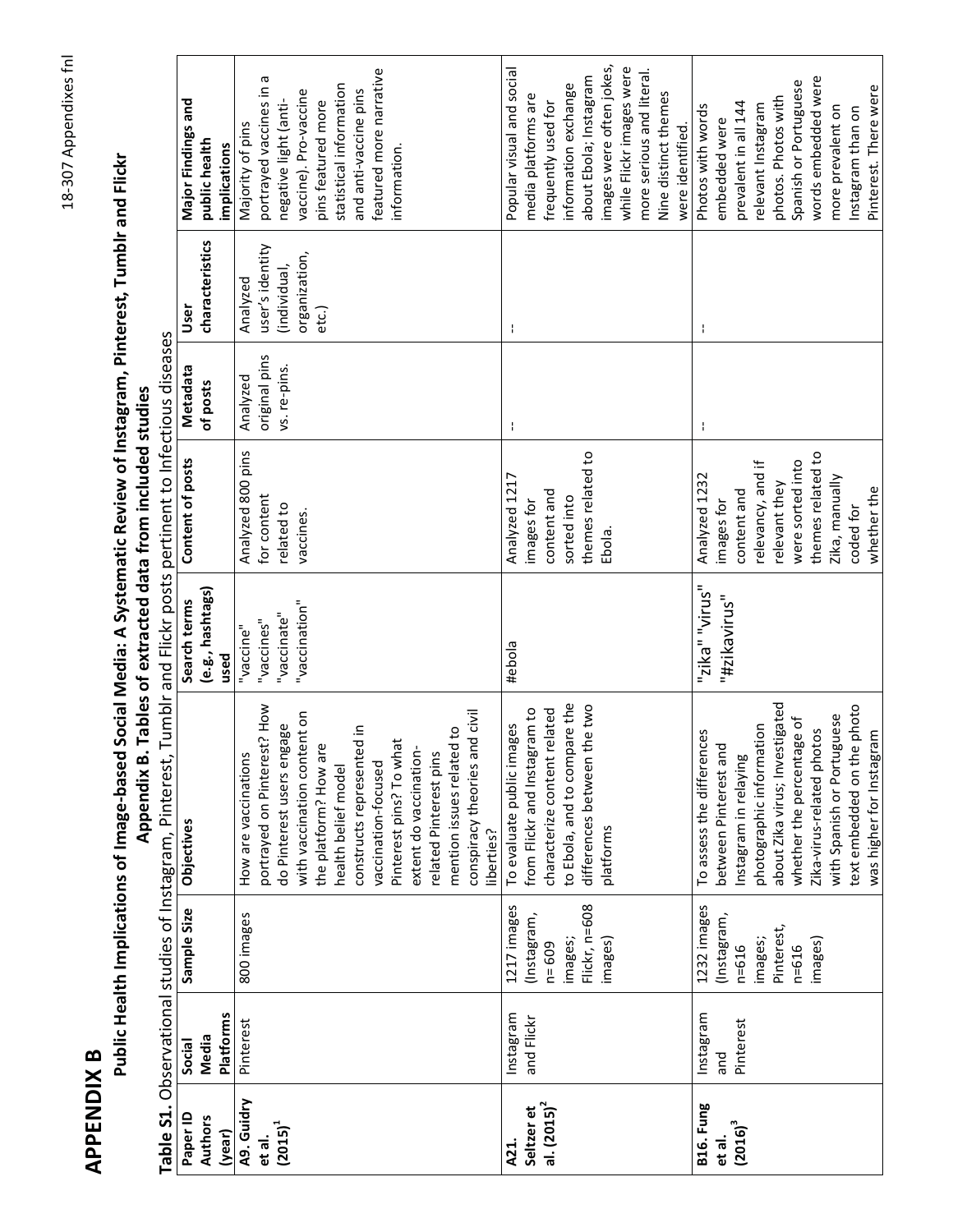|                |             |              |                                 |                          |                  |                |               | 18-307 Appendixes fnl                  |
|----------------|-------------|--------------|---------------------------------|--------------------------|------------------|----------------|---------------|----------------------------------------|
|                |             |              | than Pinterest.                 |                          | image had        |                |               | more Zika-virus-related                |
|                |             |              |                                 |                          | embedded words   |                |               | photos relating to                     |
|                |             |              |                                 |                          | or not.          |                |               | prevention, pregnancy                  |
|                |             |              |                                 |                          |                  |                |               | and Zika-associated                    |
|                |             |              |                                 |                          |                  |                |               | deaths on Instagram                    |
|                |             |              |                                 |                          |                  |                |               | compared to Pinterest.                 |
| $\overline{c}$ | Instagram   | AII (N=107)  | aui<br>1) How did three lead    | Search term              | Presence of      | Engagement     | The 3         | On Instagram, there                    |
| Guidry et      | and Twitter | Instagram    | health-focuses organizations    | (hashtags):              | Ebola-related    | (likes,        | organizations | were more Ebola and                    |
| al. $(2017)^4$ |             | posts by the | (CDC, WHO, MSF)                 | #Ebola;                  | variables,       | comments)      | (CDC, WHO     | risk perceptions                       |
|                |             | CDC, WHO     | communicate about Ebola         | #EbolaOutbrea            | presence of risk |                | and MSF who   | variables: Instagram                   |
|                |             | and MSF.     | using Twitter and Instagram,    | $\overline{\phantom{a}}$ | perception       |                | posted the    | posts were significantly               |
|                |             | 779 tweets   | respectively? 2) How did        |                          | variables        |                | posts)        | more likely than tweets                |
|                |             | randomly     | publics respond to Twitter      |                          |                  |                |               | to contain survivor                    |
|                |             | selected     | and Instagram posts about       |                          |                  |                |               | stories, tips for dealing              |
|                |             | from a       | Ebola by leading health-        |                          |                  |                |               | with Ebola, and                        |
|                |             | larger       | focused organizations? 3)       |                          |                  |                |               | information about Ebola                |
|                |             | sample       | What are the differences, if    |                          |                  |                |               | prevention, crisis                     |
|                |             | unknown)     | any, between Ebola-focused      |                          |                  |                |               | response measures, the                 |
|                |             | N) from      | posts by leading health-        |                          |                  |                |               | contagious nature of                   |
|                |             | @CDCgov,     | focused organizations on        |                          |                  |                |               | Ebola and the deadly                   |
|                |             | @WHO,        | Twitter versus Instagram? 4)    |                          |                  |                |               | nature of Ebola, while                 |
|                |             | @MSF.        | To what extent do Ebola-        |                          |                  |                |               | tweets were more likely                |
|                |             |              | focuses tweets and              |                          |                  |                |               | than Instagram to                      |
|                |             |              | Instagram posts contain risk    |                          |                  |                |               | contain information                    |
|                |             |              | 5) How<br>perception variables? |                          |                  |                |               | about a potential Ebola                |
|                |             |              | do publics respond to tweets    |                          |                  |                |               | vaccine. Compared with                 |
|                |             |              | and Instagram posts about       |                          |                  |                |               | Instagram, tweets had                  |
|                |             |              | Ebola and risk perception       |                          |                  |                |               | lower odds of containing               |
|                |             |              | factors?                        |                          |                  |                |               | a risk perception                      |
|                |             |              |                                 |                          |                  |                |               | variable (OR=0.177,                    |
|                |             |              |                                 |                          |                  |                |               | p<0.001)                               |
|                |             |              |                                 |                          |                  |                |               | MSF had higher                         |
|                |             |              |                                 |                          |                  |                |               |                                        |
|                |             |              |                                 |                          |                  |                |               | engagement than both<br>WHO and CDC on |
|                |             |              |                                 |                          |                  |                |               |                                        |
|                |             |              |                                 |                          |                  |                |               | Instagram; while CDC                   |
|                |             |              |                                 |                          |                  |                |               | and WHO surpassed                      |
|                |             |              |                                 |                          |                  |                |               | MSF regarding Twitter                  |
|                |             |              |                                 |                          |                  |                |               | engagement.                            |
|                |             |              |                                 |                          |                  |                |               |                                        |
| C17. Klein     | Instagram   | 1,993        | To analyze the relations        | Terms                    | ÷                | Utilized self- | ÷             | In epidemiology, the                   |
| et al.         | and         | messages     | between rumors in networks      | searched:                |                  | reported       |               | monitoring of big data                 |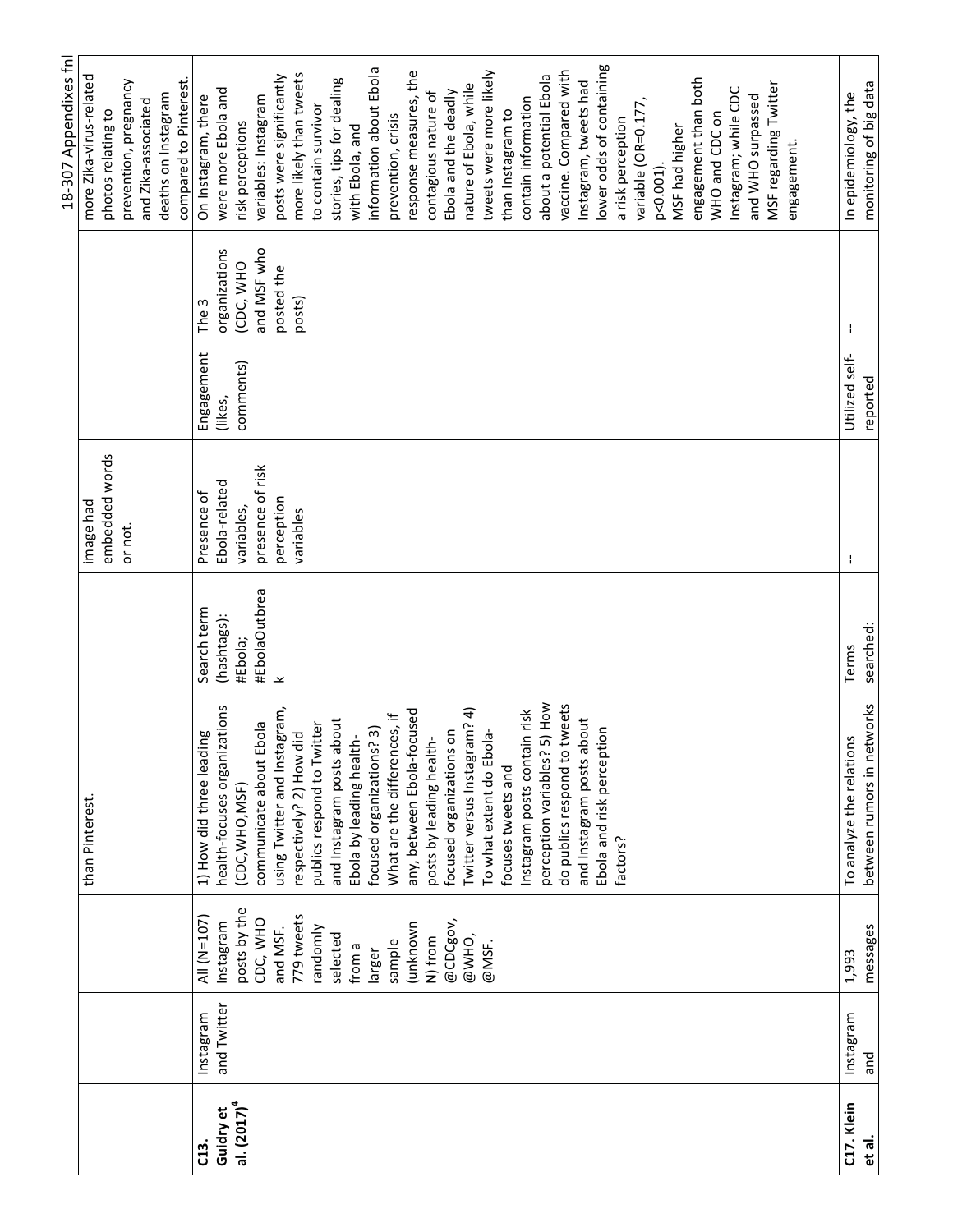|                         |           |                  |                                |                                  |                   |             | 18-307 Appendixes fnl    |
|-------------------------|-----------|------------------|--------------------------------|----------------------------------|-------------------|-------------|--------------------------|
| $(2017)^5$              | Flickr    | Twitter,         | the<br>and data collected by   | #dengue                          |                   | geolocation | can be a good predictive |
|                         |           | 71.45%;          | Board of Epidemiological       | associated with                  |                   | of users to | model of outbreaks or    |
|                         |           | Facebook,        | Surveillance of Santa          |                                  |                   | limit study | epidemics in a locality. |
|                         |           | 26.29%;          | Catarina                       | "chikungunya",<br>"zika", "aedes |                   | to Santa    |                          |
|                         |           | Instagram,       |                                | aegypti",                        |                   | Catarina    |                          |
|                         |           | 1.81%;           |                                | "microcephaly",                  |                   | area.       |                          |
|                         |           | News,            |                                | "the dengue                      |                   |             |                          |
|                         |           | 0.30%;           |                                | mosquito",                       |                   |             |                          |
|                         |           |                  |                                | $"$ mosquito $"$ ,               |                   |             |                          |
|                         |           | Blogs,<br>0.10%; |                                | "fever", "virus".                |                   |             |                          |
|                         |           | /ouTube,         |                                |                                  |                   |             |                          |
|                         |           | 0.05%            |                                |                                  |                   |             |                          |
| <b>C32.</b>             | Instagram | 500 posts        | To discover if Instagram       | #zika                            | Each image was    | Engagement  | Instagram can be used    |
| Seltzer et              |           |                  | could be used as a             |                                  | assessed by topic | (likes)     | to assess public         |
| al. (2017) <sup>6</sup> |           |                  | surveillance tool for tracking |                                  | first; sentiment, |             | understanding. No posts  |
|                         |           |                  | sentiment during the Zika      |                                  | image type, Zika  |             | contained completely     |
|                         |           |                  | virus public health            |                                  | content,          |             | wrong data; fear was the |
|                         |           |                  | emergency                      |                                  | audience,         |             | greatest sentiment;      |
|                         |           |                  |                                |                                  | geography and     |             | identified lots of       |
|                         |           |                  |                                |                                  | reliability.      |             | misinformation.          |
|                         |           |                  |                                |                                  |                   |             |                          |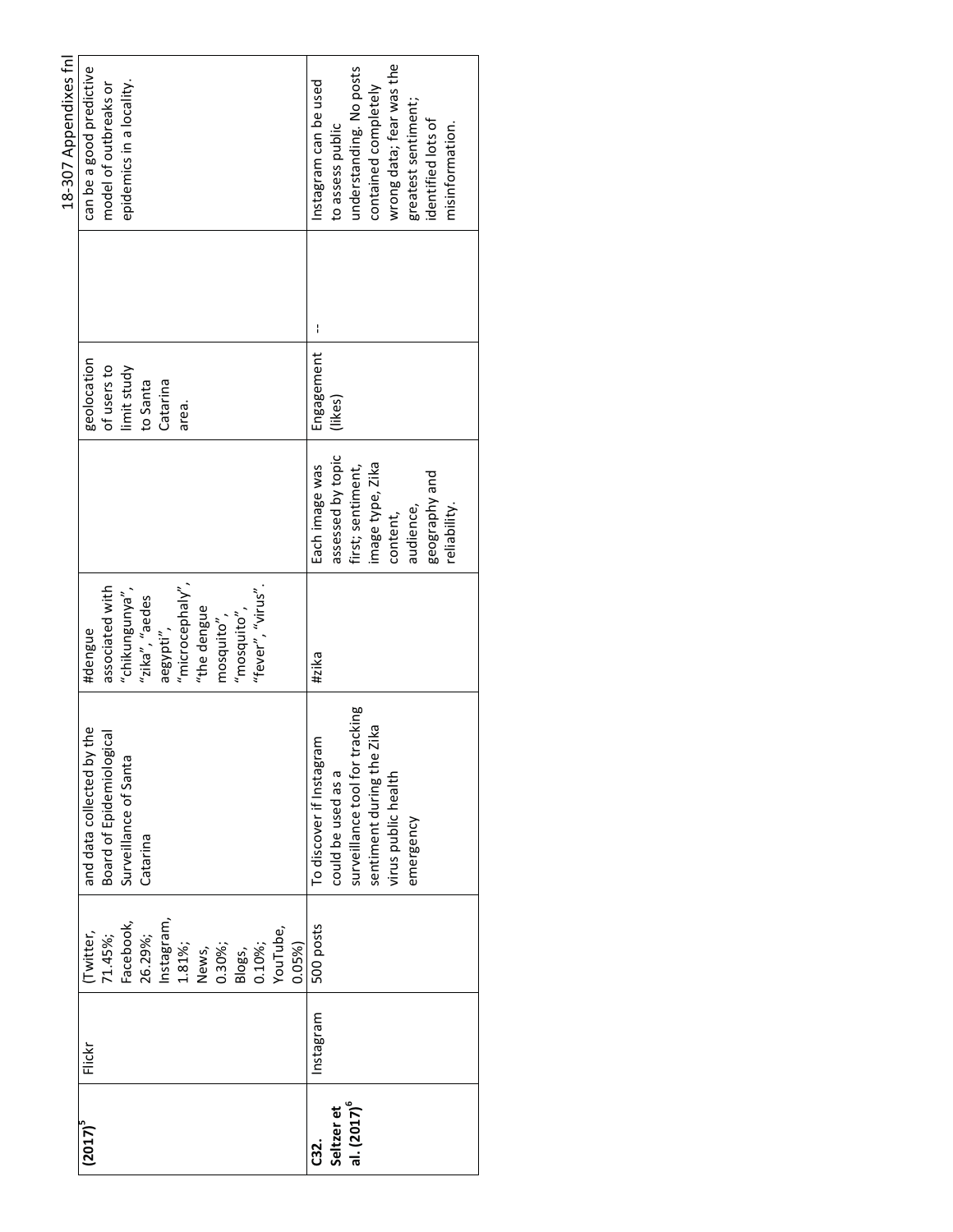|                |                  |                | Table S2. Observational studies of Instagram, Pinterest, |                  | Tumblr and Flickr posts pertinent to chronic diseases |                 |                 |                           |
|----------------|------------------|----------------|----------------------------------------------------------|------------------|-------------------------------------------------------|-----------------|-----------------|---------------------------|
| Paper ID       | Social           | Sample Size    | Objectives                                               | Search terms     | Content of posts                                      | Metadata of     | User            | Major Findings and        |
| <b>Authors</b> | Media            |                |                                                          | (e.g., hashtags) |                                                       | posts           | characteristics | public health             |
| (year)         | <b>Platforms</b> |                |                                                          | used             |                                                       |                 |                 | implications              |
| A23. Yi-       | Instagram        | $\overline{c}$ | was to<br>The aim of the study                           | #diabetesteenp   | Analyzed                                              | ÷               | ÷               | Engaged participants      |
| Frazier et     |                  | participants   | using<br>test the feasibility of                         | roject           | #diabetesteenpr                                       |                 |                 | universally reported the  |
| al. $(2015)^7$ |                  |                | Photovoice techniques                                    |                  | oject (posted by                                      |                 |                 | project to be a positive  |
|                |                  |                | a high<br>through Instagram in                           |                  | participants) for                                     |                 |                 | experience.               |
|                |                  |                | risk group of youth,                                     |                  | content by                                            |                 |                 |                           |
|                |                  |                | adolescents with type 1                                  |                  | sorting into                                          |                 |                 |                           |
|                |                  |                | diabetes, and to explore the                             |                  | themes/topics.                                        |                 |                 |                           |
|                |                  |                | types of photos shared in                                |                  |                                                       |                 |                 |                           |
|                |                  |                | this setting.                                            |                  |                                                       |                 |                 |                           |
| A42. Paige     | Pinterest        | 514 images     | How Pinterest users                                      | Chronic          | Analyzed images                                       | Analyzed        | ÷               | Half of the pins included |
| et al.         |                  |                | communicate and share                                    | obstructive      | related to COPD                                       | number of       |                 | COPD self-management      |
| $(2015)^8$     |                  |                | health information on COPD?                              | pulmonary        | and sorted into                                       | likes and re-   |                 | information;              |
|                |                  |                | What categories of COPD                                  | disease (COPD)   | themes/topics.                                        | pins ("level of |                 | photographs of real       |
|                |                  |                | information are presented                                |                  |                                                       | engagement"     |                 | people included more      |
|                |                  |                | on Pinterest COPD group                                  |                  |                                                       |                 |                 | women than men, more      |
|                |                  |                | pinboards? Which                                         |                  |                                                       |                 |                 | patients than providers,  |
|                |                  |                |                                                          |                  |                                                       |                 |                 |                           |
|                |                  |                | embedded visual                                          |                  |                                                       |                 |                 | and more self-            |
|                |                  |                | communication tools are                                  |                  |                                                       |                 |                 | management                |
|                |                  |                | presented on Pinterest COPD                              |                  |                                                       |                 |                 | information than          |
|                |                  |                | group pinboards? Do                                      |                  |                                                       |                 |                 | general COPD              |
|                |                  |                | embedded visual                                          |                  |                                                       |                 |                 | information.              |
|                |                  |                | communication tools                                      |                  |                                                       |                 |                 | Infographics were re-     |
|                |                  |                | presented on Pinterest COPD                              |                  |                                                       |                 |                 | pinned and photographs    |
|                |                  |                |                                                          |                  |                                                       |                 |                 |                           |
|                |                  |                | $\delta$<br>group pinboards vary                         |                  |                                                       |                 |                 | of real people were liked |
|                |                  |                | categories of COPD                                       |                  |                                                       |                 |                 | more than other visual    |
|                |                  |                | information? Do                                          |                  |                                                       |                 |                 | communication tools.      |
|                |                  |                | engagement metrics of pins                               |                  |                                                       |                 |                 | Pinterest may be a        |
|                |                  |                | presenting COPD self-                                    |                  |                                                       |                 |                 | useful social networking  |
|                |                  |                | management information                                   |                  |                                                       |                 |                 | website for COPD          |
|                |                  |                | vary based on embedded                                   |                  |                                                       |                 |                 | patient education aimed   |
|                |                  |                | visual communication tool?                               |                  |                                                       |                 |                 | at women living with or   |
|                |                  |                | Does the presentation of                                 |                  |                                                       |                 |                 | at high risk for COPD.    |
|                |                  |                | self-efficacy information on                             |                  |                                                       |                 |                 |                           |
|                |                  |                | pins presented on Pinterest                              |                  |                                                       |                 |                 |                           |
|                |                  |                | ls vary<br>COPD group pinboard                           |                  |                                                       |                 |                 |                           |
|                |                  |                |                                                          |                  |                                                       |                 |                 |                           |
|                |                  |                | by category of COPD<br>information?                      |                  |                                                       |                 |                 |                           |
| B17.           | Flickr,          | 133 images     | To analyze chronic pain                                  | chronic pain,    | Analyzed the                                          | ÷               |                 | The narratives on Flickr  |
|                |                  |                |                                                          |                  |                                                       |                 |                 |                           |

é  $\cdot$  $\frac{1}{2}$ j. Ė È  $\ddot{\cdot}$  $\ddot{ }$  $\vec{\epsilon}$  $\ddot{\cdot}$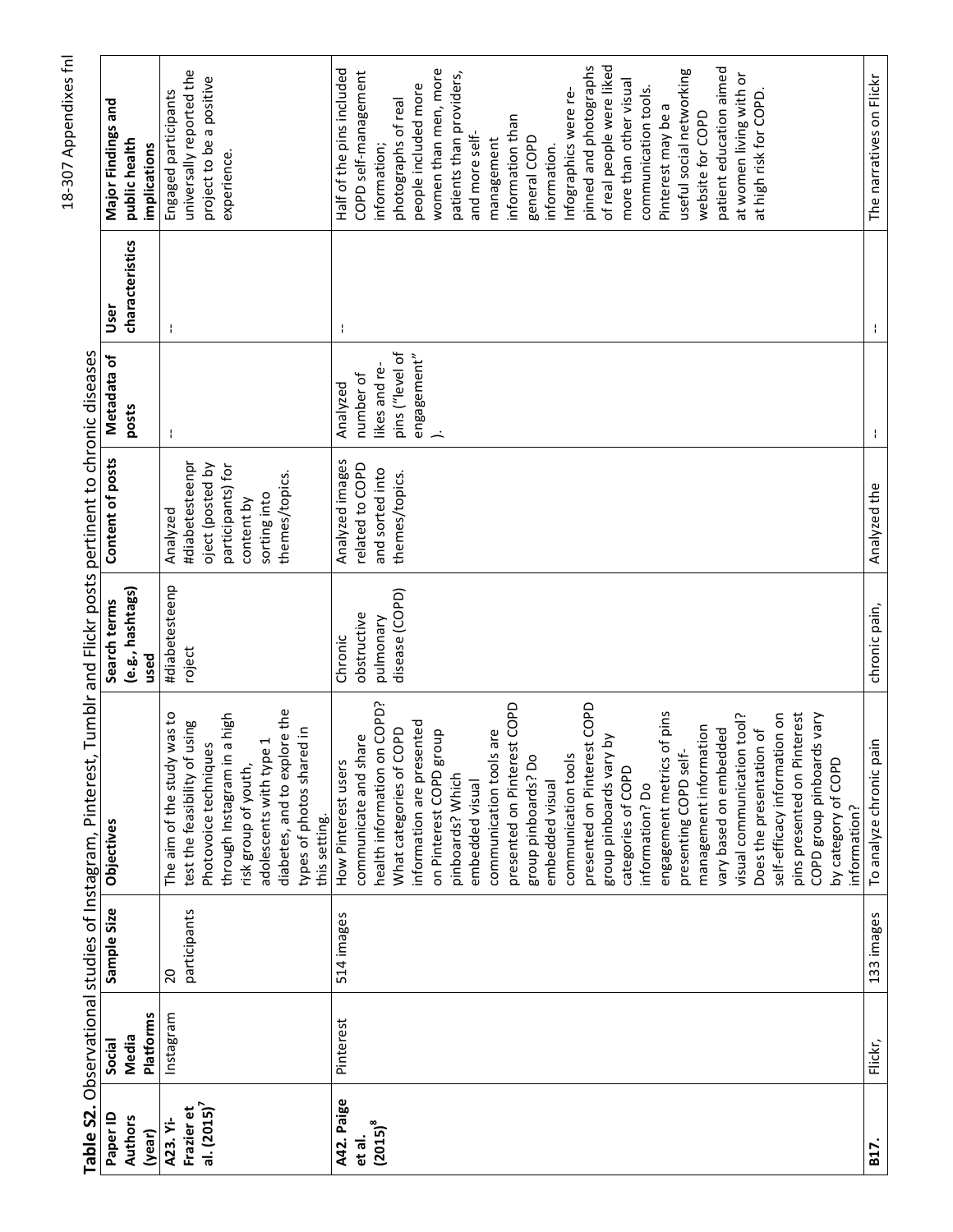|                         |           |           |                                   |                 |                 |            |   | 18-307 Appendixes fn      |
|-------------------------|-----------|-----------|-----------------------------------|-----------------|-----------------|------------|---|---------------------------|
| Gonzalez-               | Tumblr    | and 110   | narratives on Flickr and          | pain, hurt,     | narrative of    |            |   | emphasize immediacy,      |
| Polledo et              |           | posts     | Tumblr                            | specific        | chronic pain    |            |   | mark chronicity, make     |
| al. (2016) <sup>9</sup> |           |           |                                   | ailments like   | related images  |            |   | the pain experience       |
|                         |           |           |                                   | 'migraine',     | and blogs       |            |   | visible and elicit        |
|                         |           |           |                                   | arthritis', and |                 |            |   | empathy. Tumblr           |
|                         |           |           |                                   | 'fibromyalgia'  |                 |            |   | dissolves the narratives  |
|                         |           |           |                                   |                 |                 |            |   | into more networked       |
|                         |           |           |                                   |                 |                 |            |   | forms of interaction      |
|                         |           |           |                                   |                 |                 |            |   | through the circulation   |
|                         |           |           |                                   |                 |                 |            |   | of multimodal memes,      |
|                         |           |           |                                   |                 |                 |            |   | and support               |
|                         |           |           |                                   |                 |                 |            |   | communities are built     |
|                         |           |           |                                   |                 |                 |            |   | through humor and         |
|                         |           |           |                                   |                 |                 |            |   | social criticism.         |
| <b>B38. Tang</b>        | Pinterest | 708 pins  | RQ1: To what extent are           | Keywords: "skin | Analyzed        | Number of  | ÷ | Sun exposure and          |
| & Park                  |           |           | cancer<br>different types of skin | cancer",        | dermatology-    | repins of  |   | tanning beds were most    |
| $(2016)^{10}$           |           |           | covered on Pinterest?             | "melanoma",     | related content | mages were |   | frequently discussed as   |
|                         |           |           | RQ2: How is skin cancer           | "squamous-cell  |                 | recorded.  |   | the causes of skin        |
|                         |           |           | covered in terms of cause,        | carcinoma",     |                 |            |   | cancer, and alternative   |
|                         |           |           | treatment, and prevention?        | lleo-lesed" bne |                 |            |   | therapies such as herbal  |
|                         |           |           | RQ3: To what extent do            | carcinoma"      |                 |            |   | medicine were discussed   |
|                         |           |           | Pinterest pins cover the          |                 |                 |            |   | more than traditional     |
|                         |           |           | susceptibility and severity of    |                 |                 |            |   | biomedical treatment or   |
|                         |           |           | skin cancer, benefits and         |                 |                 |            |   | prevention. Highly re-    |
|                         |           |           | barriers associate with           |                 |                 |            |   | pinned pins tend to       |
|                         |           |           | diagnosis, prevention, or         |                 |                 |            |   | include more              |
|                         |           |           | treatment, cues to action,        |                 |                 |            |   | information than regular  |
|                         |           |           | boosts<br>and information that    |                 |                 |            |   | pins. This study provides |
|                         |           |           | readers' self-efficacy?           |                 |                 |            |   | a comprehensive           |
|                         |           |           | RQ4: What are                     |                 |                 |            |   | overview of the types     |
|                         |           |           | characteristics of the            |                 |                 |            |   | and characteristics of    |
|                         |           |           | contents of the top 10%           |                 |                 |            |   | information about skin    |
|                         |           |           | skin<br>most repined pins on      |                 |                 |            |   | cancer on Pinterest       |
|                         |           |           | cancer?                           |                 |                 |            |   | though a content          |
|                         |           |           | RQ5: What are the                 |                 |                 |            |   | analysis guided by the    |
|                         |           |           | differences in Pinterest          |                 |                 |            |   | theory of agenda setting  |
|                         |           |           | coverage of skin cancer in        |                 |                 |            |   | and the health belief     |
|                         |           |           | types<br>general and different    |                 |                 |            |   | model (HBM).              |
|                         |           |           | of skin cancer?                   |                 |                 |            |   |                           |
| $C14$ .                 | Instagram | 982, of   | To investigate the nature of      | 30 different    | Analyzed the    | Likes      | ÷ | 88.9% (595/669) had a     |
| Haeberle                |           | which 669 | the information regarding         | hashtags        | tones of        |            |   | positive tone             |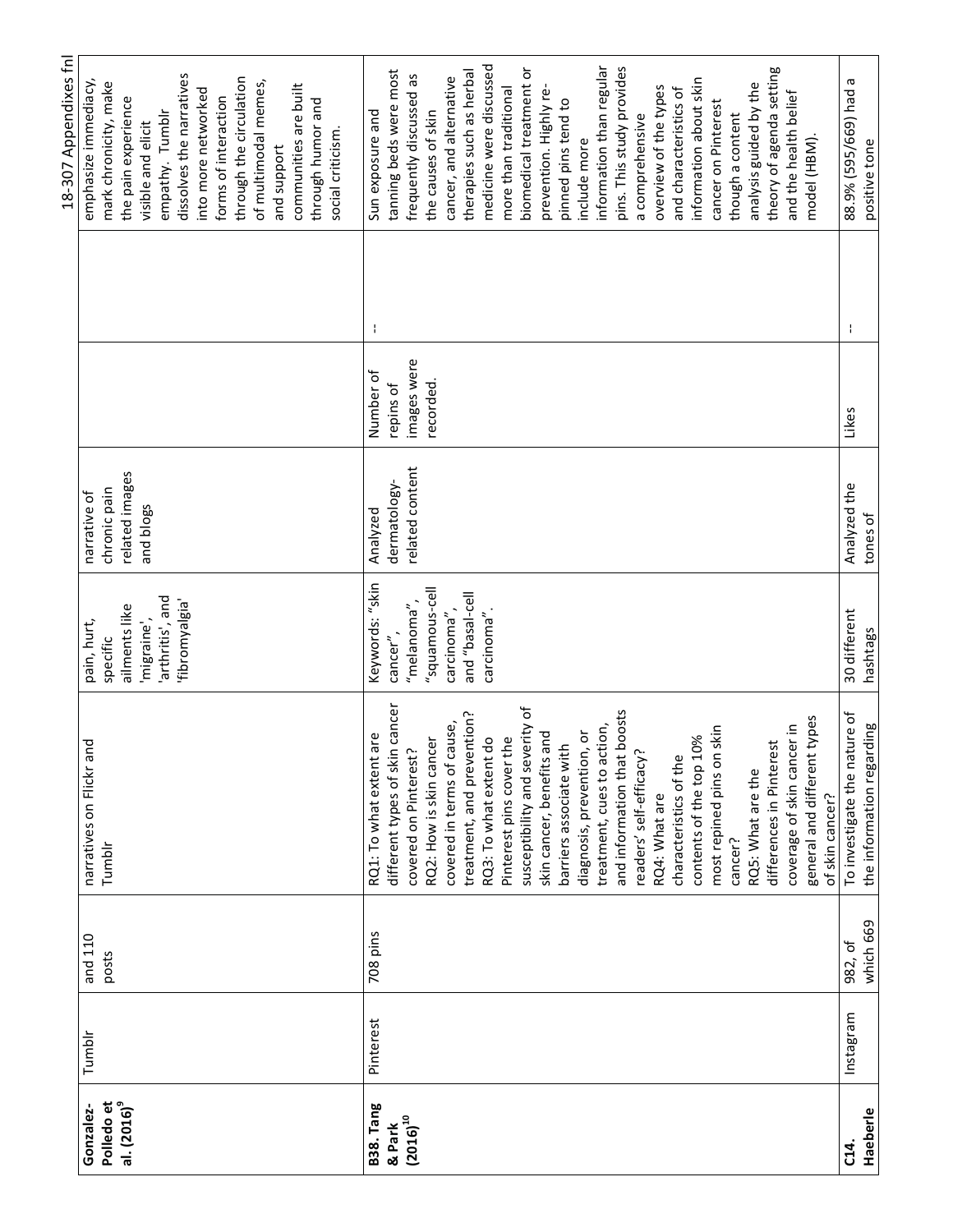|                               |           |                                |                                                                                                               |                         |                                                                   |                                    |                     | 18-307 Appendixes fnl            |
|-------------------------------|-----------|--------------------------------|---------------------------------------------------------------------------------------------------------------|-------------------------|-------------------------------------------------------------------|------------------------------------|---------------------|----------------------------------|
| $(2017)^{11}$<br>et al.       |           | were eligible<br>for analysis. | surgeons at major academic<br>media presence of scoliosis<br>Instagram, and the social<br>scoliosis shared on | associated<br>scoliosis | scoliosis-related<br>Instagram posts<br>30 different<br>hashtags) |                                    |                     |                                  |
|                               |           | 49 pediatric<br>orthopedic     | institutions                                                                                                  |                         |                                                                   | Account age;<br>mean               | ÷                   | 4/49 surgeons using<br>Instagram |
|                               |           | surgeons of<br>the top 5       |                                                                                                               |                         |                                                                   | posts; mean<br>number of           |                     |                                  |
|                               |           | institutions<br>orthopedic     |                                                                                                               |                         |                                                                   | number of<br>followers;            |                     |                                  |
|                               |           |                                |                                                                                                               |                         |                                                                   | accounts with<br>website<br>linked |                     |                                  |
| C19.                          | Pinterest | 192 pins; of                   | To systematically describe                                                                                    | "Status                 | Prevalence of                                                     |                                    | Provider of         | 31/55 (56.4%)                    |
| Mahroum                       |           | which 55                       | and analyze the available                                                                                     | epilepticus"            | pins with a                                                       |                                    | pins                | mentioned at least one           |
| et al.                        |           | were eligible                  | pins related to Status                                                                                        |                         | content category                                                  |                                    | (academic,          | cause of SE; 30/55               |
| $(2017)^{12}$                 |           | for analysis                   | epilepticus                                                                                                   |                         | or from a source                                                  |                                    | commercial,         | (54.5%) mentioned                |
|                               |           |                                |                                                                                                               |                         |                                                                   |                                    | institutional       | symptoms of SE; 25/55            |
|                               |           |                                |                                                                                                               |                         |                                                                   |                                    | physician,          | (45.5%) mentioned                |
|                               |           |                                |                                                                                                               |                         |                                                                   |                                    | medical/            | diagnosis of SE; 40/55           |
|                               |           |                                |                                                                                                               |                         |                                                                   |                                    | nursing             | $(72.7%)$ mentioned              |
|                               |           |                                |                                                                                                               |                         |                                                                   |                                    | students            | treatment of SE; 22/55           |
|                               |           |                                |                                                                                                               |                         |                                                                   |                                    | patient             | $(40.0\%)$ mentioned             |
|                               |           |                                |                                                                                                               |                         |                                                                   |                                    | organizations       | prognosis of SE. Sources:        |
|                               |           |                                |                                                                                                               |                         |                                                                   |                                    | or patients,        | 30/55 (54.5%) from               |
|                               |           |                                |                                                                                                               |                         |                                                                   |                                    | epilepsy            | academic sources and             |
|                               |           |                                |                                                                                                               |                         |                                                                   |                                    | organizations       | 25/55 (45.5%) from               |
|                               |           |                                |                                                                                                               |                         |                                                                   |                                    | and                 | internet sources. Neutral        |
|                               |           |                                |                                                                                                               |                         |                                                                   |                                    | foundations);       | tone: 46/55 (83.6%)              |
|                               |           |                                |                                                                                                               |                         |                                                                   |                                    | Source of pins:     |                                  |
|                               |           |                                |                                                                                                               |                         |                                                                   |                                    | academic            |                                  |
|                               |           |                                |                                                                                                               |                         |                                                                   |                                    | source, news,       |                                  |
|                               |           |                                |                                                                                                               |                         |                                                                   |                                    | blogs and           |                                  |
|                               |           |                                |                                                                                                               |                         |                                                                   |                                    | forums, search      |                                  |
|                               |           |                                |                                                                                                               |                         |                                                                   |                                    | engines,            |                                  |
|                               |           |                                |                                                                                                               |                         |                                                                   |                                    | encyclopedia        |                                  |
|                               |           |                                |                                                                                                               |                         |                                                                   |                                    | or dictionary,      |                                  |
|                               |           |                                |                                                                                                               |                         |                                                                   |                                    | networks.<br>social |                                  |
| <b>C38.</b>                   | Instagram | $N = 1136$                     | To use content analysis to                                                                                    | #youngadultcan          | Frequency of                                                      | Frequency of                       | Users' gender       | Posts made by survivors          |
| Warner et                     |           | public posts,                  | đ<br>examine textual data                                                                                     | č.                      | words (Tools:                                                     | words, likes                       | (female and         | had more likes on                |
| $\frac{al. (2018)^{13}}{al.}$ |           | of which 50                    | Instagram posts about young                                                                                   |                         | Yoshikoder;                                                       | and                                | male),              | average (54.5 vs 32.3, p         |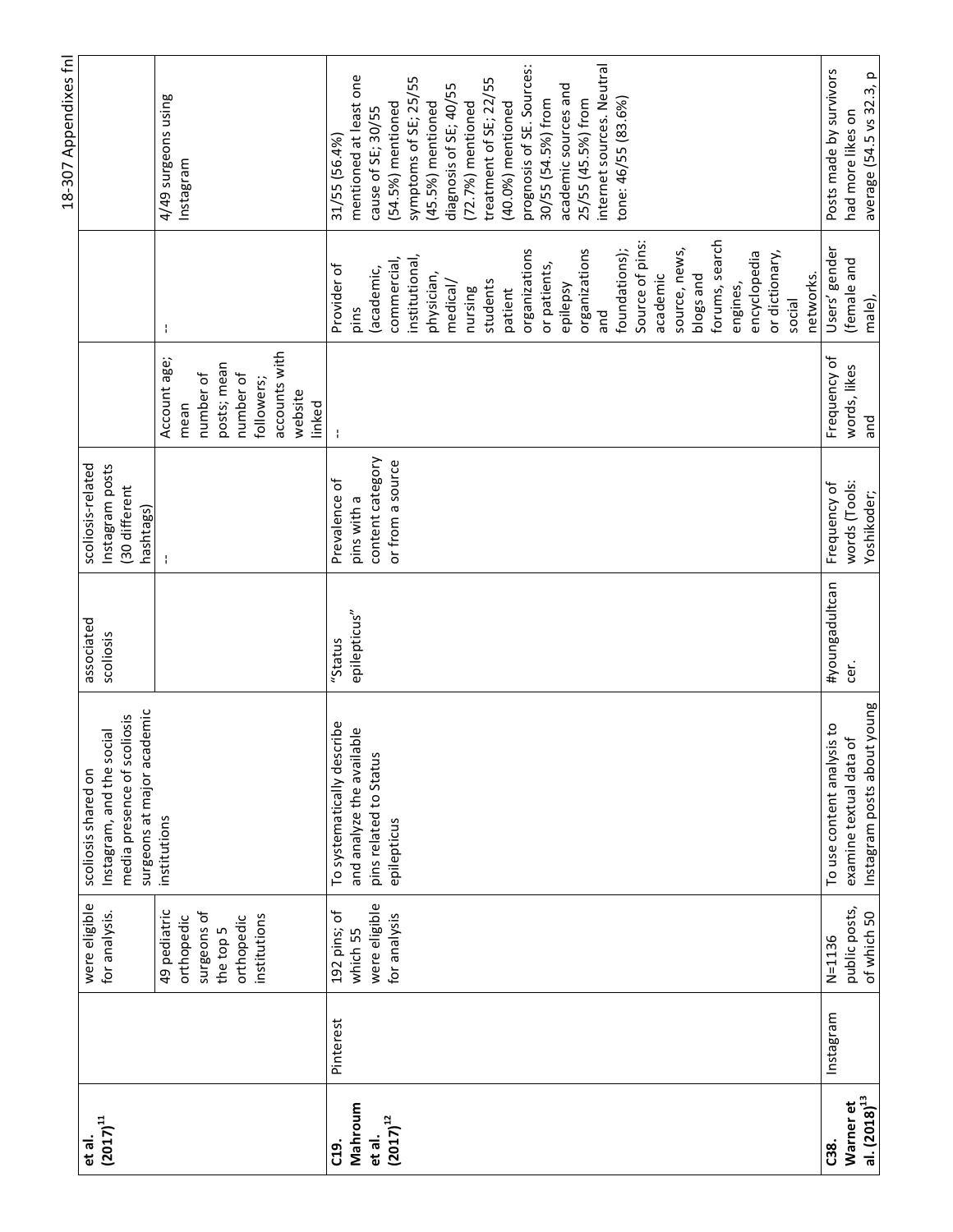|               |                               |                    |               |                 | 18-307 Appendixes fnl      |
|---------------|-------------------------------|--------------------|---------------|-----------------|----------------------------|
| were          | adults cancer to describe (1) | Linguistic Inquiry | comments;     | treatment       | =0.03). Individuals had    |
| randomly      | indicators of social support, | and Word Count;    | between       | status (active  | more comments than         |
| selected:     | (2) valence (i.e.,            | between groups     | sconba        | treatment and   | organizations (5.3 vs 1.2, |
| the sample    | positive/negative terms), and | (active            | (active       | survivorship),  | p=0.01). More positive     |
| limited to    | (3) linguistic content (e.g., | treatment vs       | treatment vs  | type of user    | (30%) than negative        |
| only one      | emotional terms/pronouns).    | survivorship;      | survivorship; | (individual and | (13%) terms were used      |
| post per      |                               | individual vs      | individual vs | organization)   | by survivors (p<0.01).     |
| account; if a |                               | organization)      | organization) | and caregiver   | Organizations used         |
| randomly      |                               |                    |               | status (yes and | equally positive and       |
| selected      |                               |                    |               | ou              | negative terms.            |
| post          |                               |                    |               |                 | Survivors used more        |
| belonged to   |                               |                    |               |                 | emotional terms (79.6%     |
| a previously  |                               |                    |               |                 | vs 34.9%, p<0.01) and      |
| sampled       |                               |                    |               |                 | fewer pronouns (mean:      |
| account, the  |                               |                    |               |                 | 39.5 vs 71.7, p=0.01)      |
| next          |                               |                    |               |                 | than those in active       |
| consecutive   |                               |                    |               |                 | treatment.                 |
| post from a   |                               |                    |               |                 | Organizations (71.0%)      |
| different     |                               |                    |               |                 | used more emotional        |
| account was   |                               |                    |               |                 | terms than individuals     |
| collected. In |                               |                    |               |                 | (55.9%, p=0.03).           |
| total, 3244   |                               |                    |               |                 |                            |
| words.        |                               |                    |               |                 |                            |
|               |                               |                    |               |                 |                            |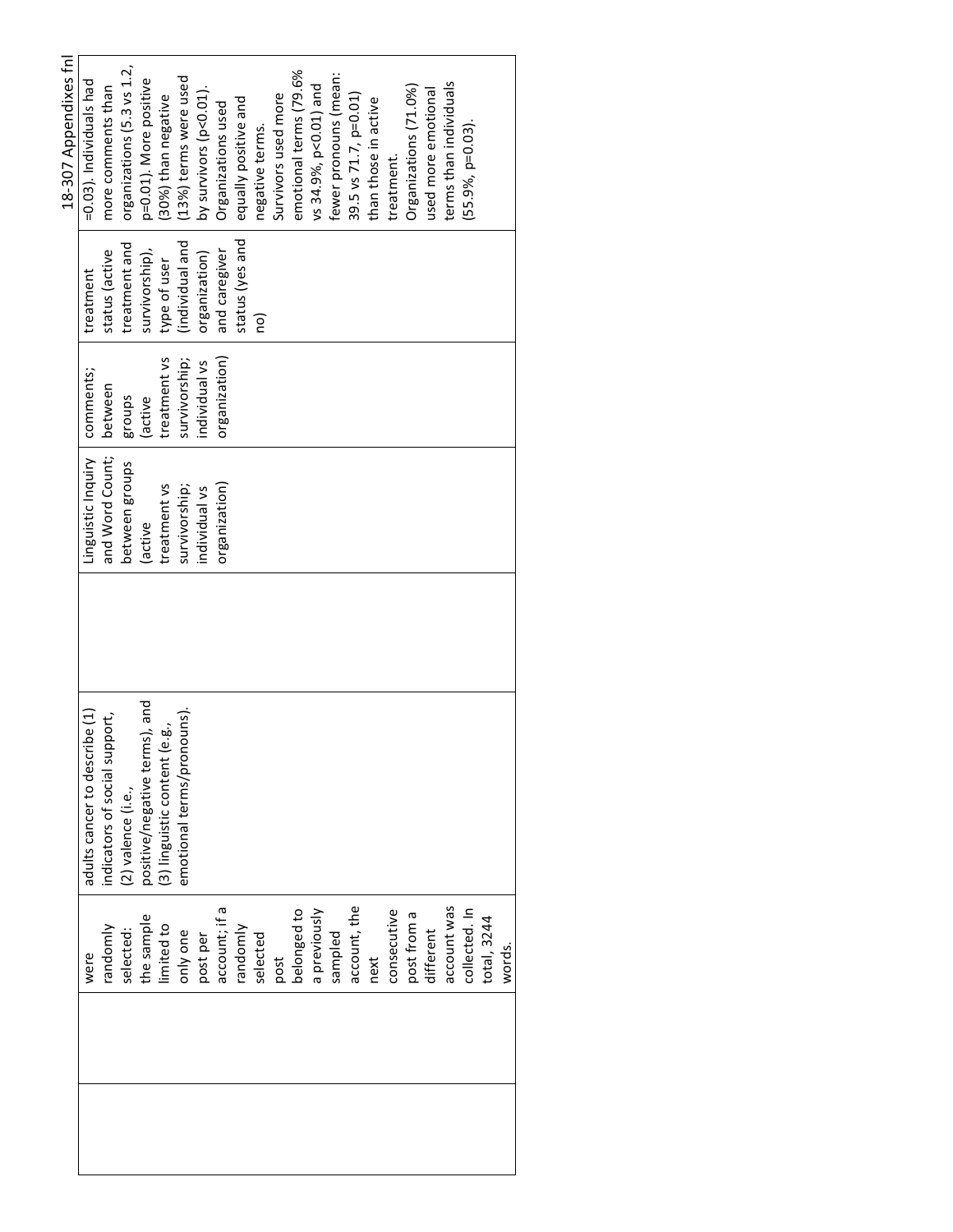|                          |           |                    | Table S3. Studies of human participants exposed to Instagram, |                                                         | Pinterest, Tumblr and Flickr images pertinent to chronic diseases |                                                                     |
|--------------------------|-----------|--------------------|---------------------------------------------------------------|---------------------------------------------------------|-------------------------------------------------------------------|---------------------------------------------------------------------|
| Paper ID                 | Social    | Participants       | Objectives                                                    | Experimental design                                     | Experimental procedures                                           | Major Findings and public health                                    |
| <b>Authors</b>           | Media     | & Sample           |                                                               |                                                         |                                                                   | implications                                                        |
| (year)                   | Platforms | Size               |                                                               |                                                         |                                                                   |                                                                     |
| B3. Al-Eisa<br>et al.    | Instagram | participants<br>58 | icacy<br>of using Instagram with a<br>To investigate the effi | Participants were assigned<br>Quasi-experimental study. | physical activity assessed<br>Motivation to engage in             | 53% of the participants agreed on<br>the program's effectiveness on |
| $(2016)^{14}$            |           |                    | home-exercise program as                                      | into two groups                                         | using the self-report Exercise                                    | adherence. The use of Instagram                                     |
|                          |           |                    | a motivational stimulus in                                    | (intervention and control) in                           | Motivation Inventory-2 (EMI-                                      | ᡕᢐ<br>with the home exercise program as                             |
|                          |           |                    | improving physical activity                                   | a nonrandomized way. The                                | 2) questionnaire. Adherence                                       | motivational modality could be                                      |
|                          |           |                    | adherence levels among                                        | intervention group had an                               | was classified by the number                                      | attractive and effective to reinforce                               |
|                          |           |                    | female college students.                                      | online social network                                   | of physical activity sessions                                     | adherence and maintain appropriate                                  |
|                          |           |                    |                                                               | (Instagram) accounts;                                   | that the individuals                                              | physical activity levels.                                           |
|                          |           |                    |                                                               | however, control group had                              | participated in during the                                        |                                                                     |
|                          |           |                    |                                                               | no such account. An email                               | program. Data on adherence                                        |                                                                     |
|                          |           |                    |                                                               | was sent to all the                                     | was self-reported using an                                        |                                                                     |
|                          |           |                    |                                                               | participants about the date                             | adherence sheet. A feedback                                       |                                                                     |
|                          |           |                    |                                                               | for returning the adherence                             | questionnaire was collected                                       |                                                                     |
|                          |           |                    |                                                               | sheet and only the                                      | to investigate the feasibility,                                   |                                                                     |
|                          |           |                    |                                                               | intervention group received                             | effectiveness, and                                                |                                                                     |
|                          |           |                    |                                                               | the study account in                                    | motivation level for the                                          |                                                                     |
|                          |           |                    |                                                               | Instagram and was required                              | home exercise program.                                            |                                                                     |
|                          |           |                    |                                                               | to follow it. A variety of                              |                                                                   |                                                                     |
|                          |           |                    |                                                               | techniques were used in                                 |                                                                   |                                                                     |
|                          |           |                    |                                                               | Instagram to improve                                    |                                                                   |                                                                     |
|                          |           |                    |                                                               | motivation for adherence to                             |                                                                   |                                                                     |
|                          |           |                    |                                                               | PA. After the period of                                 |                                                                   |                                                                     |
|                          |           |                    |                                                               | intervention, which was 4                               |                                                                   |                                                                     |
|                          |           |                    |                                                               | weeks, a feedback                                       |                                                                   |                                                                     |
|                          |           |                    |                                                               | questionnaire was collected                             |                                                                   |                                                                     |
|                          |           |                    |                                                               | to investigate the flexibility,                         |                                                                   |                                                                     |
|                          |           |                    |                                                               | effectiveness, and                                      |                                                                   |                                                                     |
|                          |           |                    |                                                               | motivation level for given                              |                                                                   |                                                                     |
|                          |           |                    |                                                               | program activity                                        |                                                                   |                                                                     |
| B15.                     | Instagram | Intervention       | ΙÈγ<br>To explore the feasibi                                 | Cluster-randomized                                      | part<br>œ<br>Instagram was used as                                | Of the 50 mobile phones with pre-                                   |
| Fernandez-               |           | group: 53          | of capturing health-related                                   | experimental study. The                                 | of the "weekend club"                                             | configured Instagram accounts, only                                 |
| Luque et                 |           | boys and 55        | information using                                             | health intervention                                     | intervention. Researchers                                         | 25 were used for the experimental                                   |
| al. (2017) <sup>15</sup> |           | girls; control     | quantified self-                                              | consisted of a number of                                | gave 50 mobile phones with                                        | purpose. While a total of 937 images                                |
| with an                  |           | group: 60          | technologies by                                               | health coaching and                                     | a pre-configured Instagram                                        | were uploaded, three participants                                   |
| erratum                  |           | boys and 59        | overweight children and                                       | education activities,                                   | account to parents of 50                                          | uploaded 70% of these images                                        |
| published <sup>16</sup>  |           | girls.             | their families                                                | including health camp,                                  | participants (30 boys and 20                                      | (highly skewed data). The                                           |
|                          |           |                    |                                                               | weekend clubs and a                                     | girls) at the end of the health                                   | researchers identify a very weak                                    |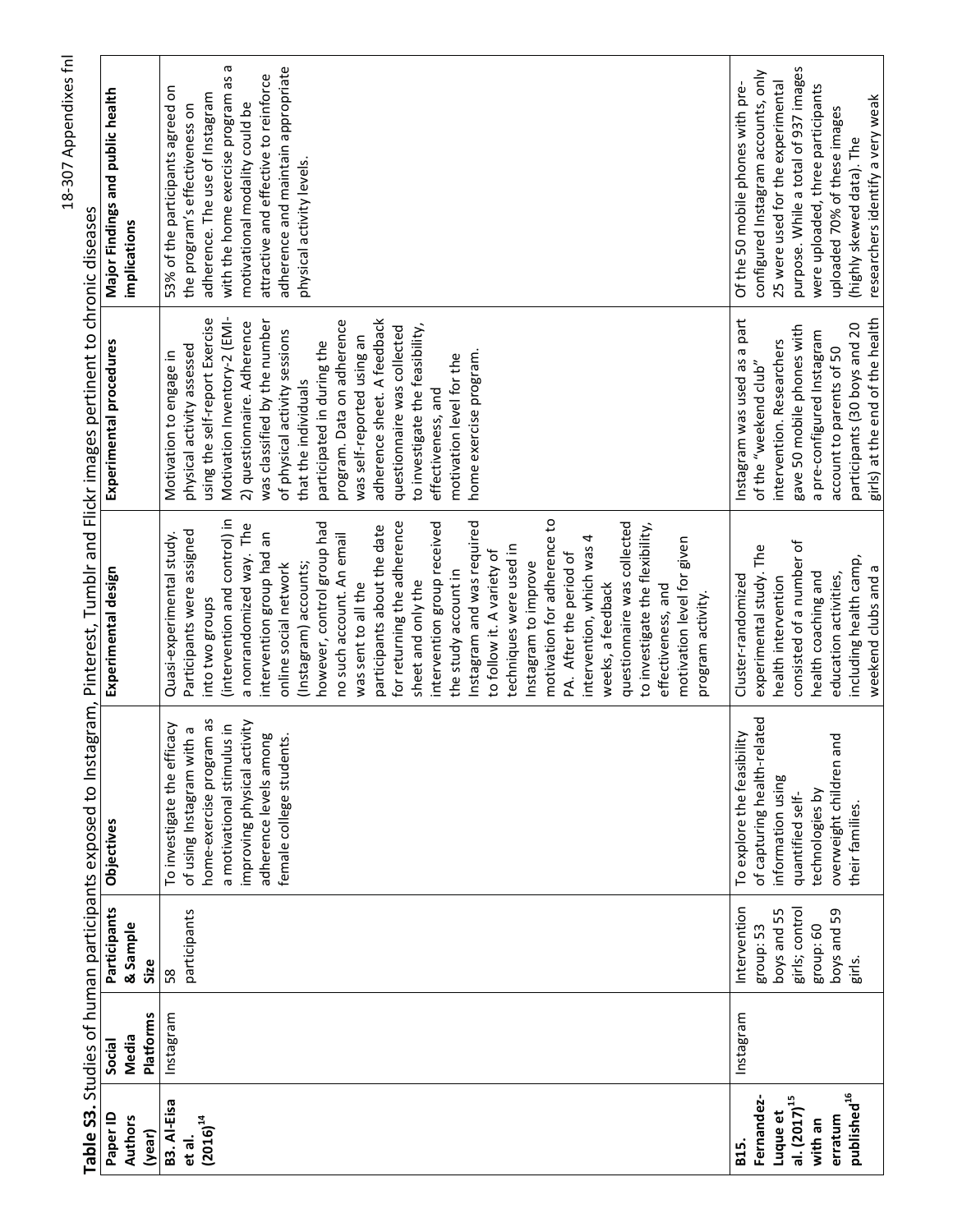|                     |                                     |                                  |                                                 |                                                         |                                                             | 18-307 Appendixes fnl                                                          |  |
|---------------------|-------------------------------------|----------------------------------|-------------------------------------------------|---------------------------------------------------------|-------------------------------------------------------------|--------------------------------------------------------------------------------|--|
| Paper ID<br>Authors | <b>Platforms</b><br>Media<br>Social | Participants<br>& Sample<br>Size | <b>Objectives</b>                               | Experimental design                                     | Experimental procedures                                     | Major Findings and public health<br>implications                               |  |
|                     |                                     |                                  |                                                 | summer break intervention<br>that targets mothers of    | camp, so that they could<br>take photos of the food         | correlation between "the extent of<br>(and statistically insignificant)        |  |
|                     |                                     |                                  |                                                 | participants. Participants                              | consumed by their children                                  | use of this Instagram account" and                                             |  |
|                     |                                     |                                  |                                                 | intervention or the control<br>were put into the        | in the remaining section of<br>the intervention program     | the change in the child's BMI (r = -<br>$0.179$ , $p=0.425$ ). They found that |  |
|                     |                                     |                                  |                                                 | randomization was a school<br>group. The unit of        | and upload them to the<br>Instagram account. The            | more active users experience a<br>better BMI. However, as the                  |  |
|                     |                                     |                                  |                                                 | (from which the                                         | purpose was to monitor the                                  | researchers admitted that this was                                             |  |
|                     |                                     |                                  |                                                 | participants were                                       | health camp participants'                                   | likely a correlation between level of                                          |  |
|                     |                                     |                                  |                                                 | recruited).                                             | dietary habits and capture<br>their families' dietary       | engagement and BMI improvement.                                                |  |
|                     |                                     |                                  |                                                 |                                                         | preferences.                                                |                                                                                |  |
|                     | mstagram                            | 384                              | To assess if higher BMI                         | Between subjects-                                       | Social media posts were                                     | Individuals with a higher body mass                                            |  |
| $(2016)^{17}$       |                                     | participants<br>$\overline{0}$   | leads to more positive<br>social media activity | were randomly assigned to<br>experimental. Participants | created by the researcher,<br>and were divided into two     | in social media activity (likes, shares,<br>index may be more likely to engage |  |
|                     |                                     | underweight                      | toward healthy food posts.                      | either viewing Instagram                                | types: high activity (with 105                              | comments); obese individuals are                                               |  |
|                     |                                     | participants                     |                                                 | photos of high activity                                 | likes and multiple positive                                 | more likely to engage with healthy                                             |  |
|                     |                                     | were later                       |                                                 | versus low activity.                                    | comments) and low activity                                  | food posts compared with their                                                 |  |
|                     |                                     | excluded                         |                                                 |                                                         | (O likes and no comments).                                  | normal and overweight                                                          |  |
|                     |                                     | from the<br>analysis)            |                                                 |                                                         | assigned to a type and had to<br>Participants were randomly | counterparts.                                                                  |  |
|                     |                                     |                                  |                                                 |                                                         | rate their response after                                   |                                                                                |  |
|                     |                                     |                                  |                                                 |                                                         | viewing the post.                                           |                                                                                |  |
|                     |                                     |                                  |                                                 |                                                         |                                                             |                                                                                |  |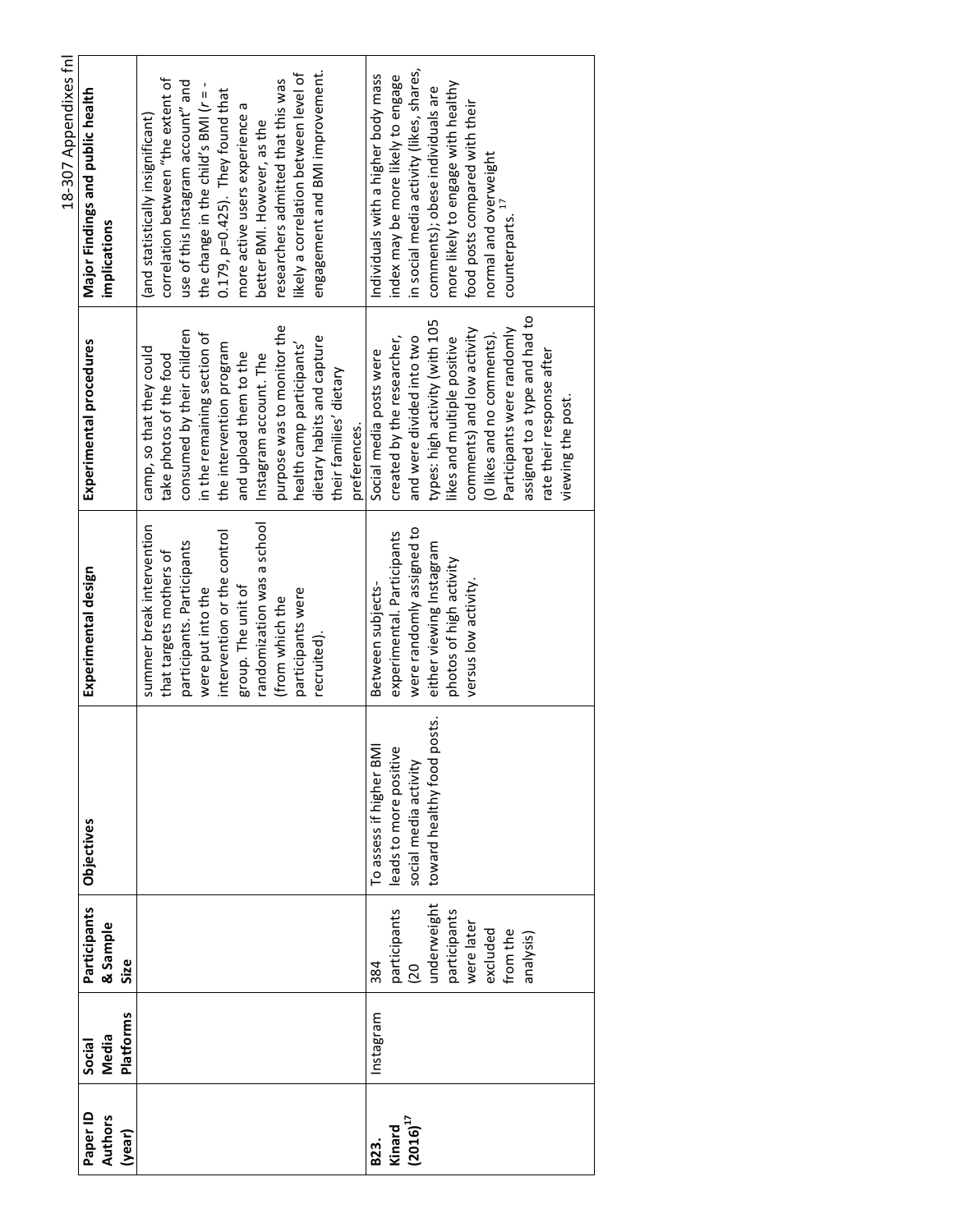| I      |
|--------|
|        |
| ١      |
|        |
| ı      |
|        |
| ؟<br>م |
|        |
| ׆<br>ק |

 $\overline{a}$  $\ddot{\phantom{a}}$  $rac{1}{\pi}$  $rac{1}{7}$ İ Ė ä .<br>ب  $\ddot{ }$ ć

|                          |             |                    | Table S4. Observational studies of Instagram, Pinterest, |                     | Tumblr and Flickr posts pertinent to mental health (excluding substance abuse) |                |                 |                           |
|--------------------------|-------------|--------------------|----------------------------------------------------------|---------------------|--------------------------------------------------------------------------------|----------------|-----------------|---------------------------|
| Paper ID                 | Social      | Sample Size        | Objectives                                               | Search terms        | Content of posts                                                               | Metadata of    | Usei            | Major Findings and        |
| <b>Authors</b>           | Media       |                    |                                                          | (e.g., hashtags)    |                                                                                | posts          | characteristics | public health             |
| (year)                   | Platforms   |                    |                                                          | used                |                                                                                |                |                 | implications              |
| A10.                     | Twitter and | 300 images         | What are the characteristics                             | "thinspiration"     | Analyzed                                                                       | Analyzed       | ÷               | The study found that      |
| Ghaznavi &               | Pinterest   |                    | pf thinspiration content on                              | "thinspo"           | "thinspiration"                                                                | likes and      |                 | thinspiration content     |
| Taylor                   |             |                    | social media? What                                       |                     | images from pro-                                                               | favorites; re- |                 | widely exists on social   |
| $(2015)^{18}$            |             |                    | additional tags are used to                              |                     | eating disorder                                                                | pins and re-   |                 | media and generally       |
|                          |             |                    | categorize thinspiration                                 |                     | websites to                                                                    | tweets         |                 | promotes an objectified,  |
|                          |             |                    | content on social media                                  |                     | photo-sharing                                                                  |                |                 | sexual, and extremely     |
|                          |             |                    | sites?                                                   |                     | sites.                                                                         |                |                 | think depiction of the    |
|                          |             |                    |                                                          |                     |                                                                                |                |                 | thin ideal.               |
| A18.                     | Instagram   | 201 images         | To evaluate the meaning,                                 | #selfharmmm         | Analyzed                                                                       | Analyzed       | ÷               | Nonsuicidal self-injury   |
| Moreno et                |             |                    | popularity, and content                                  |                     | #selfharmmm                                                                    | number of      |                 | content is popular on     |
| al. (2016) <sup>19</sup> |             |                    | advisory warnings related to                             |                     | photos for                                                                     | search hits    |                 | Instagram and being       |
|                          |             |                    | ambiguous nonsuicidal self-                              |                     | content.                                                                       | for            |                 | covered by ambiguous      |
|                          |             |                    | injury hashtags on                                       |                     |                                                                                | #selfharmm     |                 | hashtags. Content         |
|                          |             |                    | Instagram.                                               |                     |                                                                                | mon            |                 | advisory warnings were    |
|                          |             |                    |                                                          |                     |                                                                                | Instagram on   |                 | not reliable; thus,       |
|                          |             |                    |                                                          |                     |                                                                                | two random     |                 | parents and providers     |
|                          |             |                    |                                                          |                     |                                                                                | occasions 5    |                 | remain on the             |
|                          |             |                    |                                                          |                     |                                                                                | months         |                 | cornerstone of            |
|                          |             |                    |                                                          |                     |                                                                                | apart.         |                 | prompting discussions     |
|                          |             |                    |                                                          |                     |                                                                                |                |                 | about nonsuicidal self-   |
|                          |             |                    |                                                          |                     |                                                                                |                |                 | injury content on social  |
|                          |             |                    |                                                          |                     |                                                                                |                |                 | media and providing       |
|                          |             |                    |                                                          |                     |                                                                                |                |                 | resources for teens.      |
| A34.                     | Flickr      | After              | 1. To understand the                                     | Search terms:       | ÷                                                                              | Volume of      | Categorized     | Comments from people      |
| Yom-Tovet                |             | labelling,         | of the<br>community dynamics                             | "thinspo",          |                                                                                | <b>highly</b>  | users as pro-   | of a given category (pro- |
| al. $(2012)^{20}$        |             | 172 pro-           | pro-anorexia and pro-                                    | "thinspiration"     |                                                                                | relevant       | anorexia or     | anorexia and pro-         |
|                          |             | recovery           | recovery communities 2. To                               | or "pro-ana"        |                                                                                | photos.        | pro-recovery;   | recovery) and the         |
|                          |             | users and          | investigate why pro-recovery                             | Flickr groups:      |                                                                                | Analyzed       | Users' public   | category of one'          |
|                          |             | 319 pro-           | users post their content and                             | "Eating             |                                                                                | photos meta    | contacts        | contacts are the best     |
|                          |             | anorexia           | to understand if this                                    | disorders art",     |                                                                                | information    |                 | predictor of one's        |
|                          |             | users.             | facilitates the recovery of                              | "anorexia           |                                                                                | (title, tags,  |                 | category. Comment and     |
|                          |             | 242710             | pro-anorexia users                                       | nervosa"            |                                                                                | description,   |                 | contacts are more likely  |
|                          |             | photos of          |                                                          | "anorexia help"     |                                                                                | date posted,   |                 | to be between members     |
|                          |             | which              |                                                          | d3 <sub>"</sub> pue |                                                                                | the number     |                 | of the same community     |
|                          |             | 25,689 were        |                                                          | healing".           |                                                                                | of times that  |                 | and not between           |
|                          |             | highl <sup>1</sup> |                                                          | Favorited           |                                                                                | the photo      |                 | communities. Posting      |
|                          |             | relevant".         |                                                          | photos tagged       |                                                                                | was viewed     |                 | comments to pro-          |
|                          |             |                    |                                                          | with both           |                                                                                | and            |                 | anorexia photos by pro-   |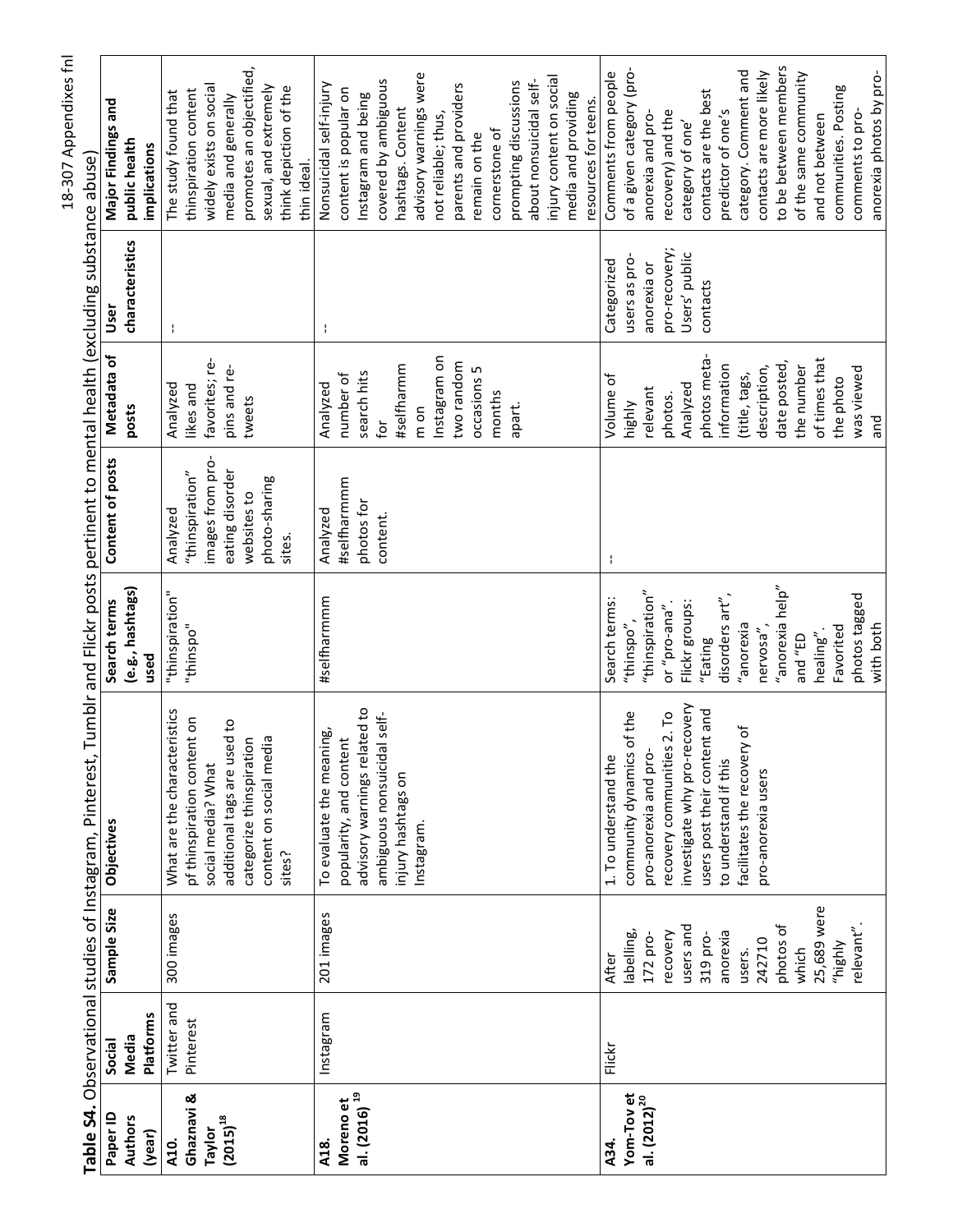|                                          |            |              |                                 |                                                 |                       |                |                 | 18-307 Appendixes fnl     |
|------------------------------------------|------------|--------------|---------------------------------|-------------------------------------------------|-----------------------|----------------|-----------------|---------------------------|
|                                          |            |              |                                 | "thinspo" and                                   |                       | geographic     |                 | recovery users was        |
|                                          |            |              |                                 | "skinny" and                                    |                       | location       |                 | found to be counter-      |
|                                          |            |              |                                 | ("pretty",                                      |                       | information).  |                 | productive, leading pro-  |
|                                          |            |              |                                 | "cute" OR                                       |                       | Also analyzed  |                 | anorexia users to         |
|                                          |            |              |                                 | $^{\prime\prime}$ beautiful $^{\prime\prime}$ ) |                       | were           |                 | continue posting pro-     |
|                                          |            |              |                                 |                                                 |                       | comments       |                 | anorexia photos for a     |
|                                          |            |              |                                 |                                                 |                       | for photos     |                 | longer period of time,    |
|                                          |            |              |                                 |                                                 |                       | and favoriting |                 | and if they stop posting, |
|                                          |            |              |                                 |                                                 |                       | of photos by   |                 | to do so later.           |
|                                          |            |              |                                 |                                                 |                       | users          |                 |                           |
| <b>B5. Reade</b><br>(2016) <sup>21</sup> | Instagram  | 50 images    | body<br>1) How is the female    | #fitspiration                                   | Analyzed              |                |                 | The analysis revealed a   |
|                                          |            |              | represented in fitspiration     |                                                 | $"$ #fitspiration $"$ |                |                 | prevalence of slender,    |
|                                          |            |              | images on Instagram? 2) Do      |                                                 | images for            |                |                 | youthful and white        |
|                                          |            |              | these representations mirror    |                                                 | content and           |                |                 | bodies in gender-typical  |
|                                          |            |              | and/or transgress               |                                                 | sorted into           |                |                 | poses and clothing. The   |
|                                          |            |              | contemporary notions of the     |                                                 | themes/topics.        |                |                 | images indicated an       |
|                                          |            |              | ideal' body?                    |                                                 |                       |                |                 | extension upon            |
|                                          |            |              |                                 |                                                 |                       |                |                 | slenderness as the only   |
|                                          |            |              |                                 |                                                 |                       |                |                 | ideal body shape          |
|                                          |            |              |                                 |                                                 |                       |                |                 | criterion for women; the  |
|                                          |            |              |                                 |                                                 |                       |                |                 | "fit" body shared on      |
|                                          |            |              |                                 |                                                 |                       |                |                 | Instagram replicates and  |
|                                          |            |              |                                 |                                                 |                       |                |                 | extends contemporary      |
|                                          |            |              |                                 |                                                 |                       |                |                 | notions of the ideal      |
|                                          |            |              |                                 |                                                 |                       |                |                 | female body               |
| B <sub>10</sub>                          | Instagram, | 415          | To conduct a content            | #fitspo                                         | Analyzed              |                | Б<br>Performed  | "Fitspiration" on social  |
| Carrotte et                              | Tumblr     | "#fitspo"    | analysis to identify the        |                                                 | "#fitspo" images      |                | gendered        | media can encourage       |
| al. $(2017)^{22}$                        |            | social media | characteristics of fitspiration |                                                 | for content and       |                | analysis        | exercise in order to      |
|                                          |            | posts        | content posted across social    |                                                 | sorted into           |                | between posts   | reach appearance          |
|                                          |            | (Instagram,  | media and whether this          |                                                 | themes/topics.        |                | depicting       | aligned with gendered     |
|                                          |            | n=360;       | differs according to subject    |                                                 |                       |                | women and       | body image ideals.        |
|                                          |            | Tumblr,      | gender.                         |                                                 |                       |                | posts           | Fitspiration imagery      |
|                                          |            | $n = 39;$    |                                 |                                                 |                       |                | depicting men.  | features men almost as    |
|                                          |            | Facebook,    |                                 |                                                 |                       |                |                 | often as it features      |
|                                          |            | $n = 12$ ;   |                                 |                                                 |                       |                |                 | women, and men are        |
|                                          |            | Twitter,     |                                 |                                                 |                       |                |                 | just as likely as women   |
|                                          |            | $n=4$        |                                 |                                                 |                       |                |                 | to be objectified         |
| B <sub>12</sub> .                        | Tumblr     | 3360 posts   | To gain an understanding of     | depressed,                                      | Analyzed posts        | Analyzed       | Analyzed the    | Four in five posts (82%)  |
| Cavazos-                                 |            | from 17      | the depression, self-harm,      | suicide, self-                                  | for content and       | number of re-  | basic           | were related to           |
| Rehg                                     |            | users, of    | and suicidal content that is    | mutilation, and                                 | sorted them into      | blogs, likes,  | characteristics | depression, suicide, or   |
| $(2017)^{23}$                            |            | which 2739   | being shared on Tumblr.         | cutting                                         | themes/topics.        | and number     | and             | self-harm. Common         |
|                                          |            | posts were   |                                 |                                                 |                       | of posts.      | demographics    | themes were self-         |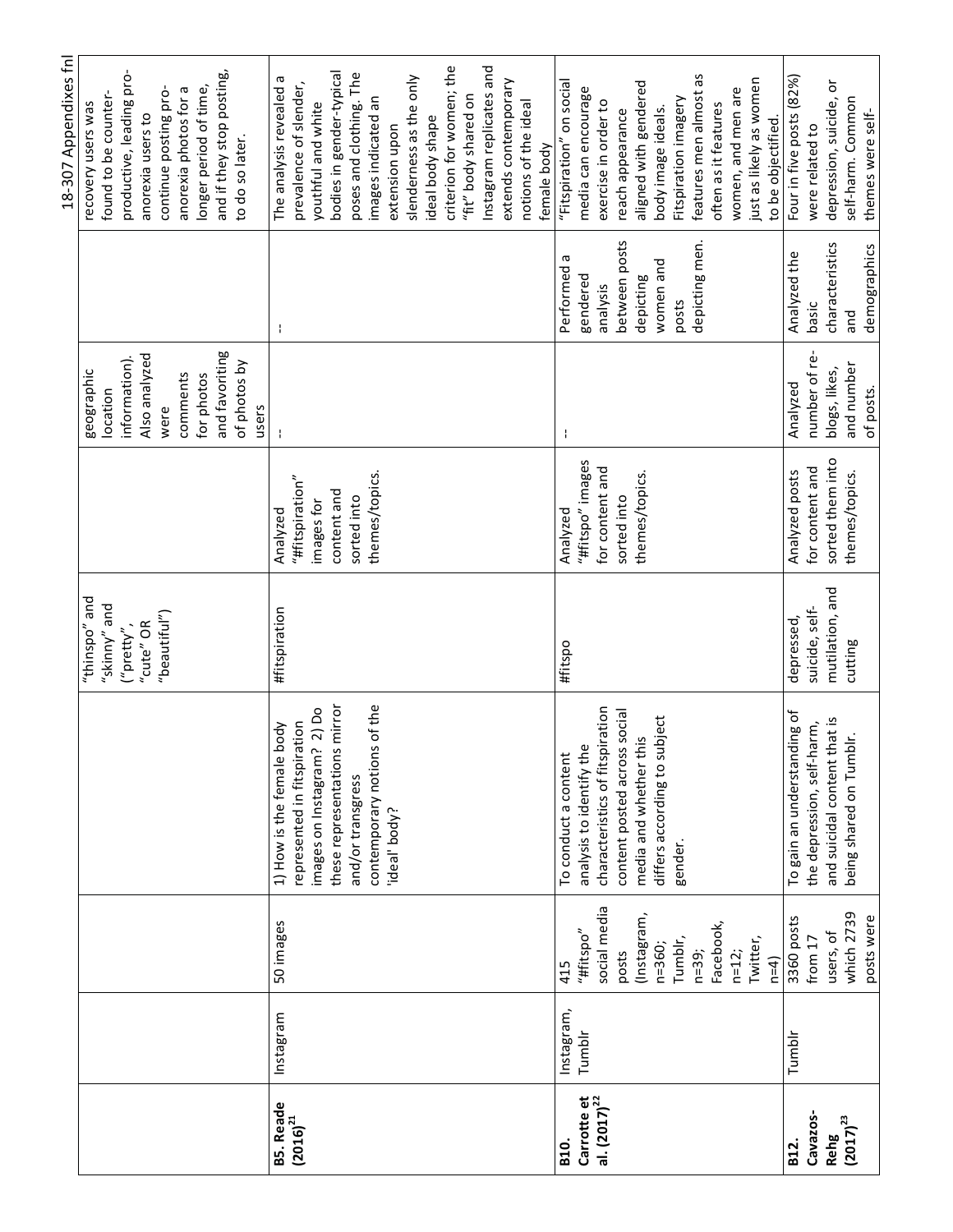|                   |           |                   |                               |                  |                  |               |                  | 18-307 Appendixes fnl      |
|-------------------|-----------|-------------------|-------------------------------|------------------|------------------|---------------|------------------|----------------------------|
|                   |           | relevant and      |                               |                  |                  |               | of the related   | loathing,                  |
|                   |           | with              |                               |                  |                  |               | Tumblr           | loneliness/feeling         |
|                   |           | workable          |                               |                  |                  |               | accounts (i.e.,  | unloved, self-harm, and    |
|                   |           | links for         |                               |                  |                  |               | gender, age).    | suicide. Suicide           |
|                   |           | qualitative       |                               |                  |                  |               |                  | prevention efforts are     |
|                   |           | analysis          |                               |                  |                  |               |                  | needed due to the          |
|                   |           |                   |                               |                  |                  |               |                  | depression and suicidal    |
|                   |           |                   |                               |                  |                  |               |                  | content that was readily   |
|                   |           |                   |                               |                  |                  |               |                  | observed on Tumblr.        |
| <b>B18.</b>       | Pinterest | 783 pins          | how<br>This study focused on  | depression,      | Analyzed posts   | Analyzed      | ÷                | Depression-focused pins    |
| Guidry,           |           | related to        | depression has been           | clinical         | for depression   | number of re- |                  | elicited high response     |
| Zhang et          |           | depression        | portrayed and                 | depression,      | content and      | pins, likes   |                  | levels for re-pins, likes, |
| al. $(2016)^{24}$ |           |                   | communicated on Pinterest.    | depressive       | sorted them into | and           |                  | and comments; more         |
|                   |           |                   |                               | disorder, and    | themes/topics.   | comments.     |                  | than half of the pins      |
|                   |           |                   |                               | bipolar disorder |                  |               |                  | expressed perception of    |
|                   |           |                   |                               |                  |                  |               |                  | depression as a severe     |
|                   |           |                   |                               |                  |                  |               |                  | disorder. Practitioners    |
|                   |           |                   |                               |                  |                  |               |                  | should engage in           |
|                   |           |                   |                               |                  |                  |               |                  | depression-focused         |
|                   |           |                   |                               |                  |                  |               |                  | social media               |
|                   |           |                   |                               |                  |                  |               |                  | communication.             |
| B <sub>21</sub> . | Instagram | 1001              | To explore how adolescents    | #14år            | Images related   | ł             | Analyzed         | Food images were found     |
| Holmberg          |           | Instagram         | communicate food images in    |                  | to food items    |               | accounts         | in most Instagram          |
| et al.            |           | accounts, of      | a widely used social media    |                  | were analyzed    |               | associated       | accounts of adolescents.   |
| $(2016)^{25}$     |           | which 854         | image-sharing application.    |                  | for content and  |               | with "#14år"     | Food images were often     |
|                   |           | had posted        |                               |                  | sorted into      |               | $("14 years")$ . | portrayed in a positive    |
|                   |           |                   |                               |                  |                  |               |                  |                            |
|                   |           | a food            |                               |                  | themes/topics.   |               |                  | way. Social media makes    |
|                   |           | image.            |                               |                  |                  |               |                  | it more difficult to       |
|                   |           | <b>Total, 854</b> |                               |                  |                  |               |                  | monitor young people's     |
|                   |           | food              |                               |                  |                  |               |                  | exposure to marketing      |
|                   |           | images.           |                               |                  |                  |               |                  | of unhealthy foods.        |
|                   |           |                   |                               |                  |                  |               |                  |                            |
| B <sub>25</sub> . | Instagram | 800 posts         | How do pro-anorexic and fat   | #Bodypositive,   | Analyzed images  | Analyzed      | Analyzed how     | Fat acceptance             |
| Marcus            |           | $(n=400)$         | acceptance image posts        | #effyourbeauty   | for content.     | comments      | users of both    | members                    |
| $(2016)^{26}$     |           | images from       | accentuate similarities to    | standards,       |                  | associated    | communities      | communicated with          |
|                   |           | the fat           | their in-groups? How do pro-  | #celebratemysi   |                  | with images.  | provided         | hashtags related to        |
|                   |           | acceptance        | anorexic and fat acceptance   | ze,              |                  |               | social support   | positivity and self-love,  |
|                   |           | community;        | image posts accentuate the    | #honormycurve    |                  |               | to one           | while pro-anorexic         |
|                   |           | $n=400$ from      | differences between their in- | s, #bbw,         |                  |               | another.         | members                    |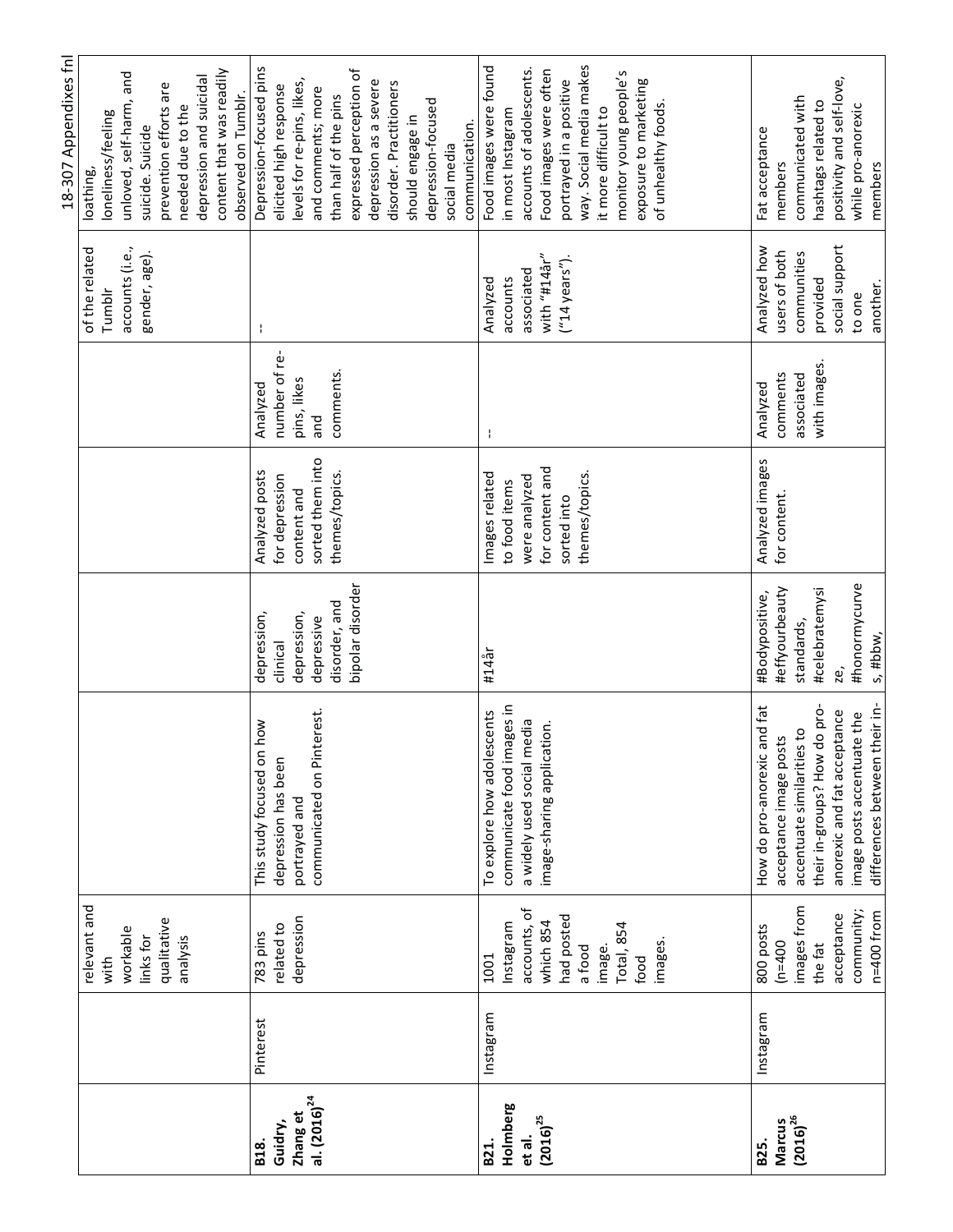|                                                 |            |             |                                 |                 |                 |   | 18-307 Appendixes fnl    |
|-------------------------------------------------|------------|-------------|---------------------------------|-----------------|-----------------|---|--------------------------|
|                                                 |            | the pro-    | group and their out-groups?     | #Proanaa,       |                 |   | communicated with        |
|                                                 |            | anorexic    | In what ways do pro-            | #thinspooo,     |                 |   | hashtags related to      |
|                                                 |            | community)  | anorexic and fat acceptance     | #thighgap,      |                 |   | thinspiration and        |
|                                                 |            |             | image posts receive support     | #anatips,       |                 |   | negativity. Fat          |
|                                                 |            |             | from their networks?            | #anabuddy       |                 |   | acceptance members       |
|                                                 |            |             |                                 |                 |                 |   | distinguished outsiders  |
|                                                 |            |             |                                 |                 |                 |   | by reframing beauty,     |
|                                                 |            |             |                                 |                 |                 |   | and pro-anorexic         |
|                                                 |            |             |                                 |                 |                 |   | members distinguished    |
|                                                 |            |             |                                 |                 |                 |   | against outsiders by     |
|                                                 |            |             |                                 |                 |                 |   | arguing with recovered   |
|                                                 |            |             |                                 |                 |                 |   | anorexics. Both          |
|                                                 |            |             |                                 |                 |                 |   | communities provided     |
|                                                 |            |             |                                 |                 |                 |   | social support by        |
|                                                 |            |             |                                 |                 |                 |   | complimenting other      |
|                                                 |            |             |                                 |                 |                 |   | users' appearances.      |
| B <sub>28</sub> .                               | Google,    | 133 sites,  | To examine the online           | and,            | H               | ł | The Instagram-related    |
| Myers et                                        | Twitter,   | first 60    | representation of               | pseudoseizure', |                 |   | results in this paper    |
| al. $(2016)^{27}$                               | Instagram, | tweets for  | psychogenic non-epileptic       | nonepileptic',  |                 |   | focused only on the      |
|                                                 | YouTube    | each        | seizures (PNES) on varied       | stress seizure  |                 |   | frequency of images      |
|                                                 |            | keyword, 67 | existing internet options and   | dissociative    |                 |   | with PNES-related        |
|                                                 |            | YouTube     | the frequency of searches for   | seizure         |                 |   | hashtags. #nead          |
|                                                 |            | videos and  | PNES and its associated         | nonepileptic    |                 |   | $(n=4331)$ was the most  |
|                                                 |            | 13 YouTube  | terminology using acronyms      | attack          |                 |   | common hashtag but       |
|                                                 |            | channels,   | as well as whole word           | disorder',      |                 |   | only % were related to   |
|                                                 |            | 6126        |                                 | 'NEAD',         |                 |   | non-epileptic attack     |
|                                                 |            | Instagram   |                                 | psychogenic     |                 |   | disorder. Of images with |
|                                                 |            | posts       |                                 | seizure',       |                 |   | #pnes (n=1273), ¾ were   |
|                                                 |            |             |                                 | psychogenic     |                 |   | related to psychogenic   |
|                                                 |            |             |                                 | seizures'.      |                 |   | non-epileptic seizures.  |
| <b>B31.</b> Pila et<br>al. (2017) <sup>28</sup> | Instagram  | 600 images  | meals,<br>To characterize cheat | #cheatmea       | Analyzed images | ÷ | Many of the photos       |
|                                                 |            |             | and explore the meaning         |                 | that contained  |   | showed calorie-dense     |
|                                                 |            |             | ascribed to engagement in       |                 | hashtag         |   | foods. Images commonly   |
|                                                 |            |             | this practice.                  |                 | #cheatmeal for  |   | portrayed highly-        |
|                                                 |            |             |                                 |                 | content         |   | muscular bodies with     |
|                                                 |            |             |                                 |                 |                 |   | intentional body         |
|                                                 |            |             |                                 |                 |                 |   | exposure. Textual        |
|                                                 |            |             |                                 |                 |                 |   | content showed the       |
|                                                 |            |             |                                 |                 |                 |   | idealization of          |
|                                                 |            |             |                                 |                 |                 |   | overconsumption, strict  |
|                                                 |            |             |                                 |                 |                 |   | commitment to fitness,   |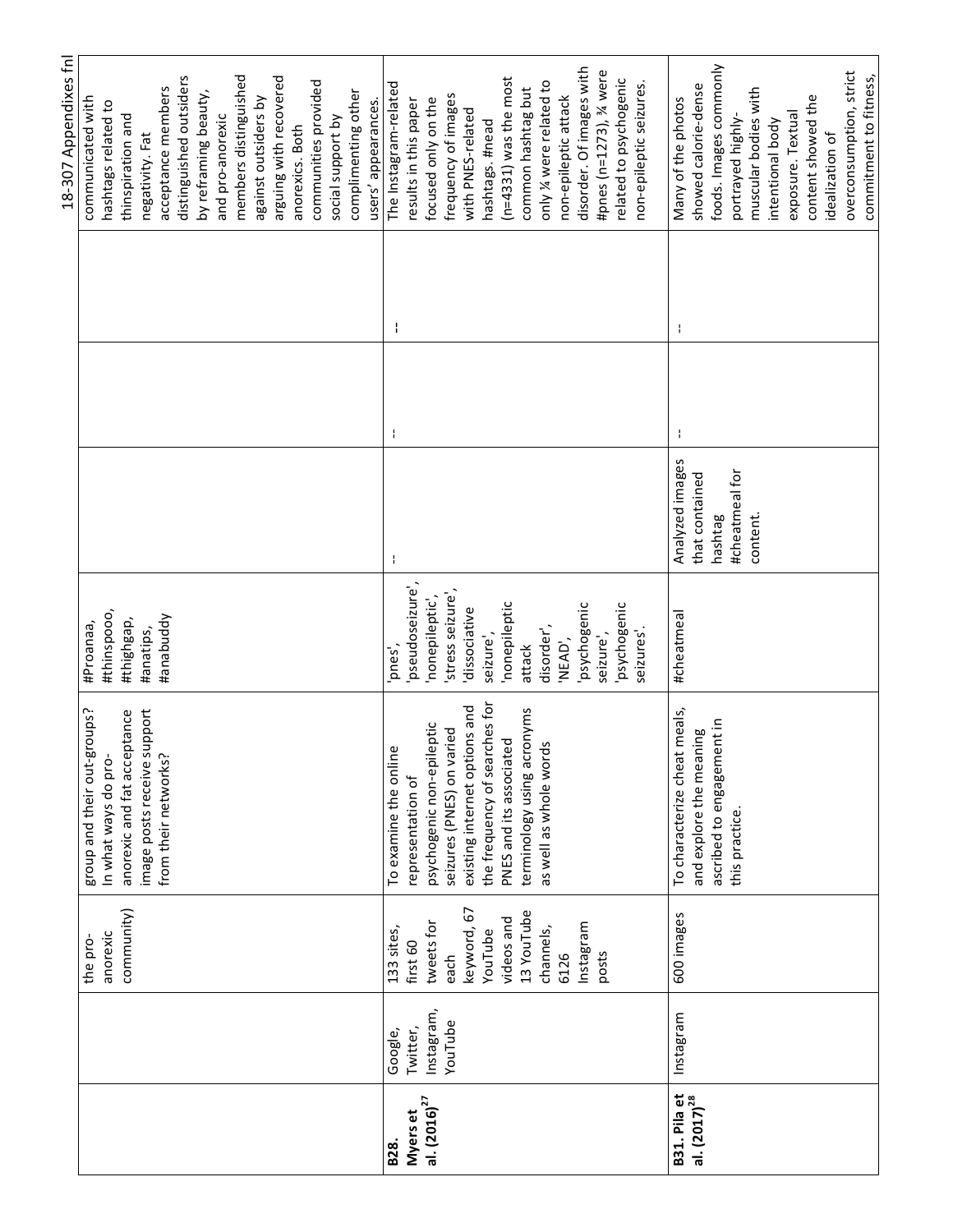|               |           |                |                               |               |                  |                |                 | 18-307 Appendixes fnl     |
|---------------|-----------|----------------|-------------------------------|---------------|------------------|----------------|-----------------|---------------------------|
|               |           |                |                               |               |                  |                |                 | and a reward-based        |
|               |           |                |                               |               |                  |                |                 | framework around diet     |
|               |           |                |                               |               |                  |                |                 | and fitness. Cheat meals  |
|               |           |                |                               |               |                  |                |                 | are shown as a goal-      |
|               |           |                |                               |               |                  |                |                 | oriented dietary practice |
|               |           |                |                               |               |                  |                |                 | in pursuit of physique-   |
|               |           |                |                               |               |                  |                |                 | ideals, and underscore    |
|               |           |                |                               |               |                  |                |                 | potential clinical        |
|               |           |                |                               |               |                  |                |                 | repercussions.            |
| B35.          | Instagram | Text &         | To discover                   | #fitspo       | Analyzed #fitspo | ÷              | Analyzed        | #fitspo posts may         |
| Santarossa    |           | network        | popular/emerging              |               | images for       |                | authors (users) | motivate through          |
| et al.        |           | analysis:      | themes/text around #fitspo    |               | content.         |                | of #fitspo      | appearance-mediated       |
| $(2016)^{29}$ |           | 10,000         | images, and to investigate    |               |                  |                | images.         | themes, as the largest    |
|               |           | #fitspo        | the author characteristics    |               |                  |                |                 | content categories were   |
|               |           | posts, of      | sample<br>and assess a random |               |                  |                |                 | 'feeling good' and        |
|               |           | which only     | of images.                    |               |                  |                |                 | 'appearance'              |
|               |           | 6528 had       |                               |               |                  |                |                 | Furthermore, #fitspo      |
|               |           | #fitspo in     |                               |               |                  |                |                 | posts may create peer     |
|               |           |                |                               |               |                  |                |                 |                           |
|               |           | the caption    |                               |               |                  |                |                 | influence/ support as     |
|               |           | were kept      |                               |               |                  |                |                 | personal accounts were    |
|               |           | for analysis.  |                               |               |                  |                |                 | associated with higher    |
|               |           | Of these 150   |                               |               |                  |                |                 | popularities of images.   |
|               |           | images         |                               |               |                  |                |                 | Finally, most images      |
|               |           | randomly       |                               |               |                  |                |                 | contained posed           |
|               |           | chosen and     |                               |               |                  |                |                 | individuals with some     |
|               |           | 122 #fitspo    |                               |               |                  |                |                 | degree of                 |
|               |           | images met     |                               |               |                  |                |                 | objectification.          |
|               |           | inclusion      |                               |               |                  |                |                 |                           |
|               |           | criteria for   |                               |               |                  |                |                 |                           |
|               |           | content        |                               |               |                  |                |                 |                           |
|               |           | analysis.      |                               |               |                  |                |                 |                           |
| B37.          | Pinterest | 1,050 pins     | Investigated the following    | Fitspiration, | Posts were       | Number of      | ÷               | Messages encouraged       |
| Simpson &     |           | related to     | research questions:           | fitsporation, | coded by type of | repins, likes, |                 | appearance-related        |
| Mazzeo        |           | the            | 1. What body image            | fitspo        | image, gender,   | comments,      |                 | body image standards      |
| $(2017)^{30}$ |           | keywords       | standards (values) does       |               | race/ethnicity,  | and the total  |                 | and weight management     |
|               |           | #fitspiration, | fitspiration promote?         |               | weight, amount   | number of      |                 | behaviors more            |
|               |           | #fitsporatio   | 2. What behaviors for         |               | of body shown,   | times the      |                 | frequently than health-   |
|               |           | n, and         | ideas<br>achieving body image |               | amount of        | post was       |                 | related standards and     |
|               |           | #fitspo.       | are encouraged?               |               | clothing shown,  | engaged was    |                 | behaviors, and            |
|               |           |                | 3. What outcome               |               | and the activity | recorded       |                 | emphasized                |
|               |           |                | expectancies are conveyed?    |               | that he or she   |                |                 | attractiveness as         |
|               |           |                | 4. What model                 |               | was doing.       |                |                 | motivation. Fitspiration  |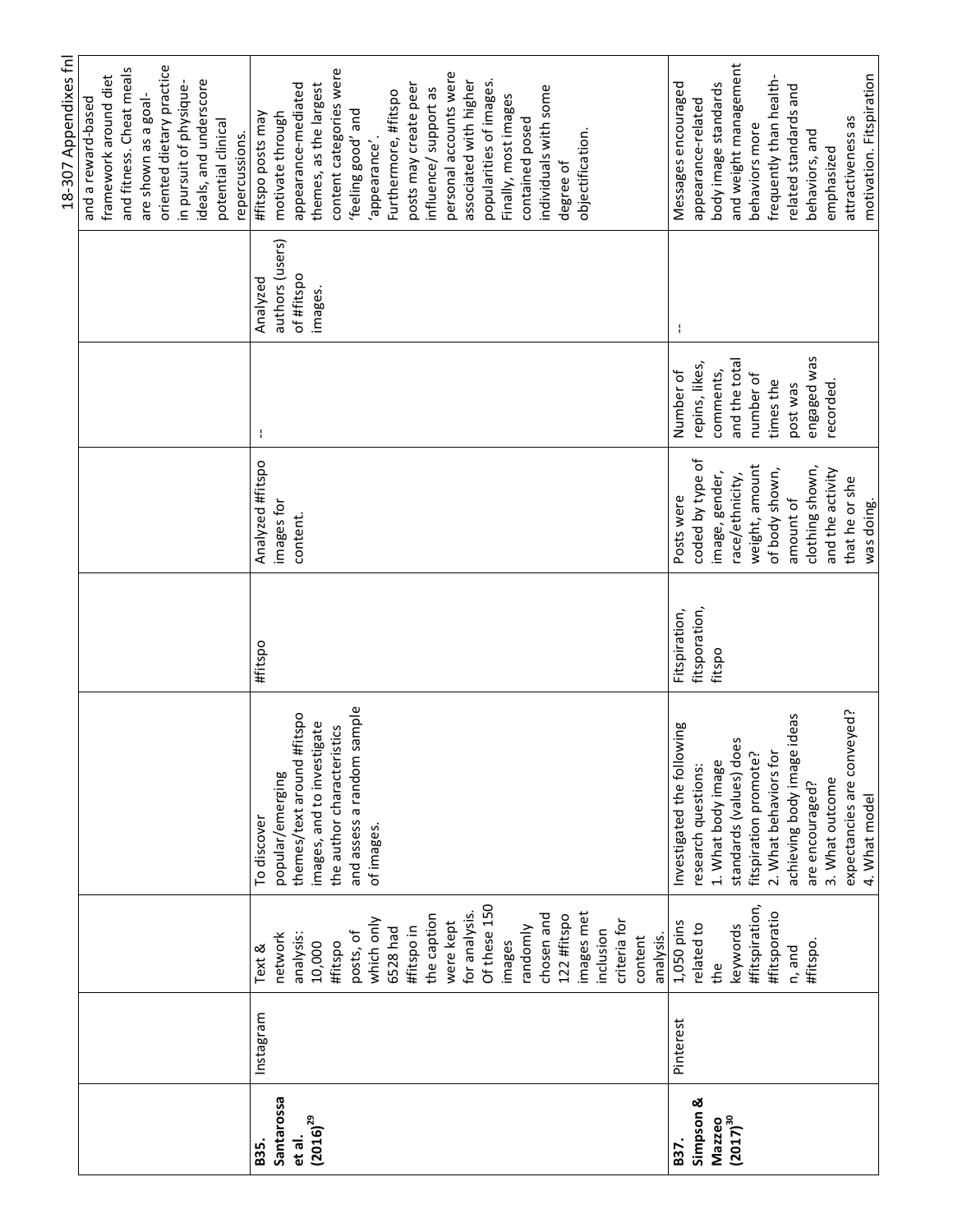|                                    |           |            |                                                        |                      |                      |                |                 | 18-307 Appendixes fnl                          |
|------------------------------------|-----------|------------|--------------------------------------------------------|----------------------|----------------------|----------------|-----------------|------------------------------------------------|
|                                    |           |            | characteristics (i.e., ethnicity,                      |                      |                      |                |                 | messages included                              |
|                                    |           |            | body type, age) are<br>depicted?                       |                      |                      |                |                 | comparable amount of<br>"fit praise" and "thin |
|                                    |           |            |                                                        |                      |                      |                |                 | praise". Findings may                          |
|                                    |           |            | 5. How do users engage with<br>fitspiration content on |                      |                      |                |                 | suggest that these                             |
|                                    |           |            | Pinterest?                                             |                      |                      |                |                 | images are problematic                         |
|                                    |           |            |                                                        |                      |                      |                |                 | for those with high risk                       |
|                                    |           |            |                                                        |                      |                      |                |                 | of eating disorders and                        |
|                                    |           |            |                                                        |                      |                      |                |                 | related issues.                                |
| B39.                               | Instagram | 600 images | 1. Document the body shape                             | <b>#fitspiration</b> | Analyzed             | ł              |                 | Majority of images of                          |
| Tiggemann                          |           |            | displayed in the photos.                               |                      | <b>#fitspiration</b> |                |                 | women contained only                           |
| & Zaccardo<br>(2016) <sup>31</sup> |           |            | 2. Examine the activities                              |                      | images for           |                |                 | thin and toned body                            |
|                                    |           |            | displayed in the photos.                               |                      | content.             |                |                 | types; most images                             |
|                                    |           |            | 3. Analyze the quotations                              |                      |                      |                |                 | contained objectifying                         |
|                                    |           |            | that overlay the images for                            |                      |                      |                |                 | elements. Fitspiration                         |
|                                    |           |            | their content and valence.                             |                      |                      |                |                 | images may be                                  |
|                                    |           |            |                                                        |                      |                      |                |                 | inspirational to viewers,                      |
|                                    |           |            |                                                        |                      |                      |                |                 | but also may have                              |
|                                    |           |            |                                                        |                      |                      |                |                 | negative side effects on                       |
|                                    |           |            |                                                        |                      |                      |                |                 | the viewer's body                              |
|                                    |           |            |                                                        |                      |                      |                |                 |                                                |
|                                    |           |            |                                                        |                      |                      |                |                 | image.                                         |
| B41.                               | Pinterest | 500 pins   | To determine the presence                              | Nutrition            | Analyzed             | ł              | f,              | Infographics targeting                         |
| Wilkinson                          |           |            | of health behavior theory                              | infographic'         | "nutrition           |                |                 | health eating contain                          |
| et al.                             |           |            | (HBT) constructs in pins                               | yntleart' bne        | infographic" and     |                |                 | few HBT elements.                              |
| $(2016)^{32}$                      |           |            | found on Pinterest; to assess                          | eating               | "health eating       |                |                 | Health professionals and                       |
|                                    |           |            | the relationship between                               | infographic'         | infographic" pins    |                |                 | organizations should                           |
|                                    |           |            | various pin characteristics                            |                      | for content.         |                |                 | create and disseminate                         |
|                                    |           |            | and the likelihood of                                  |                      |                      |                |                 | infographics that have                         |
|                                    |           |            | inclusion of HBT                                       |                      |                      |                |                 | more HBT elements to                           |
|                                    |           |            |                                                        |                      |                      |                |                 | influence health eating                        |
|                                    |           |            |                                                        |                      |                      |                |                 | behaviors.                                     |
| <b>B42. Ging</b>                   | Instagram | 7,650      | To investigate the extent and                          | #ana, #starve,       | Analyzed             | Comments,      | identifiability | Nine categories:                               |
| & Garvey<br>(2017) <sup>33</sup>   |           | images     | how pro-anorexia practices                             | #fasting             | frequency of the     | re-pins, likes |                 | Thinspiration (25%),                           |
|                                    |           |            | and discourses in the                                  |                      | images of the        |                |                 | Gamified & interactive                         |
|                                    |           |            | manifest themselves on a                               |                      | nine categories      |                |                 | (4%), text-based quotes                        |
|                                    |           |            | more open, image-based                                 |                      | under each of        |                |                 | (26%), pro-anorexia                            |
|                                    |           |            | agram.<br>platform such as Insta                       |                      | the three            |                |                 | linked with depression                         |
|                                    |           |            |                                                        |                      | hashtags             |                |                 | (3%), pro-anorexia                             |
|                                    |           |            |                                                        |                      |                      |                |                 | linked with self-harm                          |
|                                    |           |            |                                                        |                      |                      |                |                 | and suicide (6%), tips on                      |
|                                    |           |            |                                                        |                      |                      |                |                 | maintaining and                                |
|                                    |           |            |                                                        |                      |                      |                |                 | concealing an ED (10%),                        |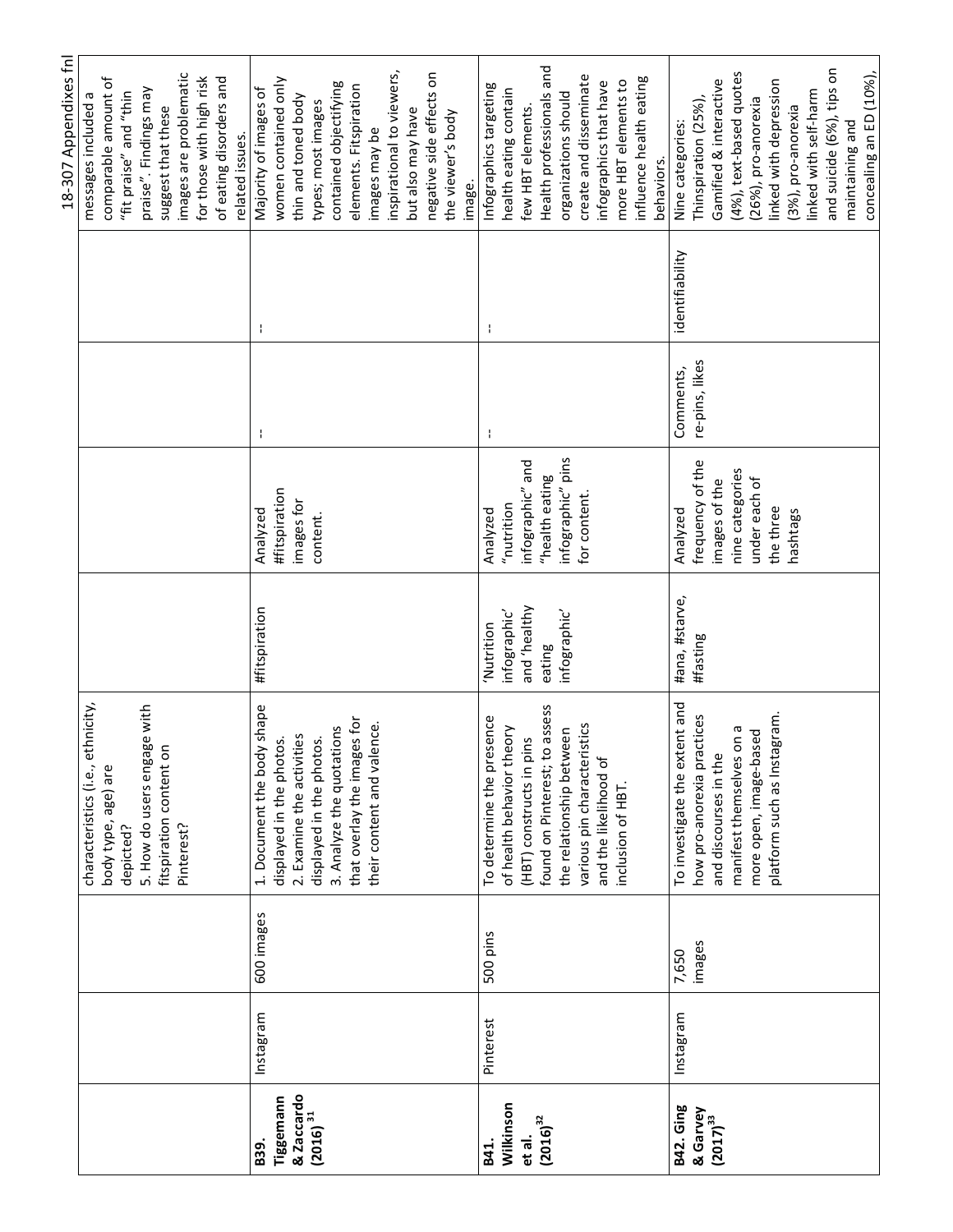|               |            |               |                                 |                  |                   |             |                  | 18-307 Appendixes fnl                             |
|---------------|------------|---------------|---------------------------------|------------------|-------------------|-------------|------------------|---------------------------------------------------|
|               |            |               |                                 |                  |                   |             |                  | pro-recovery (8%)                                 |
|               |            |               |                                 |                  |                   |             |                  | (12%) #Starve produced<br>selfies (6%) and others |
|               |            |               |                                 |                  |                   |             |                  | the highest number of                             |
|               |            |               |                                 |                  |                   |             |                  | images classified as                              |
|               |            |               |                                 |                  |                   |             |                  | thinspiration and                                 |
|               |            |               |                                 |                  |                   |             |                  | classified as text-based                          |
|               |            |               |                                 |                  |                   |             |                  | quotes, the highest                               |
|               |            |               |                                 |                  |                   |             |                  | number of images in the                           |
|               |            |               |                                 |                  |                   |             |                  | pro-ana linked with                               |
|               |            |               |                                 |                  |                   |             |                  | depression category,                              |
|               |            |               |                                 |                  |                   |             |                  | and linked with suicide                           |
|               |            |               |                                 |                  |                   |             |                  | and self-harm category,                           |
|               |            |               |                                 |                  |                   |             |                  | the lowest number of                              |
|               |            |               |                                 |                  |                   |             |                  | pro-recovery posts,                               |
|               |            |               |                                 |                  |                   |             |                  | selfies, and other                                |
|               |            |               |                                 |                  |                   |             |                  | images. #Fasting                                  |
|               |            |               |                                 |                  |                   |             |                  | produced the highest                              |
|               |            |               |                                 |                  |                   |             |                  | number of images in the                           |
|               |            |               |                                 |                  |                   |             |                  | gamified and interactive                          |
|               |            |               |                                 |                  |                   |             |                  | categories.                                       |
| C4. Branley   | Tumblr and | Thematic      | To identify and compare the     | proana/#proan    | Nature of post;   | Location    | Gender;          | Pro-ana posts are more                            |
| and Covey     | Twitter    | analysis: 190 | types of eating-disorder-       | a/pro-ana/pro    | body images and   | where post  | identifiability  | common on Twitter                                 |
| $(2017)^{34}$ |            | posts in      | related information people      | ana;             | nature of image;  | originated  |                  | $(25.8\%; 91/353)$ vs                             |
|               |            | total;        | using Twitter and Tumblr are    | anorexia/#anor   | emotion           |             |                  | Tumblr (13.8%; 49/356);                           |
|               |            | content       | being exposed                   | exia;            | expressed;        |             |                  | while anti-ana posts are                          |
|               |            | analysis:     |                                 | anorexic/#anor   | support offered   |             |                  | more common on                                    |
|               |            | Tumblr,       |                                 | exic; #promia;   | and nature of     |             |                  | Tumblr (175/356; 49.2%)                           |
|               |            | N=356, and    |                                 | bulimia/#bulimi  | support; raising  |             |                  | vs Twitter(95/353;                                |
|               |            | Twitter,      |                                 | a; bulimic;      | awareness;        |             |                  | 26.9%). No significant                            |
|               |            | $N = 353$     |                                 | #eatingdisorder  | challenging       |             |                  | difference between the                            |
|               |            |               |                                 | /eating          | norms; humor      |             |                  | 2 platforms for pro-                              |
|               |            |               |                                 | disorder;        |                   |             |                  | recovery posts (Twitter,                          |
|               |            |               |                                 | #edproblems;     |                   |             |                  | 38/353, 10.8%; Tumblr,                            |
|               |            |               |                                 | ednos/#ednos;    |                   |             |                  | 50/356, 14%).                                     |
|               |            |               |                                 | thinspiration/#t |                   |             |                  |                                                   |
|               |            |               |                                 | hinspiration;    |                   |             |                  |                                                   |
|               |            |               |                                 | thinspo/#thinsp  |                   |             |                  |                                                   |
|               |            |               |                                 | $\circ$          |                   |             |                  |                                                   |
| C6. Brown     | Instagram  | 32182         | nensive<br>To provide a compreh | #klinge          | Content of        | Comments:   | Gender;          | Users: 958/1154 (83.0%)                           |
| et al.        |            | pictures      | analysis of non-suicidal self-  | ('blade'),       | pictures:         | general     | identifiability; | anonymous. Pictures:                              |
| $(2018)^{35}$ |            | from 6721     | injury (NSSI) pictures          | #narben          | directly depicted | discussion; | age              | N=32182 using most                                |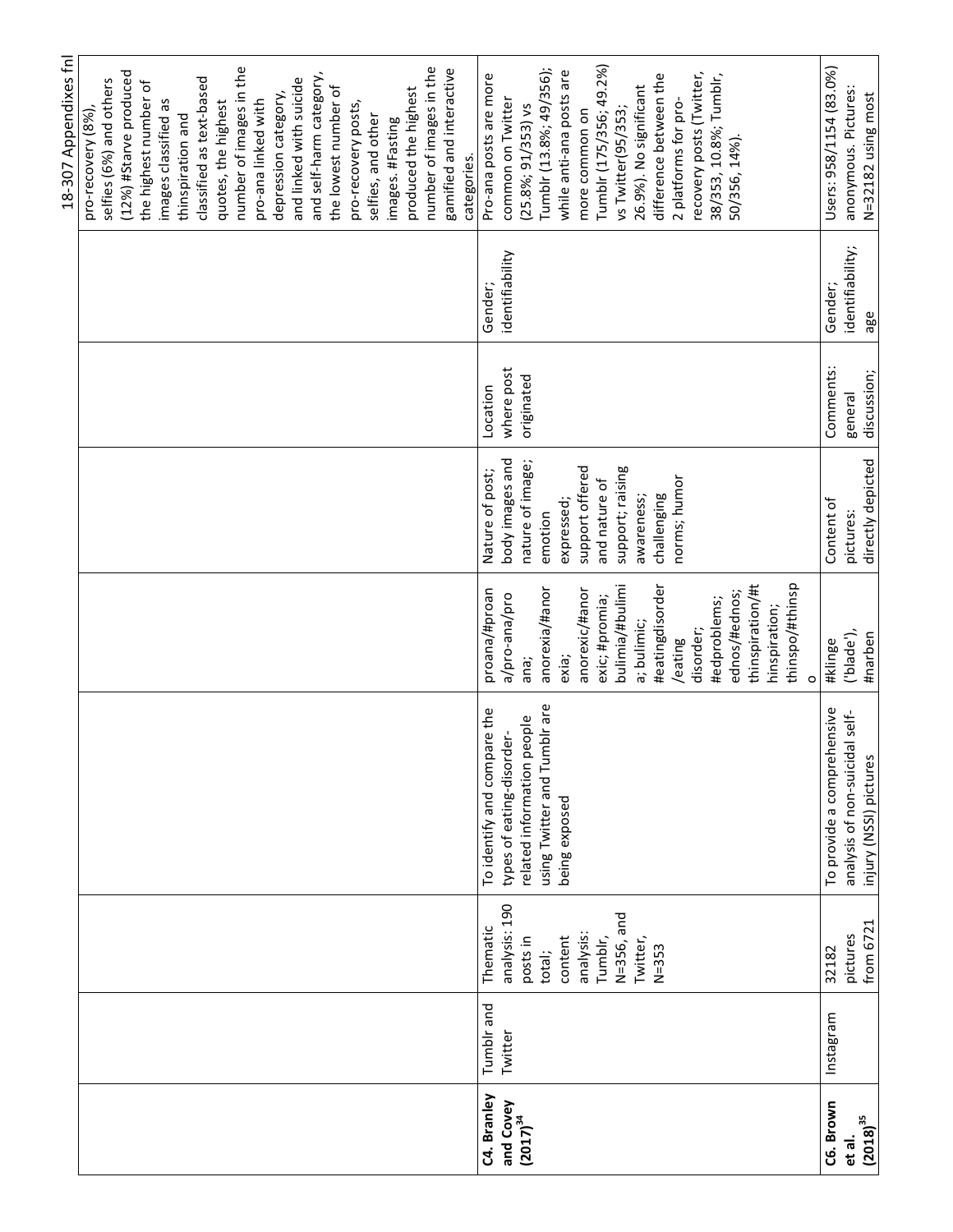|                          |            |               |                                |                              |                   |                | 18-307 Appendixes fnl    |
|--------------------------|------------|---------------|--------------------------------|------------------------------|-------------------|----------------|--------------------------|
|                          |            | user          | published on Instagram over    | ('scars'),                   | wounds:           | empathic;      | common German            |
|                          |            | accounts      | the course of 4 weeks in       | #selbstverletzu              | levels: mild,     | warnings       | hashtags for NSSI, of    |
|                          |            | were posted   | Spring 2016, which were        | ng ('self-injury'),          | moderate,         | asking the     | which 8.8% (n=2826)      |
|                          |            | during 4      | associated with the most       | #ritzen                      | severe;           | user to stop   | pictures directly        |
|                          |            | weeks in      | common German self-injury      | ('cutting'),                 | types: cut,       | the behavior;  | depicted wounds. Of      |
|                          |            | April 2016    | hashtags                       | #suizidgedanke               | bruises, biting,  | offering help; | these, 39.6%: mild;      |
|                          |            | using the     |                                | n ('suicidal                 | burning, skin     | abuse;         | 47.8%: moderate; 12.6%   |
|                          |            | most          |                                | thoughts'),                  | picking,          | complimente    | severe. Posts less       |
|                          |            | common        |                                | #klingenliebe                | undefinable, and  | d the wound    | frequent in early        |
|                          |            | German        |                                | ('blade-love'),              | combinations of   | or picture.    | morning hours            |
|                          |            | hasthags for  |                                | #blut ('blood'),             | several types.    | Time-stamp     | (compared with control,  |
|                          |            | NSSI. 2826    |                                | #sw (acronym                 | Body region:      |                | Instagram photos from    |
|                          |            | (8.8%) of     |                                | for self-                    | upper             |                | Berlin). Comments:       |
|                          |            | these         |                                | injurious                    | extremities;      |                | 3291/6651, 49.5% part    |
|                          |            | pictures      |                                | behavior),                   | lower             |                | of a general discussion; |
|                          |            | contained     |                                | #selbsthass                  | extremities;      |                | 1562/6651, 23.5%         |
|                          |            | NSSI content  |                                | ('self-hate'),               | combination of    |                | empathic; 770/6651,      |
|                          |            | coming from   |                                | #depressiv                   | both extremities; |                | 11.6%, warnings asking   |
|                          |            | 1154          |                                | ('depressive'),              | torso; head;      |                | the user to stop the     |
|                          |            | accounts.     |                                | #depressionen                | neck; undefined   |                | behavior; pictures       |
|                          |            |               |                                | ('depressions'),             | body region.      |                | directly depicting       |
|                          |            |               |                                | #suizid                      | Objects along     |                | wounds generated         |
|                          |            |               |                                | ('suicide'),                 | with wound:       |                | around twice as many     |
|                          |            |               |                                | #ritzengegende               | razor blades or   |                | comments (Wound          |
|                          |            |               |                                | nschmerz                     | other blades;     |                | mean = 4.1, SD 13.9; No  |
|                          |            |               |                                | Cutting against              | fingernails;      |                | wound mean = $2.1$ , SD  |
|                          |            |               |                                | the pain'),                  | knives and        |                | 9.3, p<0.001). Severe    |
|                          |            |               |                                | #selbstmord                  | ropes.            |                | wounds generated more    |
|                          |            |               |                                | ('suicide'),                 | Text cut into     |                | comment than             |
|                          |            |               |                                | #depri                       | skins (34         |                | moderate wounds and      |
|                          |            |               |                                | colloquial for               | instances)        |                | mild wounds (p<0.001)    |
|                          |            |               |                                | depressed <sup>'</sup> ) and |                   |                |                          |
|                          |            |               |                                | #sterben<br>('dying')        |                   |                |                          |
| C20.                     | Tumblr,    | 1155 posts    | To systematically examine a    | #cutting                     | Graphic;          | J.             | 458/770 (59.5%) of       |
| Miguel et                | Instagram, | from three    | representative sample of       |                              | containing        |                | sampled posts depicted   |
| al. (2017) <sup>36</sup> | Twitter    | platforms all | publicly accessible content    |                              | negative self-    |                | graphic content          |
|                          |            | together.     | related to self-cutting;       |                              | evaluations;      |                | (Instagram: 235/359      |
|                          |            | 385/1155      | examined a number of           |                              | references to     |                | 65.5%; Tumblr: 190/333,  |
|                          |            | (33.3%)       | variables not yet investigated |                              | specific mental   |                | 57.1%; Twitter: 33/78,   |
|                          |            | posts         | in the literature. To analyze  |                              | health problems   |                | 42.3%)                   |
|                          |            | excluded      | the extent to which social     |                              | depression,       |                | 357/770 (46.4%) of       |
|                          |            | because       | media cutting-related posts    |                              | eating disorders, |                | sampled posts included   |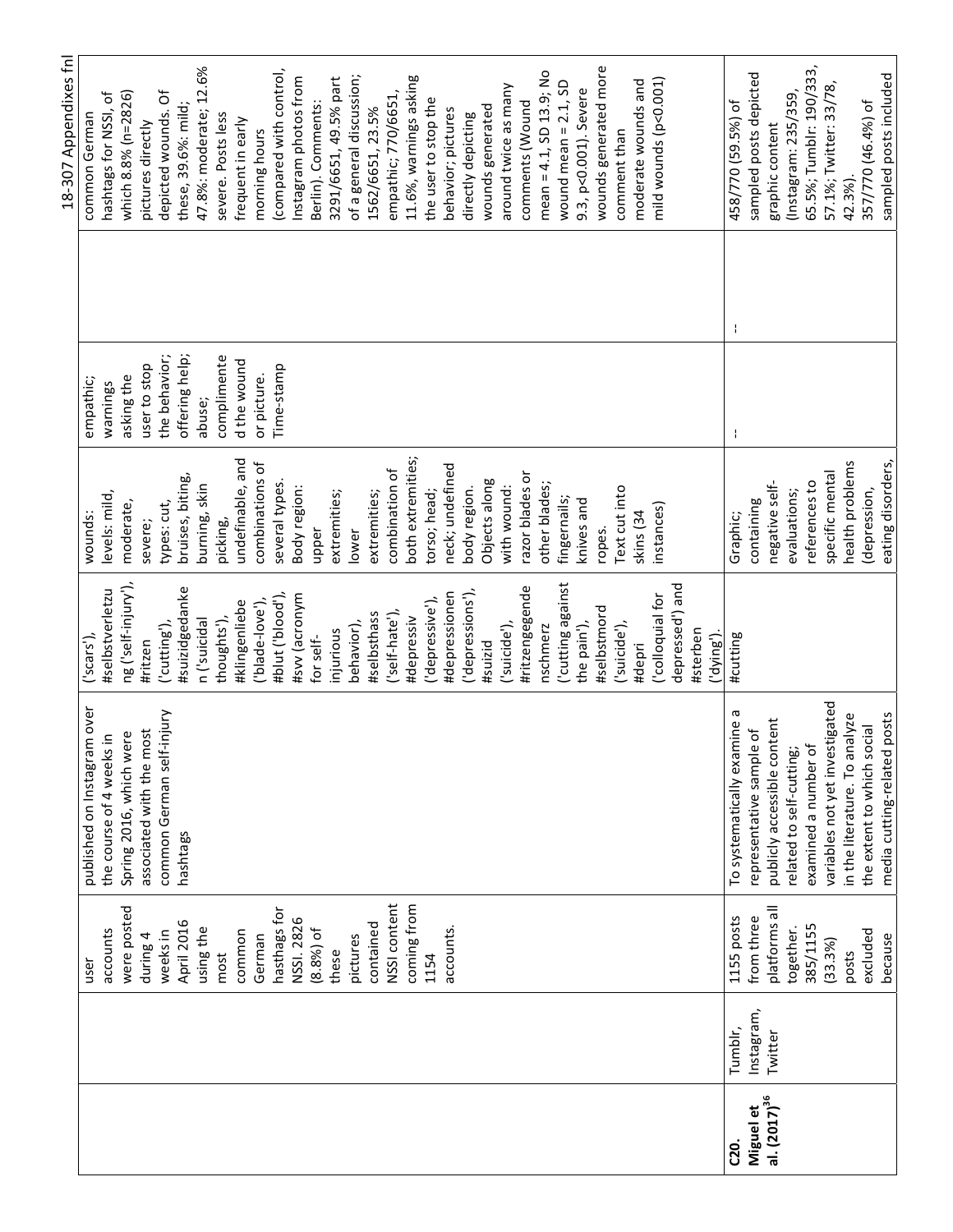|             |                               |               |                   |   |                 | 18-307 Appendixes fnl     |
|-------------|-------------------------------|---------------|-------------------|---|-----------------|---------------------------|
| they were   | are graphic, contain negative |               | anxiety           |   |                 | negative self-evaluations |
| not related | self-evaluations, cross       |               | borderline        |   |                 | (Instagram: 236/359,      |
| to mental   | reference specific mental     |               | personality       |   |                 | 65.7%; Tumblr: 103/333,   |
| health;     | health problems, discourage   |               | disorder,         |   |                 | 30.9%; Twitter: 18/78,    |
| therefore,  | يو<br>cutting, and/or provid  |               | discouraging      |   |                 | 23.1%). Only 73/768       |
| 770 posts   | cutting recovery resources.   |               | self-injury,      |   |                 | (9.5%) images             |
| analyzed    | To examine whether            |               | recovery-         |   |                 | discouraged self-injury   |
|             | properties of posts differ    |               | oriented          |   |                 | (Instagram: 27/359,       |
|             | between the social media      |               | resources         |   |                 | 7.5%; Tumblr: 24/333      |
|             | platforms.                    |               |                   |   |                 | 7.2%; Twitter: 22/78,     |
|             |                               |               |                   |   |                 | 28.2%). Only 5 tweets     |
|             |                               |               |                   |   |                 | and 2 Tumblr posts        |
|             |                               |               |                   |   |                 | $(7/767; < 1\%)$ included |
|             |                               |               |                   |   |                 | formal recovery           |
|             |                               |               |                   |   |                 | resources. Instagram      |
|             |                               |               |                   |   |                 | posts displayed the       |
|             |                               |               |                   |   |                 | greatest proportion of    |
|             |                               |               |                   |   |                 | graphic content and       |
|             |                               |               |                   |   |                 | negative self-            |
|             |                               |               |                   |   |                 | evaluations, whereas      |
|             |                               |               |                   |   |                 | Twitter exhibited the     |
|             |                               |               |                   |   |                 | smallest proportion of    |
|             |                               |               |                   |   |                 | each.                     |
| 254 posts   | To examine how discourse      | thinspo,      | Posts were        | ŧ | Analyzed if     | Testimonies were not a    |
| and 67      | ஜ்<br>about anorexia is bein  | wannarexic,   | coded for         |   | users were      | significant factor as to  |
| images      | circulated among Tumblr       | proana,       | Testimony,        |   | anorexic or     | whether posts were        |
|             | users                         | starvation    | blogger's stance, |   | not and if they | reblogged or not. Posts   |
|             |                               | buddy, eating | affective tone.   |   | were pro-or     | with other-testimony      |
|             |                               | disorder, or  | Images were       |   | anti-anorexia   | were reblogged 71%        |
|             |                               | anorexia      | coded to see if   |   |                 | more than post with       |
|             |                               |               | they contained    |   |                 | self-testimony. Pro-ana   |
|             |                               |               | topic, stance in  |   |                 | posts were reblogged at   |
|             |                               |               | quotations, body  |   |                 | a higher rate than anti-  |
|             |                               |               | weight, and       |   |                 | ana posts. Tumblr users   |
|             |                               |               | body exposure     |   |                 | generally did not like to |
|             |                               |               |                   |   |                 | reblog posts with a       |
|             |                               |               |                   |   |                 | noticeable affective      |
|             |                               |               |                   |   |                 | tone, but they did so if  |
|             |                               |               |                   |   |                 | the post identified       |
|             |                               |               |                   |   |                 | someone as having an      |
|             |                               |               |                   |   |                 | eating disorder. Among    |
|             |                               |               |                   |   |                 | the images showing        |
|             |                               |               |                   |   |                 | human bodies, 53.1%       |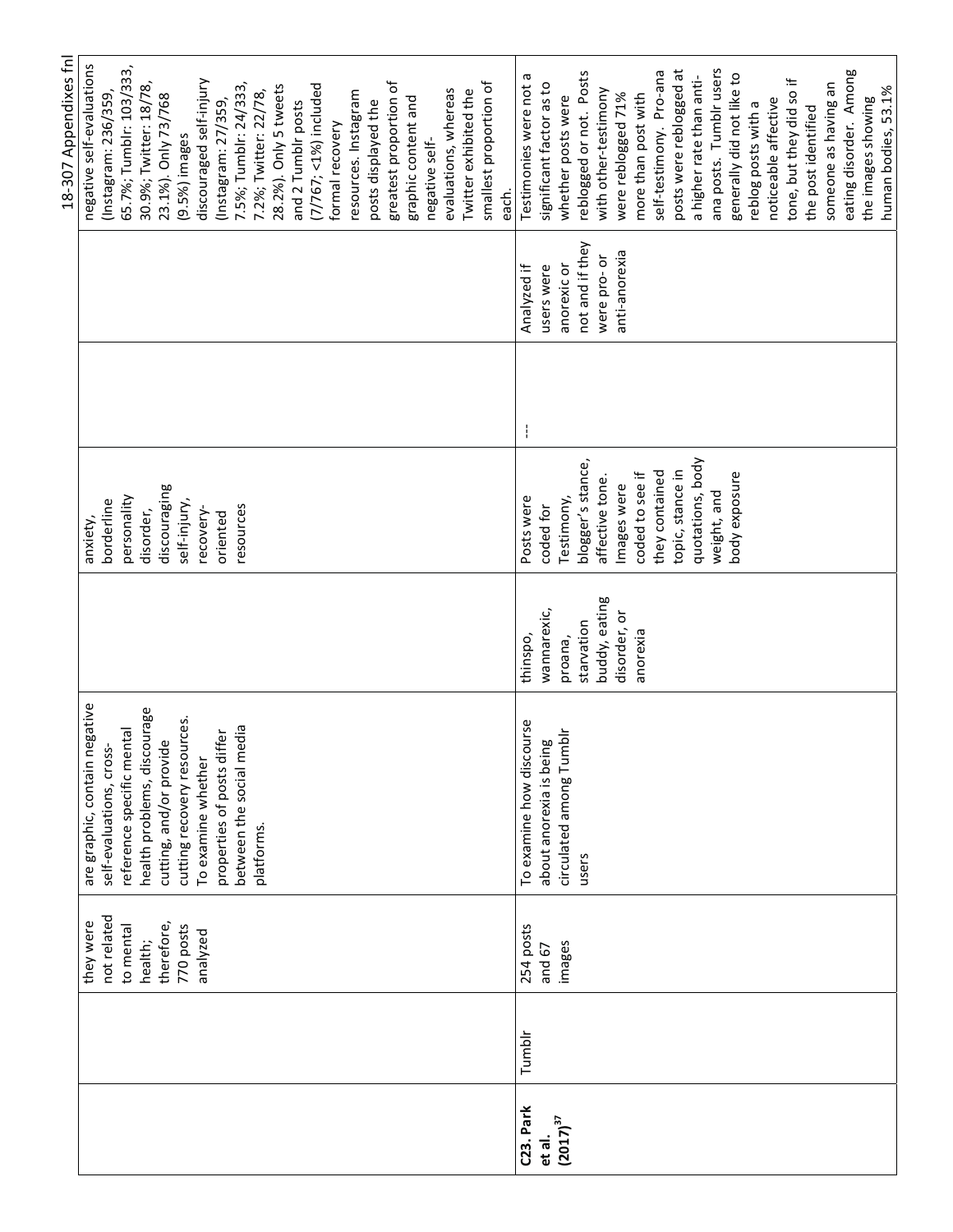|                     |           |                         |                                                       |                                  |                                       |                       |                 | 18-307 Appendixes fnl                    |
|---------------------|-----------|-------------------------|-------------------------------------------------------|----------------------------------|---------------------------------------|-----------------------|-----------------|------------------------------------------|
|                     |           |                         |                                                       |                                  |                                       |                       |                 | depicted underweight                     |
|                     |           |                         |                                                       |                                  |                                       |                       |                 | bodies and 48% of the                    |
|                     |           |                         |                                                       |                                  |                                       |                       |                 | images had a high                        |
|                     |           |                         |                                                       |                                  |                                       |                       |                 | degree of body                           |
|                     |           |                         |                                                       |                                  |                                       |                       |                 | exposure.                                |
| C30. Reece          | Instagram | 43950                   | H1: Instagram posts made by                           | ÷,                               |                                       | Comparison            | Survey of       | Photos posted by                         |
| and                 |           | photos from             | individuals diagnosed with                            |                                  |                                       | of accuracy           | participants on | depressed individuals                    |
| <b>Danforth</b>     |           | 166                     | depression can be reliably                            |                                  |                                       | metrics for           | depression to   | tended to be bluer,                      |
| $(2017)^{38}$       |           | Instagram               | distinguished from posts                              |                                  |                                       | All-data and          | group them      | darker, and grayer.                      |
|                     |           | users, of               | made by healthy controls,                             |                                  |                                       | Pre-diagnosis         | into two        | Depressed participants:                  |
|                     |           | whom 71                 | using only measures                                   |                                  |                                       | model                 | groups: with    | more comments                            |
|                     |           | had a                   | extracted computationally                             |                                  |                                       | predictions           | and without     | received; fewer likes                    |
|                     |           | history of              | from posted photos and                                |                                  |                                       | (Recall,              | depression      | received; higher posting                 |
|                     |           | depression.             | $\ddot{H}$<br>associated metadata.                    |                                  |                                       | specificity,          |                 | frequency; more likely                   |
|                     |           |                         | Instagram posts made by                               |                                  |                                       | precision,            |                 | to post photos with                      |
|                     |           |                         | prior<br>depressed individuals                        |                                  |                                       | negative              |                 | faces; lower average                     |
|                     |           |                         | to the date of first clinical                         |                                  |                                       | predictive            |                 | face count per                           |
|                     |           |                         | diagnosis can be reliably                             |                                  |                                       | value, F1             |                 | photograph; less likely                  |
|                     |           |                         | distinguished from posts                              |                                  |                                       | score).               |                 | to apply Instagram filters               |
|                     |           |                         | made by healthy controls.                             |                                  |                                       | Regression            |                 | to their posted photos,                  |
|                     |           |                         | H3a: Human ratings of                                 |                                  |                                       | model                 |                 | than healthy                             |
|                     |           |                         | Instagram posts on common                             |                                  |                                       | predictors:           |                 | participants. Human                      |
|                     |           |                         | semantic categories can                               |                                  |                                       | hue,                  |                 | ratings can distinguish                  |
|                     |           |                         | distinguish between posts                             |                                  |                                       | saturation,           |                 | Instagram posts made                     |
|                     |           |                         | made by depressed and                                 |                                  |                                       | brightness,           |                 | by depressed and                         |
|                     |           |                         | healthy individuals. H3b:                             |                                  |                                       | comments,             |                 | healthy individuals; but                 |
|                     |           |                         | Human ratings are positively                          |                                  |                                       | likes,                |                 | showed little or no                      |
|                     |           |                         | correlated with                                       |                                  |                                       | posts/day,            |                 | correlation with most                    |
|                     |           |                         | computationally-extracted                             |                                  |                                       | used filters,         |                 | computational features.                  |
|                     |           |                         | features.                                             |                                  |                                       | face                  |                 |                                          |
|                     |           |                         |                                                       |                                  |                                       | presence,             |                 |                                          |
|                     |           |                         |                                                       |                                  |                                       | face count.           |                 |                                          |
|                     |           |                         |                                                       |                                  |                                       | Instagram             |                 |                                          |
|                     |           |                         |                                                       |                                  |                                       | filter usage          |                 |                                          |
|                     |           |                         |                                                       |                                  |                                       | difference            |                 |                                          |
|                     |           |                         |                                                       |                                  |                                       | between               |                 |                                          |
|                     |           |                         |                                                       |                                  |                                       | depressed             |                 |                                          |
|                     |           |                         |                                                       |                                  |                                       | and healthy<br>users. |                 |                                          |
| C40. Webb<br>et al. | Instagram | 500 images:<br>250 with | Primary objectives were to<br>compare: (a) the multi- | #healthateverys<br>ize or #haes; | Visual vs text vs<br>Visual+text; the |                       | ÷,              | #fatspiration often<br>Images related to |
|                     |           |                         |                                                       |                                  |                                       |                       |                 |                                          |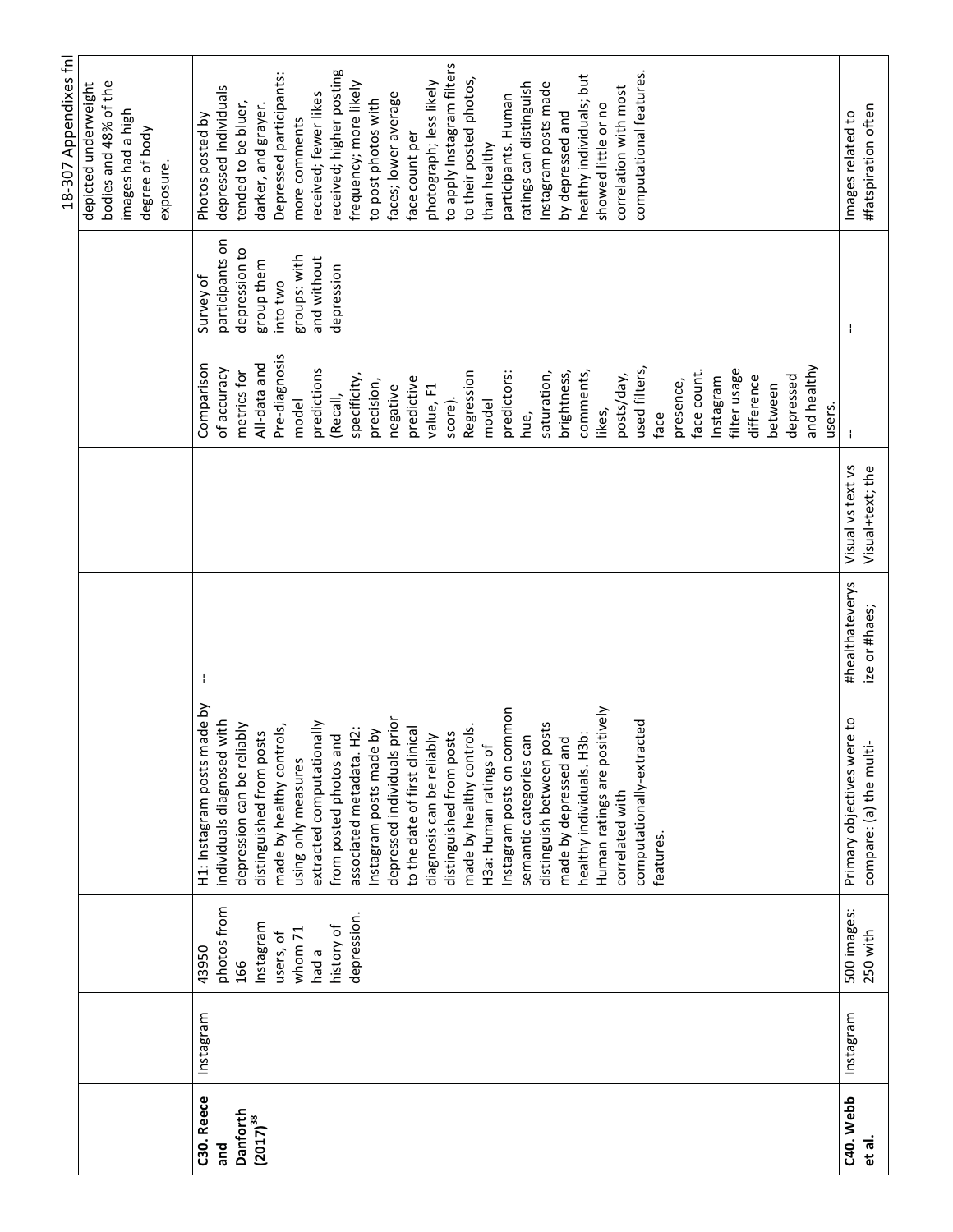| 18-307 Appendixes fnl | focused on fat                          | acceptance than those         | posted with #HAES     | #fatspiration and    | #fatspo were often            | visual in nature. Overall | these hashtags usually     | focused on the whole | body rather than just         | the face.                | Results revealed that     | images posted to            | #fatspiration/#fatspo       | more often endorsed        | the theme of fat             | acceptance than those    | posted to                     | #healthateverysize/#hae | s. Images tagged with | #fatspiration/#fatspo    | were more often visual | in nature only, selfies, | had a clothing item or a | fashion accessory | prominently featured, | and contained additional | fashion and beauty | hashtags in comparison | to HAES®-themed | Instagram images. | Results also indicate that | across fat acceptance | hashtag themes, the | majority of individuals' | bodies were displayed in | photos versus primarily | just one's face in these | Instagram communities | with a minority of | images containing body | fragmentation. Those | attributes characterizing |
|-----------------------|-----------------------------------------|-------------------------------|-----------------------|----------------------|-------------------------------|---------------------------|----------------------------|----------------------|-------------------------------|--------------------------|---------------------------|-----------------------------|-----------------------------|----------------------------|------------------------------|--------------------------|-------------------------------|-------------------------|-----------------------|--------------------------|------------------------|--------------------------|--------------------------|-------------------|-----------------------|--------------------------|--------------------|------------------------|-----------------|-------------------|----------------------------|-----------------------|---------------------|--------------------------|--------------------------|-------------------------|--------------------------|-----------------------|--------------------|------------------------|----------------------|---------------------------|
|                       |                                         |                               |                       |                      |                               |                           |                            |                      |                               |                          |                           |                             |                             |                            |                              |                          |                               |                         |                       |                          |                        |                          |                          |                   |                       |                          |                    |                        |                 |                   |                            |                       |                     |                          |                          |                         |                          |                       |                    |                        |                      |                           |
|                       | attributes of the                       | individual                    | featured in the       | image (gender;       | race/ethnicity);              | fat shaming               | contents;                  | General fat          | acceptance                    | frame; physical          | appearance                | pride frame;                | physical activity           | and health                 | frame; eating                | and weight loss-         | related content               |                         |                       |                          |                        |                          |                          |                   |                       |                          |                    |                        |                 |                   |                            |                       |                     |                          |                          |                         |                          |                       |                    |                        |                      |                           |
|                       | #fatspo or                              | <b>#fatspiration</b>          |                       |                      |                               |                           |                            |                      |                               |                          |                           |                             |                             |                            |                              |                          |                               |                         |                       |                          |                        |                          |                          |                   |                       |                          |                    |                        |                 |                   |                            |                       |                     |                          |                          |                         |                          |                       |                    |                        |                      |                           |
|                       | $\frac{1}{2}$<br>faceted strategies use | visually portray and motivate | fat acceptance in two | complementary-themed | Instagram environments (i.e., | #fatspiration/#fatspo and | #healthateverysize/#haes); | (b) the simultaneous | presence of fat-stigmatizing, | dieting/weight loss, and | eating-related content in | these contexts; and (c) the | consistency of these themes | with the ways in which fat | acceptance has been visually | represented and promoted | in previous analyses of blogs | featured in the first-  | generation web-based  | Fatspiration movement. + |                        |                          |                          |                   |                       |                          |                    |                        |                 |                   |                            |                       |                     |                          |                          |                         |                          |                       |                    |                        |                      |                           |
|                       | #healthatev                             | erysize or                    | #haes;                | 250 with             | #fatspo or                    | #fatspiration             | ;100 images                | (50 per              | hashtag                       | theme)                   | were used                 | for refining                | the initial                 | coding                     | instrument                   | and for                  | training. 400                 | images were             | for official          | coding.                  |                        |                          |                          |                   |                       |                          |                    |                        |                 |                   |                            |                       |                     |                          |                          |                         |                          |                       |                    |                        |                      |                           |
|                       | $(2017)^{39}$                           |                               |                       |                      |                               |                           |                            |                      |                               |                          |                           |                             |                             |                            |                              |                          |                               |                         |                       |                          |                        |                          |                          |                   |                       |                          |                    |                        |                 |                   |                            |                       |                     |                          |                          |                         |                          |                       |                    |                        |                      |                           |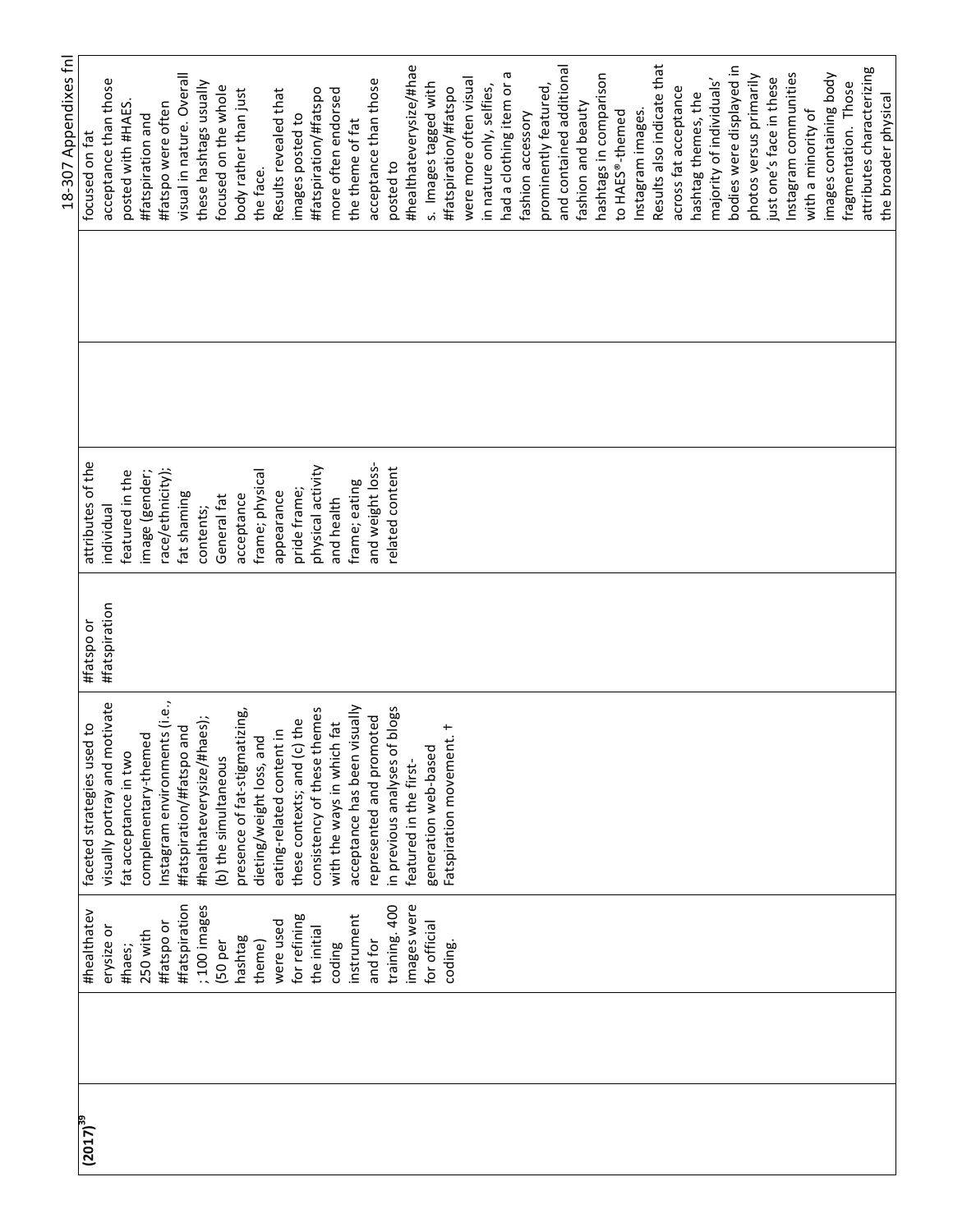|                                                                                                                                                                                        | 18-307 Appendixes fnl   |
|----------------------------------------------------------------------------------------------------------------------------------------------------------------------------------------|-------------------------|
|                                                                                                                                                                                        | activity and health fat |
|                                                                                                                                                                                        | acceptance frame were   |
|                                                                                                                                                                                        | more often represented  |
|                                                                                                                                                                                        | among Instagram         |
|                                                                                                                                                                                        | images tagged with      |
|                                                                                                                                                                                        | #healthateverysize/#hae |
|                                                                                                                                                                                        | si                      |
| t Specific hypotheses for C40: H1. The authors expected that Instagram posts tagged with #fatspiration or #fatspo relative to HAES®-themed comparison images would more                |                         |
| frequently: (i) convey messages of fat acceptance and anti-thinspiration; and (ii) display a range of elements reflecting taking pride in and valuing one's physical appearance (e.g., |                         |
| selfies, body exposing attire and other fashion- and beauty-related activism. H2. The authors anticipated that images tagged with #healthateverysize or #haes in comparison to         |                         |
| #fatspiration/#fatspo posts would: (i) more often feature general physical activity and health motivators, along with images specifically geared toward stimulating engagement         |                         |
| in embodying physical activities like yoga; (ii) more strongly endorse health and wellness; (iii) more frequently depict conventionally "healthy" foods; and (iv) contain more fat     |                         |
| shaming posts. H3. The authors predicted that weight loss and dieting content alongside images displaying body fragmentation would be minimally rep-resented across both               |                         |
| Fatspiration and Health at Every Size®hashtag themes. The authors also explored the extent to which individuals posting to these fat acceptance Instagram communities tended           |                         |
| to simultaneously tag their images with eating disorder recovery themes to offer messages of hope and encouragement.                                                                   |                         |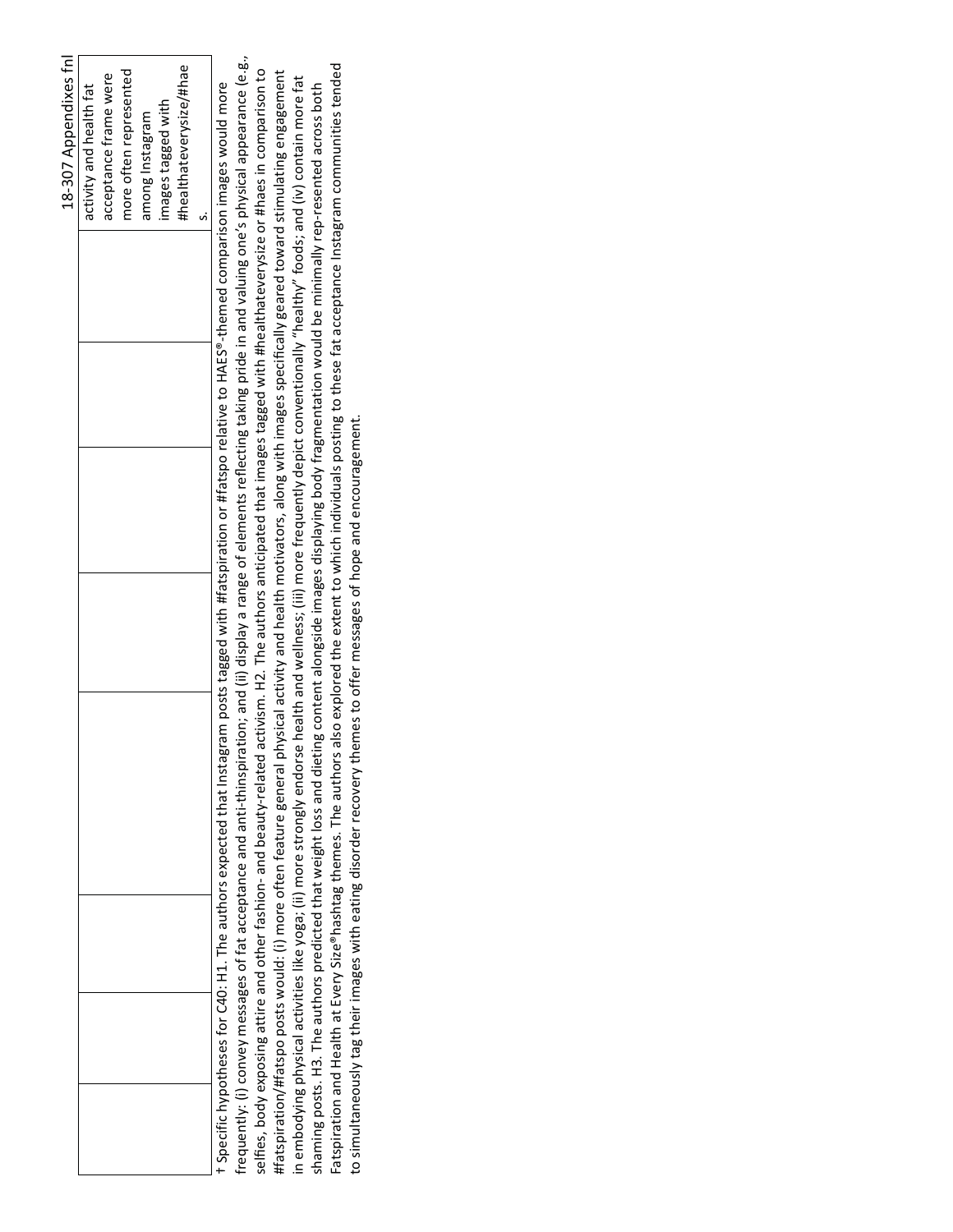| abuse)                                           |                                     |                                  |                                                                                                                                                                                                                         |                                                                                                                                                                                                                                                                                                                                                                                                                      |                                                                                                                                                                                                                                                                                                                                                                                                                                                                                                                                                                                                        |                                                                                                                                                                                                                                                                                                               |
|--------------------------------------------------|-------------------------------------|----------------------------------|-------------------------------------------------------------------------------------------------------------------------------------------------------------------------------------------------------------------------|----------------------------------------------------------------------------------------------------------------------------------------------------------------------------------------------------------------------------------------------------------------------------------------------------------------------------------------------------------------------------------------------------------------------|--------------------------------------------------------------------------------------------------------------------------------------------------------------------------------------------------------------------------------------------------------------------------------------------------------------------------------------------------------------------------------------------------------------------------------------------------------------------------------------------------------------------------------------------------------------------------------------------------------|---------------------------------------------------------------------------------------------------------------------------------------------------------------------------------------------------------------------------------------------------------------------------------------------------------------|
| Paper ID<br><b>Authors</b><br>(year)             | <b>Platforms</b><br>Media<br>Social | Participants<br>& Sample<br>Size | Objectives                                                                                                                                                                                                              | Experimental design                                                                                                                                                                                                                                                                                                                                                                                                  | Experimental procedures                                                                                                                                                                                                                                                                                                                                                                                                                                                                                                                                                                                | Major Findings and public<br>health implications                                                                                                                                                                                                                                                              |
| & Zaccardo<br>Tiggemann<br>$(2015)^{40}$<br>A22. | Instagram                           | participants<br>130              | Analyzed mood or changes<br>investigate the impact of<br>크.<br>fitspiration images on<br>women's body image.<br>in behavior and self-<br>"fitspiration" images<br>To experimentally<br>under-graduates<br>esteem due to | dissatisfaction, state appearance<br>number of images exposed. The<br>(fitspiration, travel) with equal<br>major outcome variables were<br>Participants were randomly<br>Between-subjects design.<br>negative mood and body<br>appearance comparison.<br>allocated to one of two<br>self-esteem, and state<br>experimental groups                                                                                    | plus 2 travel-related images. The<br>time spent on social media, etc.)<br>"travel" group: 18 travel-related<br>clothing or engaging in exercise,<br>reported number of logins/day,<br>group: 16 "fitspiration" images<br>measures of state self-esteem,<br>state appearance comparison,<br>Exposure: The "fitspiration"<br>media use (i.e., participants<br>inspirational goals and trait<br>Pre-exposure survey: social<br>of women posing in fitness<br>Post-exposure survey: VAS,<br>and visual analogue scales<br>appearance comparison.<br>images of which 11 also<br>contained people.<br>(VAS). | esteem than did exposure to<br>lower state appearance self-<br>images resulted in greater<br>body dissatisfaction and<br>Exposure to fitspiration<br>control (travel) images                                                                                                                                  |
| Tiggemann<br>B9. Brown<br>$(2016)^{41}$<br>ఱ     | Instagram                           | participants<br>138              | of attractive celebrity and<br>pact<br>peer images on women's<br>To investigate the im<br>body image.                                                                                                                   | mediating variable and celebrity<br>variables of negative mood and<br>controlling for baseline scores).<br>experimental design was used<br>potential moderating variable.<br>In addition, state appearance<br>comparison was tested as a<br>image type (celebrity, peer,<br>to investigate the effect of<br>body dissatisfaction (after<br>travel) on the dependent<br>worship was tested as a<br>A between-subjects | pre-exposure measures of mood<br>about social networking use and<br>on photo quality was measured<br>were measured using the visual<br>groups of 2-3. Before exposure<br>of Instagram followers and the<br>mood and body dissatisfaction<br>collected. Data on the number<br>and body dissatisfaction. After<br>Appearance Comparison Scale<br>exposure data measures were<br>amount of importance placed<br>using a Likert Scale, negative<br>to images, participants were<br>asked to answer questions<br>Participants were tested in<br>analogue scales, the State<br>viewing the images, post-     | images can be detrimental to<br>attractive celebrity and peer<br>between celebrity and peer<br>Exposure to celebrity and<br>dissatisfaction relative to<br>negative mood and body<br>a woman's body image<br>peer images increased<br>travel images, with no<br>significant difference<br>images. Exposure to |

Table S5. Studies of human participants exposed to Instagram, Pinterest, Tumblr and Flickr images pertinent to mental health (excluding substance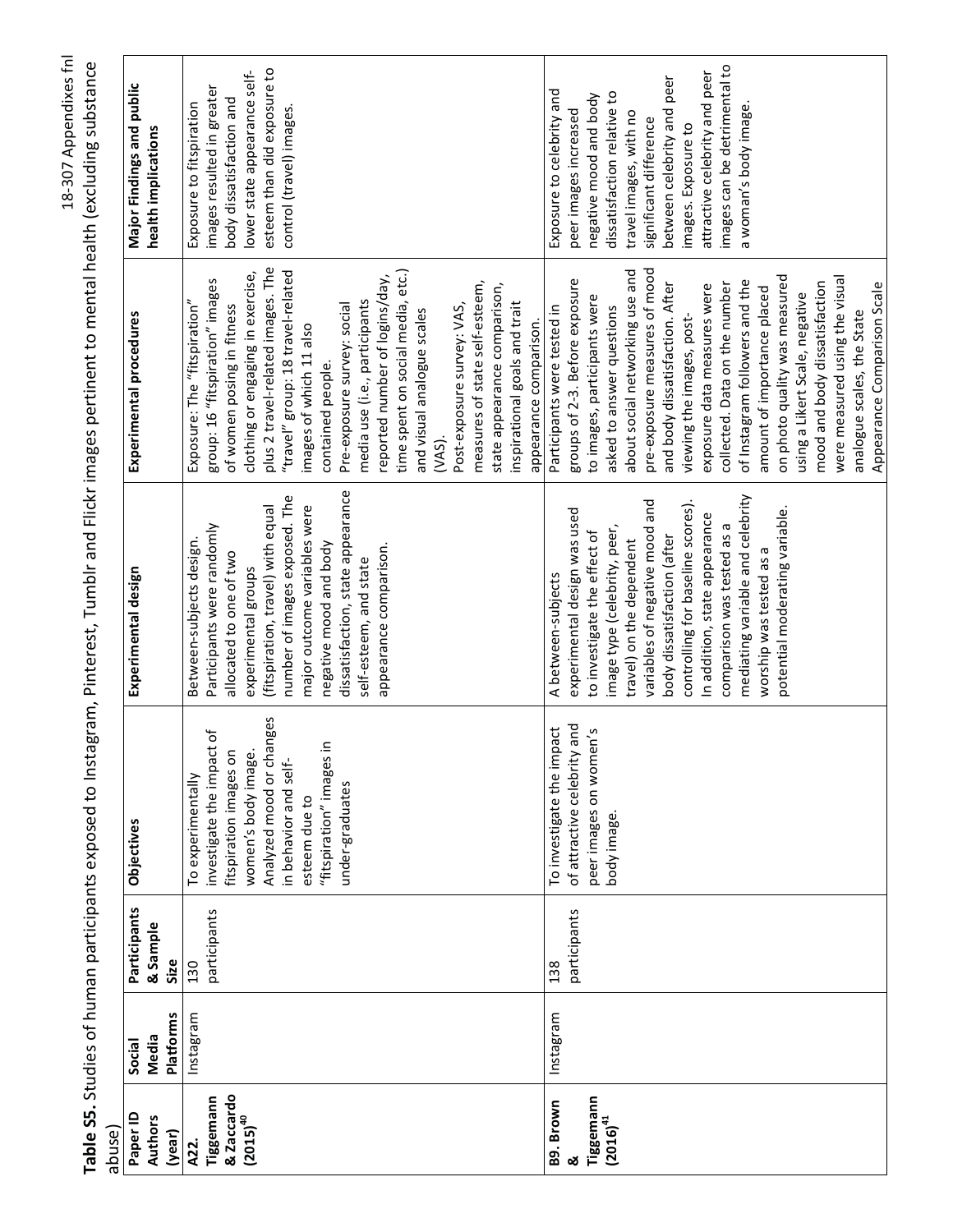|                                                            |                                     |                                                                                                                     |                                                                                                                                                                                                                                                                                                                                                                                                                                                                        |                                                                                                                                                                                                                                                                                                                                                                                                                                                                                                                                                                            |                                                                                                                                                                                                                                                                                                                                                                                                                                                                                                                                                                                         | 18-307 Appendixes fnl                                                                                                                                                                                                                                                                                                                                                                                                                                                                                            |
|------------------------------------------------------------|-------------------------------------|---------------------------------------------------------------------------------------------------------------------|------------------------------------------------------------------------------------------------------------------------------------------------------------------------------------------------------------------------------------------------------------------------------------------------------------------------------------------------------------------------------------------------------------------------------------------------------------------------|----------------------------------------------------------------------------------------------------------------------------------------------------------------------------------------------------------------------------------------------------------------------------------------------------------------------------------------------------------------------------------------------------------------------------------------------------------------------------------------------------------------------------------------------------------------------------|-----------------------------------------------------------------------------------------------------------------------------------------------------------------------------------------------------------------------------------------------------------------------------------------------------------------------------------------------------------------------------------------------------------------------------------------------------------------------------------------------------------------------------------------------------------------------------------------|------------------------------------------------------------------------------------------------------------------------------------------------------------------------------------------------------------------------------------------------------------------------------------------------------------------------------------------------------------------------------------------------------------------------------------------------------------------------------------------------------------------|
| Paper ID<br><b>Authors</b><br>(year)                       | <b>Platforms</b><br>Media<br>Social | Participants<br>& Sample<br>Size                                                                                    | Objectives                                                                                                                                                                                                                                                                                                                                                                                                                                                             | Experimental design                                                                                                                                                                                                                                                                                                                                                                                                                                                                                                                                                        | Experimental procedures                                                                                                                                                                                                                                                                                                                                                                                                                                                                                                                                                                 | Major Findings and public<br>health implications                                                                                                                                                                                                                                                                                                                                                                                                                                                                 |
|                                                            |                                     |                                                                                                                     |                                                                                                                                                                                                                                                                                                                                                                                                                                                                        |                                                                                                                                                                                                                                                                                                                                                                                                                                                                                                                                                                            | and the<br>measured participants' levels of<br>was used to collect data on the<br>participants engaged in,<br>Celebrity Attitude Scale<br>amount of comparison<br>celebrity worship.                                                                                                                                                                                                                                                                                                                                                                                                    |                                                                                                                                                                                                                                                                                                                                                                                                                                                                                                                  |
| Tiggemann<br>Holland &<br>$(2017)^{42}$<br>B <sub>20</sub> | Instagram                           | (101 women<br>women who<br>images; 102<br>participants<br>post travel<br>fitspiration<br>who post<br>images)<br>203 | To investigate disordered<br>fitspiration on Instagram.<br>eating and exercise in<br>women who post                                                                                                                                                                                                                                                                                                                                                                    | complete an online survey in the<br>Instagram's search function was<br>used to find photos tagged with<br>#fitspiration or #travel. Account<br>form of a comment on one of<br>owners that met the criteria,<br>were sent an invitation to<br>the specified hashtags of<br>their posts                                                                                                                                                                                                                                                                                      | Muscularity was measured with<br>disordered eating was assessed<br>Participants had to complete a<br>by Drive for Thinness, Bulimia,<br>exercise was measured using<br>a similar scale. Compulsive<br>Disorders Inventory (EDI).<br>and Body Dissatisfaction<br>Element subscale of the<br>the four-item Emotiona<br>subscales of the Eating<br>survey. In the survey,<br>Obligatory Exercise<br>Questionnaire.                                                                                                                                                                         | Women who post fitspiration<br>muscularity, and compulsive<br>exercise; almost a fifth were<br>higher on drive for thinness,<br>images on Instagram scored<br>compared to control group.<br>For some women, posting<br>at risk for diagnosis of a<br>maladaptive eating and<br>clinical eating disorder<br>fitspiration images on<br>Instagram may signify<br>exercise behaviors.<br>bulimia, drive for                                                                                                          |
| C35. Slater<br>$(2017)^{43}$<br>et al.                     | Instagram                           | and 25 years<br>between 18<br>undergradu<br>160 female<br>ates aged                                                 | Hypothesis 1: women who<br>viewed fitspiration images<br>on Instagram would show<br>satisfaction, positive body<br>To examine the impact of<br>lower levels of state body<br>negative mood, and self-<br>compassion, and higher<br>state body satisfaction,<br>fitspiration images and<br>images containing self-<br>compassion quotes on<br>Instagram on women's<br>body appreciation,<br>appreciation), self-<br>exposure to both<br>image (i.e., body<br>compassion | randomly assigned to one of the<br>four experimental conditions: 1)<br>minimization. Major dependent<br>Between-subjects experimental<br>compassion, and 4) fitspiration<br>internalization of the thin ideal<br>appreciation, self-compassion,<br>control, 2) fitspiration, 3) self-<br>restricted randomization with<br>were examined as potential<br>and self-compassion using<br>variables were state body<br>design. Participants were<br>tendency for appearance<br>and negative mood. Trait<br>moderating variables.<br>dissatisfaction, body<br>comparison and for | and negative mood. Participants<br>then view an Instagram account<br>compassion, body appreciation,<br>baseline Visual Analogue Scales<br>minutes. Participants can move<br>general social media usage and<br>conditions. They were asked to<br>complete questions regarding<br>post-exposure VAS measures,<br>assigned to the experimental<br>images, they completed the<br>participants were randomly<br>back and forth through the<br>containing 20 images for 5<br>Following exposure to the<br>images at their own pace.<br>of body satisfaction, self-<br>After informed consent, | fitspiration images compared<br>differences between viewing<br>who viewed self-compassion<br>quotes showed greater body<br>negative mood compared to<br>women who viewed neutral<br>images and self-compassion<br>combination of fitspiration<br>to viewing neutral images,<br>images. Further, viewing a<br>images. However, women<br>compassion among those<br>compassion, and reduced<br>who viewed fitspiration<br>except for poorer self-<br>Results showed no<br>satisfaction, body<br>appreciation, self- |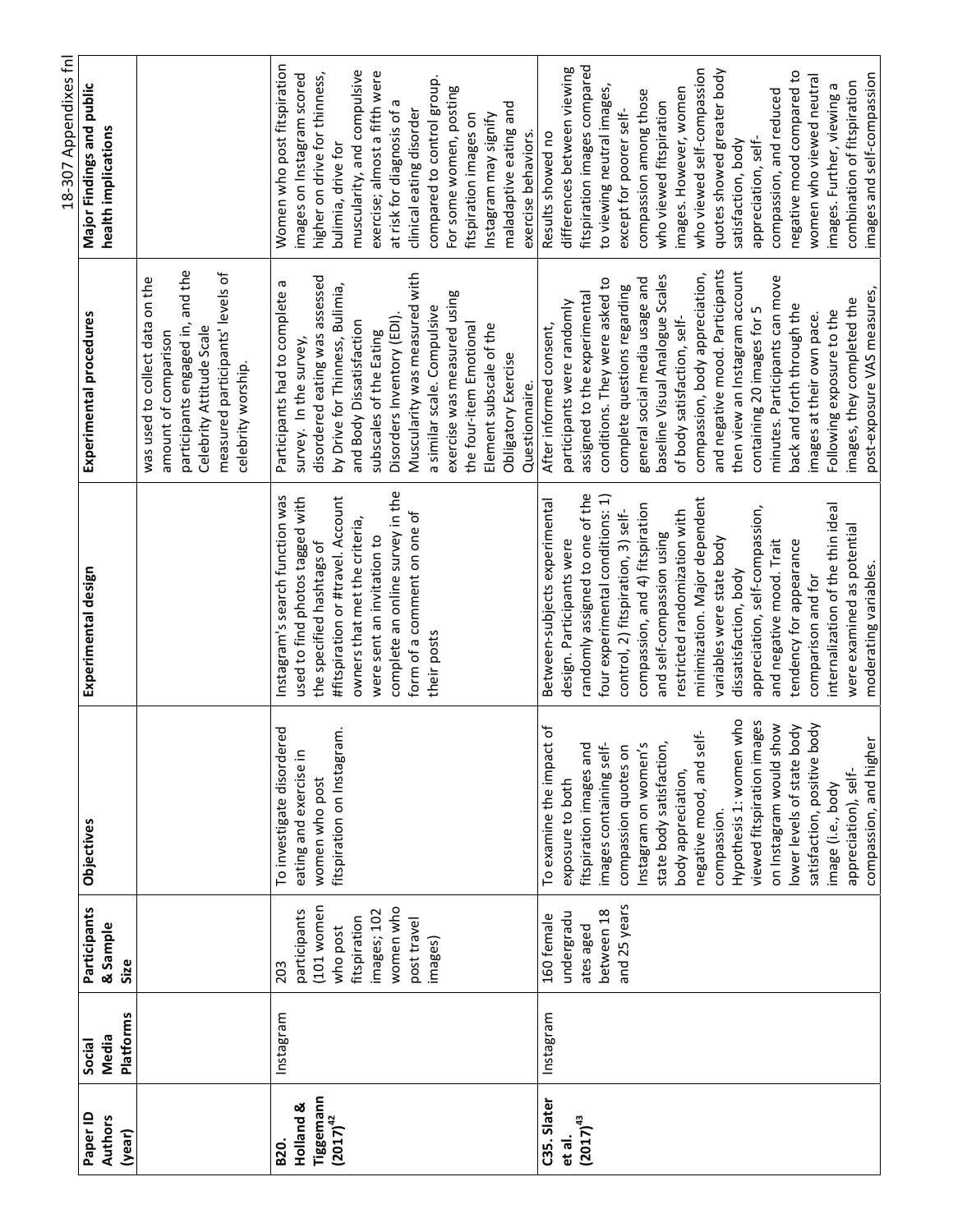|                     |                  |                          |                                             |                                  |                                            | 18-307 Appendixes fnl         |
|---------------------|------------------|--------------------------|---------------------------------------------|----------------------------------|--------------------------------------------|-------------------------------|
| Paper ID<br>Authors | Media<br>Social  | Participants<br>& Sample | <b>Objectives</b>                           | Experimental design              | Experimental procedures                    | Major Findings and public     |
| (year)              | <b>Platforms</b> | Size                     |                                             |                                  |                                            | health implications           |
|                     |                  |                          | levels of negative mood                     |                                  | and measures of trait                      | quotes led to positive        |
|                     |                  |                          | than women who viewed                       | Experimental stimuli: images     | appearance comparison and                  | outcomes compared to          |
|                     |                  |                          | appearance-neutral                          | obtained from public Instagram   | internalization of the thing ideal.        | viewing only fitspiration     |
|                     |                  |                          | control images (interior                    | accounts                         | To ensure that participants paid           | images. Trait levels of thin- |
|                     |                  |                          | design images).                             | Control: appearance-neutral      | attention to the images, and to            | ideal internalization         |
|                     |                  |                          | Hypothesis 2: women who                     | images of home interiors         | be consistent with the cover               | moderated some effects.       |
|                     |                  |                          | viewed self-compassion                      | without text or human bodies     | story (participants were                   |                               |
|                     |                  |                          | quotes would experience                     | (search term: "interior design") | recruited to do a "Instagram and           |                               |
|                     |                  |                          | more positive body image                    | Fitspiration: images of young    | memory recall" experiment),                |                               |
|                     |                  |                          | and self-compassion, and                    | women with lean and toned        | $\frac{1}{2}$<br>they were asked to recall |                               |
|                     |                  |                          | reduced negative mood                       | bodies wearing form-fitting      | number of features of the                  |                               |
|                     |                  |                          | compared to women who                       | work-out clothing (search terms: | Instagram account that they had            |                               |
|                     |                  |                          | viewed control images.                      | #fitspiration or #fitspo)        | just viewed (e.g., features of the         |                               |
|                     |                  |                          | Hypothesis 3: Women who                     | Self-compassion: images with     | images, words seen, hashtags               |                               |
|                     |                  |                          | $\overline{\sigma}$<br>viewed a combination | quotes that conveyed the basic   | used).                                     |                               |
|                     |                  |                          | fitspiration and self-                      | principles of self-compassion,   |                                            |                               |
|                     |                  |                          | compassion images would                     | self-acceptance, and             |                                            |                               |
|                     |                  |                          | experience more positive                    | understanding one's own          |                                            |                               |
|                     |                  |                          | body image and self-                        | imperfections, in the absence of |                                            |                               |
|                     |                  |                          | compassion and reduced                      | any images of human bodies       |                                            |                               |
|                     |                  |                          | red<br>negative mood compar                 | (search terms: self-compassion,  |                                            |                               |
|                     |                  |                          | to women who viewed                         | self-love, positive body image)  |                                            |                               |
|                     |                  |                          | only fitspiration images.                   | Fitspiration and self-           |                                            |                               |
|                     |                  |                          |                                             | compassion: 15 images of         |                                            |                               |
|                     |                  |                          |                                             | 'fitspiration' and 5 in 'self-   |                                            |                               |
|                     |                  |                          |                                             | compassion'                      |                                            |                               |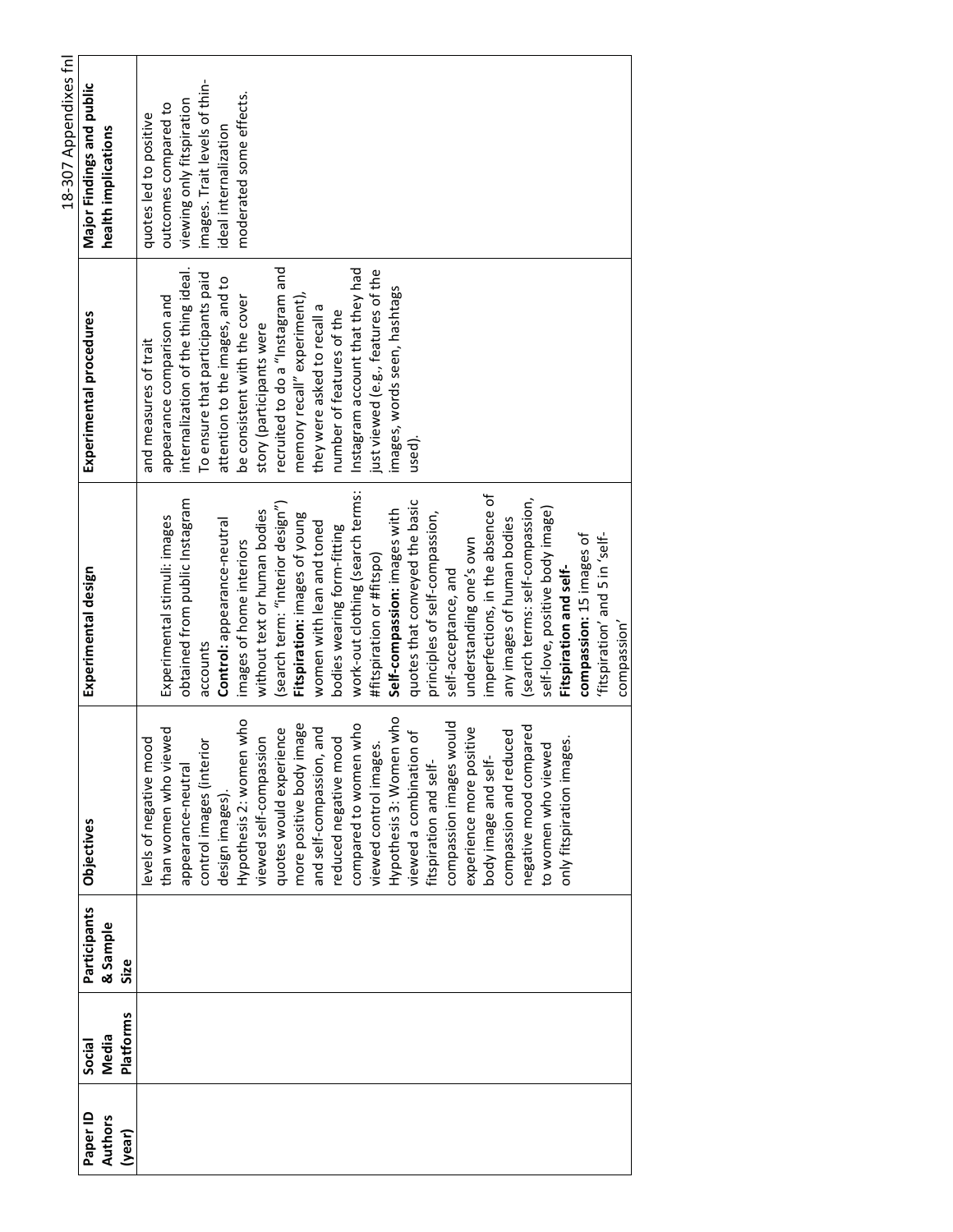|                            |                 |             | Table S6. Observational studies of Instagram, Pinterest, | Tumblr and Flickr posts pertinent to substance abuse |                     |                      |                         |                                     |
|----------------------------|-----------------|-------------|----------------------------------------------------------|------------------------------------------------------|---------------------|----------------------|-------------------------|-------------------------------------|
| Paper ID<br><b>Authors</b> | Media<br>Social | Sample Size | Objectives                                               | Search terms (e.g.,<br>hashtags) used                | Content of<br>posts | Metadata of<br>posts | characteristics<br>User | Major Findings and<br>public health |
| (year)                     | Platforms       |             |                                                          |                                                      |                     |                      |                         | implications                        |
| A8. Guidry,                | Pinterest       | 800 images  | How is waterpipe                                         | "hookah", "shisha",                                  | Analyzed pins       | Analyzed             | Analyzed                | The content analysis                |
| Yin et al.                 |                 |             | smoking portrayed and                                    | "waterpipe" and                                      | for content         | content of           | poster's                | showed that the vast                |
| $(2016)^{44}$              |                 |             | represented on                                           | "narghile"                                           | related to          | links of pins.       | identity                | majority of waterpipe               |
|                            |                 |             | Pinterest? How do                                        |                                                      | waterpipe           |                      | (individual,            | related pins portray                |
|                            |                 |             | Pinterest users respond                                  |                                                      | smoking.            |                      | organization,           | waterpipe smoking in a              |
|                            |                 |             | to the waterpipe pins                                    |                                                      |                     |                      | etc.)                   | positive light.                     |
|                            |                 |             | they encounter on                                        |                                                      |                     |                      |                         |                                     |
|                            |                 |             | Pinterest? How are                                       |                                                      |                     |                      |                         |                                     |
|                            |                 |             | perceived severity of                                    |                                                      |                     |                      |                         |                                     |
|                            |                 |             | health risks of waterpipe                                |                                                      |                     |                      |                         |                                     |
|                            |                 |             | smoking communicated                                     |                                                      |                     |                      |                         |                                     |
|                            |                 |             | focused Pinterest pins?<br>in waterpipe-smoking-         |                                                      |                     |                      |                         |                                     |
| A19. Barry                 | Instagram       | 10 user     | Assess whether alcohol                                   | ÷                                                    | J,                  | Analyzed             | ÷                       | All user profiles, both             |
|                            |                 |             |                                                          |                                                      |                     |                      |                         |                                     |
| et al.                     |                 | profiles    | companies restrict                                       |                                                      |                     | underage             |                         | those under the                     |
| $(2015)^{45}$              |                 |             | youth/adolescent                                         |                                                      |                     | user's ability       |                         | minimum legal age of 21             |
|                            |                 |             | and<br>access, interaction,                              |                                                      |                     | to like and          |                         | and those of legal                  |
|                            |                 |             | exposure to their                                        |                                                      |                     | follow               |                         | drinking age, were able             |
|                            |                 |             | marketing on Twitter                                     |                                                      |                     | alcohol brand        |                         | to view, interact, and              |
|                            |                 |             | and Instagram.                                           |                                                      |                     | pages.               |                         | comment on advertising              |
|                            |                 |             |                                                          |                                                      |                     |                      |                         | content from alcohol                |
|                            |                 |             |                                                          |                                                      |                     |                      |                         | companies on both                   |
|                            |                 |             |                                                          |                                                      |                     |                      |                         | Instagram and Twitter.              |
|                            |                 |             |                                                          |                                                      |                     |                      |                         | The age gate was not                |
|                            |                 |             |                                                          |                                                      |                     |                      |                         | employed on Instagram;              |
|                            |                 |             |                                                          |                                                      |                     |                      |                         | thus, all profiles on               |
|                            |                 |             |                                                          |                                                      |                     |                      |                         | Instagram could receive             |
|                            |                 |             |                                                          |                                                      |                     |                      |                         | alcohol industry                    |
|                            |                 |             |                                                          |                                                      |                     |                      |                         | advertisements directly             |
|                            |                 |             |                                                          |                                                      |                     |                      |                         | to their smartphones.               |
| B4. Allem                  | Instagram       | 1,705       | This study characterized                                 | #hookah                                              | Analyzed            | Analyzed             | ÷                       | Results show that                   |
| et al.                     |                 | images      | waterpipe-related posts                                  |                                                      | #hookah             | user-input           |                         | #hookah appears to be a             |
| $(2017)^{46}$              |                 |             | on Instagram to inform                                   |                                                      | images for          | geo-location         |                         | mechanism of                        |
|                            |                 |             | regulatory and policy                                    |                                                      | content.            | of posts.            |                         | advertisement by                    |
|                            |                 |             | activities in the United                                 |                                                      |                     |                      |                         | bars/restaurants/nightcl            |
|                            |                 |             | States.                                                  |                                                      |                     |                      |                         | ubs. The removal of                 |
|                            |                 |             |                                                          |                                                      |                     |                      |                         | policy exceptions could             |
|                            |                 |             |                                                          |                                                      |                     |                      |                         | prevent waterpipe use               |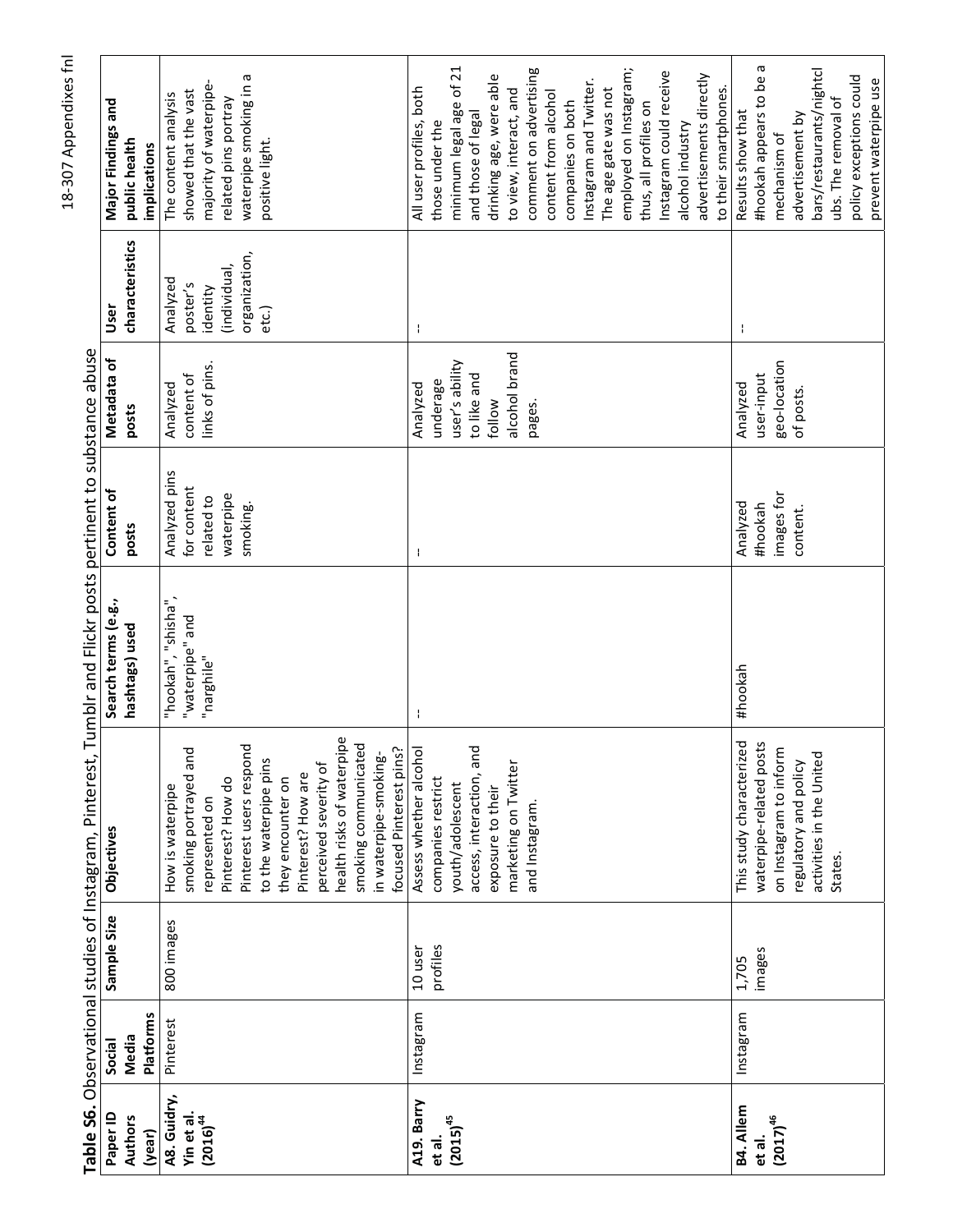|                                         |           |        |                          |                         |                 |               |                 | 18-307 Appendixes fnl     |
|-----------------------------------------|-----------|--------|--------------------------|-------------------------|-----------------|---------------|-----------------|---------------------------|
|                                         |           |        |                          |                         |                 |               |                 | from being part of        |
|                                         |           |        |                          |                         |                 |               |                 | nightlife promotion and   |
|                                         |           |        |                          |                         |                 |               |                 | entertainment in the      |
|                                         |           |        |                          |                         |                 |               |                 | future.                   |
| B11.                                    | Instagram | 5,000  | To examine marijuana-    | #420, #high, #highlife, | Analyzed for    | ÷             | Inferred        | Images of marijuana       |
| Cavazos-                                |           | images | related content on       | #710, #highsociety,     | marijuana-      |               | demographics    | were common. Findings     |
| Rehg et al.                             |           |        | Instagram to better      | #kush, #stoner,         | related content |               | of users of     | show promotion of         |
| $(2016)^{47}$                           |           |        | understand the varied    | #cannabis,              |                 |               | accounts        | marijuana in its          |
|                                         |           |        | types of marijuana-      | #marijuana, #shatter,   |                 |               | (gender, race,  | traditional plant-based   |
|                                         |           |        | related social           | #maryjane,              |                 |               | marital status, | form; novel modes of      |
|                                         |           |        | networking occurring on  | #weedstagram420,        |                 |               | and age)        | marijuana use were also   |
|                                         |           |        | Instagram                | #instaweed, #thc,       |                 |               |                 | endorsed. The explicit    |
|                                         |           |        |                          | #stayhigh, #blunt,      |                 |               |                 | marketing of marijuana    |
|                                         |           |        |                          | #pot, #stonernation,    |                 |               |                 | that was observed on      |
|                                         |           |        |                          | #blunts, #wakenbake,    |                 |               |                 | Instagram may have        |
|                                         |           |        |                          | #pothead,               |                 |               |                 | potential to influence    |
|                                         |           |        |                          | #smokeweedeveryday      |                 |               |                 | social norms              |
|                                         |           |        |                          | , #justblazeig          |                 |               |                 | surrounding marijuana     |
|                                         |           |        |                          | #staygreen, #bong,      |                 |               |                 | use.                      |
|                                         |           |        |                          | and #joint.             |                 |               |                 |                           |
| B13. Chu et<br>al. (2017) <sup>48</sup> | Instagram | 2,208  | To investigate vaping    | #ecig, #ejuice,         | Analyzed the    | The number    | ł               | Analyses found that       |
|                                         |           | images | and e-cigarette-related  | #eliquid, #vape,        | following       | of likes of   |                 | advertisement-themed      |
|                                         |           |        | images on Instagram      | #vaping, #vapelife.     | hashtags for e- | each type of  |                 | images were most          |
|                                         |           |        | describing themes, as    |                         | cigarette and   | image was     |                 | common. Vaping-related    |
|                                         |           |        | well as users' reactions |                         | vaping-related  | recorded and  |                 | text greatly              |
|                                         |           |        | through "likes" and      |                         | content         | caption text  |                 | outnumbered e-            |
|                                         |           |        | comments; explored the   |                         |                 | was analyzed. |                 | cigarette-related text in |
|                                         |           |        | differences in what      |                         |                 |               |                 | the image captions        |
|                                         |           |        | language people used to  |                         |                 |               |                 | Findings show that        |
|                                         |           |        | caption their vaping and |                         |                 |               |                 | Instagram posting of e-   |
|                                         |           |        | e-cigarette images       |                         |                 |               |                 | cigarette-related         |
|                                         |           |        |                          |                         |                 |               |                 | behaviors and provides    |
|                                         |           |        |                          |                         |                 |               |                 | opportunity for           |
|                                         |           |        |                          |                         |                 |               |                 | advertisers to display    |
|                                         |           |        |                          |                         |                 |               |                 | their products. Future    |
|                                         |           |        |                          |                         |                 |               |                 | research should           |
|                                         |           |        |                          |                         |                 |               |                 | incorporate novel data    |
|                                         |           |        |                          |                         |                 |               |                 | streams to improve        |
|                                         |           |        |                          |                         |                 |               |                 | surveillance, survey      |
|                                         |           |        |                          |                         |                 |               |                 | development, and          |
|                                         |           |        |                          |                         |                 |               |                 | educational campaigns.    |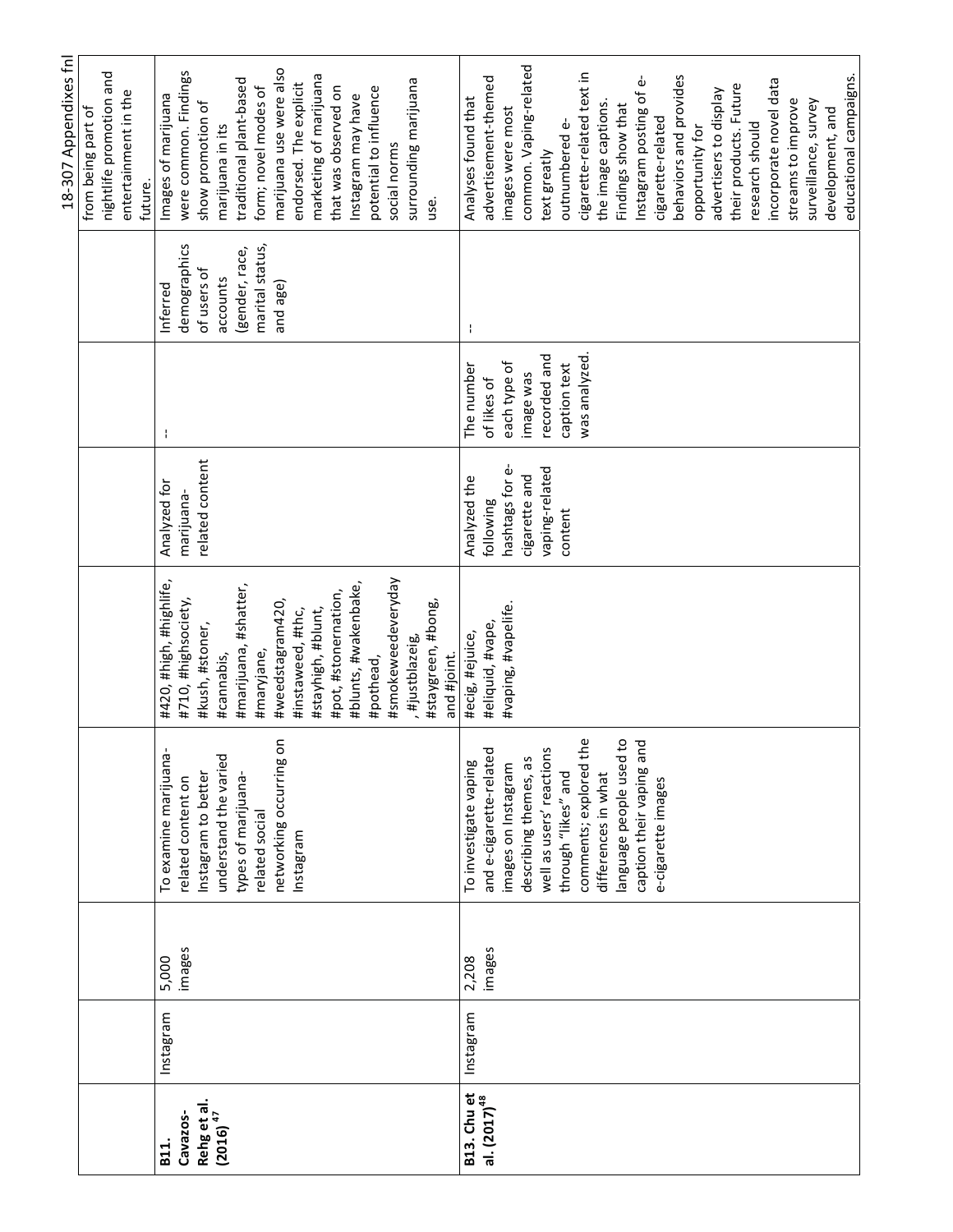|                          |           |                        |                                             |                       |                 |                |                 | 18-307 Appendixes fnl     |
|--------------------------|-----------|------------------------|---------------------------------------------|-----------------------|-----------------|----------------|-----------------|---------------------------|
| B <sub>24</sub> .        | Instagram | 85 posts               | To analyze electronic                       | #ecigarette, #vape,   | Analyzed for    | The total      | Analyzed type   | The total number of       |
| Laestadius               |           | $(n=43 \text{ Hecig})$ | cigarette content found                     | #vaping, #vapelife,   | electronic      | number of      | of users        | #vape posts on            |
| et al.                   |           | posts; n=42            | on Instagram; to                            | #vapelyfe, #vapeporn, | cigarette-      | posts on       | posting images  | Instagram grew by         |
| $(2016)^{49}$            |           | #vape posts)           | highlight public health                     | #ejuice.              | related content | Instagram for  | (corporate,     | 4,163,274 during the      |
|                          |           |                        | challenges created by                       |                       |                 | each of these  | personal).      | study period, while #ecig |
|                          |           |                        | $\ddot{\epsilon}$<br>this content and suppo |                       |                 | hashtags was   |                 | posts increased by        |
|                          |           |                        | understanding of                            |                       |                 | collected on   |                 | 741,916. Corporate        |
|                          |           |                        | electronic cigarette                        |                       |                 | four different |                 | users made up over half   |
|                          |           |                        | promotion and usage.                        |                       |                 | dates to track |                 | of the posts. No posts    |
|                          |           |                        |                                             |                       |                 | growth of      |                 | were critical of          |
|                          |           |                        |                                             |                       |                 | hashtags over  |                 | electronic cigarettes and |
|                          |           |                        |                                             |                       |                 | time.          |                 | few mentioned             |
|                          |           |                        |                                             |                       |                 |                |                 | electronic cigarettes in  |
|                          |           |                        |                                             |                       |                 |                |                 | the context of health.    |
|                          |           |                        |                                             |                       |                 |                |                 | Findings show users       |
|                          |           |                        |                                             |                       |                 |                |                 | characterized e-          |
|                          |           |                        |                                             |                       |                 |                |                 | cigarettes as novel       |
|                          |           |                        |                                             |                       |                 |                |                 | devices rather than       |
|                          |           |                        |                                             |                       |                 |                |                 | equivalents to            |
|                          |           |                        |                                             |                       |                 |                |                 | cigarettes.               |
| B32.                     | Tumblr    | 140 posts              | To compare hookah-                          | Hookah and shisha     | Analyzed        | f,             | Sociodemogra    | The most prominent        |
| Primack et               |           |                        | related image content                       |                       | "hookah" and    |                | phic            | features displayed in all |
| al. (2016) <sup>50</sup> |           |                        | posted by and about                         |                       | "shisha"-       |                | characteristics | posts were references to  |
|                          |           |                        | males and females.                          |                       | related images  |                | of both         | or images of hookahs      |
|                          |           |                        |                                             |                       | for content.    |                | posters and     | themselves, sexuality,    |
|                          |           |                        |                                             |                       |                 |                | individuals     | socializing, alcohol,     |
|                          |           |                        |                                             |                       |                 |                | depicted in     | hookah smoke, and         |
|                          |           |                        |                                             |                       |                 |                | images were     | "tricks" performed with   |
|                          |           |                        |                                             |                       |                 |                | recorded        | hookah smoke. Males       |
|                          |           |                        |                                             |                       |                 |                |                 | more frequently posts     |
|                          |           |                        |                                             |                       |                 |                |                 | images of hookahs and     |
|                          |           |                        |                                             |                       |                 |                |                 | alcohol-related images    |
|                          |           |                        |                                             |                       |                 |                |                 | or references compared    |
|                          |           |                        |                                             |                       |                 |                |                 | to females. These         |
|                          |           |                        |                                             |                       |                 |                |                 | findings can help with    |
|                          |           |                        |                                             |                       |                 |                |                 | development of            |
|                          |           |                        |                                             |                       |                 |                |                 | targeted interventions in |
|                          |           |                        |                                             |                       |                 |                |                 | the future.               |
| C1. Allem                | Instagram | 1967 of                | To characterize Swisher                     | #swisher              | 5 mutually      | Average        | ÷               | 24.71% (486/1967):        |
| et al.                   |           | 7408 posts             | little cigar-and cigarillo-                 |                       | exclusive       | number of      |                 | marijuana themed;         |
| $(2017)^{51}$            |           | collected              | related posts on                            |                       | themes: (1)     | likes per      |                 | 17.69% (348/1967):        |
|                          |           | (27%)                  | Instagram to inform the                     |                       | Tobacco         | theme          |                 | tobacco product or        |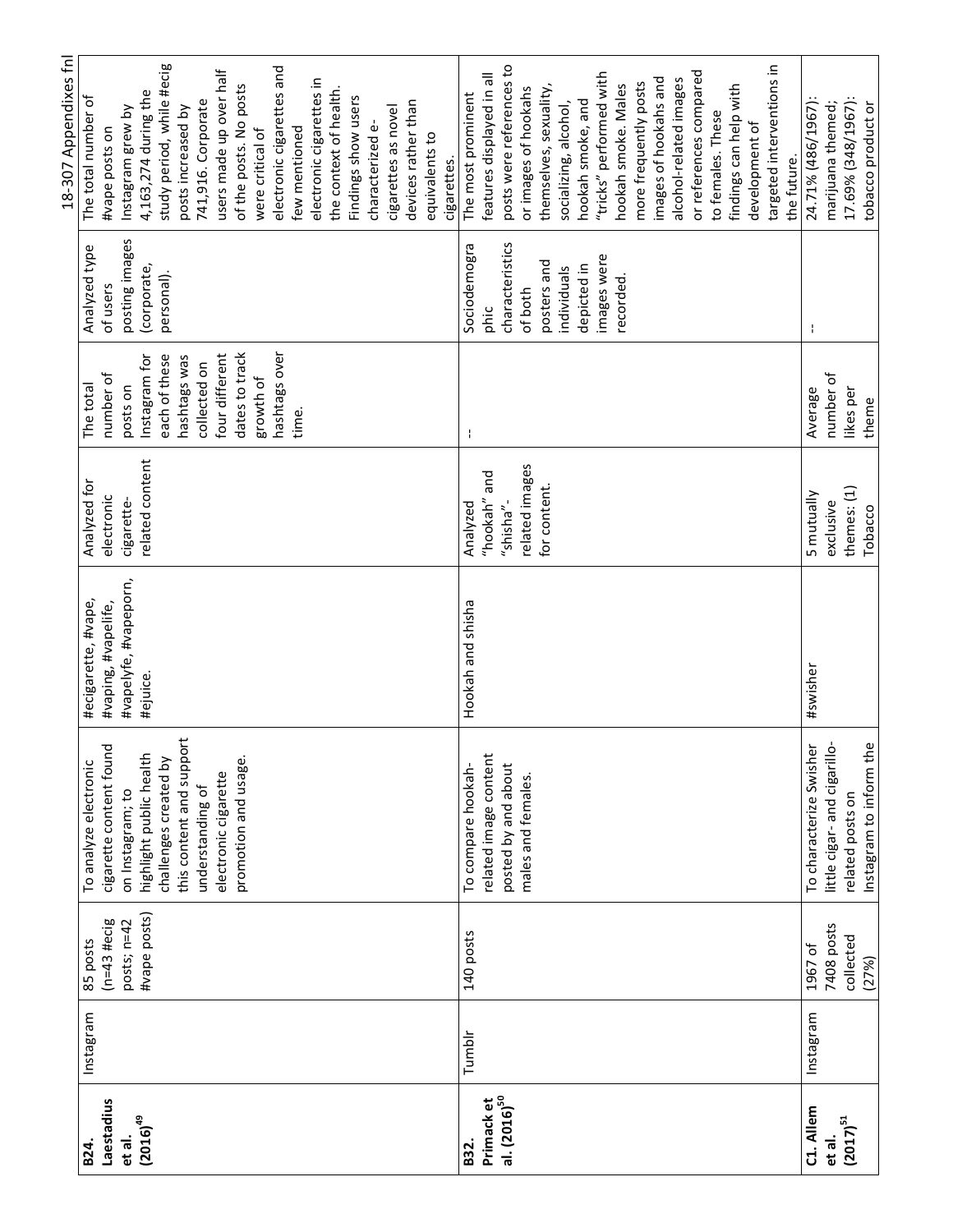|               |            |              |                            |             |                |   |                 | 18-307 Appendixes fnl           |
|---------------|------------|--------------|----------------------------|-------------|----------------|---|-----------------|---------------------------------|
|               |            |              | design of tobacco          |             | product or     |   |                 | promotion; 16.47%               |
|               |            |              | education campaigns        |             | promotion; (2) |   |                 | (324/1967): showed              |
|               |            |              | and the development of     |             | Smoking; (3)   |   |                 | smoking; 225/1967               |
|               |            |              | future tobacco control     |             | Marijuana; (4) |   |                 | $(11.44\%)$ : meme;             |
|               |            |              | efforts, and to further    |             | Meme; (5)      |   |                 | 29.69% (584/1967):              |
|               |            |              | demonstrate the utility    |             | Other. Also,   |   |                 | other. Likes: Meme              |
|               |            |              | in using big social media  |             | presence or    |   |                 | (mean 11), other (mean          |
|               |            |              | data in understanding      |             | absence of     |   |                 | 8), marijuana (mean 7),         |
|               |            |              | health behaviors           |             | alcohol in the |   |                 | smoking (mean 5),               |
|               |            |              |                            |             | image          |   |                 | tobacco product or              |
|               |            |              |                            |             |                |   |                 | promotion (mean 4)              |
|               |            |              |                            |             |                |   |                 | Swisher products used           |
|               |            |              |                            |             |                |   |                 | to make blunts (hollow          |
|               |            |              |                            |             |                |   |                 | cigar filled with<br>marijuana) |
| C3. Bierut    | Instagram  | 2249         | 1. Examined whether        | Not applied | ł              | ÷ | To use          | Instagram followers of          |
| et al.        | (and other | Instagram    | retailers required that    |             |                |   | Demographics    | Weedmaps; 63% male;             |
| $(2017)^{52}$ | platforms: | followers of | the internet user be 21    |             |                |   | P.O             | 61% white/ 19%black/            |
|               | Facebook,  | Weedmaps     | years of age to enter the  |             |                |   | proprietary     | 20% Hispanic; 51%               |
|               | Twitter,   |              | site, and whether it was   |             |                |   | algorithm to    | California; 45% 20-24           |
|               | LinkedIn,  |              | necessary to enter a       |             |                |   | infer           | years.                          |
|               |            |              |                            |             |                |   |                 |                                 |
|               | Google+,   |              | birthdate as verification. |             |                |   | demographics:   |                                 |
|               | YouTube,   |              | 2. Investigated retailers' |             |                |   | descriptive     |                                 |
|               | and Vine)  |              | advertised claims made     |             |                |   | statistics      |                                 |
|               |            |              | about health effects of    |             |                |   | (gender, age,   |                                 |
|               |            |              | marijuana use on           |             |                |   | race/ethnicity, |                                 |
|               |            |              | Weedmaps. 3. Assessed      |             |                |   | state: CA, WA,  |                                 |
|               |            |              | the popularity of social   |             |                |   | ĝ               |                                 |
|               |            |              | media sites maintained     |             |                |   |                 |                                 |
|               |            |              | by Weedmaps and the        |             |                |   |                 |                                 |
|               |            |              | demographic                |             |                |   |                 |                                 |
|               |            |              | characteristics of         |             |                |   |                 |                                 |
|               |            |              | followers of Weedmaps      |             |                |   |                 |                                 |
|               |            |              | on social media to gain    |             |                |   |                 |                                 |
|               |            |              | insight into the potential |             |                |   |                 |                                 |
|               |            |              | consumers who are          |             |                |   |                 |                                 |
|               |            |              | engaging with the          |             |                |   |                 |                                 |
|               |            |              | advertising content on     |             |                |   |                 |                                 |
|               |            |              | Weedmaps. The purpose      |             |                |   |                 |                                 |
|               |            |              | of this study was to       |             |                |   |                 |                                 |
|               |            |              | provide a snapshot of      |             |                |   |                 |                                 |
|               |            |              | the landscape of the       |             |                |   |                 |                                 |
|               |            |              | recreational marijuana     |             |                |   |                 |                                 |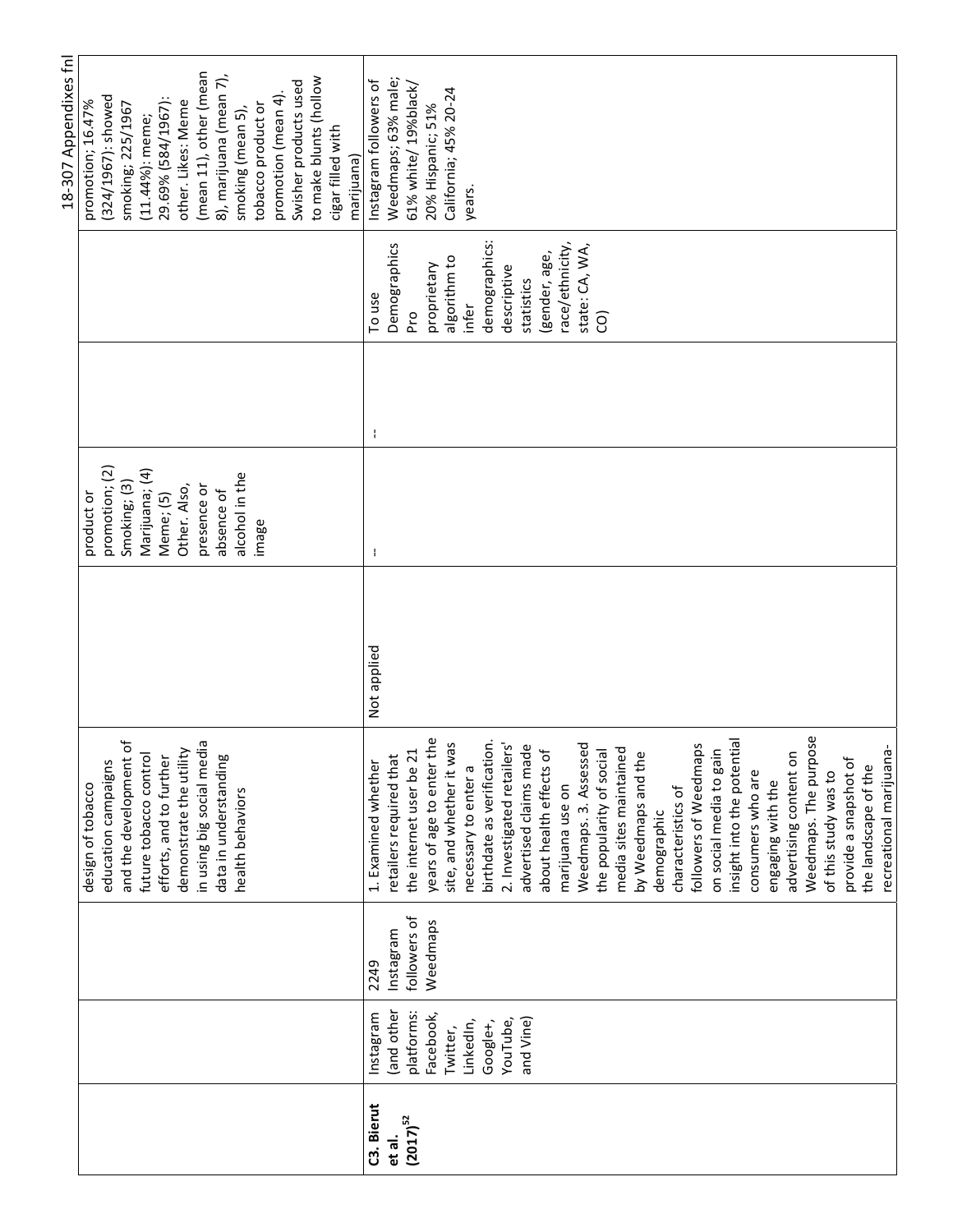|                                              |                          |                                                                                                                                                                                                                                        |                                                                                                                                                 |                                                                                                                                                                                                                                                                                                    |                                                                                                                                                                                                                                                                                                           |   |                                                                                                                                                                            | 18-307 Appendixes fnl                                                                                                                                                                                                                                                                                                                                                                                                                                                                                                                     |
|----------------------------------------------|--------------------------|----------------------------------------------------------------------------------------------------------------------------------------------------------------------------------------------------------------------------------------|-------------------------------------------------------------------------------------------------------------------------------------------------|----------------------------------------------------------------------------------------------------------------------------------------------------------------------------------------------------------------------------------------------------------------------------------------------------|-----------------------------------------------------------------------------------------------------------------------------------------------------------------------------------------------------------------------------------------------------------------------------------------------------------|---|----------------------------------------------------------------------------------------------------------------------------------------------------------------------------|-------------------------------------------------------------------------------------------------------------------------------------------------------------------------------------------------------------------------------------------------------------------------------------------------------------------------------------------------------------------------------------------------------------------------------------------------------------------------------------------------------------------------------------------|
|                                              |                          |                                                                                                                                                                                                                                        | related marketing<br>occurring online.                                                                                                          |                                                                                                                                                                                                                                                                                                    |                                                                                                                                                                                                                                                                                                           |   |                                                                                                                                                                            |                                                                                                                                                                                                                                                                                                                                                                                                                                                                                                                                           |
| $C18.$ Lee et<br>al. $(2017)^{53}$           | , Pinterest<br>Instagram | search term;<br>captures per<br>platform, 10<br>900 pictures<br>(Pinterest):<br>weeks $(=10$<br>(Instagram)<br>week for 5<br>from each<br>captures)<br>captured<br>For each<br>pictures<br>and 900<br>9 search<br>terms; 2<br>pictures | Instagram and Pinterest.<br>To explore e-cigarette<br>materials posted<br>content in visual                                                     | vape, vapelife, vapor,<br>vapelyfe, vapeporn,<br>electroniccigarette<br>ecig, vaping, ecigs,                                                                                                                                                                                                       | health benefits,<br>customization,<br>models, tricks,<br>keywords and<br>anti-smoking,<br>Frequency of<br>categories by<br>by platforms.<br>juice flavors,<br>Categories:<br>acceptance<br>celebrities,<br>Categories<br>marijuana,<br>marketing<br>exclusive<br>were not<br>mutually<br>memes,<br>social | ÷ | ÷                                                                                                                                                                          | 60%; Pinterest: 415/900;<br>46%). 148/1800 (13%) of<br>model using e-cigarettes<br>339/900, 38%; Pinterest:<br>images were devoted to<br>professional or amateur<br>images mentioned Juice<br>158/900, 18%; 17/900,<br>marketing e-cigarettes<br>cigarettes (Instagram:<br>915/1800 (51%) of all<br>956/1800 (53%) of all<br>175/1800 (10%) of all<br>all images featured a<br>(Instagram: 109/900,<br>(Instagram: 541/900,<br>customization of e-<br>flavors (Instagram:<br>12%; 39/900, 4%).<br>images featured<br>576/900, 64%)<br>2%) |
| C41. Yang<br>and Luo<br>(2017) <sup>54</sup> | Instagram                | 4329 Google<br>accounts (of<br>which 1260<br>Instagram<br>Instagram<br>positive);<br>positive);<br>posts (of<br>which 27<br>images.<br>were<br>4819<br>were<br>206                                                                     | approach to automate<br>the detection of drug<br>multimodal data on<br>To propose a novel<br>abuse and dealing<br>through using<br>social media | account is viewed as a<br>images: Google Image<br>drug-related account.<br>hashtag-based search<br>on Instagram. Google<br>Search: searching the<br>keywords. Instagram<br>accounts: if a post is<br>annotated as drug-<br>related, then the<br>Instagram posts:<br>same terms as<br>corresponding | To apply image<br>from a sample<br>identify drug-<br>related posts<br>classifiers to<br>drug-related<br>of potential<br>and text<br>posts                                                                                                                                                                 |   | accounts were<br>Using timeline<br>through drug-<br>related posts.<br>Drug-related<br>determine if<br>this account<br>belongs to a<br>drug dealer<br>identified<br>data to | Results of drug-related<br>precision: 83.1; recall:<br>68.1; F1 score: 0.75<br>post recognition<br>Accuracy: 88.1;                                                                                                                                                                                                                                                                                                                                                                                                                        |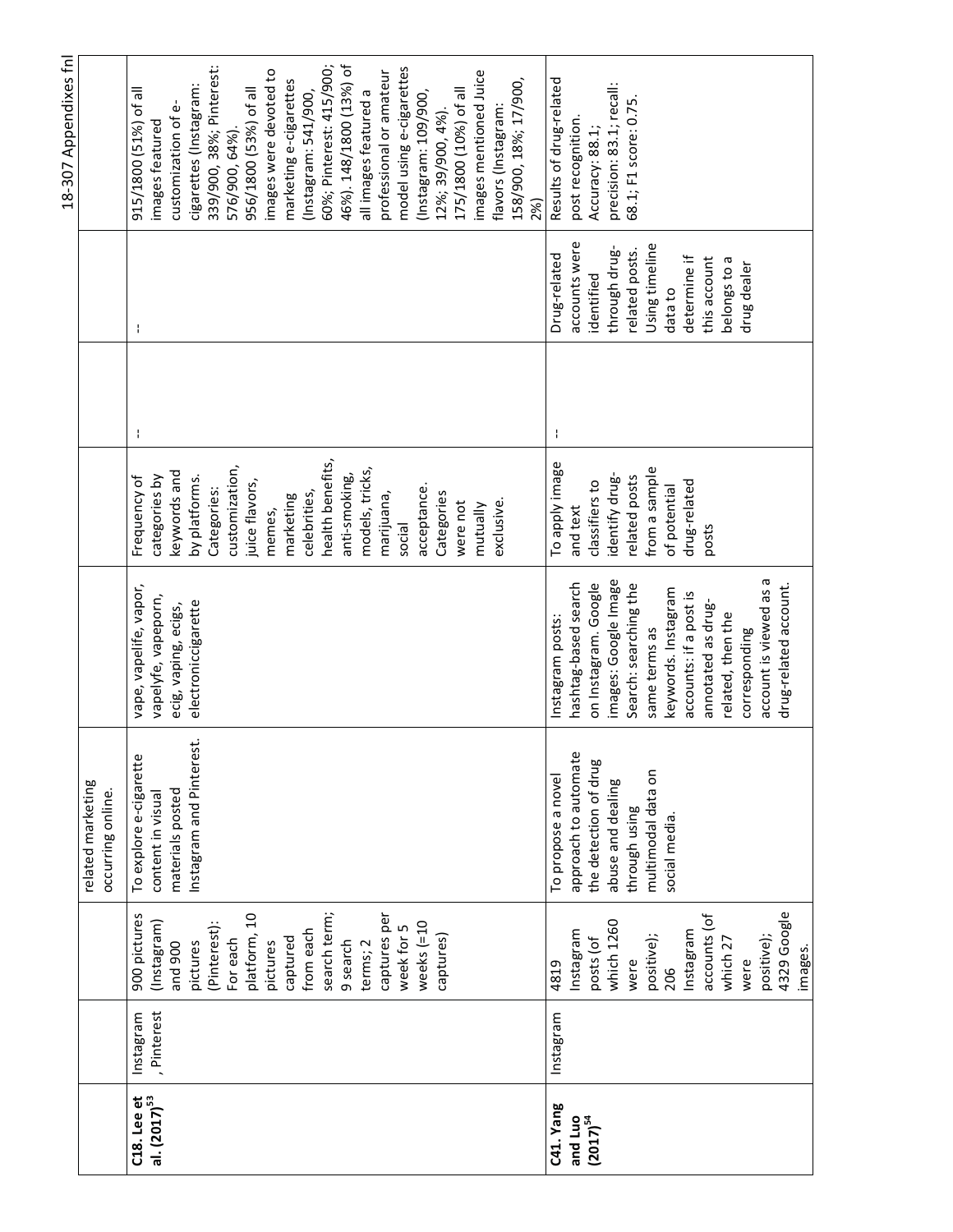|                |           |              | Table S7. Experimental studies of Instagram, Pinterest, Tumblr and Flickr posts pertinent to substance abuse |                               |                      |                             |
|----------------|-----------|--------------|--------------------------------------------------------------------------------------------------------------|-------------------------------|----------------------|-----------------------------|
| Paper ID       | Social    | Participants | Objectives                                                                                                   | Experimental design           | Experimental         | Major findings and public   |
| <b>Authors</b> | Media     | & Sample     |                                                                                                              |                               | procedures           | health implications         |
| (year)         | Platforms | Size         |                                                                                                              |                               |                      |                             |
| B7. Boyle      | Instagram | 408          | To examine the hypothesis that students tend                                                                 | Participants completed a      | Participants were    | Instagram was seen as the   |
| et al.         |           | participants | to use Instagram most often for photos                                                                       | pre-matriculation             | shown images         | most probable destination   |
| $(2017)^{55}$  | Facebook, |              | glamourizing drinking compared to Snapchat                                                                   | assessment. Additional        | related to alcohol   | for photos depicting        |
|                | Snapchat  |              | and Facebook.                                                                                                | surveys were emailed to       | use and participants | alcohol as attractive and   |
|                |           |              |                                                                                                              | participants one month into   | were asked to select | glamorous. Researchers      |
|                |           |              |                                                                                                              | the fall semester and six     | which social media   | should shift their focus to |
|                |           |              |                                                                                                              | weeks into their second       | site on which they   | mitigating potential        |
|                |           |              |                                                                                                              | semester                      | would most likely    | influences of college       |
|                |           |              |                                                                                                              |                               | see the post         | students' alcohol-related   |
|                |           |              |                                                                                                              |                               | depicted.            | posts to Instagram.         |
| C25. Phua      | Instagram | 141          | To examine the effects of endorser type                                                                      | A pre-test to choose the      | Participants were    | H1a and H1b are             |
| et al.         |           | participants | (celebrities, non-celebrities and products                                                                   | brand to use in the main      | randomly assigned    | supported. H2a, H2b, H2c,   |
| $(2018)^{56}$  |           |              | only) in e-cigarette brand Instagram                                                                         | experiment. The main          | to one of the three  | H2d were supported. H3b     |
|                |           |              | advertisements on e-cigarette attitudes and                                                                  | experiment: participants      | conditions. They     | supported; not H3a, H3c,    |
|                |           |              | smoking intentions.                                                                                          | were randomly assigned to     | were asked to view   | H3d. Attention to social    |
|                |           |              | H1: Celebrity endorsers on an e-cigarette                                                                    | be exposed to an Instagram    | the experimental     | comparison (H4a)            |
|                |           |              | Instagram page will result in significantly (a)                                                              | page under one of the three   | stimuli. They were   | significantly interacted    |
|                |           |              | more positive attitudes towards e-cigarettes                                                                 | conditions: 1) celebrity, 2)  | instructed to note   | with endorser type to       |
|                |           |              | and (b) greater e-cigarette smoking intentions                                                               | non-celebrity, 3) products    | the brand and        | influence attitudes         |
|                |           |              | than non-celebrity endorsers or products                                                                     | only. Stimuli: Three versions | endorser type        | towards e-cigarettes but    |
|                |           |              | only. H2: Celebrity endorsers on an e-                                                                       | of the e-cigarette Instagram  | carefully, and then  | not e-cigarette smoking     |
|                |           |              | cigarette Instagram page will be rated                                                                       | page were digitally           | answer the online    | intentions. Health          |
|                |           |              | significantly higher on (a) competence, (b)                                                                  | manipulated using Adobe       | questionnaire. A     | consciousness (H4b)         |
|                |           |              | trustworthiness, (c) goodwill and (d)                                                                        | Photoshop, with celebrities   | manipulation check   | significantly interacted    |
|                |           |              | attractiveness than non-celebrity endorsers.                                                                 | featured in the 'celebrity'   | indicated that all   | with endorser type to       |
|                |           |              | will moderate the<br>H3: Social identification                                                               | condition, non-celebrities    | participants         | influence e-cigarette       |
|                |           |              | relationship between endorser type                                                                           | featured in the 'non-         | correctly identified | smoking intentions but not  |
|                |           |              | (celebrities vs non-celebrities) and perceived                                                               | celebrity' condition and      | the endorser type    | attitudes towards e-        |
|                |           |              | (a) competence, (b) trustworthiness, (c)                                                                     | products featured in the      | on the Instagram     | cigarettes. Social          |
|                |           |              | goodwill and (d) attractiveness. H4: The                                                                     | products only' condition.     | stimulus they were   | networking sites use (H4c)  |
|                |           |              | relationship between endorser type                                                                           | Other aspects of the          | assigned             | significantly interacted    |
|                |           |              | (celebrities vs non-celebrities) and attitudes                                                               | Instagram pages, including    |                      | with endorser type to       |
|                |           |              | towards e-cigarettes and smoking intentions                                                                  | brand description, number of  |                      | influence attitudes         |
|                |           |              | attention to social<br>will be moderated by (a)                                                              | posts and number of           |                      | towards e-cigarettes but    |
|                |           |              | comparison, and (b) health consciousness and                                                                 | followers, were kept          |                      | not e-cigarette smoking     |
|                |           |              | (c) SNS use.                                                                                                 | constant                      |                      | intentions.                 |

 $\frac{1}{2}$ ŀ ر<br>د ÿ راج:<br>7 Ė Ė à د ب  $\frac{1}{7}$ ú  $\overline{c}$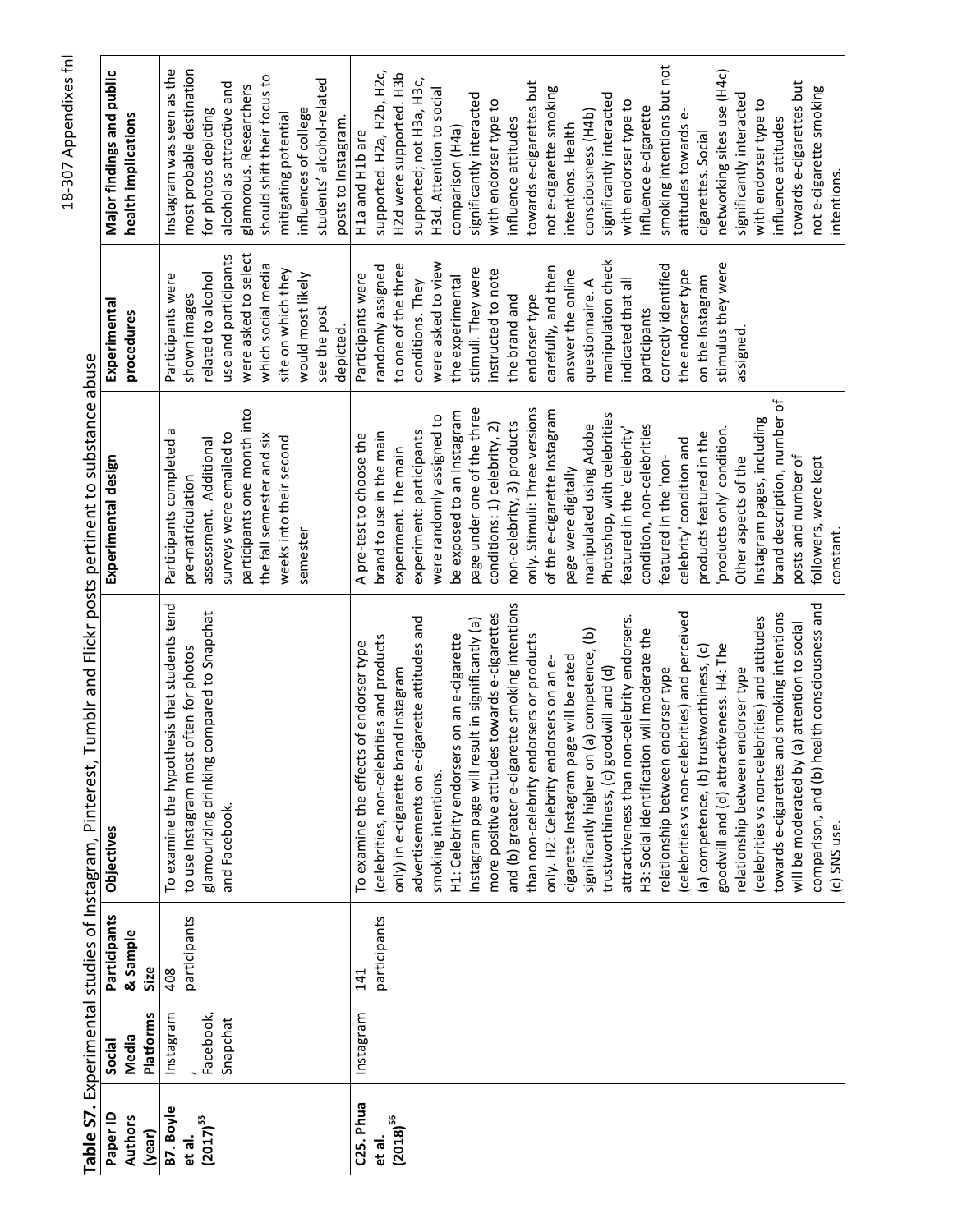| S |
|---|
| ¢ |
|   |
| ١ |
| ţ |
| ١ |
|   |
| t |
|   |
| ٦ |

technological birth room hybrid domesticated "homelike", and the Major Findings and Three kinds of birth room images were technological, the birth room; the identified: the public health implications Table S8. Observational studies of Instagram, Pinterest, Tumblr and Flickr posts pertinent to sexual and reproductive health. characteristics User  $\mathbf{I}$ Metadata of posts  $\mathbf{I}$ Content of posts Analyzed images related to birth rooms birth space, and room, birth unit design, hospital (e.g., hashtags) room, delivery maternity unit Search terms hospital birth labour ward design, used rooms in developed countries to analyze the messages and To examine images of birth communicated through visual discourse being Sample Size **Objectives** images. 40 images **Platforms** Media Social Flickr Bowden et<br>al. (2016)<sup>57</sup> Paper ID **Authors** (year) 86.

appropriate place to give

birth and the use of

construing childbirth as

risky/dangerous.

the birth process,

intrinsically involved in medical equipment is

equipment and the labor

bed. These findings

with a focus on medical

was most dominant,

childbirth

reinforce the notion that

the bed is the most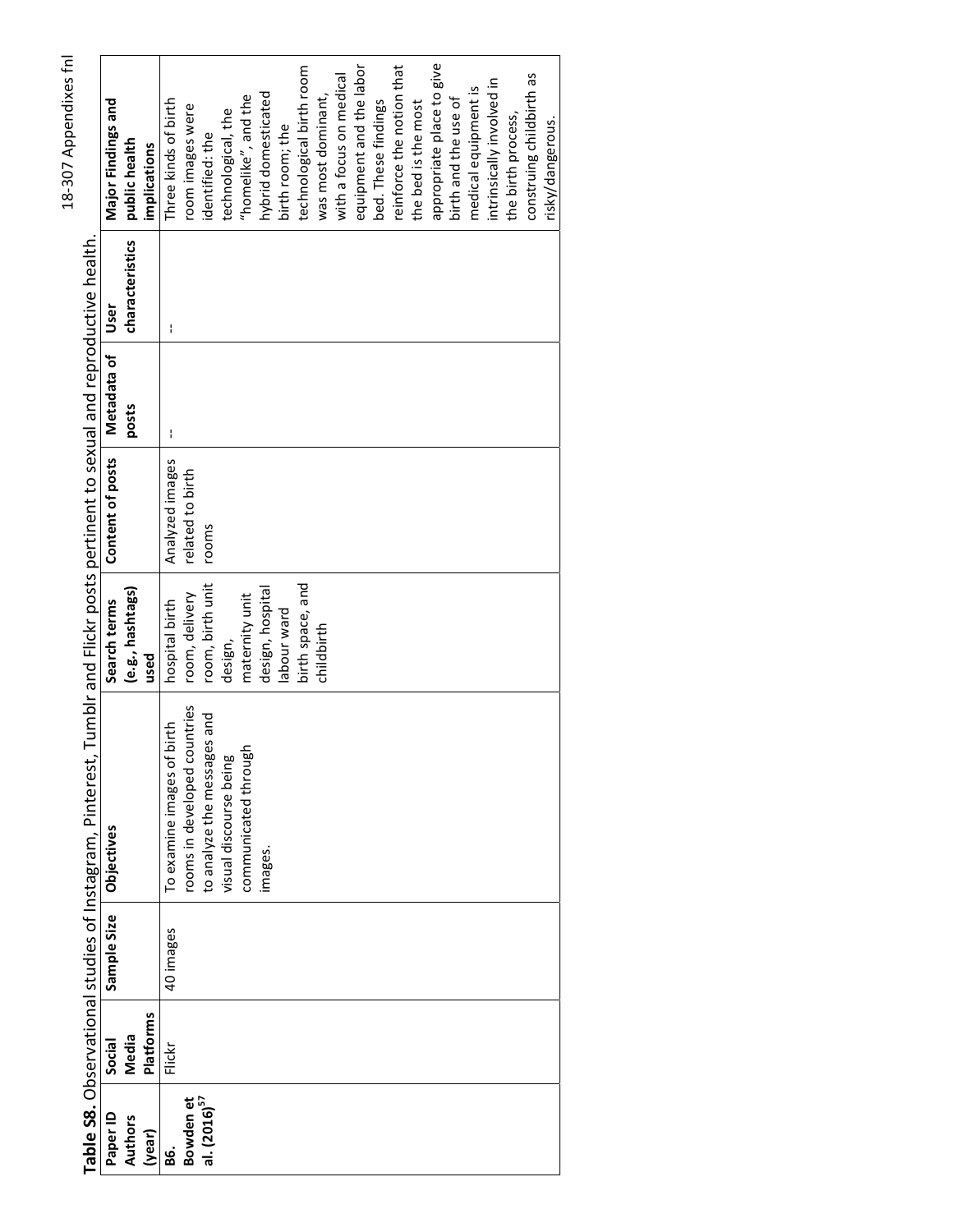condoms positively associated with perceived using a sexual health Instagram service would more often (beta=0.13, SE=0.02, P<0.001); H2: perceived message effectiveness (beta=-0.04, P<0.001); H4: No evidence to support H4 that perceived message effectiveness (beta=0.43, highest frequency of rating the messages as control (2.25), but not significantly different processing) rated the messages as effective message effectiveness (beta=0.17, SE=0.03, message effectiveness (beta=0.02, SE=0.02, effectiveness mean=2.97); it is significantly Individuals who were likely to think deeply p=0.17); H5: perceived message sensation different from "message both as a caption from that of the condition with the health SE=0.03, P<0.001). Compared with control information as negatively associated with Message embedded in a photo was most followed by the condition with messages group, participants in the condition with messages as a photo caption (perceived message effectiveness mean=2.87). H1: SE=0.02, p<0.05); H3: Attitudes toward effective (beta=0.66, SE=0.05, p<0.001), message effectiveness mean=2.76) and be positively associated with perceived messages embedded in photos had the placed as captions (beta=0.57, SE=0.05, and embedded in a photo" (perceived Heuristic processing of sexual health about safe sex practices (systematic value was positively associated with P<0.001) and then the mixed group effectiveness (perceived message Major Findings and public health beta=0.49, SE=0.05, P<0.001). implications messages, participants conditions and viewed sexual health question Participants then read were asked questions how likely they would processing questions the explanation that with measures from 5 Instagram posts in use a similar service, They were randomly value and perceived and answer service. the messages were questions including Instagram use, and safe sex behaviors; the format of their assigned condition. professionals for a assigned to one of message sensation systematic model. four experimental Participants were asked preliminary created by health then information After they were exposed to the their perceived demographics, the heuristic-Experimental effectiveness procedures message health information; randomly assigned nealth information nealth information nealth information Control. No sexual was split between Instagram photos. Participants were was placed in the Condition 2: The embedded in the Condition 1: The Instagram photo Condition 3: The only background the Instagram photo and the Experimental images were Condition 4: conditions. was solely presented. captions. to  $1$  of  $4$ caption. design Hypothesis 5: Perceived message effectiveness? Research question based on the visual placement of perceived message effectiveness. perceived message effectiveness. Hypothesis 4: Likelihood to use a sensation value will be positively will be positively associated with visual placement of information, Research question 1: How does sexual health Instagram service message design, based on the information will be negatively information, affect perceived 2: How does message design, information will be positively Hypothesis 3: Prior attitudes message effectiveness, after processing of sexual health processing of sexual health controlling for information affect perceived message associated with perceived associated with perceived associated with perceived positively associated with Hypothesis 1: Systematic toward condoms will be processing and seeking Hypothesis 2: Heuristic message effectiveness. message effectiveness. message effectiveness. motivations? Objectives Sample Size the sample's weighted in component) participants racial 839 nstagram Platforms Media Social Willoughby<br>(2017)<sup>58</sup> O'Donnell Paper ID **Authors** (year) **C21.** and

Table S9. Experimental studies of Instagram, Pinterest, Tumblr and Flickr posts pertinent to sexual and reproductive health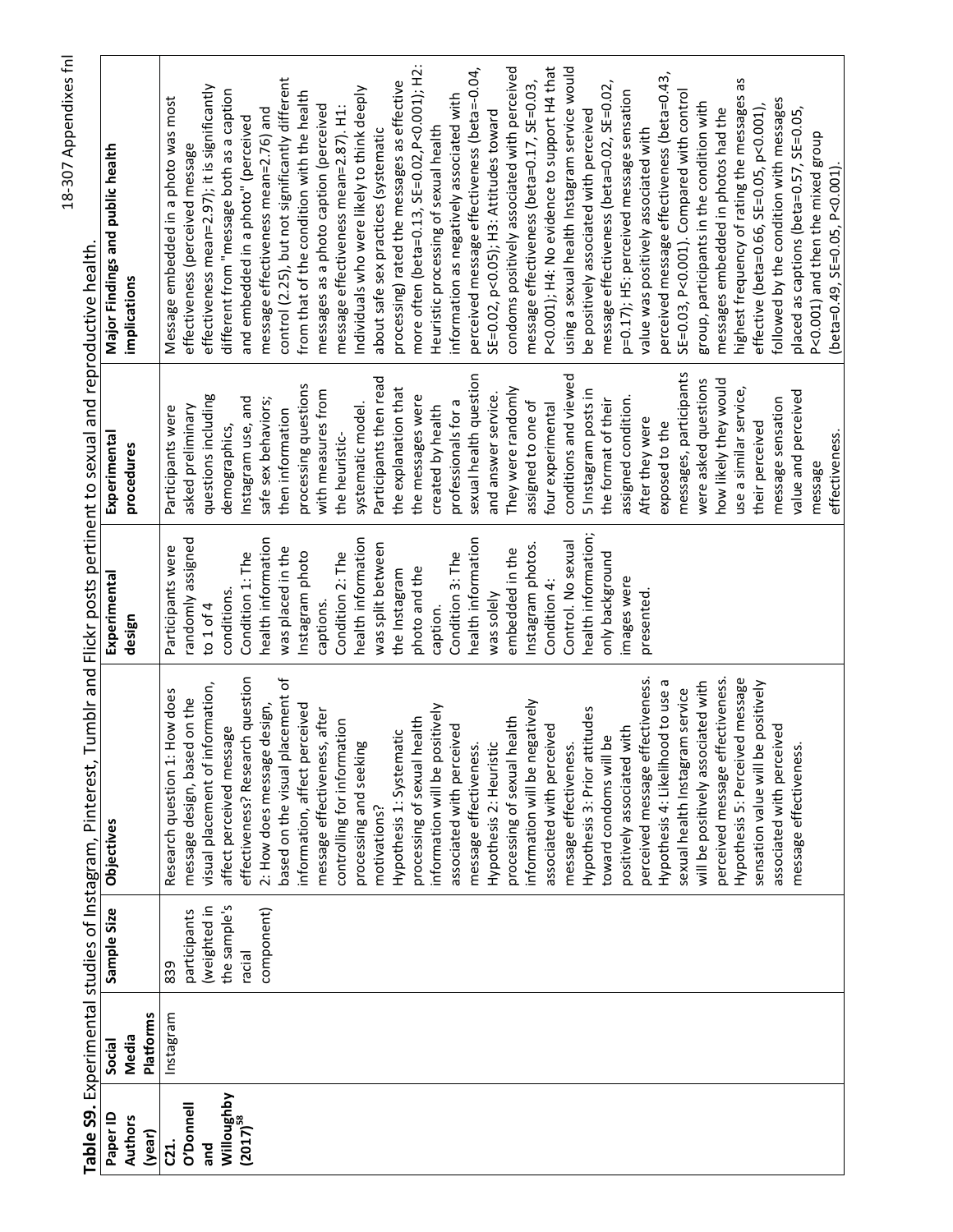The results demonstrate search and visualize user that Instagram can be whereby analysts can timelines of interest. navigated for public Major Findings and health monitoring, public health<br>implications characteristics level behavior population-Performed analysis of users. User Table S10. Observational studies of Instagram, Pinterest, Tumblr and Flickr posts pertinent to pharmacovigilance. Content of posts | Metadata of posts  $\overline{1}$ approved drugs natural product related to FDAsymptom, and for depression. match photos pulled with libraries to Used drug, keywords (e.g., hashtags) Search terms "escitalopram" "fluvoxamine" "paroxetine" "trazodone" "fluoxetine" "sertraline" citalopram" used surveillance from drug-drug To determine the potential interaction, adverse drug reaction, and behavioral of Instagram for public health monitoring and pathology at large. Objectives Sample Size posts from 5,329,720 6,927 user timelines Media<br>Platforms Instagram Social Correia et<br>al. (2016)<sup>59</sup> Paper ID **Authors** (year) A16.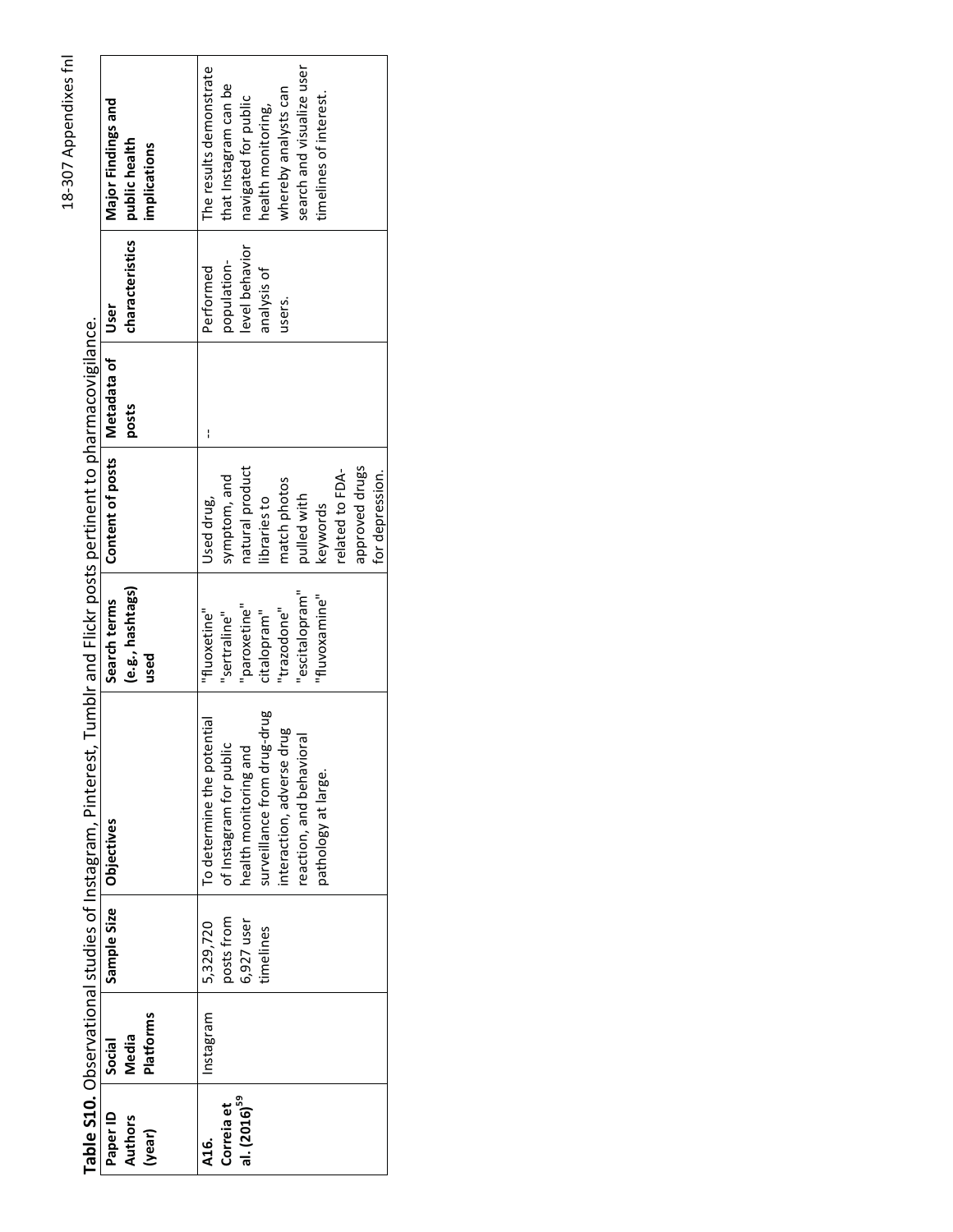|                          |                           |             |                   | Table S11. Observational studies of Instagram, Pinterest, Tumblr and Flickr posts pertinent to surgery. |                        |            |                 |                               |
|--------------------------|---------------------------|-------------|-------------------|---------------------------------------------------------------------------------------------------------|------------------------|------------|-----------------|-------------------------------|
| Paper ID                 | Social                    | Sample Size | <b>Objectives</b> | Search terms (e.g., hashtags)                                                                           | Content of posts       | Metadata   | User            | Major Findings and            |
| Authors<br>(year)        | <b>Platforms</b><br>Media |             |                   | used                                                                                                    |                        | of posts   | characteristics | public health<br>implications |
|                          |                           |             |                   |                                                                                                         |                        |            |                 |                               |
| B33.                     | Instagram                 | Patients:   | To investigate    | #aclsurgery                                                                                             | Posts analyzed using   | ÷          | ÷               | Patients: 3,145 public        |
| Ramkumar                 | and Twitter               | Instagram   | and analyze       |                                                                                                         | a binary scoring       |            |                 | posts of human subjects       |
| et al.                   |                           | 3377 posts  | the presence      |                                                                                                         | system: media          |            |                 | were shared on                |
| $(2017)^{60}$            |                           | Physicians: | and shared        |                                                                                                         | format (photograph     |            |                 | Instagram 92% were            |
|                          |                           | Twitter-avg | content of        |                                                                                                         | or video), time        |            |                 | personal recovery             |
|                          |                           | of 94 posts | anterior          |                                                                                                         | (preoperatively or     |            |                 | stories (emphasis on          |
|                          |                           | e Vq        | cruciate          |                                                                                                         | postoperatively),      |            |                 | postoperative                 |
|                          |                           | surgeon.    | ligament (ACL)    |                                                                                                         | perioperative period   |            |                 | photographs). Posts           |
|                          |                           | Hospital:   | patients,         |                                                                                                         | (within 1 week of      |            |                 | focused on surgical site      |
|                          |                           | Instagram-  | sports            |                                                                                                         | surgery or <1 week     |            |                 | 25%, return to sport          |
|                          |                           | avg of 325  | surgeons, and     |                                                                                                         | before surgery or <1   |            |                 | 30%, and postop               |
|                          |                           | posts made  | top               |                                                                                                         | week after surgery),   |            |                 | rehabilitation 37%            |
|                          |                           | e Vq        | orthopaedic       |                                                                                                         | tone (positive or      |            |                 | physicians, 16% had           |
|                          |                           | hospital.   | hospitals on      |                                                                                                         | negative), return-to-  |            |                 | Twitter accounts with an      |
|                          |                           | Twitter-Avg | popular social    |                                                                                                         | work (RTW)             |            |                 | average of 94 posts.          |
|                          |                           | of 6,785    | media streams     |                                                                                                         | reference (presence    |            |                 | None had Instagram.           |
|                          |                           | posts       |                   |                                                                                                         | or absence), return-   |            |                 | Hospitals 96% had             |
|                          |                           |             |                   |                                                                                                         | to-play (RTP)          |            |                 | Twitter accounts and          |
|                          |                           |             |                   |                                                                                                         | reference (presence    |            |                 | 32% had Instagram             |
|                          |                           |             |                   |                                                                                                         | or absence),           |            |                 | accounts. Hospital            |
|                          |                           |             |                   |                                                                                                         | rehabilitation         |            |                 | Instagram mostly              |
|                          |                           |             |                   |                                                                                                         | reference (presence    |            |                 | focused on patients or        |
|                          |                           |             |                   |                                                                                                         | or absence), surgical- |            |                 | celebrities                   |
|                          |                           |             |                   |                                                                                                         | site reference         |            |                 |                               |
|                          |                           |             |                   |                                                                                                         | presence or            |            |                 |                               |
|                          |                           |             |                   |                                                                                                         | absence), satisfaction |            |                 |                               |
|                          |                           |             |                   |                                                                                                         | reference (presence    |            |                 |                               |
|                          |                           |             |                   |                                                                                                         | or absence), and       |            |                 |                               |
|                          |                           |             |                   |                                                                                                         | dissatisfaction        |            |                 |                               |
|                          |                           |             |                   |                                                                                                         | reference (presence    |            |                 |                               |
|                          |                           |             |                   |                                                                                                         | or absence)            |            |                 |                               |
|                          |                           |             |                   |                                                                                                         |                        |            |                 |                               |
| C10.                     | Instagram                 | 189 posts*  | Research          | #plasticsurgery;<br>F                                                                                   | categories of the      | Total      | categories of   | "Top" posts posted by         |
| Dorfman et               |                           | $(163$ met  | questions:        | #cosmeticsurgery;<br>$\overline{2}$                                                                     | posts (self-           | number of  | users who       | $users: foreign (n=68)$ ,     |
| al. (2018) <sup>61</sup> |                           | inclusion   | 1) what plastic   | #aestheticsurgery;<br>$\overline{3}$                                                                    | promotional vs         | posts      | posted the top  | non-American Society          |
|                          |                           | criteria)   | Surgery-          | #plasticsurgeon:<br>$\triangleq$                                                                        | education): meta-      | using each | imapes:         | for Aesthetic Plastic         |

٦

18-307 Appendixes fnl

 $\Gamma$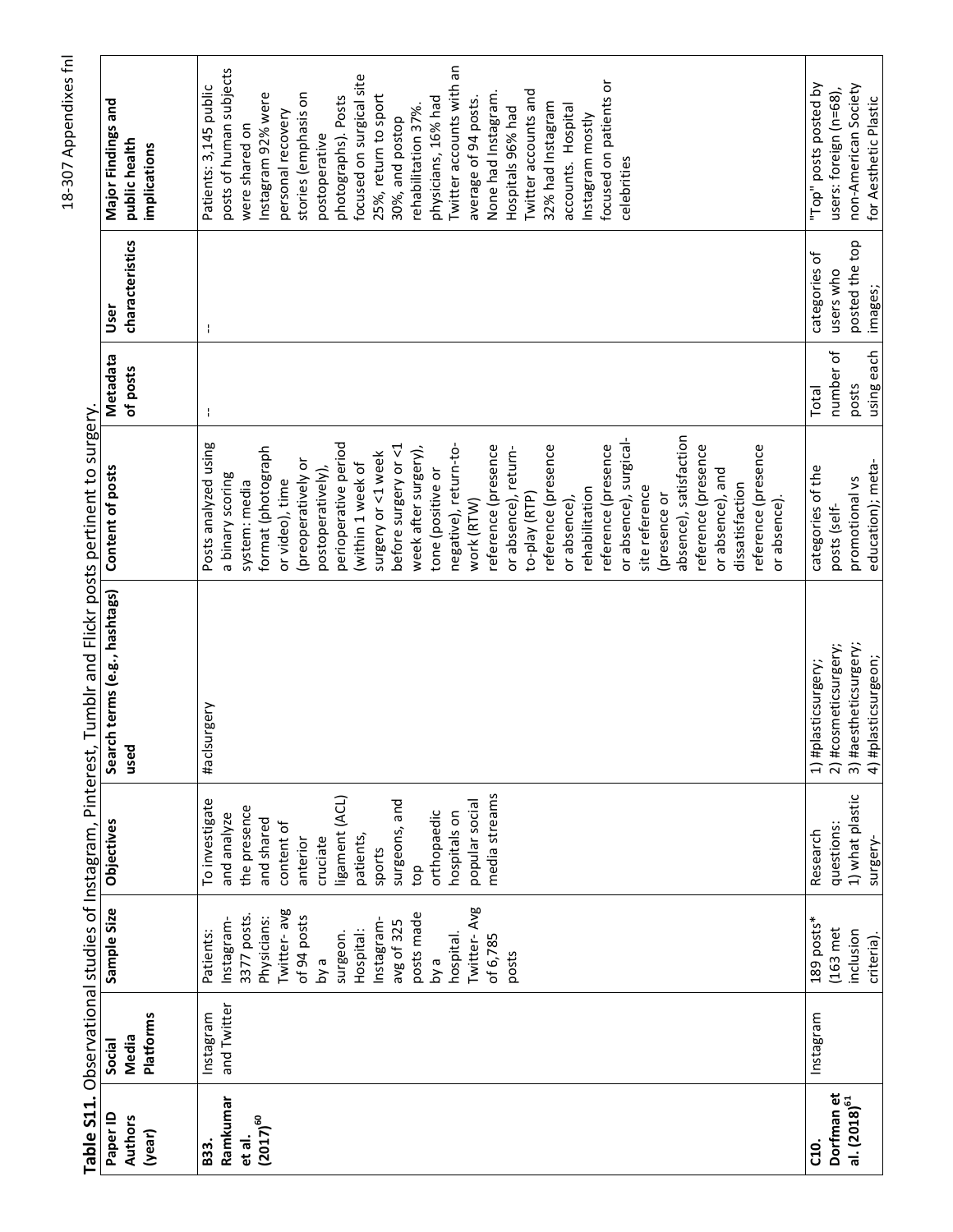|               |            |              |                |                                                              |                        |               | 18-307 Appendixes fnl    |
|---------------|------------|--------------|----------------|--------------------------------------------------------------|------------------------|---------------|--------------------------|
|               |            | Only the top | related        | cosmeticsurgeon;<br>$5)$ #                                   | data (likes,           | hashtag:      | Surgery (ASAPS) eligible |
|               |            | 9 posts of   | content is     | 6) #aestheticsurgeon;                                        | comments)              |               | physicians (n=43), ASAPS |
|               |            | each         | being posted   |                                                              |                        |               | eligible board-certified |
|               |            | specified    | to Instagram;  | 7) #breastlift;<br>8) #mastopexy;<br>9) #breastaugmentation; |                        |               | plastic surgeons (n=29), |
|               |            | hashtags     | 2) who is      |                                                              |                        |               | patients (n=21), medical |
|               |            | were         | posting this   | #boobjob;<br>$\widetilde{10}$                                |                        |               | interest groups (n=2)    |
|               |            | included;    | content; 3)    | #breastimplant;<br>11)                                       |                        |               | More self-promotional    |
|               |            | $rac{y}{x}$  | what specific  | #nosejob;<br>12)                                             |                        |               | $(n=94, 67.1%)$ than     |
|               |            | included if  | hashtags are   | #rhinoplasty;<br>13)                                         |                        |               | educational (n=46,       |
|               |            | relevant to  | they using?    | #rhytidectomy;<br>(14)                                       |                        |               | 32.9%) posts, but there  |
|               |            | plastic      |                | #facelift;<br>15)                                            |                        |               | was no difference in     |
|               |            | surgery or   |                | #tummytuck;<br>16)                                           |                        |               | number of likes (P=0.54) |
|               |            | were posted  |                | #abdominoplasty;<br>17)                                      |                        |               | or comments (P=0.82).    |
|               |            | by a plastic |                | #brazilianbuttlift;<br>18)                                   |                        |               | Board-certified plastic  |
|               |            | surgeon;     |                | #buttockaugmentation;<br>(61)                                |                        |               | surgeons were more       |
|               |            | duplicates   |                | #bodycontouring;<br>20)                                      |                        |               | likely to post           |
|               |            | removed      |                | #liposuction<br>21)                                          |                        |               | educational contents, as |
|               |            |              |                |                                                              |                        |               | compared to nonplastic   |
|               |            |              |                |                                                              |                        |               | surgeons (62.1% vs       |
|               |            |              |                |                                                              |                        |               | 38.1%, P=0.02), but      |
|               |            |              |                |                                                              |                        |               | there was no difference  |
|               |            |              |                |                                                              |                        |               |                          |
|               |            |              |                |                                                              |                        |               | in the number of likes   |
|               |            |              |                |                                                              |                        |               | $(P=0.55)$ or comments   |
|               |            |              |                |                                                              |                        |               | $(P=0.44)$ .             |
| C27           | Instagram, | 233          | To report on   | Instagram and Twitter:<br>For                                | For Instagram and      | φ             | Instagram data: Majority |
| Ramkumar      | Twitter,   | Instagram    | the marketing  | 25 hashtag combinations + 3                                  | Twitter:               | Instagram     | advertisement by         |
| et al.        | Facebook,  | posts; 465   | of cellular    | hashtags:                                                    | Media type (Text,      | and           | business: 187/233        |
| $(2017)^{62}$ | and        | tweets; 91   | therapy for    | #celltherapy #arthritis                                      | picture, video);       | Twitter:      | Instagram posts were     |
|               | LinkedIn   | Facebook     | musculoskelet  | #celltherapy #bonemarrow                                     | Media perspective      | Visibility    | posted by business or    |
|               |            | posts and 55 | al conditions  | #celltherapy #cartilage                                      | (by patient, by friend | (Number       | organization. 165/233    |
|               |            | LinkedIn     | by evaluating  | #celltherapy #ortho                                          | or family of patient,  | $\mathcal{P}$ | Instagram posts were     |
|               |            | pages        | the content in | #celltherapy #osteoarthritis                                 | by business or         | hashtags      | advertisement. 10.2      |
|               |            |              | popular social | #mesenchymal #arthritis                                      | organization);         | per post)     | hashtags per Instagram   |
|               |            |              | media          | #mesenchymal                                                 | Tone (positive,        |               | post.                    |
|               |            |              | channels       | #bonemarrow                                                  | negative);             |               |                          |
|               |            |              |                | #mesenchymal #cartilage                                      | Content (education,    |               |                          |
|               |            |              |                | #mesenchymal #ortho                                          | advertisement,         |               |                          |
|               |            |              |                | #mesenchymal                                                 | research, media        |               |                          |
|               |            |              |                | #osteoarthritis                                              | coverage, patient      |               |                          |
|               |            |              |                | #adipose #arthritis                                          | experience)            |               |                          |
|               |            |              |                | #adipose #bonemarrow                                         |                        |               |                          |
|               |            |              |                | ipose #cartilage<br>ipe#                                     |                        |               |                          |
|               |            |              |                | #adipose #ortho                                              |                        |               |                          |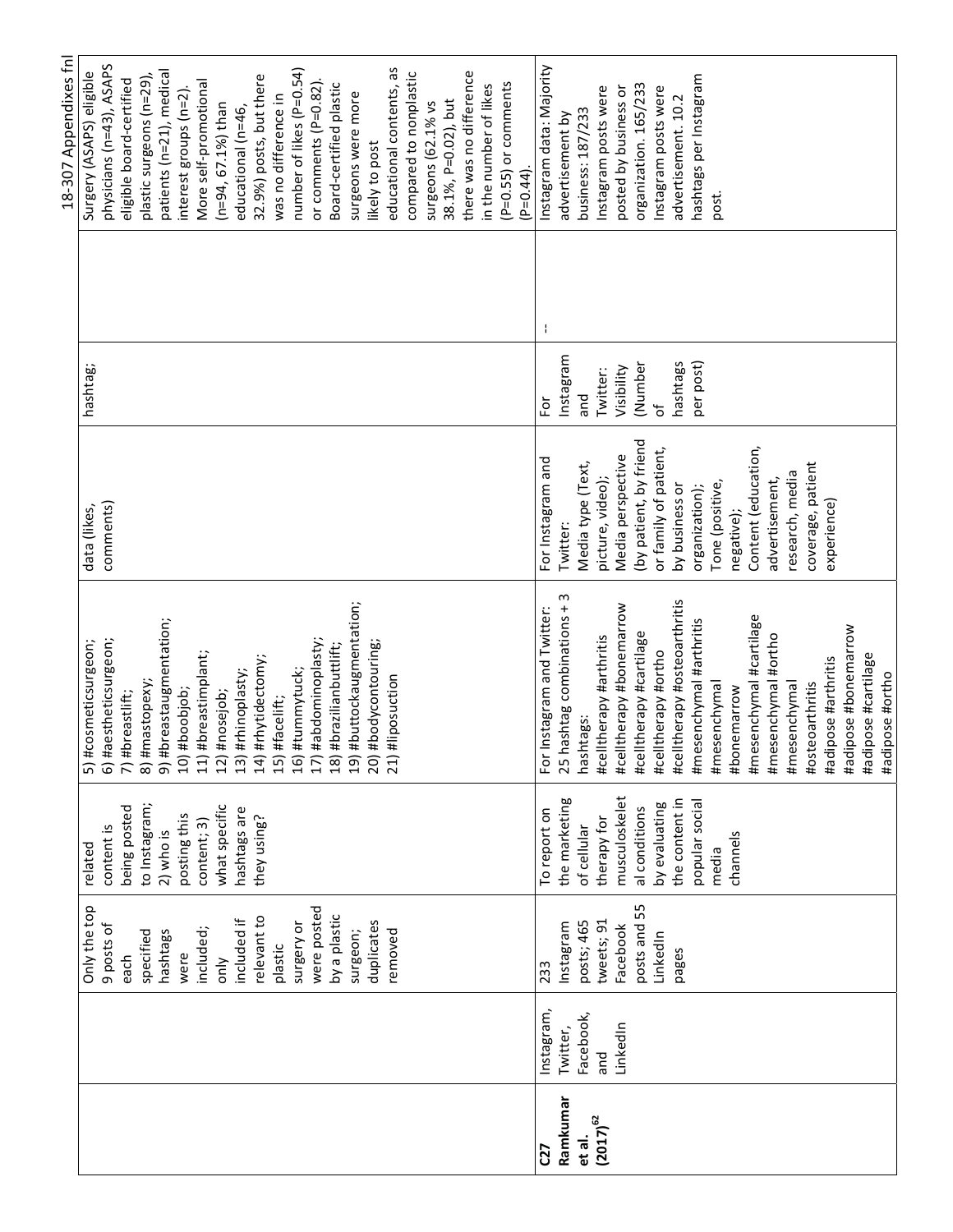|                       |                                                                                                                                                                    |                                                                                                              |                                                                                                                                                                                                                                                                                                                                                                                             |                                                                                                                                                                                                                                                                                                                                                                                                                                                                                                              |   |                                       | 18-307 Appendixes fnl                                                                                                                                                                                                                                                                                                                                                                                                                                           |
|-----------------------|--------------------------------------------------------------------------------------------------------------------------------------------------------------------|--------------------------------------------------------------------------------------------------------------|---------------------------------------------------------------------------------------------------------------------------------------------------------------------------------------------------------------------------------------------------------------------------------------------------------------------------------------------------------------------------------------------|--------------------------------------------------------------------------------------------------------------------------------------------------------------------------------------------------------------------------------------------------------------------------------------------------------------------------------------------------------------------------------------------------------------------------------------------------------------------------------------------------------------|---|---------------------------------------|-----------------------------------------------------------------------------------------------------------------------------------------------------------------------------------------------------------------------------------------------------------------------------------------------------------------------------------------------------------------------------------------------------------------------------------------------------------------|
|                       |                                                                                                                                                                    |                                                                                                              | Facebook and LinkedIn:<br>#amniotic #osteoarthritis<br>"orthopedic cell therapy"<br>#stemcell #osteoarthritis<br>#amniotic #bonemarrow<br>ipose #osteoarthritis<br>#stemcell #bonemarrow<br>#amniotic #cartilage<br>#stemcell #cartilage<br>#amniotic #arthritis<br>#stemcell #arthritis<br>#amniotic #ortho<br>#stemcell #ortho<br>#regenokine<br>#orthokine<br>#Regenexx<br>#adi<br>For 1 |                                                                                                                                                                                                                                                                                                                                                                                                                                                                                                              |   |                                       |                                                                                                                                                                                                                                                                                                                                                                                                                                                                 |
| Instagram<br>Ramlumar | arthroplasty<br>arthroplasty<br>for total hip<br>arthroplasty<br>(TJA) posts;<br>(TKA), 638<br>total knee<br>1287 total<br>n=649 for<br>of which<br>(THA)<br>joint | To investigate<br>(TJA) patients<br>the nature of<br>arthroplasty<br>the shared<br>content of<br>total joint | 3 hashtags for total knee<br>3 hashtags for total joint<br>#totalkneereplacement,<br>#totaljointreplacement,<br>#totalkneearthroplasty,<br>3 hashtags for total hip<br>#totaljointarthroplasty,<br>#totalhipreplacement,<br>#totalhiparthroplasty,<br>arthroplasty:<br>arthroplasty:<br>arthroplasty:<br>#totaljoints<br>#totalknee<br>#totalhip                                            | Timing: pre-operative<br>Perioperative period:<br>Media format: photo<br>variable: activities of<br>perioperative vs not<br>surgical site). These<br>knee arthroplasties.<br>satisfaction and /or<br>Focus of the posts,<br>return-to-work, x-<br>vs post-operative.<br>between hip and<br>Tone: positive or<br>were compared<br>advertisements,<br>binary for each<br>dissatisfaction,<br>weight loss, or<br>perioperative.<br>rehabilitation,<br>rays, industry<br>daily living,<br>negative;<br>vs video. | ÷ | Perspectives<br>of the user's<br>post | featured the surgical site<br>(60.5% vs 7.6%, P<0.001)<br>rehabilitation than THA<br>themselves. TKA posts<br>activity of daily livings<br>THA posts highlighted<br>P<0.001). In addition,<br>postoperative. 86.5%<br>Majority (1199/1287,<br>posts (58.9% vs 8.8%,<br>more than THA posts<br>more than TKA posts<br>93.2%) tone positive.<br>made by the patient<br>P<0.001). TKA posts<br>1176/1287 (91.4%)<br>focused more on<br>$(14.5\% \text{ vs } 3.3\%$ |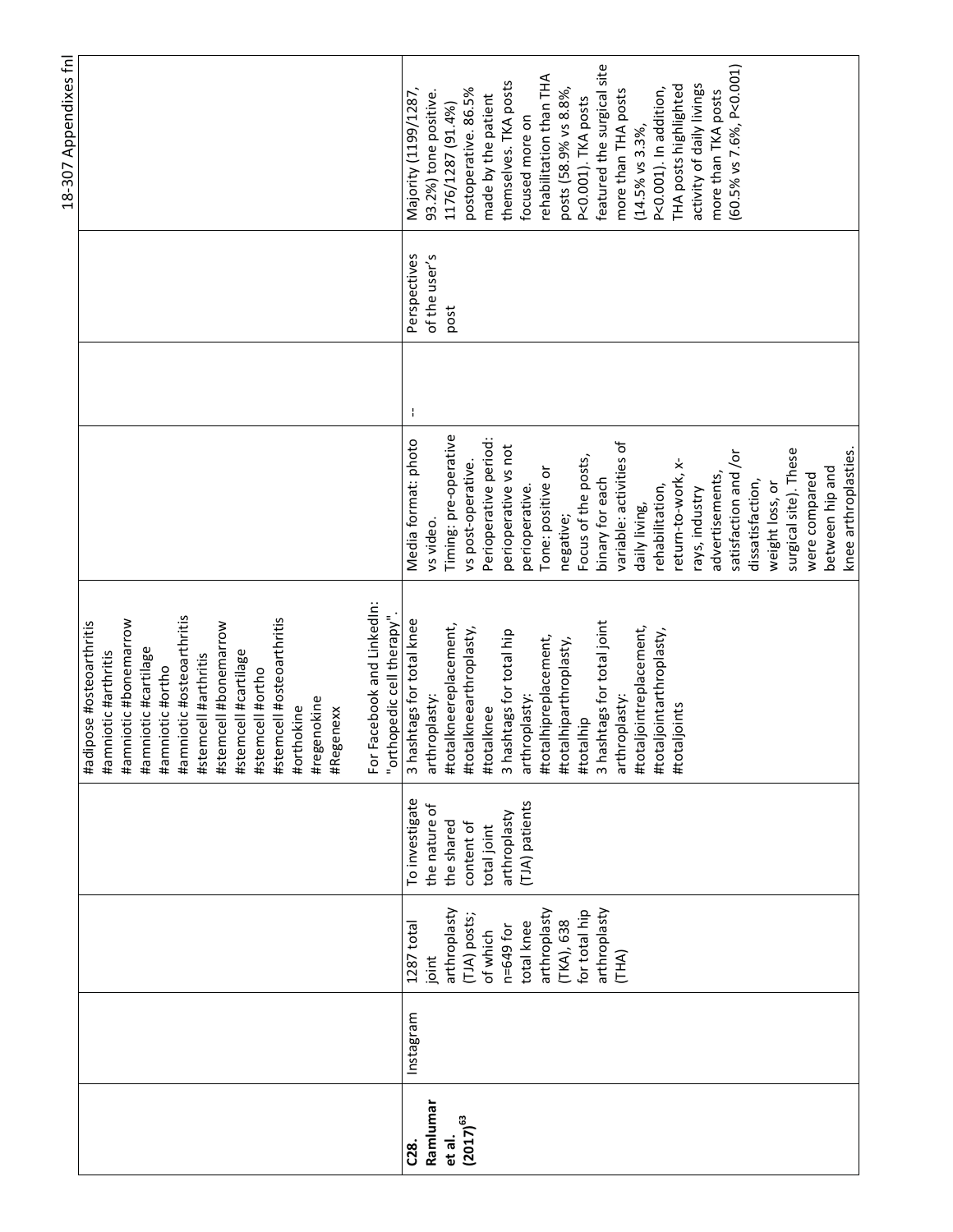18-307 Appendixes fnl \*Dorfman et al. (2017) stated in their paper that a "total of 1,789,270 posts utilized the 21 hashtags sampled in this study."<sup>61</sup> The authors of this systematic review choose not to report this number in this table, because a detailed read of the paper reviewed that this is just the sum of the population of posts, the number of 1.8 million should probably be referred to as the population size, from which an approximately 1 in 10,000 number of Instagram posts returned through a hashtag query. Since the actual content analysis was done on 163 posts sampled from this sample was selected.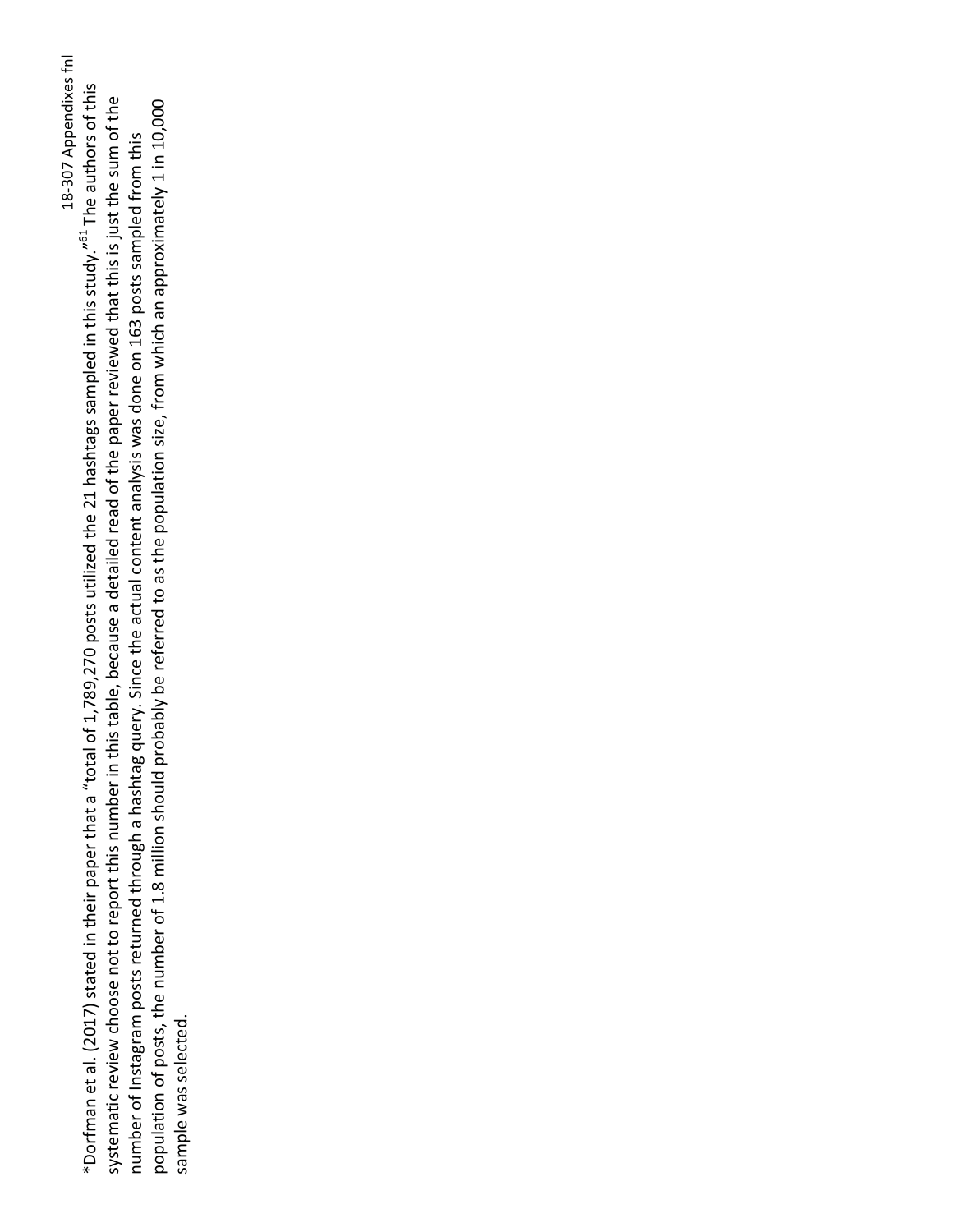|                               |                                     |               | Table S12. Observational studies of Instagram, Pinterest, Tumblr and Flickr posts pertinent to injury prevention. |                                          |                   |                      |                         |                                                  |
|-------------------------------|-------------------------------------|---------------|-------------------------------------------------------------------------------------------------------------------|------------------------------------------|-------------------|----------------------|-------------------------|--------------------------------------------------|
| Paper ID<br>Authors<br>(year) | <b>Platforms</b><br>Media<br>Social | Sample Size   | Objectives                                                                                                        | (e.g., hashtags)<br>Search terms<br>used | Content of posts  | Metadata of<br>posts | characteristics<br>User | Major Findings and public<br>health implications |
|                               |                                     |               |                                                                                                                   |                                          |                   |                      |                         |                                                  |
| B2. Ahmed                     | Pinterest,                          | 176 images    | To systematically identify                                                                                        | "Sports                                  | Analyzed the      |                      | ł                       | 64% of images were of                            |
| et al.                        | Instagram,                          | total (70     | and analyze concussion-                                                                                           | concussion"                              | content of        |                      |                         | another person or a scene,                       |
| $(2016)^{64}$                 | Flickr                              | from          | related images shared on                                                                                          | pue                                      | concussion-       |                      |                         | with 39% of the content                          |
|                               |                                     | Pinterest, 63 | popular image-sharing                                                                                             | "Concussion"                             | related images    |                      |                         | depicting injured                                |
|                               |                                     | from Flickr,  | sites (Pinterest,                                                                                                 |                                          | and its           |                      |                         | individuals. Sharing a                           |
|                               |                                     | 43 from       | Instagram, Flickr) with                                                                                           |                                          | accompanying      |                      |                         | concussion-related incident                      |
|                               |                                     | Instagram)    | reference to current                                                                                              |                                          | meta data         |                      |                         | (33%) and dispensing                             |
|                               |                                     |               | international guidelines                                                                                          |                                          |                   |                      |                         | education (19%) were the                         |
|                               |                                     |               |                                                                                                                   |                                          |                   |                      |                         | main purposes of the                             |
|                               |                                     |               |                                                                                                                   |                                          |                   |                      |                         | images. 91% of images                            |
|                               |                                     |               |                                                                                                                   |                                          |                   |                      |                         | evaluated reflected the                          |
|                               |                                     |               |                                                                                                                   |                                          |                   |                      |                         | Sports Concussion                                |
|                               |                                     |               |                                                                                                                   |                                          |                   |                      |                         | Assessment Tool 3 (SCAT3)                        |
|                               |                                     |               |                                                                                                                   |                                          |                   |                      |                         | guidelines.                                      |
|                               |                                     |               |                                                                                                                   |                                          |                   |                      |                         |                                                  |
| C11. Drake                    | Instagram                           | 135 posts     | To create an educational                                                                                          | Not applied.                             | Number of         | Likes used as        |                         | The difference between                           |
| et al.                        |                                     |               | campaign to increase                                                                                              |                                          | nstagram posts    | measure for          |                         | postings most liked                              |
| $(2017)^{65}$                 |                                     |               | adolescent seatbelt use                                                                                           |                                          | by content        | social media         |                         | celebrities wearing seat                         |
|                               |                                     |               |                                                                                                                   |                                          | category:         | engagement           |                         | belts) and least liked                           |
|                               |                                     |               |                                                                                                                   |                                          | celebrity/trend,  |                      |                         | (postings made at the high                       |
|                               |                                     |               |                                                                                                                   |                                          | factual, follower |                      |                         | school health fair) was                          |
|                               |                                     |               |                                                                                                                   |                                          | response, health  |                      |                         | significant (p=0.01),                            |
|                               |                                     |               |                                                                                                                   |                                          | fair photos,      |                      |                         | otherwise, differences                           |
|                               |                                     |               |                                                                                                                   |                                          | humor and other   |                      |                         | among postings liked                             |
|                               |                                     |               |                                                                                                                   |                                          |                   |                      |                         | (humor postings, response                        |
|                               |                                     |               |                                                                                                                   |                                          |                   |                      |                         | requests, pictures of                            |
|                               |                                     |               |                                                                                                                   |                                          |                   |                      |                         | celebrities, factual data)                       |
|                               |                                     |               |                                                                                                                   |                                          |                   |                      |                         | were not significant.                            |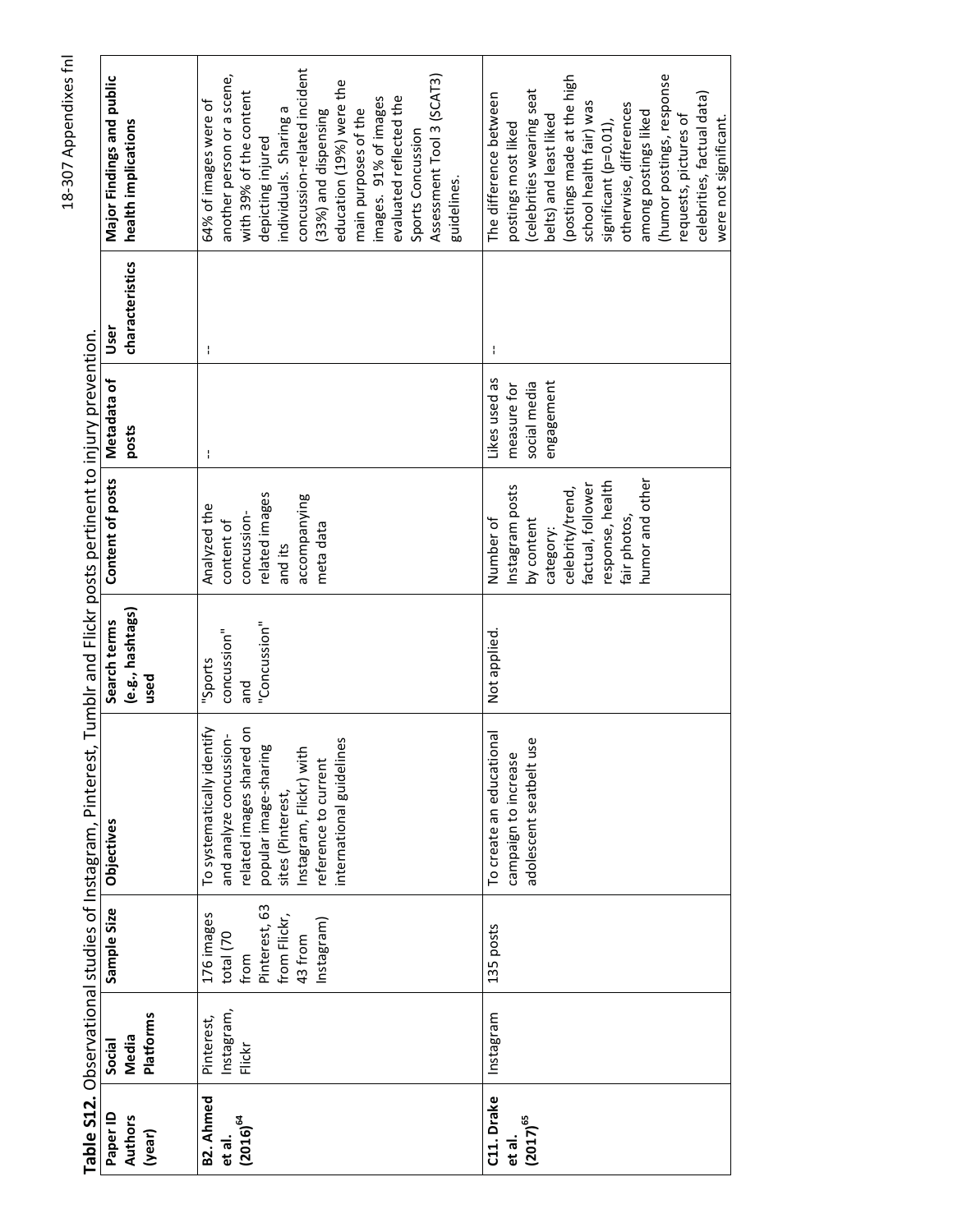|                                                              |                  |                                                                                                                                                                                                                                                    | Table S13. Functional Magnetic Resonance Imaging (fMRI) studies of adolescent psychology                                                                                                                                                                                                                                                                                                                                                                                                                     |                                                                                                                                                                                                                                                                                                                                                                                            |                                                                                                                                                                                                                                                                                                                                                                                                                                                                                                                                                                                         |                                                                                                                                                                                                                                                                                                                                                                                                                                                                                                                                                                                                                                                                                                                                                                                                                                          |
|--------------------------------------------------------------|------------------|----------------------------------------------------------------------------------------------------------------------------------------------------------------------------------------------------------------------------------------------------|--------------------------------------------------------------------------------------------------------------------------------------------------------------------------------------------------------------------------------------------------------------------------------------------------------------------------------------------------------------------------------------------------------------------------------------------------------------------------------------------------------------|--------------------------------------------------------------------------------------------------------------------------------------------------------------------------------------------------------------------------------------------------------------------------------------------------------------------------------------------------------------------------------------------|-----------------------------------------------------------------------------------------------------------------------------------------------------------------------------------------------------------------------------------------------------------------------------------------------------------------------------------------------------------------------------------------------------------------------------------------------------------------------------------------------------------------------------------------------------------------------------------------|------------------------------------------------------------------------------------------------------------------------------------------------------------------------------------------------------------------------------------------------------------------------------------------------------------------------------------------------------------------------------------------------------------------------------------------------------------------------------------------------------------------------------------------------------------------------------------------------------------------------------------------------------------------------------------------------------------------------------------------------------------------------------------------------------------------------------------------|
| Paper ID<br><b>Authors</b>                                   | Media<br>Social  | Sample Size                                                                                                                                                                                                                                        | Objectives                                                                                                                                                                                                                                                                                                                                                                                                                                                                                                   | Experimental design                                                                                                                                                                                                                                                                                                                                                                        | Experimental procedures                                                                                                                                                                                                                                                                                                                                                                                                                                                                                                                                                                 | Major Findings and public health<br>implications                                                                                                                                                                                                                                                                                                                                                                                                                                                                                                                                                                                                                                                                                                                                                                                         |
| (year)                                                       | <b>Platforms</b> |                                                                                                                                                                                                                                                    |                                                                                                                                                                                                                                                                                                                                                                                                                                                                                                              |                                                                                                                                                                                                                                                                                                                                                                                            |                                                                                                                                                                                                                                                                                                                                                                                                                                                                                                                                                                                         |                                                                                                                                                                                                                                                                                                                                                                                                                                                                                                                                                                                                                                                                                                                                                                                                                                          |
| Sherman<br>$(2016)^{66}$<br>et al.<br>B36.                   | Instagram        | 32 typically<br>developing<br>adolescent                                                                                                                                                                                                           | popular image sharing site.<br>adolescent peer influence<br>$\overline{c}$<br>occurs on social media<br>using a functional MRI<br>simulate Instagram, a<br>To investigate which                                                                                                                                                                                                                                                                                                                              | photos that feature risky<br>adolescents to "like" the<br>adolescents' behavioral<br>number of likes affect<br>and neural responses.<br>Investigated how the<br>Investigated how the<br>behaviors) influence<br>content of a photo<br>(neutral photo vs.<br>photos.                                                                                                                        | Participants were invited to a<br>participants were viewed the<br>lab when they were given 3D<br>Instagram on a smartphone.<br>randomly assigned them to<br>googles that simulated the<br>photos. Participants could<br>Researchers created two<br>without liking the photo.<br>different versions of the<br>like a photo or move on<br>experience of browsing<br>imaging paradigm and<br>While in the MRI,<br>the participants                                                                                                                                                         | associated with greater neural activity.<br>mechanisms underlying peer influence<br>Viewing photos with many likes was<br>cognitive-control network. Possible<br>photos) decreased activation in the<br>Risk photos (as opposed to neutral<br>during adolescence are discussed.                                                                                                                                                                                                                                                                                                                                                                                                                                                                                                                                                          |
| Sherman<br>$\left(2018\right)^{67}$<br>et al.<br><b>C33.</b> | Instagram        | analysis due<br>or excessive<br>malfunction<br>high school<br>students. 2<br>participant<br>movement<br>to scanner<br>from fMR<br>university<br>excluded<br>students<br>34 high<br>college<br>and 27<br>school<br>and <sub>1</sub><br>were<br>data | school and college cohorts<br>high<br>implicated in reward and<br>Examine between-group<br>brain development (i.e.,<br>experiencing social and<br>activity as a function of<br>executive functions; 3.<br>behavioral and neural<br>related effects in the<br>differences in neural<br>differences and age-<br>college students); 2.<br>health-related risky<br>findings in an older<br>Explore individual<br>population that is<br>1. Replicate prior<br>in neural regions<br>nonetheless still<br>behavior. | students); comparison of<br>comparison of responses<br>populations (high school<br>"unpopular" (0-22 likes)<br>students and university<br>between "popular" (23-<br>images, neutral images<br>two samples from two<br>risky health behavior);<br>Comparison between<br>three types of stimuli<br>and images showing<br>responses between<br>(participant's own<br>45 likes) and<br>images. | with a "popular" value in one<br>photos were selected by the<br>seconds with the number of<br>photo was manipulated and<br>The number of likes of each<br>version and an "unpopular"<br>assigned by the study team<br>likes displayed underneath.<br>participants completed the<br>their own accounts. Beside<br>Participants were asked to<br>submit photographs from<br>study team from publicly<br>value in another version.<br>viewed each photo for 3<br>their own photos, other<br>Instagram. During fMRI<br>scanning, participants<br>available images on<br>Following MRI scan, | CARE-R for college students were higher<br>(unpopular) contrast increased with age<br>in the high school sample but not in the<br>NAcc. Bilateral NAcc responsivity to the<br>activation in both left and right nucleus<br>than unpopular risky photos in the left<br>college students. Frequency scores on<br>Both high school students and college<br>accumbens (Nacc) when they viewed<br>their own photos that received many<br>likes (versus few likes). In the college<br>differences were observed in dmPFC<br>students showed significantly higher<br>Seeing risky photos with many > few<br>leads to higher significant activation<br>sample, seeing popular risky photos<br>than those of high school students.<br>college student sample. Significant<br>between high school students and<br>many likes (popular) > few likes |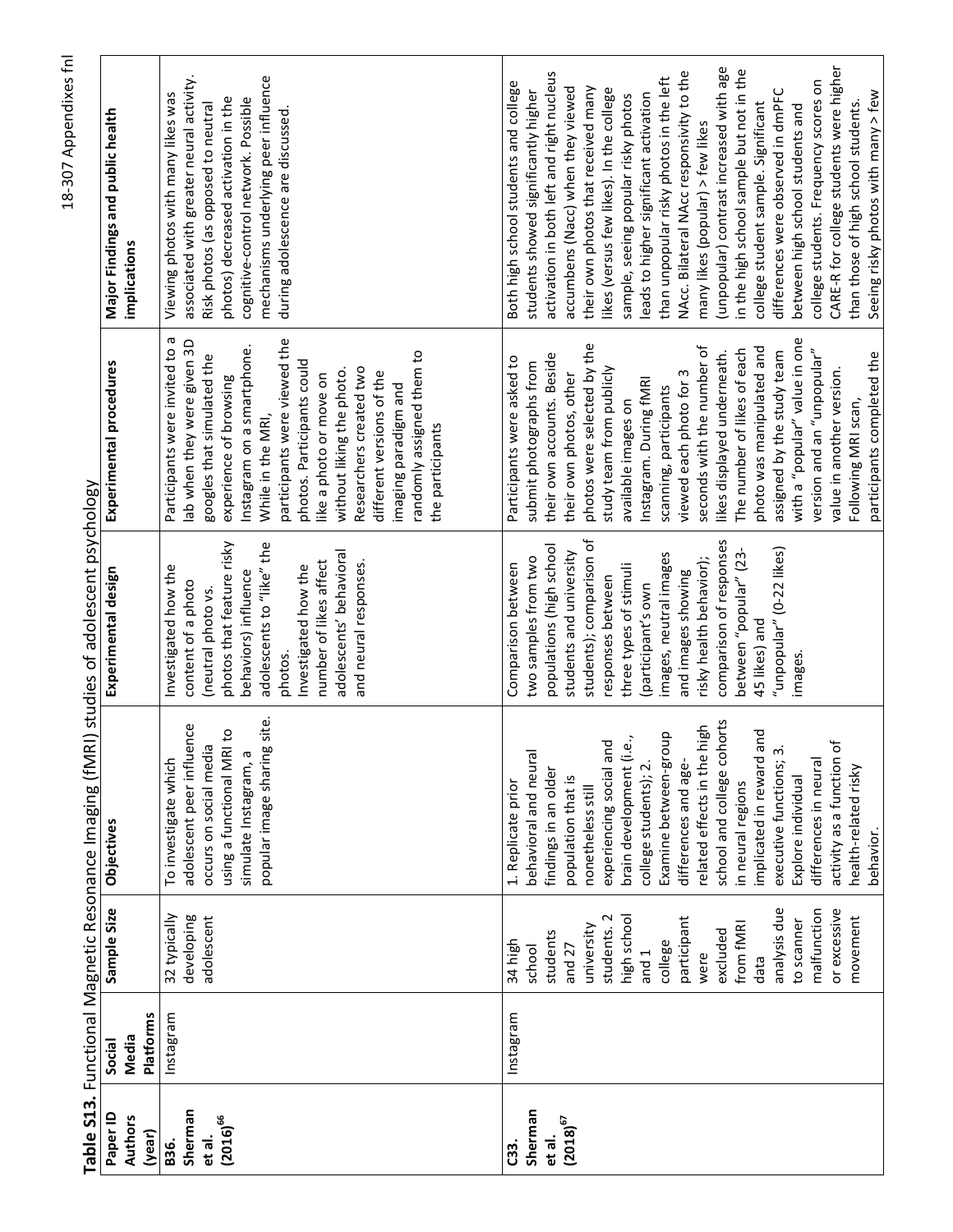| 18-307 Appendixes fnl | ikes, high school students with higher | composite CARE-R scores showed | greater activation in a region of the | occipital cortex. When comparing all | risky images to all neutral images for all | participants, those with higher CARE-R | scores again showed significantly | greater activation in visual areas as well | as the precuneus/PCC. |
|-----------------------|----------------------------------------|--------------------------------|---------------------------------------|--------------------------------------|--------------------------------------------|----------------------------------------|-----------------------------------|--------------------------------------------|-----------------------|
|                       | Revised Cognitive Appraisal            | of Risky Events.               |                                       |                                      |                                            |                                        |                                   |                                            |                       |
|                       |                                        |                                |                                       |                                      |                                            |                                        |                                   |                                            |                       |
|                       |                                        |                                |                                       |                                      |                                            |                                        |                                   |                                            |                       |
|                       |                                        |                                |                                       |                                      |                                            |                                        |                                   |                                            |                       |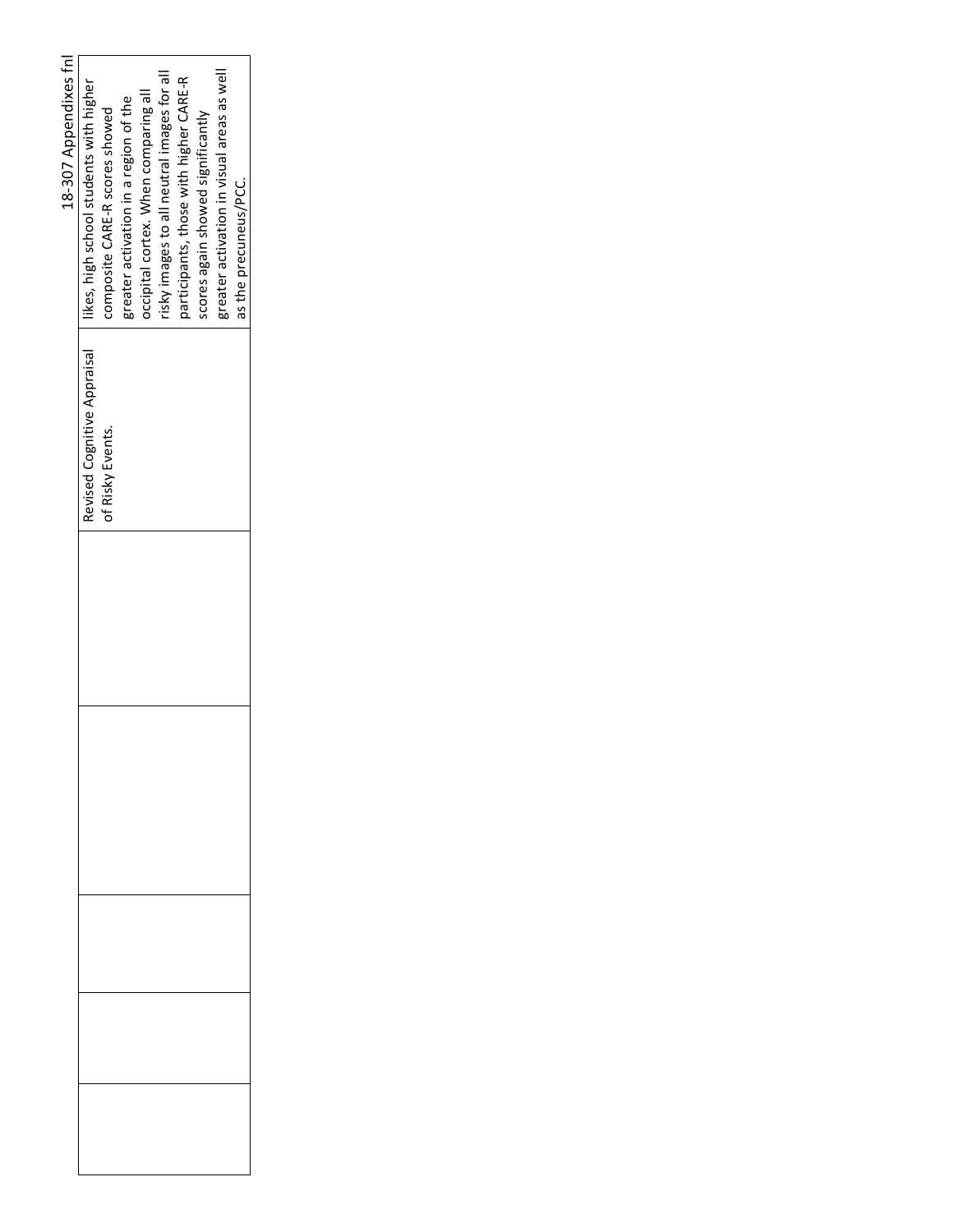# Table S14. Funding information of the 66 articles included in the systematic review.

|                                                                                        |                                                |                                                                                                                                                          | Count of<br>included<br>papers |
|----------------------------------------------------------------------------------------|------------------------------------------------|----------------------------------------------------------------------------------------------------------------------------------------------------------|--------------------------------|
| <b>Funding information not reported</b><br>Reported that no funding received<br>Funded |                                                |                                                                                                                                                          | 27<br>11<br>28                 |
| <b>Type of funders</b><br><b>US Government</b>                                         | <b>Funding Organizations</b>                   |                                                                                                                                                          | 17                             |
|                                                                                        | National Institutes of                         |                                                                                                                                                          | 15                             |
|                                                                                        | Health                                         |                                                                                                                                                          |                                |
|                                                                                        |                                                | NCATS: National Center for Advancing Translational Sciences                                                                                              | 1                              |
|                                                                                        |                                                | NCI: National Cancer Institute                                                                                                                           | 4                              |
|                                                                                        |                                                | NCRR: National Center for Research Resources                                                                                                             | 2                              |
|                                                                                        |                                                | NHLBI: National Health, Lung, and Blood Institute                                                                                                        | 1                              |
|                                                                                        |                                                | NIAAA: National Institute on Alcohol Abuse and Alcoholism<br>NIDA: National Institute on Drug Abuse                                                      | 1<br>5                         |
|                                                                                        |                                                | NIMH: National Institute of Mental Health                                                                                                                | 1                              |
|                                                                                        |                                                | NLM: National Library of Medicine                                                                                                                        | 1                              |
|                                                                                        |                                                | OD: Office of the Director of NIH                                                                                                                        |                                |
|                                                                                        | <b>National Science</b>                        |                                                                                                                                                          | $\mathbf{2}^{\prime}$          |
|                                                                                        | Foundation                                     |                                                                                                                                                          |                                |
|                                                                                        | Food and Drug                                  | <b>Center for Tobacco Products</b>                                                                                                                       | 4                              |
|                                                                                        | Administration                                 |                                                                                                                                                          |                                |
|                                                                                        | Department of                                  |                                                                                                                                                          | 1                              |
|                                                                                        | <b>Homeland Security</b>                       |                                                                                                                                                          |                                |
| <b>Non-US Governments</b>                                                              | Australia                                      | Australia Research Council                                                                                                                               | 7<br>1                         |
|                                                                                        | Canada                                         | Social Sciences and Humanities Research Council of Canada                                                                                                | 1                              |
|                                                                                        | Norway                                         | Norwegian Research Council                                                                                                                               | 1                              |
|                                                                                        | Qatar                                          | <b>Qatar National Research Fund</b>                                                                                                                      | 1                              |
|                                                                                        | Sweden                                         | The Swedish Research Council for Environment, Agricultural Sciences and Spatial<br>Planning (FROMAS)                                                     | $\mathbf{1}$                   |
|                                                                                        | United Kingdom                                 | <b>Economic and Social Research Council</b>                                                                                                              | 2                              |
| Foundations                                                                            |                                                |                                                                                                                                                          | 5                              |
|                                                                                        |                                                | Brain Mapping Support Foundation, Pierson-Lovelace Foundation, The Ahmanson<br>Foundation, Capital Group Companies Charitable Foundation, William M. and | $\overline{2}$                 |
|                                                                                        |                                                | Linda R. Dietel Philanthropic Fund, and Northstar Fund.<br><b>CAPES Foundation</b>                                                                       |                                |
|                                                                                        |                                                | Dr. Mortimer and Theresa Sackler Foundation                                                                                                              | 1<br>1                         |
|                                                                                        |                                                | Volkswagen Foundation                                                                                                                                    | 1                              |
|                                                                                        | University, research institutes, and hospitals |                                                                                                                                                          | 10                             |
|                                                                                        |                                                | Brain Mapping Medical Research Organization (associated with UCLA Ahmanson-                                                                              | 2                              |
|                                                                                        |                                                | Lovelace Brain Mapping Center)                                                                                                                           |                                |
|                                                                                        |                                                | Seattle Children's Research Institute; Seattle Children's Hospital                                                                                       | 2                              |
|                                                                                        |                                                | <b>King Saud University</b>                                                                                                                              | 1                              |
|                                                                                        |                                                | Burnet Institute (associated with Monash University)                                                                                                     | 1                              |
|                                                                                        |                                                | EpiLife (Center for epidemiologic studies on mental health and physical health<br>interacting over the life course), University of Gothenburg            | $\mathbf{1}$                   |
|                                                                                        |                                                | Goergen Institute for Data Science of the University of Rochester                                                                                        | 1                              |
|                                                                                        |                                                | University of Louisville                                                                                                                                 | 1                              |
|                                                                                        |                                                | Washington University in St Louis                                                                                                                        | 1                              |
| For-profit companies                                                                   |                                                | <b>Persistent Systems</b>                                                                                                                                | 2<br>1                         |
|                                                                                        |                                                | Yahoo                                                                                                                                                    | $\mathbf{1}$                   |
|                                                                                        |                                                |                                                                                                                                                          |                                |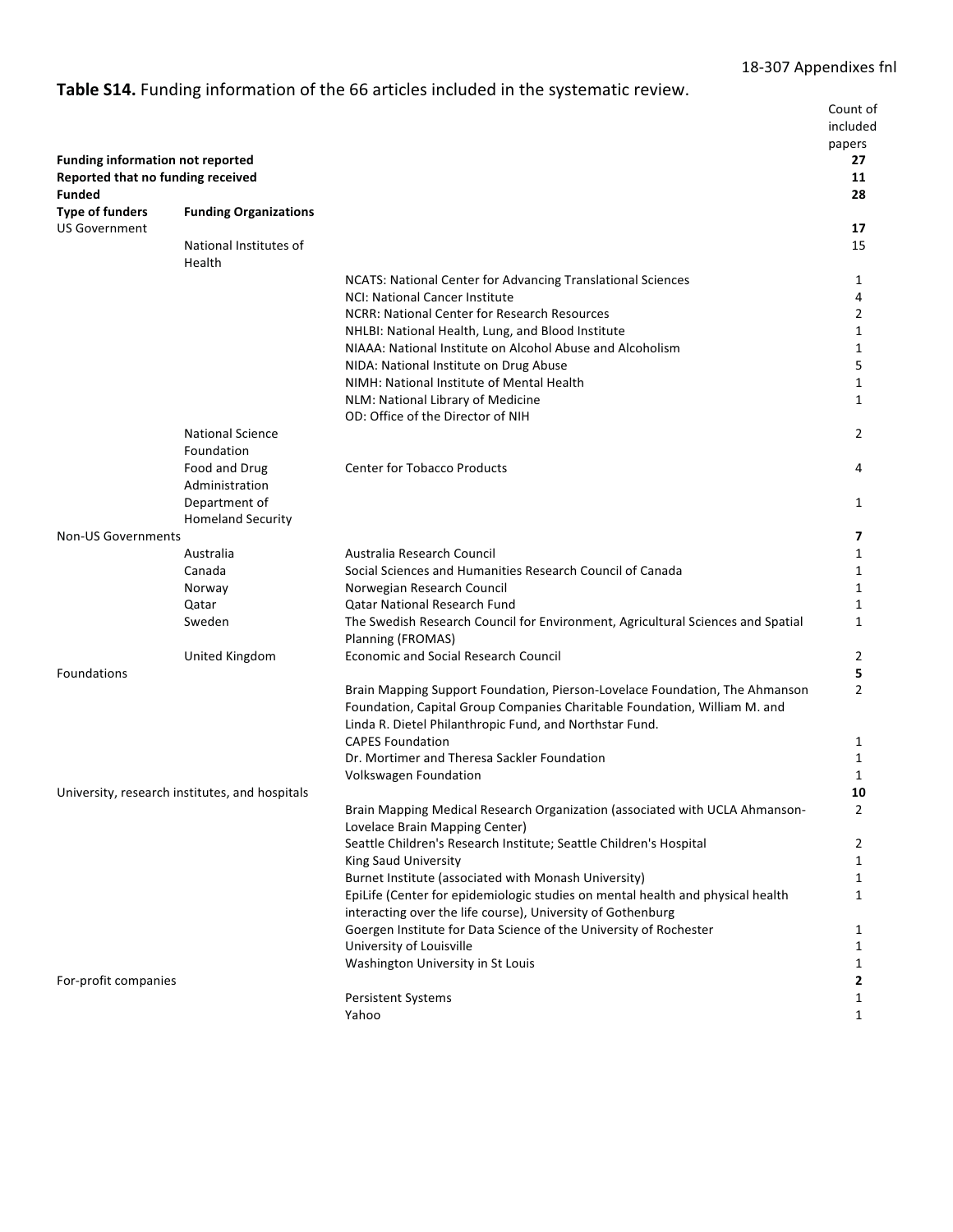#### **References**

- 1. Guidry JP, Carlyle K, Messner M, Jin Y. On pins and needles: how vaccines are portrayed on Pinterest. Vaccine 2015;33:5051-6.
- $2.$ Seltzer EK, Jean NS, Kramer-Golinkoff E, Asch DA, Merchant RM. The content of social media's shared images about Ebola: a retrospective study. Public Health 2015;129:1273-7.
- 3. Fung IC, Blankenship EB, Goff ME, et al. Zika-Virus-Related Photo Sharing on Pinterest and Instagram. Disaster medicine and public health preparedness 2017;11:656-9.
- 4. Guidry JPD, Jin Y, Orr CA, Messner M, Meganck S. Ebola on Instagram and Twitter: How health organizations address the health crisis in their social media engagement. Public Relat Rev 2017;43:477-86.
- 5. Klein GH, Neto PG, Tezza R. Big Data and social media: surveillance of networks as management tool. Saude Soc-Sao Paulo 2017;26:208-17.
- 6. Seltzer EK, Horst-Martz E, Lu M, Merchant RM. Public sentiment and discourse about Zika virus on Instagram. Public Health 2017;150:170-5.
- 7. Yi-Frazier JP, Cochrane K, Mitrovich C, et al. Using Instagram as a Modified Application of Photovoice for Storytelling and Sharing in Adolescents With Type 1 Diabetes. Qual Health Res 2015;25:1372-82.
- 8. Paige SR, Stellefson M, Chaney BH, Alber JM. Pinterest as a Resource for Health Information on Chronic Obstructive Pulmonary Disease (COPD): A Social Media Content Analysis. Am J Health Educ 2015;46:241-51.
- 9. Gonzalez-Polledo E, Tarr J. The thing about pain: The remaking of illness narratives in chronic pain expressions on social media. New Media Soc 2016;18:1455-72.
- 10. Tang L, Park SE. Sun Exposure, Tanning Beds, and Herbs That Cure: An Examination of Skin Cancer on Pinterest. Health Commun 2017;32:1192-200.
- 11. Haeberle HS, Egger AC, Navarro SM, et al. Social Media and Pediatric Scoliosis: An Analysis of Patient and Surgeon Use. Surgical technology international 2017;31:189-96.
- 12. Mahroum N, Watad A, Bragazzi NL, et al. On status epilepticus and pins: A systematic content analysis. Epilepsy & behavior : E&B 2017;74:130-4.
- 13. Warner EL, Ellington L, Kirchhoff AC, Cloyes KG. Acquisition of Social Support and Linguistic Characteristics of Social Media Posts About Young Adult Cancer. Journal of adolescent and young adult oncology 2018;7:196-203.
- 14. Al-Eisa E, Al-Rushud A, Alghadir A, et al. Effect of Motivation by "Instagram" on Adherence to Physical Activity among Female College Students. BioMed research international 2016;2016:1546013.
- 15. Fernandez-Luque L, Singh M, Ofli F, et al. Implementing 360 degrees Quantified Self for childhood obesity: feasibility study and experiences from a weight loss camp in Qatar. BMC medical informatics and decision making 2017;17:37.
- 16. Fernandez-Luque L, Singh M, Ofli F, et al. Erratum to: Implementing 360 degrees Quantified Self for childhood obesity: feasibility study and experiences from a weight loss camp in Qatar. BMC medical informatics and decision making 2017;17:62.
- 17. Kinard BR. Insta-Grams: The Effect of Consumer Weight on Reactions to Healthy Food Posts. Cyberpsych Beh Soc N 2016;19:481-6.
- 18. Ghaznavi J, Taylor LD. Bones, body parts, and sex appeal: An analysis of #thinspiration images on popular social media. Body Image 2015;14:54-61.
- 19. Moreno MA, Ton A, Selkie E, Evans Y. Secret Society 123: Understanding the Language of Self-Harm on Instagram. J Adolesc Health 2016;58:78-84.
- 20. Yom-Tov E, Fernandez-Luque L, Weber I, Crain SP. Pro-Anorexia and Pro-Recovery Photo Sharing: A Tale of Two Warring Tribes. Journal of medical Internet research 2012;14:233-44.
- 21. Reade JA. The female body on Instagram: Is fit the new it? Reinvention: An International Journal of Undergraduate Research 2016:9.
- 22. Carrotte ER, Prichard I, Lim MSC. "Fitspiration" on Social Media: A Content Analysis of Gendered Images. Journal of medical Internet research 2017;19.
- 23. Cavazos-Rehg PA, Krauss MJ, Sowles SJ, et al. An Analysis of Depression, Self-Harm, and Suicidal Ideation Content on Tumblr. Crisis 2017;38:44-52.
- 24. Guidry J, Zhang Y, Jin Y, Parrish C. Portrayals of depression on Pinterest and why public relations practitioners should care. Public Relat Rev 2016;42:232-6.
- 25. Holmberg C, Chaplin JE, Hillman T, Berg C. Adolescents' presentation of food in social media: An explorative study. Appetite 2016;99:121-9.
- 26. Marcus SR. Thinspiration vs. thicksperation: Comparing pro-anorexic and fat acceptance image posts on a photo-sharing site. Cyberpsychology 2016;10.
- 27. Myers L, Jones J, Boesten N, Lancman M. Psychogenic non-epileptic seizures (PNES) on the Internet: Online representation of the disorder and frequency of search terms. Seizure-Eur J Epilep 2016;40:114-22.
- 28. Pila E, Mond JM, Griffiths S, Mitchison D, Murray SB. A thematic content analysis of #cheatmeal images on social media: Characterizing an emerging dietary trend. Int J Eat Disorder 2017;50:698-706.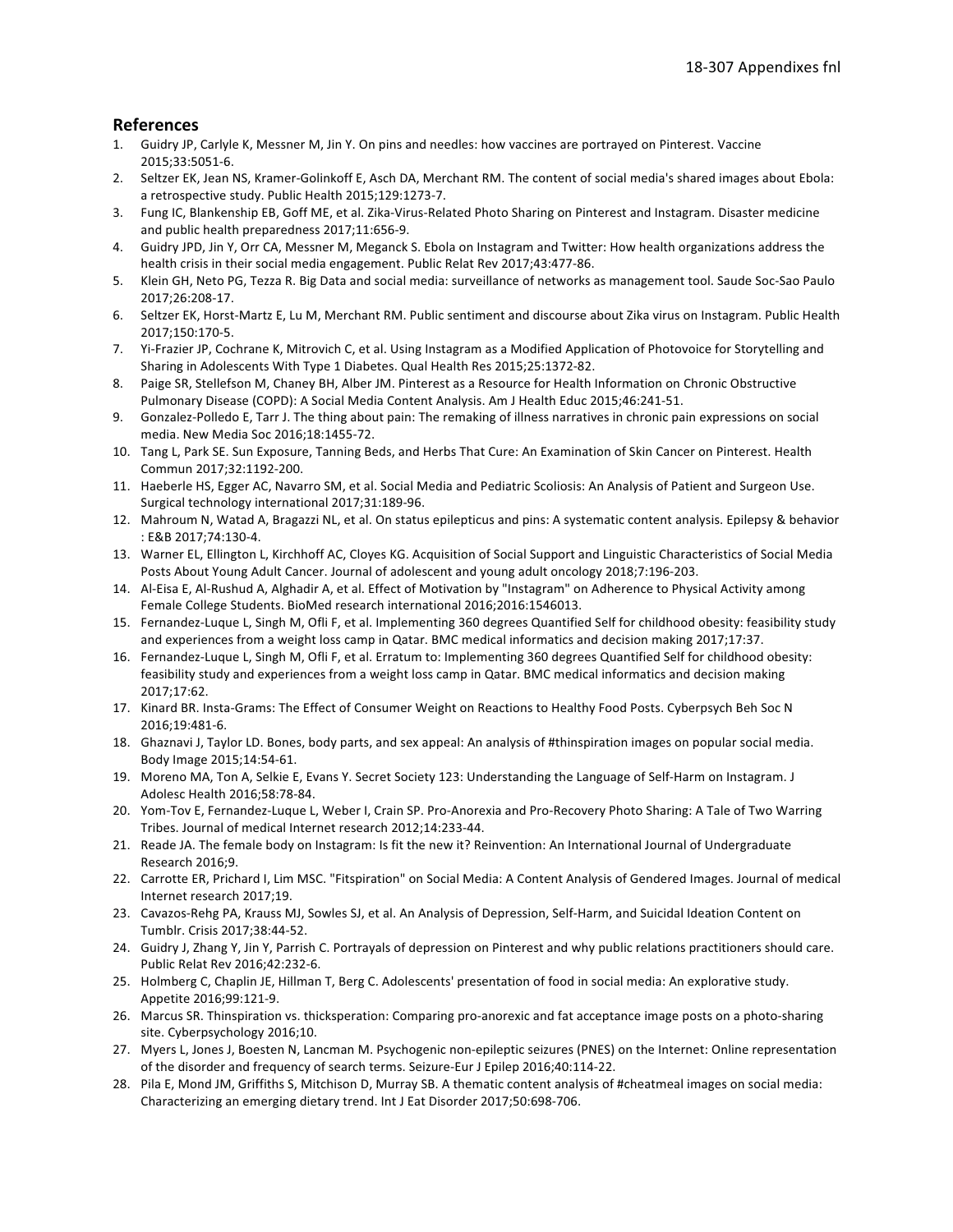- 29. Santarossa S, Coyne P, Lisinski C, Woodruff SJ. #fitspo on Instagram: A mixed-methods approach using Netlytic and photo analysis, uncovering the online discussion and author/image characteristics. Journal of Health Psychology 2016;0:1359105316676334.
- 30. Simpson CC, Mazzeo SE. Skinny Is Not Enough: A Content Analysis of Fitspiration on Pinterest. Health Commun 2017;32:560-7.
- 31. Tiggemann M, Zaccardo M. 'Strong is the new skinny': A content analysis of #fitspiration images on Instagram. Journal of Health Psychology 2016;0:1359105316639436.
- 32. Wilkinson JL, Strickling K, Payne HE, Jensen KC, West JH. Evaluation of Diet-Related Infographics on Pinterest for Use of Behavior Change Theories: A Content Analysis. Jmir Mhealth Uhealth 2016;4.
- 33. Ging D, Garvey S. "Written in these scars are the stories I can't explain': A content analysis of pro-ana and thinspiration image sharing on Instagram. New Media Soc 2018;20:1181-200.
- 34. Branley DB, Covey J. Pro-ana versus Pro-recovery: A Content Analytic Comparison of Social Media Users' Communication about Eating Disorders on Twitter and Tumblr. Front Psychol 2017;8.
- 35. Brown RC, Fischer T, Goldwich AD, Keller F, Young R, Plener PL. #cutting: Non-suicidal self-injury (NSSI) on Instagram. Psychol Med 2018;48:337-46.
- 36. Miguel EM, Chou T, Golik A, et al. Examining the scope and patterns of deliberate self-injurious cutting content in popular social media. Depression and anxiety 2017;34:786-93.
- 37. Park M, Sun Y, McLaughlin ML. Social Media Propagation of Content Promoting Risky Health Behavior. Cyberpsych Beh Soc N 2017;20:278-85.
- 38. Reece AG, Danforth CM. Instagram photos reveal predictive markers of depression. Epj Data Sci 2017;6:15.
- 39. Webb JB, Vinoski ER, Bonar AS, Davies AE, Etzel L. Fat is fashionable and fit: A comparative content analysis of Fatspiration and Health at Every Size (R) Instagram images. Body Image 2017;22:53-64.
- 40. Tiggemann M, Zaccardo M. "Exercise to be fit, not skinny": The effect of fitspiration imagery on women's body image. Body Image 2015;15:61-7.
- 41. Brown Z, Tiggemann M. Attractive celebrity and peer images on Instagram: Effect on women's mood and body image. Body Image 2016;19:37-43.
- 42. Holland G, Tiggemann M. "Strong beats skinny every time": Disordered eating and compulsive exercise in women who post fitspiration on Instagram. Int J Eat Disorder 2017;50:76-9.
- 43. Slater A, Varsani N, Diedrichs PC. #fitspo or #loveyourself? The impact of fitspiration and self-compassion Instagram images on women's body image, self-compassion, and mood. Body Image 2017;22:87-96.
- 44. Guidry J, Jin Y, Haddad L, Zhang Y, Smith J. How Health Risks Are Pinpointed (or Not) on Social Media: The Portrayal of Waterpipe Smoking on Pinterest. Health Commun 2016;31:659-67.
- 45. Barry AE, Bates AM, Olusanya O, et al. Alcohol Marketing on Twitter and Instagram: Evidence of Directly Advertising to Youth/Adolescents. Alcohol Alcohol 2016;51:487-92.
- 46. Allem JP, Chu KH, Cruz TB, Unger JB. Waterpipe Promotion and Use on Instagram: #Hookah. Nicotine Tob Res 2017;19:1248-52.
- 47. Cavazos-Rehg PA, Krauss MJ, Sowles SJ, Bierut LJ. Marijuana-Related Posts on Instagram. Prev Sci 2016;17:710-20.
- 48. Chu KH, Allem JP, Cruz TB, Unger JB. Vaping on Instagram: cloud chasing, hand checks and product placement. Tob Control 2017:26:575-8.
- 49. Laestadius LI, Wahl MM, Cho YI. #Vapelife: An Exploratory Study of Electronic Cigarette Use and Promotion on Instagram. Subst Use Misuse 2016;51:1669-73.
- 50. Primack BA, Carroll MV, Shensa A, Davis W, Levine MD. Sex Differences in Hookah-Related Images Posted on Tumblr: A Content Analysis. J Health Commun 2016;21:366-75.
- 51. Allem JP, Escobedo P, Chu KH, Cruz TB, Unger JB. Images of Little Cigars and Cigarillos on Instagram Identified by the Hashtag #swisher: Thematic Analysis. Journal of medical Internet research 2017;19.
- 52. Bierut T, Krauss MJ, Sowles SJ, Cavazos-Rehg PA. Exploring Marijuana Advertising on Weedmaps, a Popular Online Directory. Prev Sci 2017;18:183-92.
- 53. Lee AS, Hart JL, Sears CG, Walker KL, Siu A, Smith C. A picture is worth a thousand words: Electronic cigarette content on Instagram and Pinterest. Tobacco prevention & cessation 2017;3:119.
- 54. Yang X, Luo J. Tracking illicit drug dealing and abuse on Instagram using multimodal analysis. ACM Transactions on Intelligent Systems and Technology (TIST) 2017;8:58.
- 55. Boyle SC, Earle AM, LaBrie JW, Ballou K. Facebook dethroned: Revealing the more likely social media destinations for college students' depictions of underage drinking. Addictive behaviors 2017;65:63-7.
- 56. Phua J, Jin SV, Hahm JM. Celebrity-endorsed e-cigarette brand Instagram advertisements: Effects on young adults' attitudes towards e-cigarettes and smoking intentions. Journal of Health Psychology 2018;23:550-60.
- 57. Bowden C, Sheehan A, Foureur M. Birth room images: What they tell us about childbirth. A discourse analysis of birth rooms in developed countries. Midwifery 2016;35:71-7.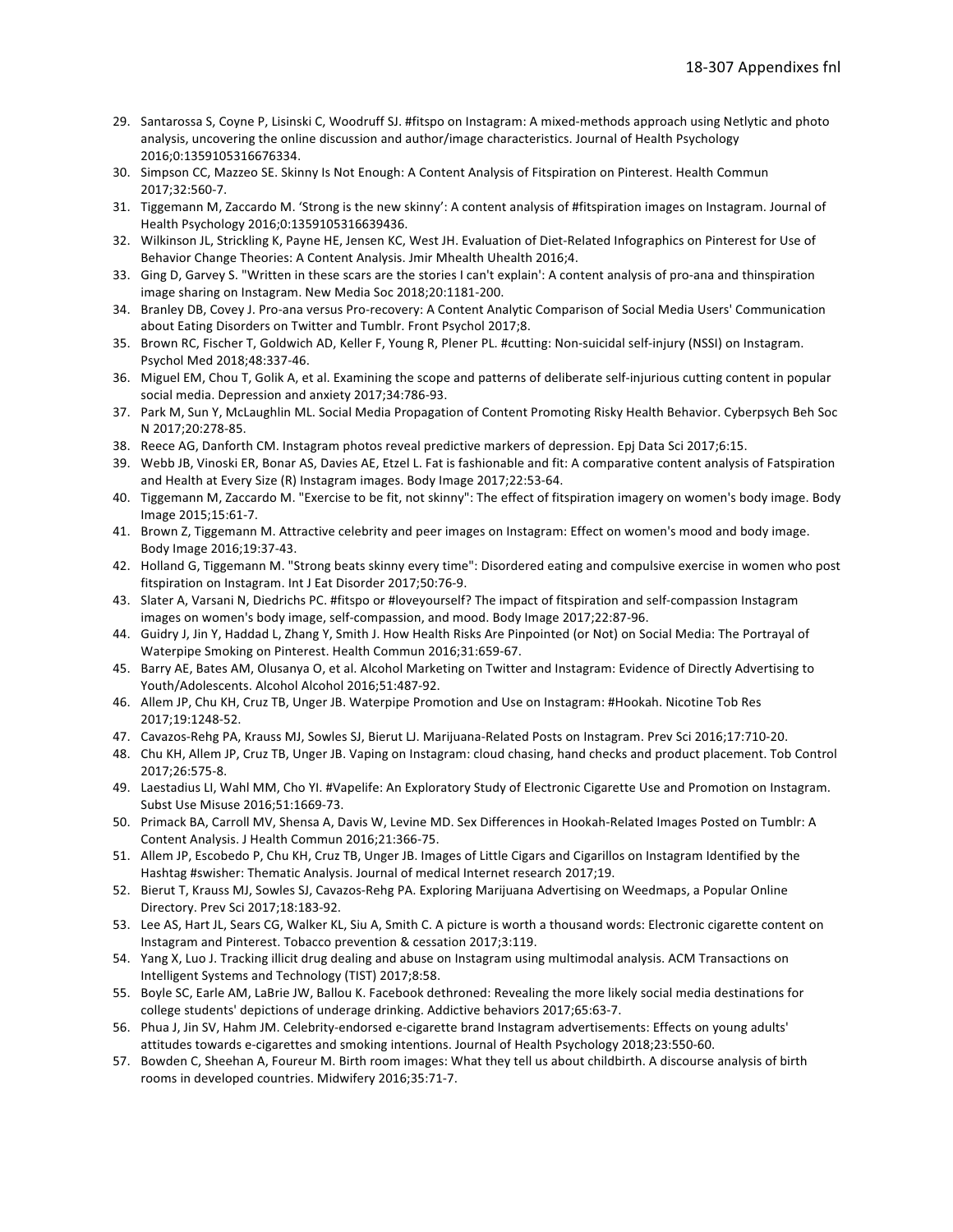- 58. O'Donnell NH, Willoughby JF. Photo-sharing social media for eHealth: analysing perceived message effectiveness of sexual health information on Instagram. J Vis Commun Med 2017;40:149-59.
- 59. Correia RB, Li L, Rocha LM. Monitoring Potential Drug Interactions and Reactions Via Network Analysis of Instagram User Timelines. Pac Symp Biocomput 2016;21:492-503.
- 60. Ramkumar PN, La T, Jr., Fisch E, et al. Integrating Social Media and Anterior Cruciate Ligament Surgery: An Analysis of Patient, Surgeon, and Hospital Use. Arthroscopy : the journal of arthroscopic & related surgery : official publication of the Arthroscopy Association of North America and the International Arthroscopy Association 2017;33:579-85.
- 61. Dorfman RG, Vaca EE, Mahmood E, Fine NA, Schierle CF. Plastic Surgery-Related Hashtag Utilization on Instagram: Implications for Education and Marketing. Aesthetic surgery journal 2018;38:332-8.
- 62. Ramkumar PN, Navarro SM, Haeberle HS, et al. Cellular therapy injections in today's orthopedic market: A social media analysis. Cytotherapy 2017;19:1392-9.
- 63. Ramkumar PN, Navarro SM, Haeberle HS, Chughtai M, Flynn ME, Mont MA. Social Media and Total Joint Arthroplasty: An Analysis of Patient Utilization on Instagram. The Journal of arthroplasty 2017;32:2694-700.
- 64. Ahmed OH, Lee H, Struik LL. A picture tells a thousand words: A content analysis of concussion-related images online. Physical therapy in sport : official journal of the Association of Chartered Physiotherapists in Sports Medicine 2016;21:82- $6.$
- 65. Drake SA, Zhang N, Applewhite C, Fowler K, Holcomb JB. A social media program to increase adolescent seat belt use. Public Health Nurs 2017;34:500-4.
- 66. Sherman LE, Payton AA, Hernandez LM, Greenfield PM, Dapretto M. The Power of the Like in Adolescence: Effects of Peer Influence on Neural and Behavioral Responses to Social Media. Psychol Sci 2016;27:1027-35.
- 67. Sherman LE, Greenfield PM, Hernandez LM, Dapretto M. Peer Influence Via Instagram: Effects on Brain and Behavior in Adolescence and Young Adulthood. Child Dev 2018;89:37-47.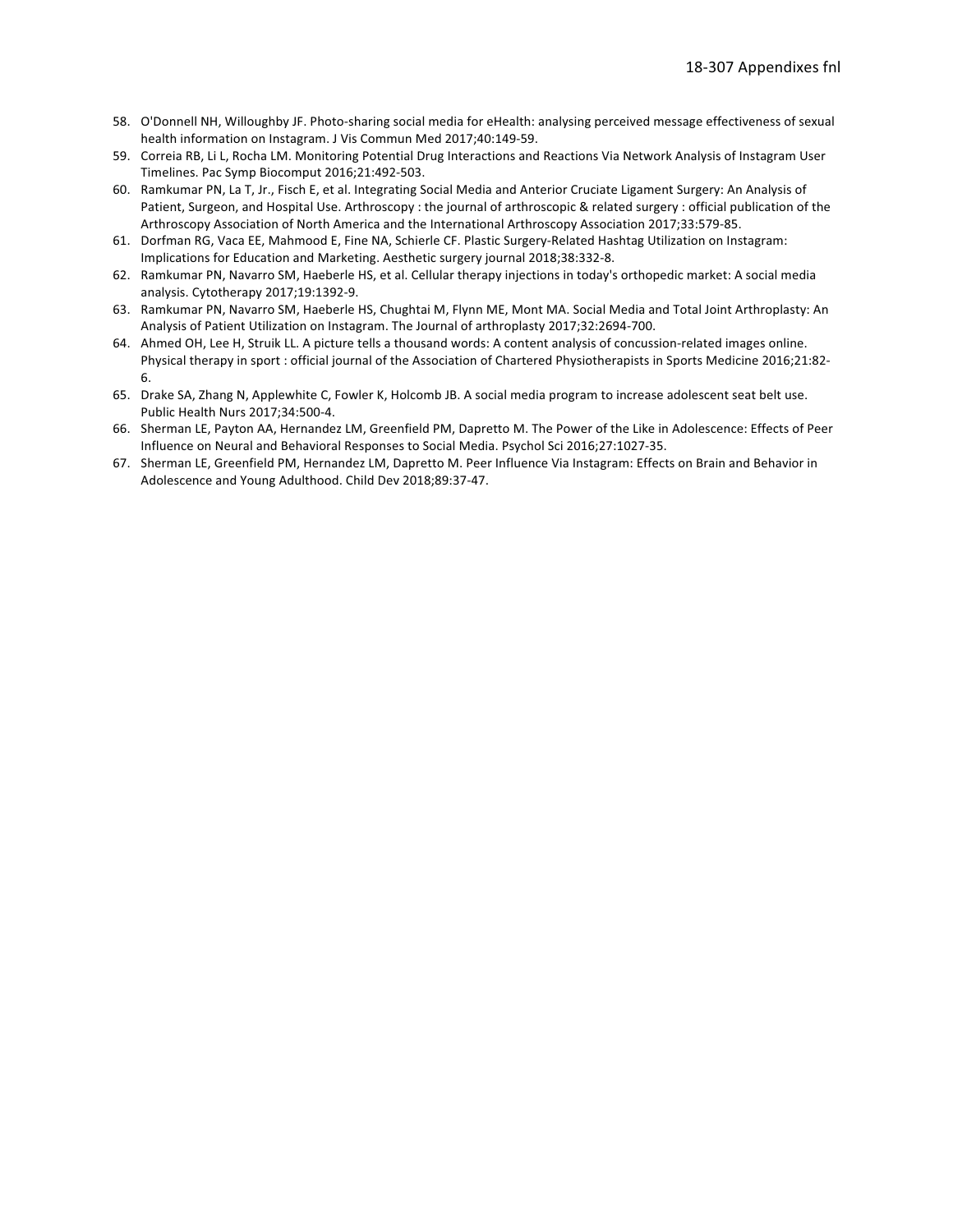# **APPENDIX C**

# Public Health Implications of Image-based Social Media: A Systematic Review of Instagram,

# **Pinterest, Tumblr and Flickr**

# **Appendix C. Exclusion table**

Table S15. The list of articles excluded after full-text download with reasons for their exclusion provided.

| Paper               | <b>Authors (Year)</b>                          | <b>Paper Title</b>                                                                                                                                                                                                         | <b>Reason for Exclusion</b>                                                                                                                                                                                                            |
|---------------------|------------------------------------------------|----------------------------------------------------------------------------------------------------------------------------------------------------------------------------------------------------------------------------|----------------------------------------------------------------------------------------------------------------------------------------------------------------------------------------------------------------------------------------|
| <b>Number</b><br>A1 | Custers, K.<br>(2015)                          | The urgent matter of online pro-<br>eating disorder content and children:<br>clinical practice                                                                                                                             | This is a review paper.                                                                                                                                                                                                                |
| A2                  | Santoro, E.<br>(2013)                          | I social media, le apps e la<br>trasformazione della comunicazione,<br>della formazione e dell'assistenza in<br>sanità [Social media and medical<br>apps: how they can change health<br>communication, education and care] | This is an editorial. It was written in<br>Italian with an English abstract and the<br>team was unable to read the full text<br>due to our own limitations in language<br>abilities.                                                   |
| A <sub>3</sub>      | Lamberts, R.<br>(2012)                         | What Instagram and Kodak have to do<br>with health reform                                                                                                                                                                  | This is an opinion paper.                                                                                                                                                                                                              |
| A4                  | Carroll, C.L., &<br>Ramachandran,<br>P. (2014) | The intelligent use of digital tools and<br>social media in practice management                                                                                                                                            | This is a "Topics in Practice<br>Management" piece. This is not a<br>research article.                                                                                                                                                 |
| A5                  | La Sala, L., et al.<br>(2014)                  | What do we mean by social<br>networking sites?                                                                                                                                                                             | This is a survey of self-reported social<br>media use.                                                                                                                                                                                 |
| A6                  | Randeree, E.<br>(2009)                         | Exploring technology impacts of<br>Healthcare 2.0 initiatives.                                                                                                                                                             | This is a review paper. Its abstract says<br>"This paper reviews the changing<br>patient-physician relationship in the<br>Healthcare 2.0 environment, explores<br>the technological challenges, and<br>highlights areas for research." |
| A7                  | Suler, J. (2008)                               | Image, word, action: interpersonal<br>dynamics in a photo-sharing<br>community                                                                                                                                             | This is a psychology paper, with no<br>public health implications.                                                                                                                                                                     |
| A11                 | Whitsitt, J. et al.<br>(2015)                  | Dermatology on Pinterest                                                                                                                                                                                                   | This is a commentary.                                                                                                                                                                                                                  |
| A12                 | Roberts, J.A. et<br>al. (2014)                 | The invisible addiction: Cell-phone<br>activities and addiction among male<br>and female college students                                                                                                                  | This is a survey of self-reported cell<br>phone use.                                                                                                                                                                                   |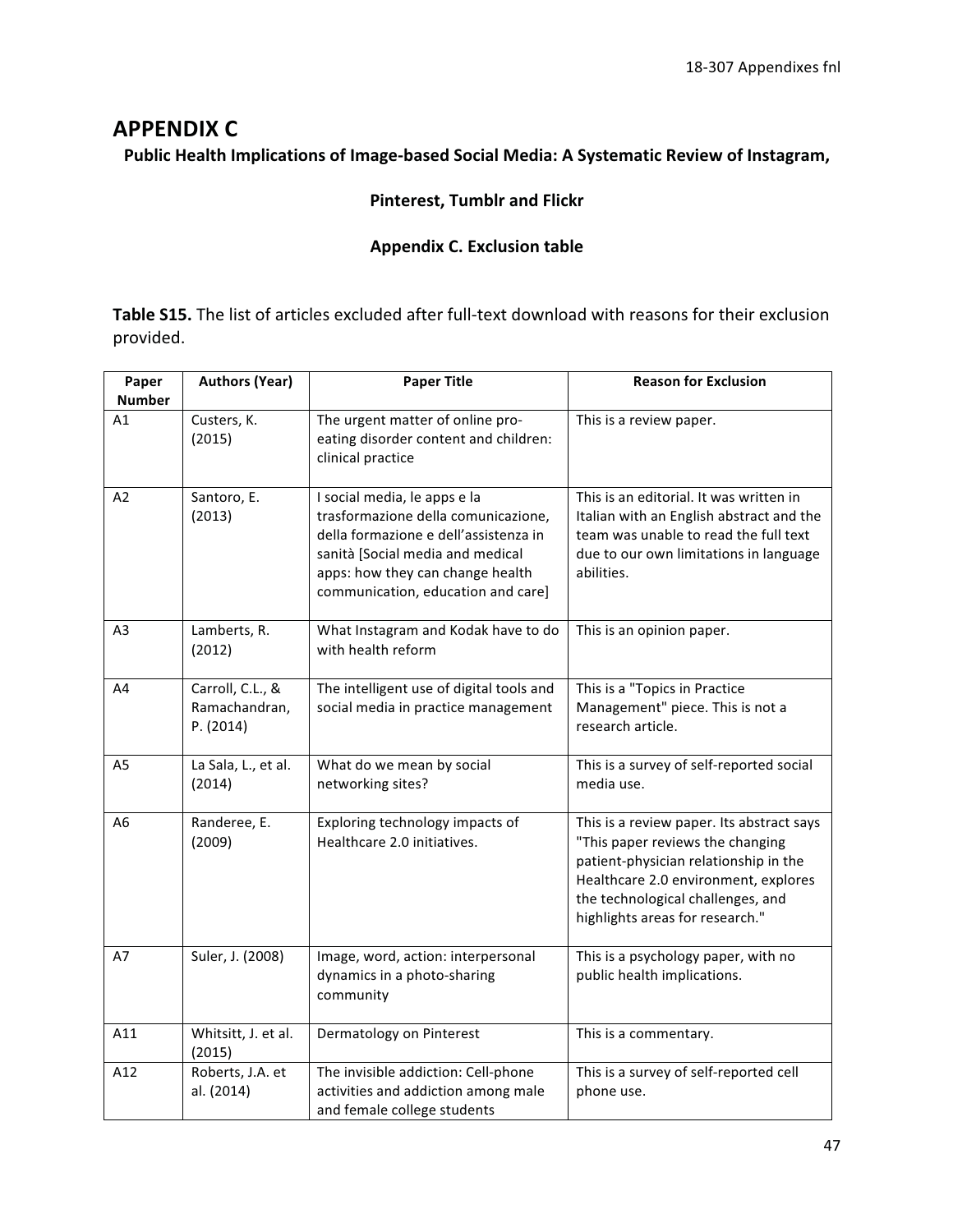| A13 | Shellenbarger, T.<br>& Robb, M.<br>(2013)   | Pinstructive Ideas: Using a Social<br>Networking Bulletin Board for Nursing<br>Education                                                               | This is not original research. The<br>authors shared their experience of<br>using Pinterest in a nursing education<br>setting.                                                                                                                                                                                                                                                                                |
|-----|---------------------------------------------|--------------------------------------------------------------------------------------------------------------------------------------------------------|---------------------------------------------------------------------------------------------------------------------------------------------------------------------------------------------------------------------------------------------------------------------------------------------------------------------------------------------------------------------------------------------------------------|
| A14 | Lambert, D.N. et<br>al. (2014)              | A Formative Evaluation of a Social<br>Media Campaign to Reduce<br><b>Adolescent Dating Violence</b>                                                    | This is not an original research article.<br>This is a Protocol article. This is an<br>evaluation of the Start Strong Atlanta<br>2007 social marketing campaign,<br>"Keep It Strong ATL." While there were<br>some social media components in this<br>social marketing campaign, this does<br>not present original research of the<br>specific social media platforms<br>included for this systematic review. |
| A15 | McCann, A.D. &<br>McCulloch, J.E.<br>(2012) | Establishing an Online and Social<br><b>Media Presence for Your IBCLC</b><br>Practice                                                                  | This is not an original research article.<br>This paper provides recommendations<br>to International Board Certified<br>Lactation Consultant on how to<br>establish their online and social media<br>presence.                                                                                                                                                                                                |
| A17 | Cool, C.T., et al.<br>(2015)                | Social media as a risk communication<br>tool following Typhoon Haiyan                                                                                  | This is not an original research article.<br>This is a "Lessons from the Field"<br>paper that documents the actions of<br>the WHO Representative Office in the<br>Philippines during and after Typhoon<br>Haiyan.                                                                                                                                                                                             |
| A20 | Landry, M., et al.<br>(2015)                | <b>Evaluation of Social Media Utilization</b><br>by Latino Adolescents: Implications<br>for Mobile Health Interventions                                | This is a survey of self-reported social<br>media use.                                                                                                                                                                                                                                                                                                                                                        |
| A24 | Nesi, J., &<br>Prinstein, M.J.<br>(2015)    | Using Social Media for Social<br>Comparison and Feedback-Seeking:<br><b>Gender and Popularity Moderate</b><br>Associations with Depressive<br>Symptoms | This is a survey of self-reported social<br>media use.                                                                                                                                                                                                                                                                                                                                                        |
| A25 | Karimkhani, C. et<br>al. (2014)             | Dermatology on Instagram                                                                                                                               | This is a commentary.                                                                                                                                                                                                                                                                                                                                                                                         |
| A26 | Jacobs, M.A. et<br>al. (2016)               | Using Tumblr to Reach and Engage<br>Young Adult Smokers: A Proof of<br>Concept in Context                                                              | This is not a research article. This<br>paper describes a specific Tumblr blog<br>smoking cessation intervention. This is<br>more a description of what had been<br>done in the field type of paper.                                                                                                                                                                                                          |
| A27 | Elliot, D. et al.<br>(2015)                 | Focus Groups Move Online: Feasibility<br>of Tumblr Use for eHealth Curriculum<br>Development                                                           | This paper is about online curriculum<br>development (out of scope). This<br>paper is an evaluation project, using<br>self-reported data from a survey to<br>evaluate a Tumblr page.                                                                                                                                                                                                                          |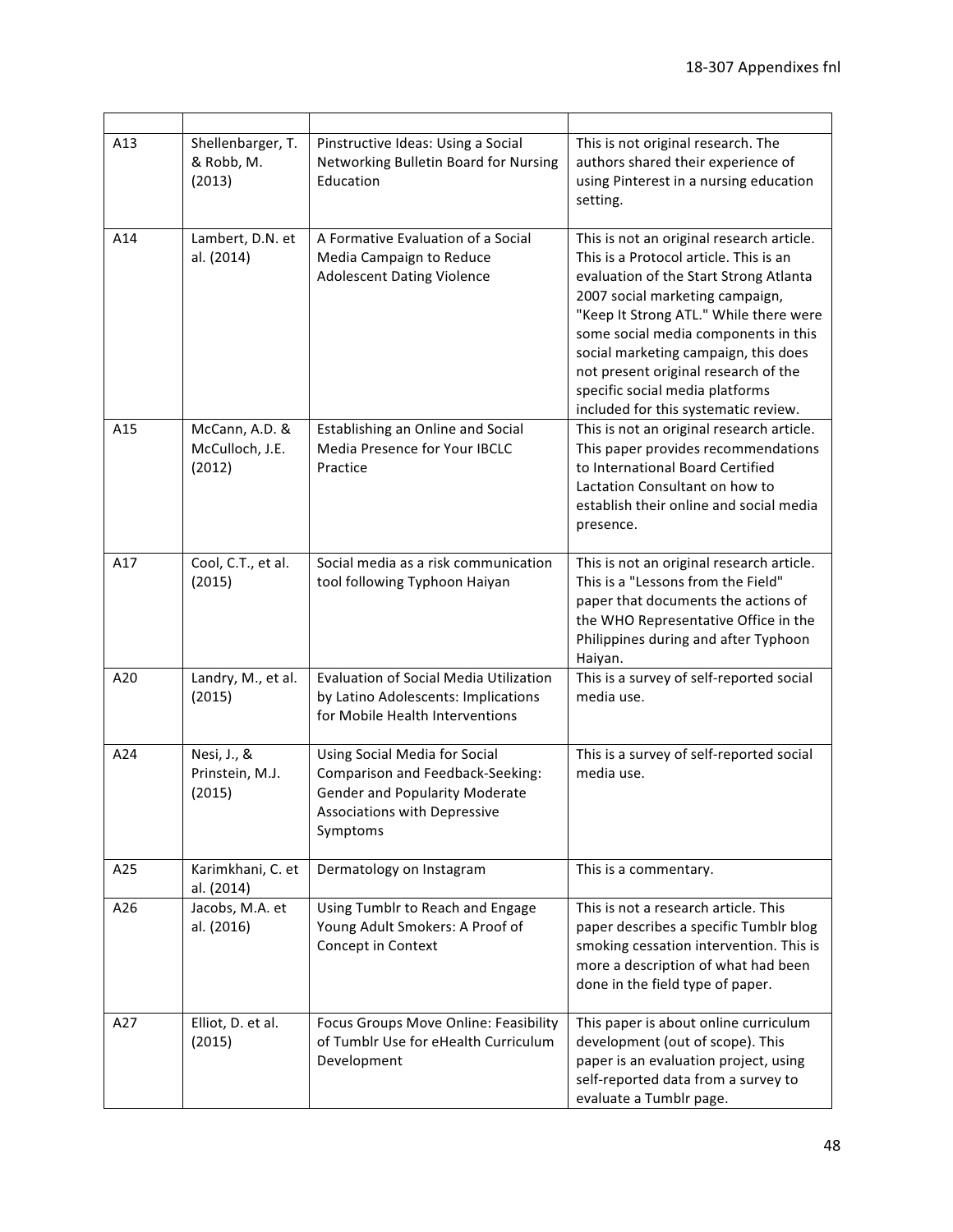| A28 | Barchiesi, D.,<br>Preis, T. et al.<br>(2015)  | Modelling human mobility patterns<br>using photographic data shared<br>online                                                                                                                                         | This paper is about human mobility<br>pattern (out of scope).                                                                                                                                                                                                         |
|-----|-----------------------------------------------|-----------------------------------------------------------------------------------------------------------------------------------------------------------------------------------------------------------------------|-----------------------------------------------------------------------------------------------------------------------------------------------------------------------------------------------------------------------------------------------------------------------|
| A29 | Barchiesi, D.,<br>Moat, H.S. et al.<br>(2015) | Quantifying International Travel Flows<br><b>Using Flickr</b>                                                                                                                                                         | This paper is about estimating the<br>number of international visitors to the<br>United Kingdom (out of scope).                                                                                                                                                       |
| A30 | Hatfield &<br>Rapson (2015)                   | From pen pals to chat rooms: the<br>impact of social media on Middle<br><b>Eastern Society</b>                                                                                                                        | This is a review paper.                                                                                                                                                                                                                                               |
| A31 | Barry, S.J. (2014)                            | Using Social Media to Discover Public<br>Values, Interests, and Perceptions<br>about Cattle Grazing on Park Lands                                                                                                     | This paper is about cattle grazing (out<br>of scope).                                                                                                                                                                                                                 |
| A32 | Preis, T. et al.<br>(2013)                    | Quantifying the digital traces of<br>Hurricane Sandy on Flickr                                                                                                                                                        | This paper is about identifying the<br>statistical correlation between Flickr<br>posts with titles, descriptions or tags<br>related to Hurricane Sandy, and the<br>atmospheric pressure in the US state<br>of New Jersey during that period. This<br>is out of scope. |
| A33 | Hempel, G. et al.<br>(2013)                   | Medizinstudium 2.0 dank Web 2.0?! -<br>Risiken und<br>Chancen am Beispiel des Leipziger<br>Medizinstudiums [Study of medicine<br>2.0 due to Web 2.0?! -- risks and<br>opportunities for the curriculum in<br>Leipzig] | This paper is about the use of new<br>media in medical education in a<br>university in Germany (out of scope).<br>Notes: We read the full-text English<br>translation of the paper that was<br>originally published in German.                                        |
| A35 | Liang, B.A., et al.<br>(2012)                 | Suspect online sellers and<br>contraceptive access                                                                                                                                                                    | This research article reports results<br>from Google search only (out of<br>scope).                                                                                                                                                                                   |
| A36 | Chu, L.F., et al.<br>(2012)                   | Information technology and its role in<br>anaesthesia training and continuing<br>medical education                                                                                                                    | This is a review paper for the use of<br>information technology, including<br>social media, in medical education (out<br>of scope).                                                                                                                                   |
| A37 | O'Mara, B.<br>(2013)                          | Social media, digital video and health<br>promotion in a culturally and<br>linguistically diverse Australia                                                                                                           | This is an opinion paper<br>("Perspectives").                                                                                                                                                                                                                         |
| A38 | Liang, B.A., &<br>Mackey, T.K.<br>(2012)      | Online availability and safety of drugs<br>in shortage: a descriptive study of<br>internet vendor characteristics                                                                                                     | This paper is a study of websites that<br>sold drugs online. This is not about<br>social media (out of scope).                                                                                                                                                        |
| A39 | Renner, B., et al.<br>(2012)                  | First Impressions of HIV Risk: It Takes<br>Only Milliseconds to Scan a Stranger                                                                                                                                       | This paper is excluded because while<br>the authors used photos obtained via                                                                                                                                                                                          |

—<br>————

 $\overline{\phantom{a}}$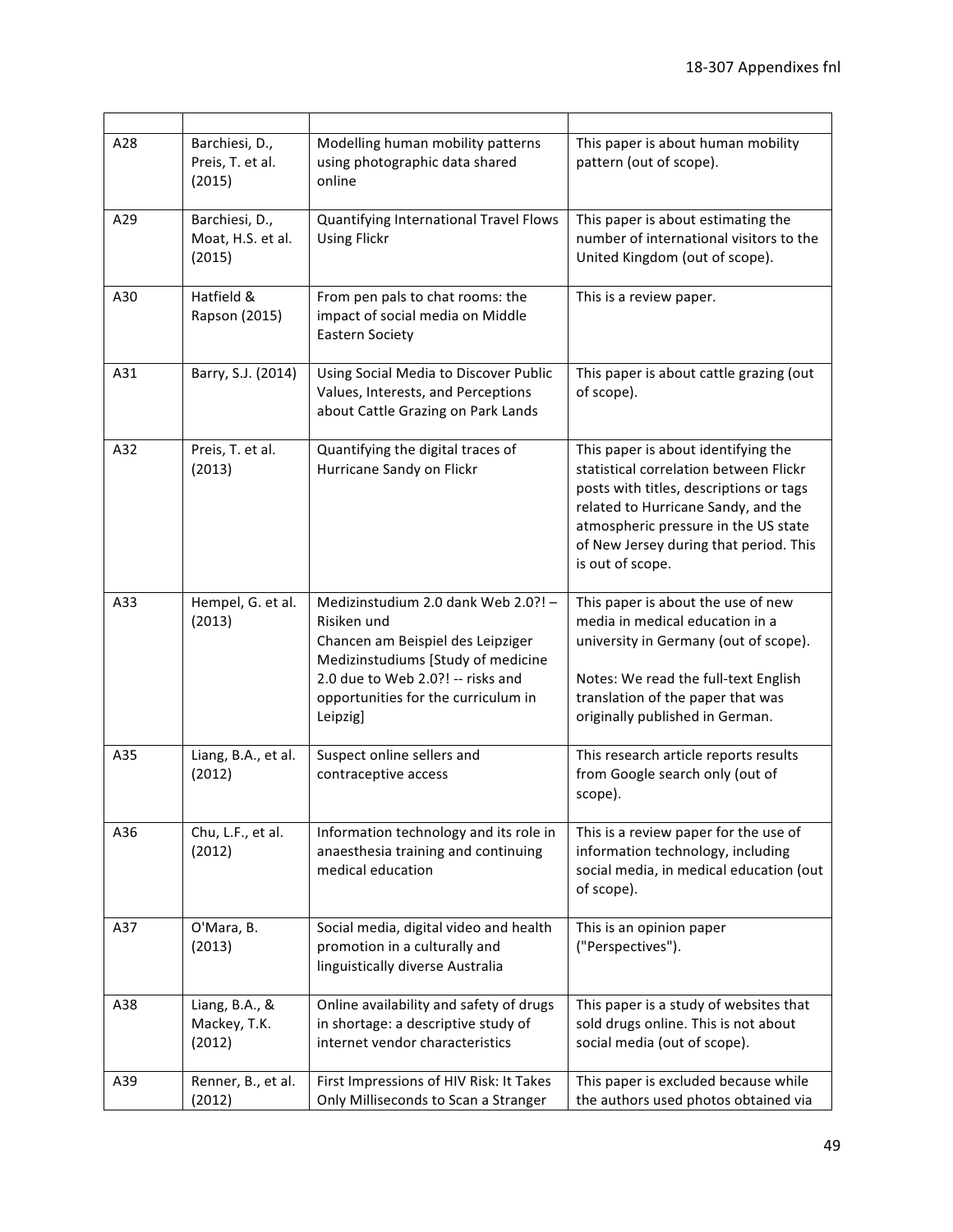|     |                                                     |                                                                                                                                    | Flickr as stimuli for their experiments,<br>the paper really is not about social<br>media posts and their public health<br>implications.                                                                                                                                                                                                                                                                                                                                                                                                                                     |
|-----|-----------------------------------------------------|------------------------------------------------------------------------------------------------------------------------------------|------------------------------------------------------------------------------------------------------------------------------------------------------------------------------------------------------------------------------------------------------------------------------------------------------------------------------------------------------------------------------------------------------------------------------------------------------------------------------------------------------------------------------------------------------------------------------|
| A40 | Gibbons, M.C.,<br>et al. (2011)                     | Exploring the Potential of Web 2.0 to<br><b>Address Health Disparities</b>                                                         | This is a review article.                                                                                                                                                                                                                                                                                                                                                                                                                                                                                                                                                    |
| A41 | George, D.R., &<br>Dellasega, C.<br>(2011)          | Use of social media in graduate-level<br>medical humanities education: two<br>pilot studies from Penn State College<br>of Medicine | This paper is about the integration of<br>social media into medical education<br>(out of scope).                                                                                                                                                                                                                                                                                                                                                                                                                                                                             |
| A43 | Mull, I.R. & Lee,<br>S.-E. (2014)                   | "PIN" pointing the motivational<br>dimensions behind Pinterest.                                                                    | This paper reports a survey of self-<br>reported data of Pinterest use.                                                                                                                                                                                                                                                                                                                                                                                                                                                                                                      |
| A44 | Doring, N. et al.<br>(2016)                         | How gender-stereotypical are selfies?<br>A content analysis and comparison<br>with magazine adverts                                | This paper is about gender<br>steoreotyping. This is not related to<br>public health (out of scope).                                                                                                                                                                                                                                                                                                                                                                                                                                                                         |
| A45 | Kent, J.D. &<br>Capello, H.T., Jr.<br>(2013)        | Spatial patterns and demographic<br>indicators of effective social media<br>content during the Horsethief Canyon<br>fire of 2012   | This paper is about the Horsethief<br>Canyon fire of 2012. This is borderline<br>with regard to public health<br>implications. The data use included<br>Instagram, Twitter, Flickr and Picasa.<br>However, the authors' primary<br>interests are the geolocation of the<br>posts. The paper does not separate<br>the Instagram and Flickr data stream<br>from that of Twitter, for example.<br>Thus, we cannot extract Instagram-<br>specific data or Flickr-specific data<br>from this paper. Taken both points<br>into consideration, we decided to<br>exclude this paper. |
| A46 | Levin, N., et al.<br>(2015)                         | Where have all the people gone?<br>Enhancing global conservation using<br>night lights and social media                            | This paper is about conservation of the<br>natural environment. Precisely, this<br>paper quantifies human presence<br>beyond populated areas by using<br>social media data and remote sensing<br>tools. This is not public health-related<br>(out of scope).                                                                                                                                                                                                                                                                                                                 |
| B1  | Ahadzadeh, A.S.,<br>Sharif, S.P., et al.<br>(2017). | Self-schema and self-discrepancy<br>mediate the influence of Instagram<br>usage on body image satisfaction<br>among youth.         | This study is a survey with self-<br>reported Instagram use.                                                                                                                                                                                                                                                                                                                                                                                                                                                                                                                 |
| B8  | Boyle, S.C.,<br>LaBrie, J.W., et<br>al. (2016).     | Different digital paths to the keg?<br>How exposure to peers' alcohol-<br>related social media content                             | This study is a survey with self-<br>reported Instagram, Snapchat, and<br>Facebook use.                                                                                                                                                                                                                                                                                                                                                                                                                                                                                      |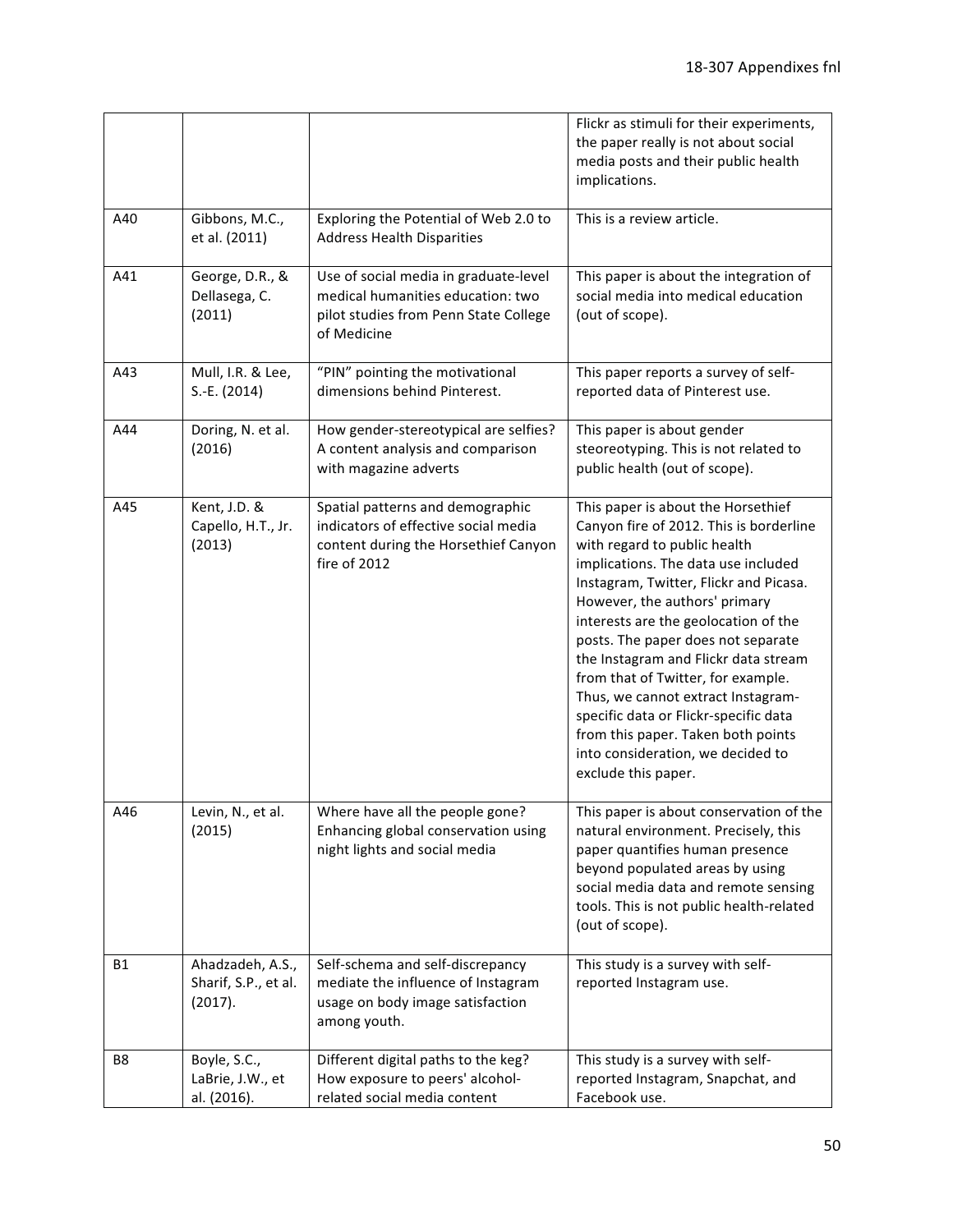|            |                                                                               | influences drinking among male and<br>female first-year college students.                                                                                    |                                                                                                                                                                                                                                                                                                                                                                   |
|------------|-------------------------------------------------------------------------------|--------------------------------------------------------------------------------------------------------------------------------------------------------------|-------------------------------------------------------------------------------------------------------------------------------------------------------------------------------------------------------------------------------------------------------------------------------------------------------------------------------------------------------------------|
| <b>B14</b> | Diaz-<br>Bustamante-<br>Ventisca, M. &<br>Llovet-<br>Rodriguez, C.<br>(2017). | Empowerment or Impoverishment of<br>Children from Social Networks?<br>Perceptions of Sexualized Images of<br>Girls in Instagram."                            | This study examines sexualized images<br>of girls; not a public health topic (out<br>of scope).                                                                                                                                                                                                                                                                   |
| <b>B19</b> | Hindman, F.M.,<br>Jr., Bukowitz,<br>A.E. et al. (2017).                       | No filter: A characterization of<br>#pharmacist posts on Instagram                                                                                           | this paper is about the portrayal of<br>pharmacists on Instagram and is not<br>public health related (out of scope).                                                                                                                                                                                                                                              |
| <b>B26</b> | Martorell, L. B.,<br>Nascimento,<br>W.F.d., et al.<br>(2016)                  | O Uso de Imagens em Redes Sociais e<br>o Respeito ao Paciente Odontológico.                                                                                  | It discusses the legal and ethical<br>ramifications of dentists sharing<br>images on Instagram. While this study<br>did look at images on Instagram, our<br>team deemed it not relevant to public<br>health, as it was more policy-oriented.                                                                                                                      |
| <b>B27</b> | McNabb, J. and<br>Gray, R.                                                    | Staying Connected on the Road: A<br>Comparison of Different Types of<br>Smart Phone Use in a Driving<br>Simulator                                            | This research article focuses on the<br>level of distraction experienced by the<br>drivers (as measured in brake reaction<br>times) as they interacted with their<br>cell phone in different ways. We<br>determined that is out of scope for this<br>review.                                                                                                      |
| <b>B29</b> | Pardo Sainz, R.<br>(2017).                                                    | Mental Illness, Photojournalism and<br>Internet: toward a more humanized<br>and normalized image.                                                            | This is actually a review paper. The<br>author did show a few examples of<br>images on social media and discuss<br>them in relation to photography and<br>mental illness. However, it was used to<br>basically just reflect on photography.<br>There was no methodical content<br>analysis and results, as in other papers<br>included in this systematic review. |
| <b>B30</b> | Park, M.S., He, Z.<br>et al. (2016).                                          | Consumers' Use of UMLS Concepts on<br>Social Media: Diabetes-Related<br>Textual Data Analysis in Blog and<br>Social Q&A Sites.                               | Reason: the focus of this paper is to<br>investigate the overlap between<br>consumer concepts from social media<br>and professional concepts in the<br>Unified Medical Language System. The<br>team deemed this paper not relevant<br>to public health.                                                                                                           |
| <b>B34</b> | Ridgway, J.L. &<br>Clayton, R.B.<br>(2016).                                   | Instagram Unfiltered: Exploring<br>Associations of Body Image<br>Satisfaction, Instagram #Selfie<br>Posting, and Negative Romantic<br>Relationship Outcomes. | This paper is a survey of self-reported<br>Instagram use.                                                                                                                                                                                                                                                                                                         |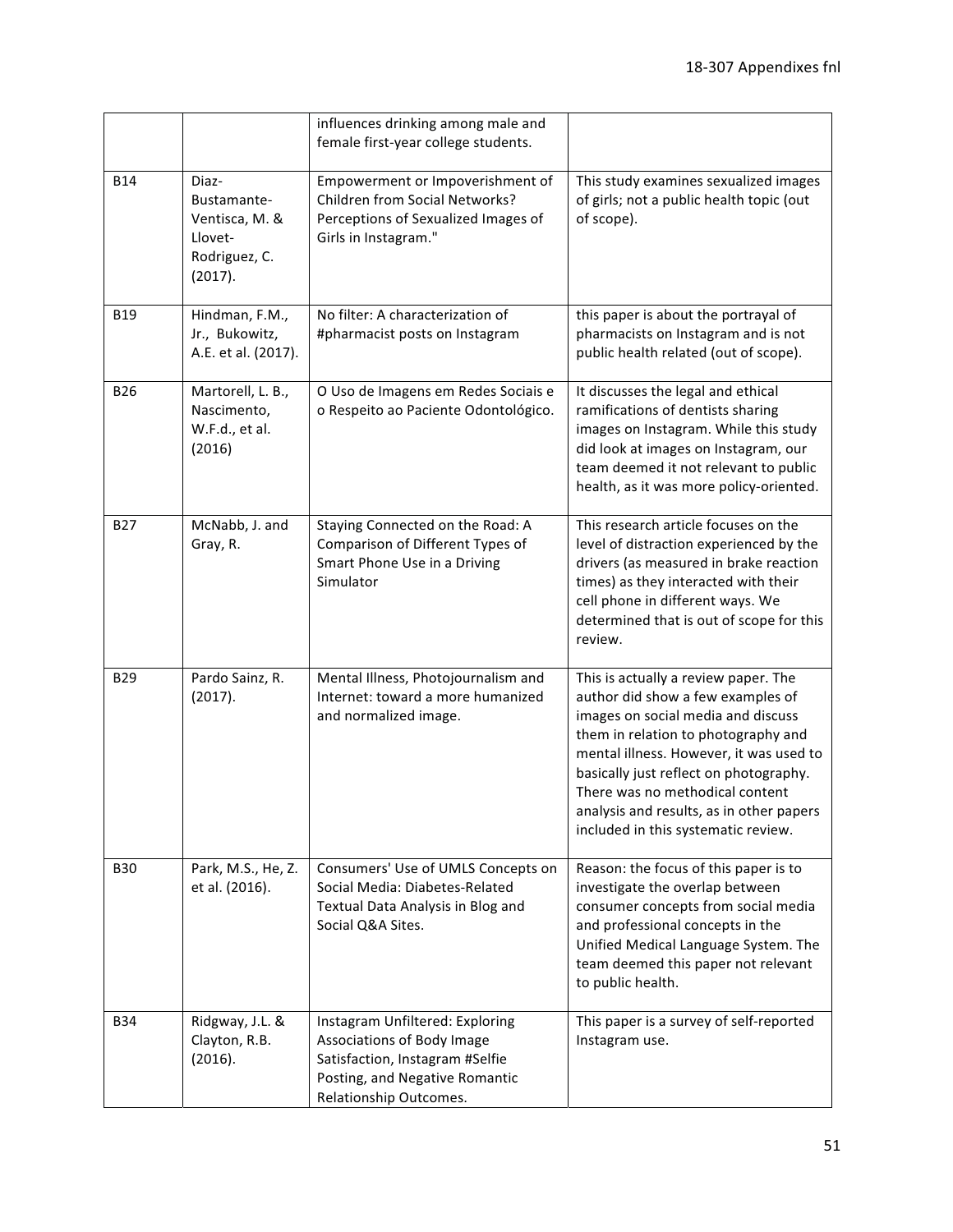| <b>B40</b>      | Turner, P.G. &<br>Lefevre, C.E.<br>(2017).                  | Instagram use is linked to increased<br>symptoms of orthorexia nervosa                                                                                         | This paper distributed a survey of self-<br>reported social media use.                                                                     |
|-----------------|-------------------------------------------------------------|----------------------------------------------------------------------------------------------------------------------------------------------------------------|--------------------------------------------------------------------------------------------------------------------------------------------|
| C <sub>2</sub>  | Bew, R., Hunter,<br>E., & McDermid-<br>Thomas, A.<br>(2017) | Using Instagram as an Alzheimer<br>Scotland occupational therapy intern<br>to share knowledge of occupation in<br>order to live well with dementia.            | This is a conference abstract only.                                                                                                        |
| C <sub>5</sub>  | Braunerger, T.,<br>et al. (2017)                            | Global skin diseases on Instagram<br>hashtags                                                                                                                  | This is a "commentary" with original<br>data presented.                                                                                    |
| C7              | Burgess, J.D, et<br>al. (2017)                              | The Adoption of Social Media to<br>Recruit Participants for the Cool<br>Runnings Randomized Controlled Trial<br>in Australia                                   | The Instagram ad data are mixed with<br>Facebook ad data; cannot distinguish<br>the two in the report.                                     |
| C8              | Chung C .- F. et al.<br>(2017)                              | When Personal Tracking Becomes<br>Social: Examining the Use of<br>Instagram for Healthy Eating.                                                                | This study contained only self-reported<br>use of Instagram data from interviews<br>with 16 individuals individually.                      |
| C <sub>9</sub>  | Djafarova, E., &<br>Trofimenko, O.<br>(2017)                | Exploring the relationships between<br>self-presentation and self-esteem of<br>mothers in social media in Russia.                                              | This study is not related to public<br>health (out of scope).                                                                              |
| C12             | Frison, E., &<br>Eggermont, S.<br>(2017)                    | Browsing, Posting, and Liking on<br>Instagram: The Reciprocal<br>Relationships Between Different<br>Types of Instagram Use and<br>Adolescents' Depressed Mood. | This study contained only self-reported<br>use of Instagram from 2 surveys.                                                                |
| C15             | Hendrickse, J., et<br>al. (2017)                            | Instagram and college women's body<br>image: Investigating the roles of<br>appearance-related comparisons and<br>intrasexual competition.                      | This study contained only self-reported<br>data from a questionnaire.                                                                      |
| C16             | Hill, S. (2017)                                             | Exploring Disabled Girls' Self-<br>representational Practices Online.                                                                                          | This is not public health-related<br>(girlhood and disability) and it is a<br>qualitative analysis of one individual's<br>Instagram posts. |
| C <sub>24</sub> | Parwani, P., &<br>Tison, G. (2017)                          | Understanding social media usage<br>related to cardiology: underlying<br>motivation and untapped<br>opportunities                                              | This is an abstract only.                                                                                                                  |
| C <sub>26</sub> | Pokhrel, P., et al.<br>(2018)                               | Social media e-cigarette exposure and<br>e-cigarette expectancies and use<br>among young adults.                                                               | This paper only contain data of self-<br>reported use of social media.                                                                     |
| C <sub>29</sub> | Ranginwala, S.,<br>& Towbin, A.J.<br>(2018)                 | Use of Social Media in Radiology<br>Education.                                                                                                                 | This paper is a review of social media<br>use in radiology education.                                                                      |

 $\overline{\phantom{a}}$ 

 $\overline{\phantom{0}}$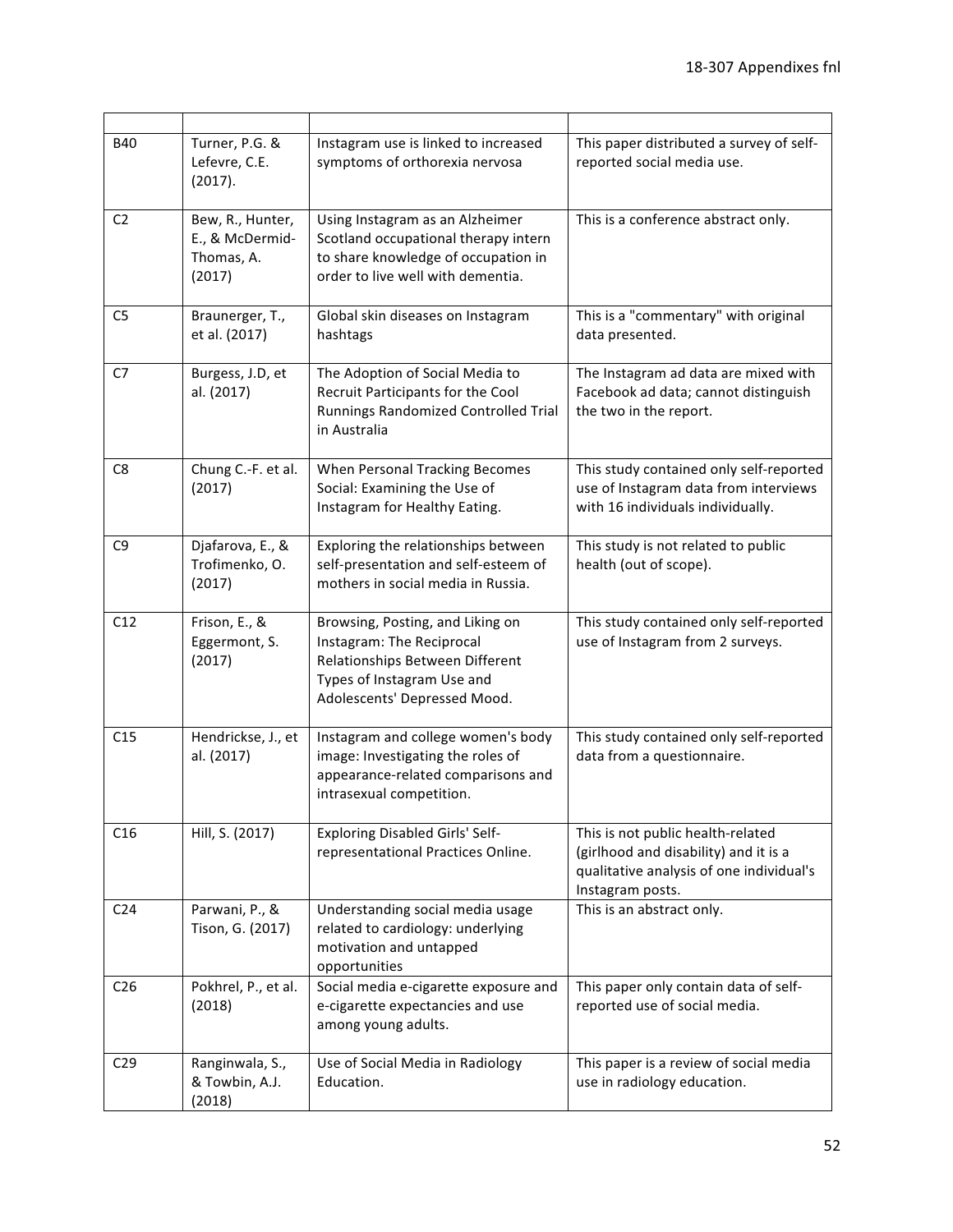| C <sub>31</sub> | Salzmann-<br>Erikson, M., &<br>Eriksson, H.<br>(2017) | A descriptive statistical analysis of<br>volume, visibility and attitudes<br>regarding nursing and care robots in<br>social media. | This paper is about social media posts<br>mentioning nursing care robots. This is<br>out of scope (not public health).                                  |
|-----------------|-------------------------------------------------------|------------------------------------------------------------------------------------------------------------------------------------|---------------------------------------------------------------------------------------------------------------------------------------------------------|
| C <sub>34</sub> | Singh, V., et al.<br>(2017)                           | An analysis of social media use<br>surrounding the approval of<br>Ustekinumab (Stelara) for the<br>treatment of Crohn's disease    | This is an abstract only.                                                                                                                               |
| C <sub>36</sub> | Stapleton P, Luiz<br>G, Chatwin H.<br>(2017)          | <b>Generation Validation: The Role of</b><br>Social Comparison in Use of Instagram<br>Among Emerging Adults.                       | This paper is a survey about self-<br>reported social media use and self-<br>reported self-esteem. This is not public<br>health-related (out of scope). |
| C <sub>37</sub> | Urso, B., et al.<br>(2017)                            | Acne treatment utilization among<br>patients on social media platforms.                                                            | This is an abstract only.                                                                                                                               |
| C <sub>39</sub> | Webb, J.B., et al.<br>(2017)                          | Fitspo at every size?: a comparative<br>content analysis of #curvyfit versus<br>#curvyyoga Instagram images                        | This is a poster presentation.                                                                                                                          |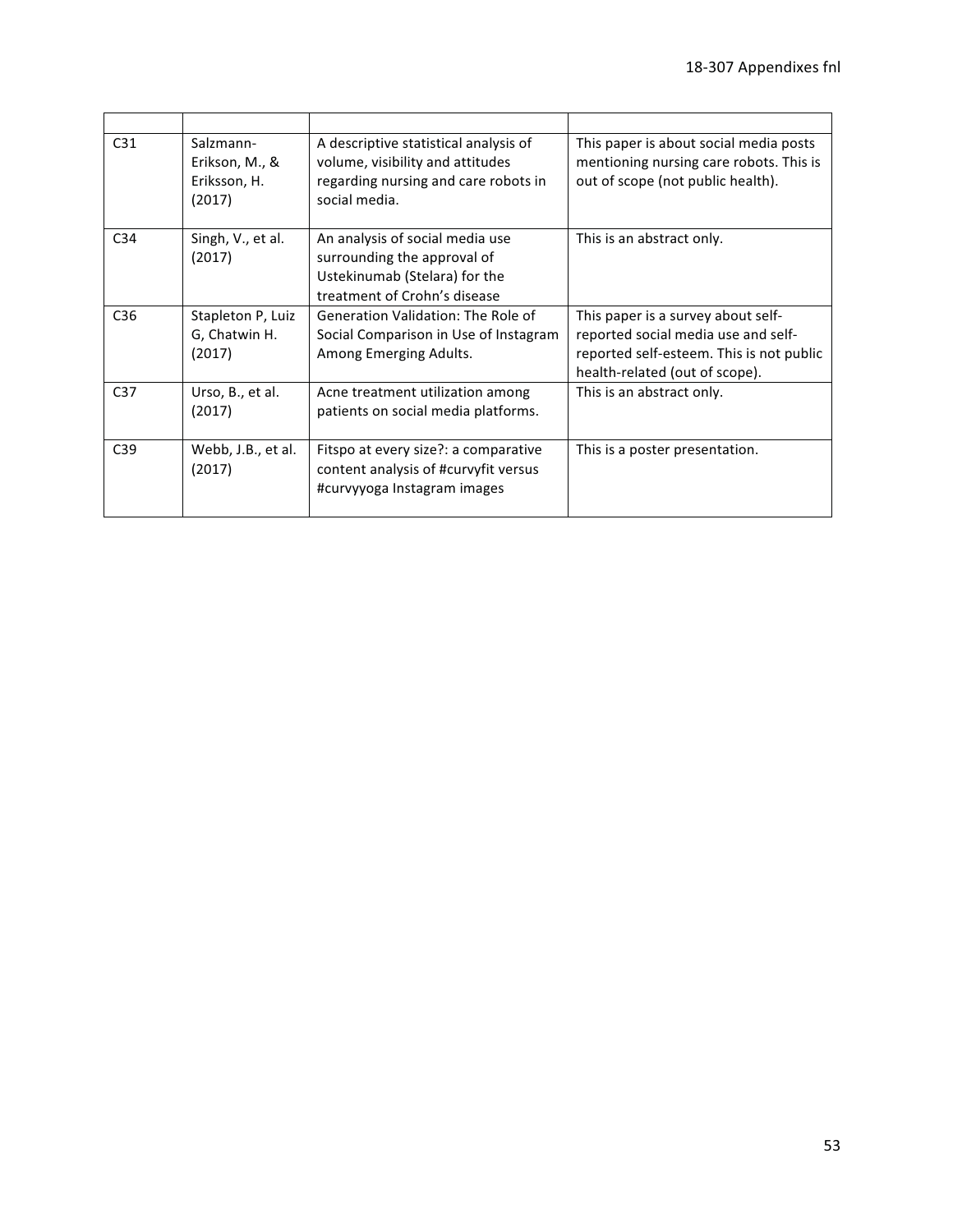## **APPENDIX D**

# Public Health Implications of Image-based Social Media: A Systematic Review of Instagram, **Pinterest, Tumblr and Flickr Appendix D. Additional sections on Methods and Results**

#### **Methods**

#### Details of data extraction and quality assessment

Both data extraction and quality assessment were completed by May 2018.

Papers retrieved for full text were reviewed by at least two co-authors (Batch A: EBB, SLC, AMJ, JCJ; Batch B & C: EBB, JOA, LKC, EAD; Batch C: ICHF, EBB, JOA, LKC) to determine their inclusion eligibility. Each was assigned a unique identifier. If an article was determined to be included, two co-authors extracted the data and assessed the quality of the article independently. A standardized data extraction form was used to record the following information: the paper's unique identifier, title, authors, year of publication, study design, the choice of the quality assessment tool, social media platforms studied, research questions/aims, data collection method, time frame of images retrieved, search terms, inclusion/exclusion of any data, sample size, content coding method, analytic method, outcome measures, main findings, and limitations. We also reviewed the data extraction methods for account and content identification, Institutional Review Board approval and participant's consent, as well as funding sources reported. If there was any disagreement in the inclusion/exclusion decision between the two reviewers, a co-author served as the adjudicator (Batch A: CHD & ICHF, Batch B & C: ICHF). Papers written in Spanish and Portuguese were read by the co-first author (EBB) only.

# **Results**

#### Sampling of images in observational studies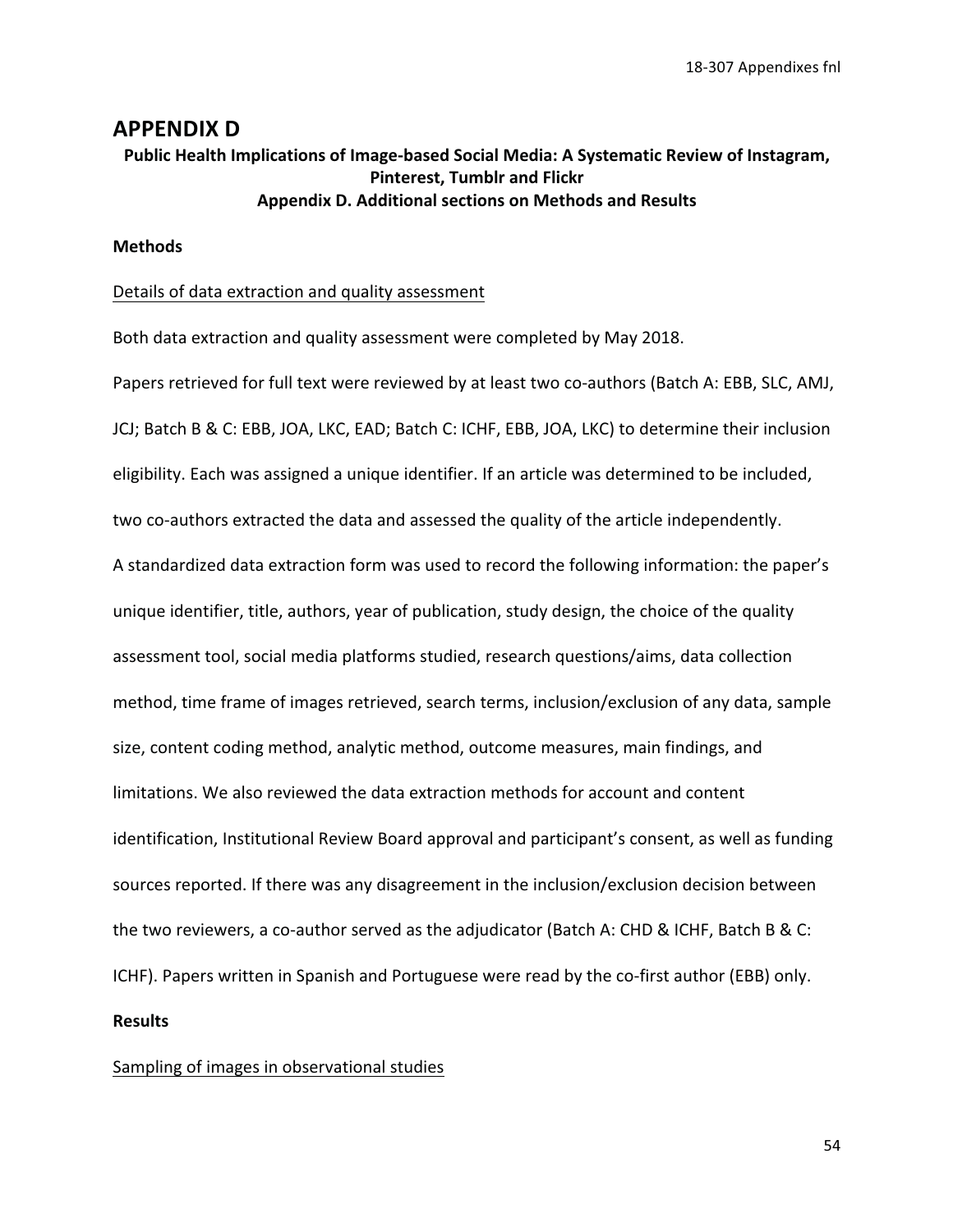Sampling methods vary greatly among the observational studies.

(I) Some studies attempted to capture all posts that met their inclusion criteria: with a specific keyword or hashtag, or posted by certain accounts, and/or within a certain time frame (C13, C14, C19, A34, C30, C3, C6, B38, A16, B33, C27, C28).<sup>4-15</sup>

(II) Random sampling was applied in some studies, but in different ways.

- (a) **Simple random sample:** In Fung et al.  $(B16)$ ,  $^{16}$  Cavazos-Rehg et al.  $(B11)$ <sup>17</sup> and Chu et al. (B13),<sup>18</sup> the researchers collected all the Instagram images that met the inclusion criteria and then analyzed a simple random sample.
- (b) Random sample of images, stratified by time: Allem and colleagues collected all Instagram images that met their inclusion criteria but they then did a stratified random sampling by week (B4, C1).<sup>19,20</sup>
- (c) Random sample of images, replacing images from the same users with the next images posted by users whose images were not previously selected: This method made sure that the sample in Warner et al.  $(C38)^{21}$  would not be dominated by images that were uploaded by the same group of users.
- (d) Random sample of time slots to capture images. For example, Carrotte et al. (C10) randomly generated 3 time slots and then screenshot all images tagged with hashtag #fitspo that were uploaded by users over the next 10 minutes. $^{22}$  Lee et al. (C18) captured 10 images per search term twice a week a random day and time (between 8 am and 11 pm).<sup>23</sup> Miguel et al. (C20) screenshot the first 10 images chronologically generated from each search for 6 months; the time and platform (Instagram, Tumblr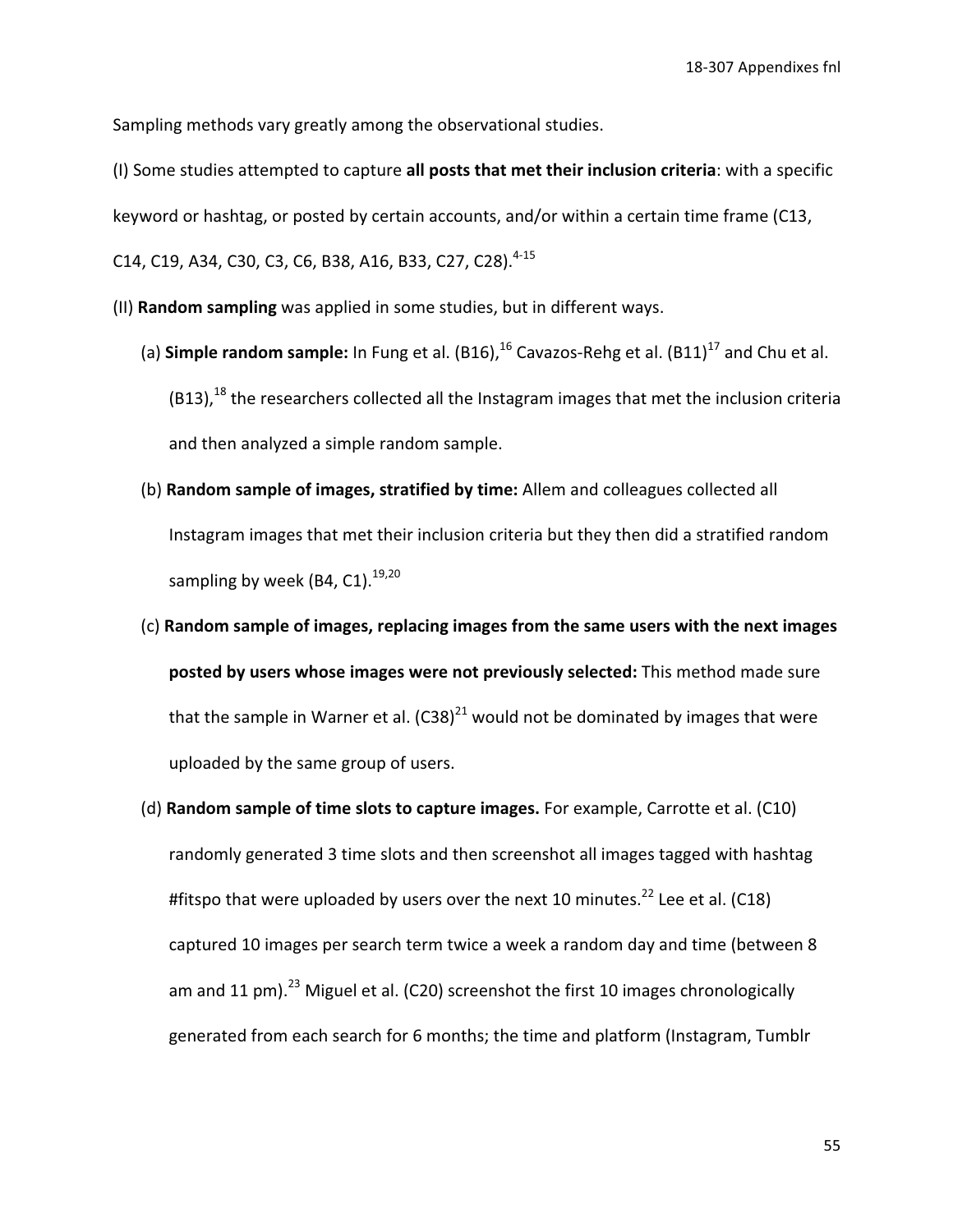and Twitter) of the search were randomly chosen and reflect all 24 hours across all 3 platforms in their study.<sup>24</sup>

Non-random sampling methods were used in other studies:

- (a) A convenience sample by reaching a target: for example, Pila et al. (B31) sampled the first 300 images that appeared in two non-consecutive days (to include both weekday and weekend); $^{25}$ or, the authors attempted to download all the posts until a certain limit set by the software they used was reached as in the Instagram images download by Santarossa et al.<sup>26</sup> (B35) and the Pinterest data collection in Fung et al. (B16).<sup>16</sup>
- (b) The most popular group: for example, Paige et al. (A42) identified the 10 most followed COPD group pinboards and collect all their pins.<sup>27</sup>
- (c) The most popular users: for example, Cavazos-Rehg et al. (B12) identified users who posted the most popular posts related to each of the four search terms, and then they randomly selected 200 posts that were posted by the selected users.<sup>28</sup>
- (d) The most recent posts: for example, Marcus (B25) sampled 80 of the most recent posts from each hashtag of interest.<sup>29</sup>
- (e) The posts that show up first: for example, Ahmed (B2) identified the first 50 images when they searched for "sports concussion" and "concussion".<sup>30</sup>
- (f) Every "fifth" pin: for example, Guidry and colleagues (A8, A9, B18) selected every fifth pin for each keyword search, until it reached the target of 200 pins per keyword (with duplicates removed).  $31-33$  A variation of this method was used by Webb and colleague (C40).  $34$  They used a random number generator to generate a number, such as "2", and then they would extracted the second image of each row. This was not a truly random sample, because their method basically put images into several groups and then selected one of them.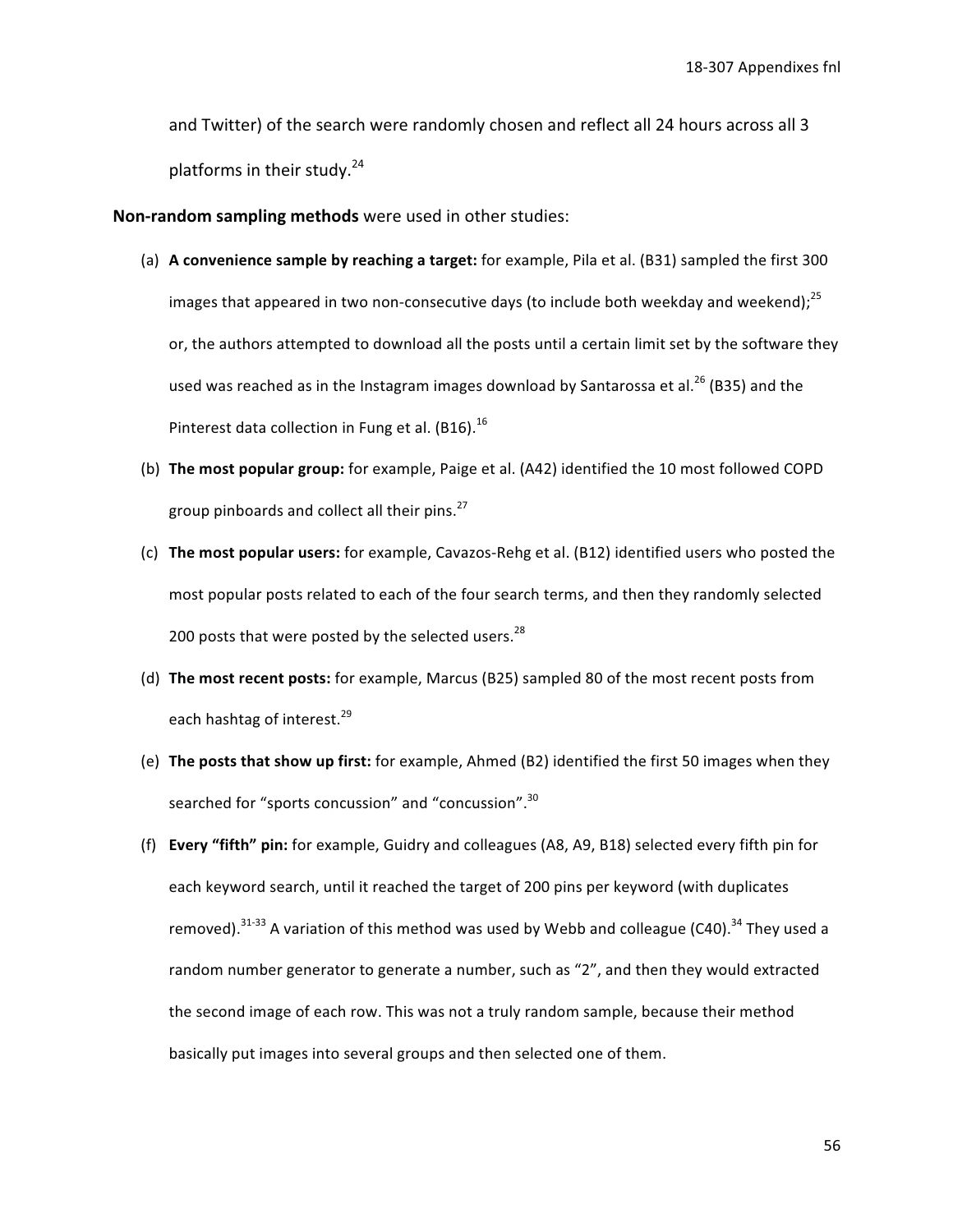(g) A small sample over time: for example, Seltzer et al. (C32) captured 15-20 posts every three days until they reached their target of 500 images. 35

#### Methods of data capture in observational studies

Data capture methods varied across papers:

- (a) Application Programming Interface (API): Eight used API (A34, B4, B11, B13, B16, C1, C6, C19).  $6,7,10,16-20$  This was especially important for those researchers who attempted to collect all images that met their inclusion criteria
- (b) Firehose: One used Firehose for Tumblr, known as DiscoverText (C4).<sup>36</sup>
- (c) Proprietary platforms: Examples included Brandviewer  $(C17)^{37}$  DemographicsPro  $(C3)^{9}$ Iconosphere (B33),<sup>13</sup> Iconosquare (C28),<sup>15</sup> Netlytic (B35),<sup>26</sup> Picodash (C27, C28),<sup>14,15</sup> Pinsta.me  $(B42)$ ,  $^{38}$  Simply Measured (B12),  $^{28}$  and Statigram (B21).  $^{39}$
- (d) Screenshots: Screenshots were used by some to capture images directly off the interfaces of social media platforms, for example, Instagram (B5, B10, C20), <sup>22,24,40</sup> Pinterest (B16; B18; B37), 16, 33, 41 and Tumblr (C20). 24
- (e) Provided by participants: Reece and Danforth (C30) recruited participants who shared their Instagram photos through an app that was embedded in the survey that allowed participants to securely log into their Instagram accounts and agree to share their data with the research  $team.<sup>8</sup>$

#### Ethical approval and written consent

Twenty-eight (42% of 66) mentioned obtaining approval or exemption from Institution Review Board or equivalent (A18, A19, A21, A23, A42, B3, B7, B9, B11, B12, B15, B16, B20, B21, B36, B41, C1, C3, C4, C6, C20, C21, C27, C30, C32, C33, C35, C38). 8-10,14,16,17,20,21,24,27,28,35,36,39,42-55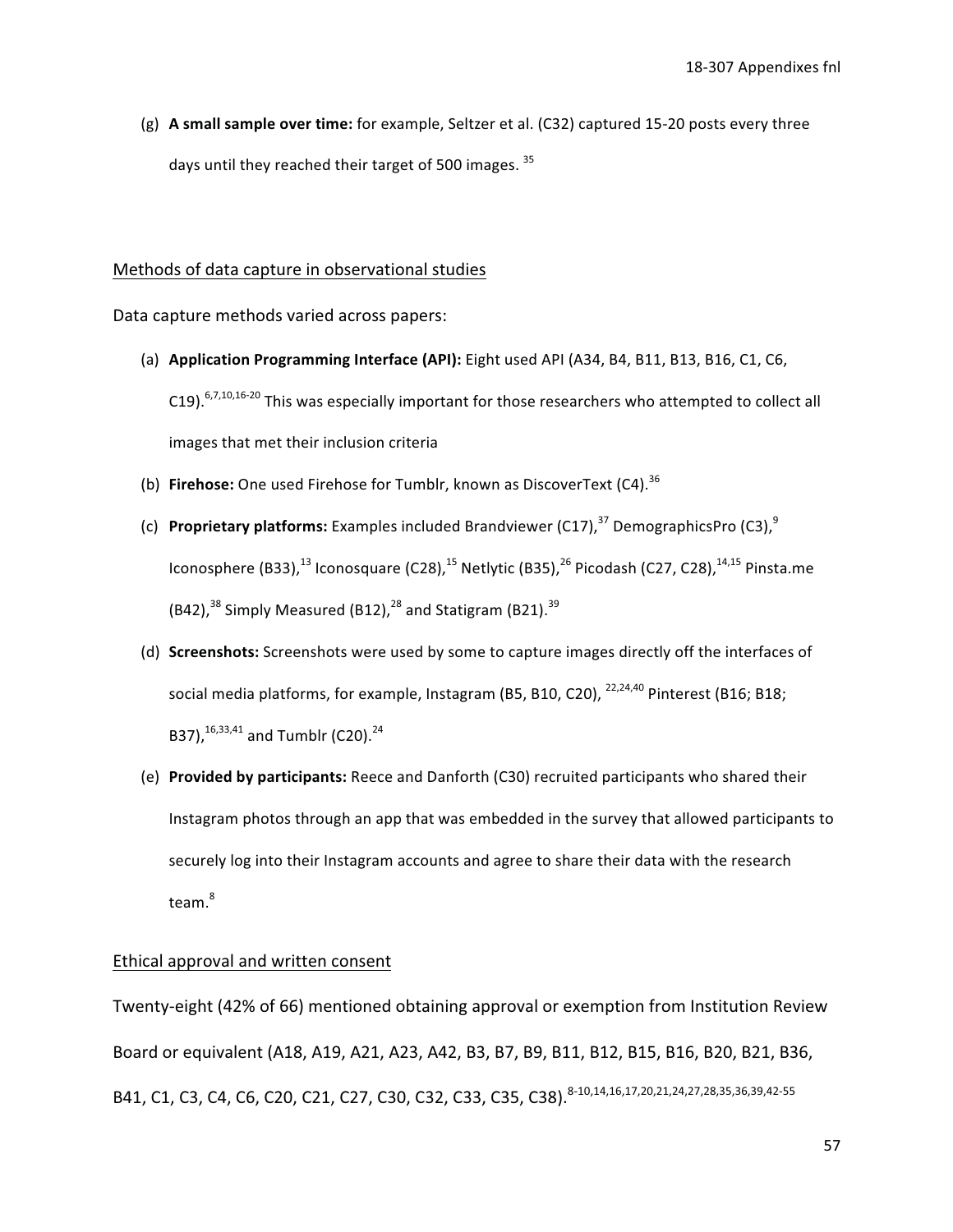Of the 12 experimental studies with human participants, six explicitly mentioned participants' written consent (B3, B9, B15, B36, C33, C35)<sup>46,48,49,51,54,55</sup> and six did not (A22, B7, B20, B23, C21, C25).<sup>47,50,53,56-58</sup> The observational Photovoice project with human participants mentioned institutional review board (IRB) approval and participants' consent (A23).<sup>45</sup>

#### Funding

Among these 66 papers, 28 were funded (A16, A18, A23, A34, B3, B4, B6, B7, B10, B11, B12, B13, B15, B17, B21, B31, B32, B36, C1, C3, C4, C6, C18, C20, C30, C33, C38, C41);<sup>7-10,12,17-</sup> 25, 28, 36, 39, 42, 45-47, 49, 51, 54, 59-62 11 reported receiving no funding (A21, B2, B16, B28, B35, B39, B42, C10, C25, C27, C32)<sup>14,16,26,30,35,38,44,58,63-65</sup> and 27 did not report at all (A8, A9, A10, A19, A22, A42, B5, B9, B18, B20, B23, B24, B25, B33, B37, B38, B41, C11, C13, C14, C17, C19, C21, C23, C28, C35, C40).<sup>4-6,11,13,15,27,29,31-34,37,40,41,43,48,50,52,53,55-57,66-69</sup> Among the 28 funded papers, 15 were funded by the National Institutes of Health, 2 by National Science Foundation, 4 by Food and Drug Administration, 1 by Department of Homeland Security, 7 by non-US governments, 5 by philanthropic foundations, 10 by universities, research institutes or hospitals, and 2 by private for-profit companies; please note that some of these papers were funded by multiple sources (Table S14, Appendix B).

#### **Discussion**

#### Restrictions on Instagram application programming interface (API)

Third-party apps for Instagram have been impacted due to the restrictions on Instagram's API imposed in 2017 and 2018.<sup>70</sup> These third-party apps depend on API in order to receive and analyze users' Meta data (e.g. posts and followers), and search for specific hashtags.<sup>71</sup>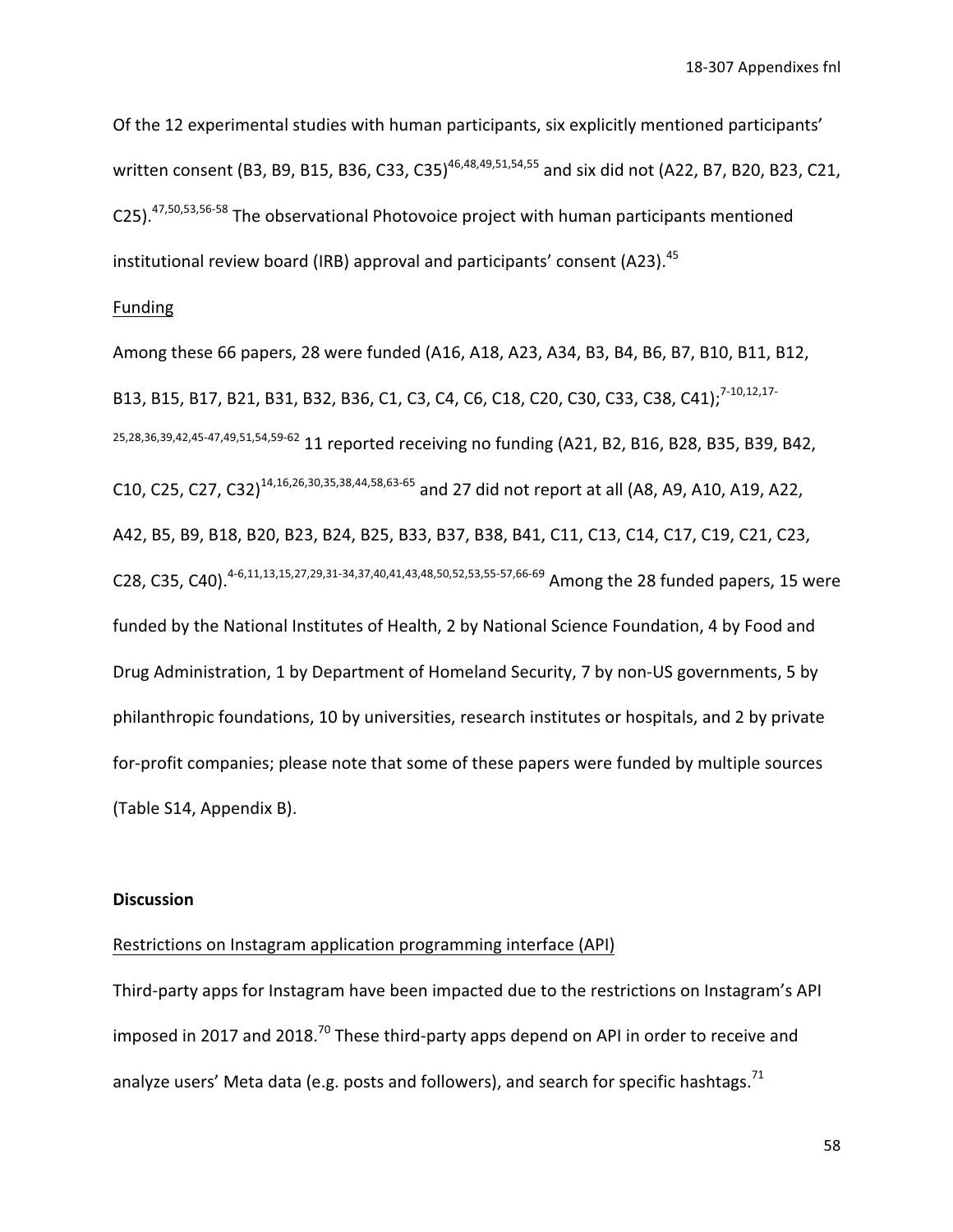Instagram's new restrictions include: a required Instagram account to search for a hashtag, the removal of real-time updates (RTU), a reduction in requests made per hour, and each app must undergo a permission approval process.<sup>71</sup> In order for the researcher to pull data, the Instagram users must first log in to their account and give permission. This requirement could reduce the total information obtained by the researchers. The missing information skews the data of Instagram analytics due to the use of a smaller sample size.

Since early 2018, another main restriction has been the reduction in API requests from 5000 per hour to 200 per hour.<sup>72</sup> Instagram researchers are pulling less data, since they are reaching their API limit faster. The researchers must craft their research questions and hypotheses carefully that could be examined with limited dataset. Since the app must request an update to the API, this will add an extra step before the data collection. This implication can also cause researchers to miss information from updates in real-time.

#### Ethical approval and written consent

We caution against jumping to the conclusion that some of the studies did not seek IRB approval. Perhaps certain journals only required the authors to report their IRB approval to the journal editors and did not require such approval to be printed in the article.

#### Funding and data access

The issue of funding is closely tied to the issue of data access. As API restriction is increasingly tight, researchers who do not have research funding to pay for proprietary data access services will encounter problems regarding data retrieval and sampling. This will limit research on image-based social media to well-funded researchers based in research-intensive universities. It is our opinion that the era has ended for the equalitarian and democratic participation of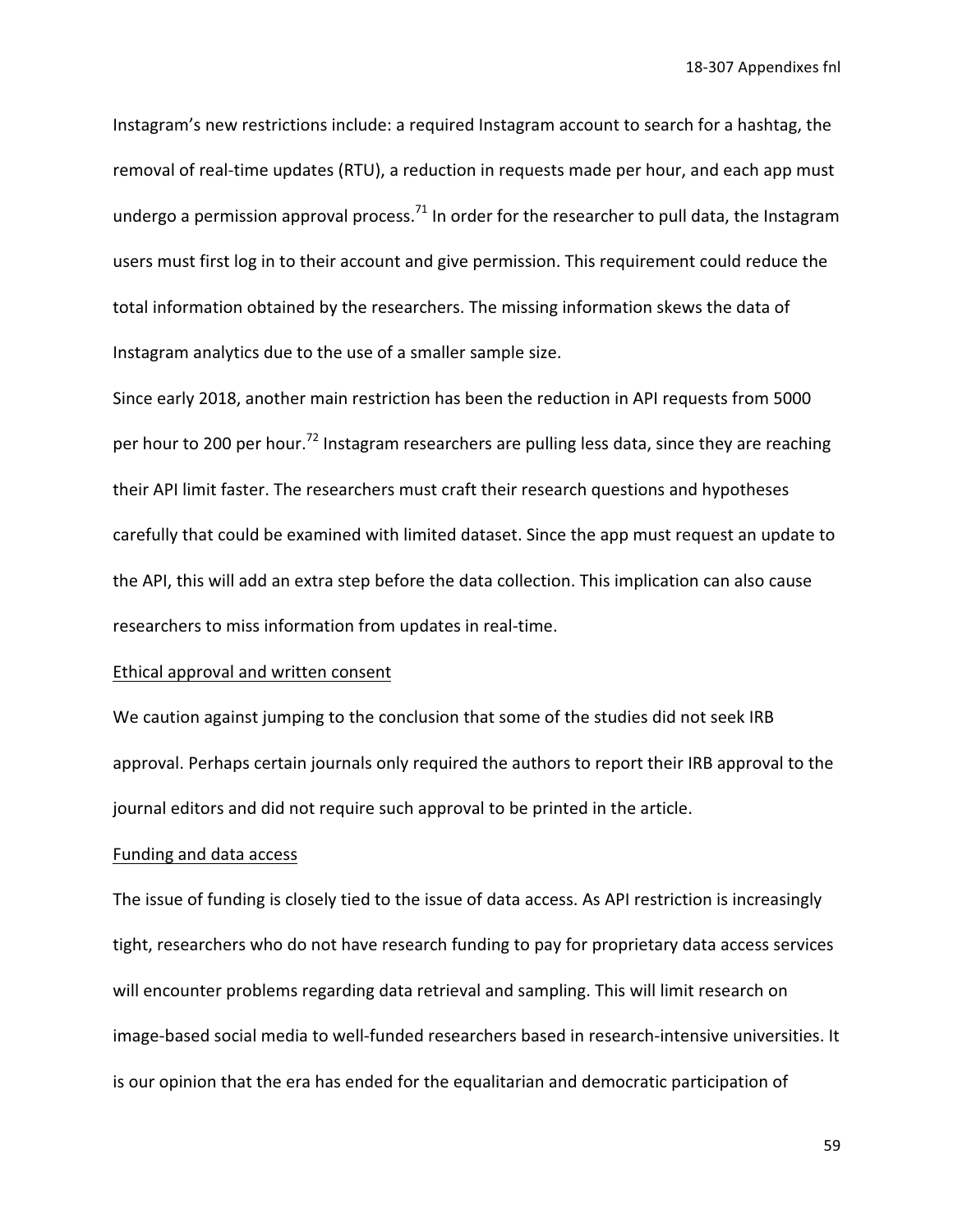scholars and graduate students, funded or not by external funding agencies, to study imagebased social media as represented by the studies reviewed herein. One unintended downstream consequence will be the limitations on graduate student research on these social media platforms conducted by underprivileged (rural, minority) students who are the mainstay of student enrollment in non-research-intensive universities that the corresponding author's institution represents. Notwithstanding privacy concerns of individual users, we call upon social media companies to collaborate with academics for a more open-minded, equalitarian approach to data access for bona fide social science research.<sup>73</sup>

### Evaluation of the new checklist for quality assessment of studies

After performing quality assessment of the observational studies included in this systematic review, we evaluated the inter-rater reliability between two coders for each item of the new checklist using Cohen's kappa. Outliers aside, the inter-rater reliability for 8 of 10 items was between 0.4 and 0.6, representing moderate agreement.<sup>74</sup> Inter-rater reliability for Question 10 was perfect ( $k = 1$ ). However, the "slight agreement"<sup>74</sup> for inter-rater reliability for Question 4  $(k = 0.111)$  reflects that the question, "Specification (or limits) set for data retrieval clearly stated (1 yes; 0 no)," will require improvement in future research.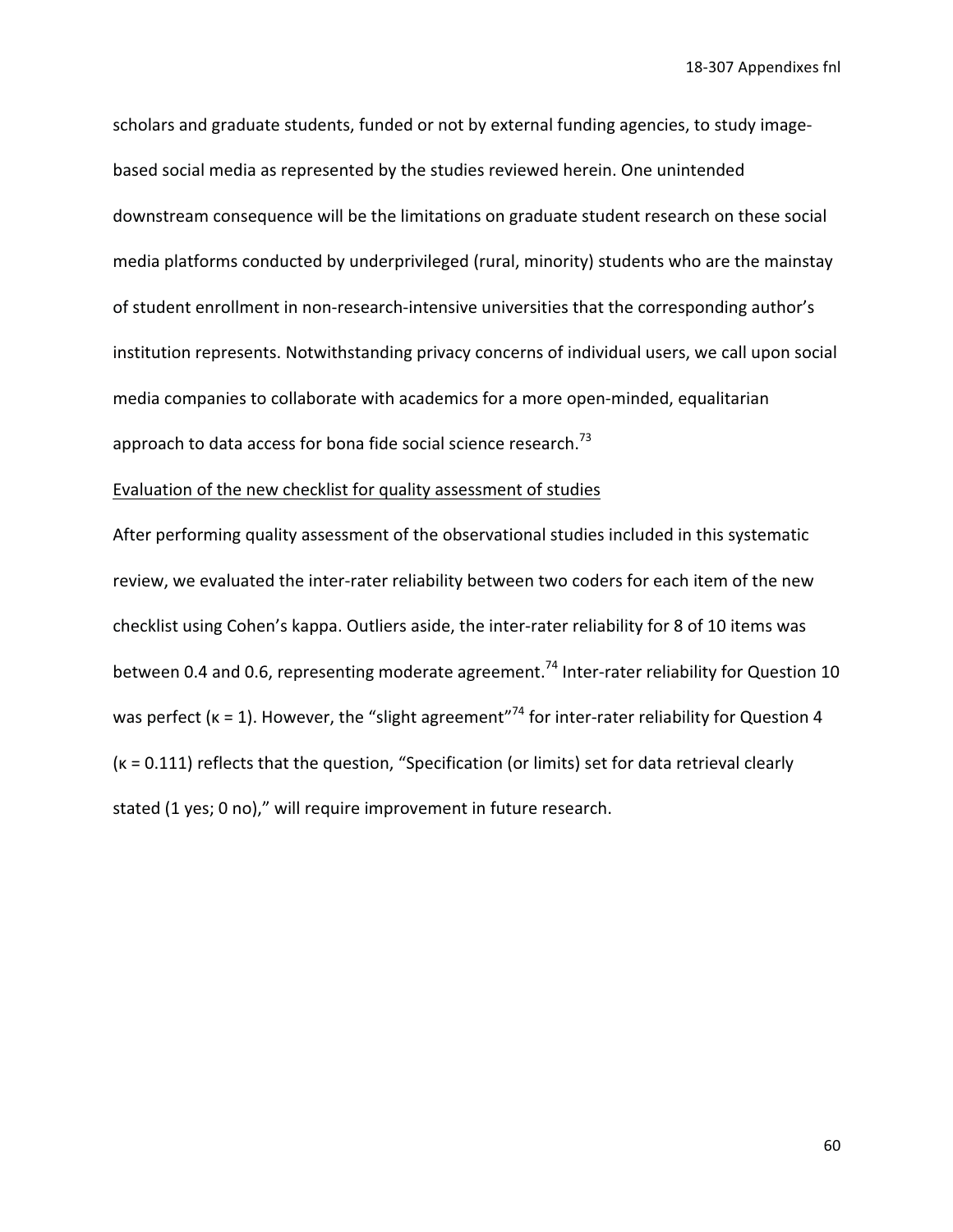#### **References**

- 1. Patel R, Chang T, Greysen SR, Chopra V. Social Media Use in Chronic Disease: A Systematic Review and Novel Taxonomy. Am J Med. 2015;128(12):1335-1350.
- 2. Downs SH, Black N. The feasibility of creating a checklist for the assessment of the methodological quality both of randomised and non-randomised studies of health care interventions. J Epidemiol Community Health. 1998;52(6):377-384.
- 3. Critical Appraisal Skills Programme (CASP). Critical Appraisal Skills Programme qualitative research checklist. 2013; http://www.casp-uk.net/#!checklists/cb36. Accessed Jan 12, 2016.
- 4. Guidry JPD, Jin Y, Orr CA, Messner M, Meganck S. Ebola on Instagram and Twitter: How health organizations address the health crisis in their social media engagement. Public Relat Rev. 2017;43(3):477-486.
- 5. Haeberle HS, Egger AC, Navarro SM, et al. Social Media and Pediatric Scoliosis: An Analysis of Patient and Surgeon Use. Surgical technology international. 2017;31:189-196.
- 6. Mahroum N, Watad A, Bragazzi NL, et al. On status epilepticus and pins: A systematic content analysis. Epilepsy & behavior : E&B. 2017;74:130-134.
- 7. Yom-Tov E, Fernandez-Luque L, Weber I, Crain SP. Pro-Anorexia and Pro-Recovery Photo Sharing: A Tale of Two Warring Tribes. Journal of medical Internet research. 2012;14(6):233-244.
- 8. Reece AG, Danforth CM. Instagram photos reveal predictive markers of depression. Epj Data Sci. 2017;6:15.
- 9. Bierut T, Krauss MJ, Sowles SJ, Cavazos-Rehg PA. Exploring Marijuana Advertising on Weedmaps, a Popular Online Directory. Prev Sci. 2017;18(2):183-192.
- 10. Brown RC, Fischer T, Goldwich AD, Keller F, Young R, Plener PL. #cutting: Non-suicidal self-injury (NSSI) on Instagram. Psychol Med. 2018;48(2):337-346.
- 11. Tang L, Park SE. Sun Exposure, Tanning Beds, and Herbs That Cure: An Examination of Skin Cancer on Pinterest. Health Commun. 2017;32(10):1192-1200.
- 12. Correia RB, Li L, Rocha LM. Monitoring Potential Drug Interactions and Reactions Via Network Analysis of Instagram User Timelines. Pac Symp Biocomput. 2016;21:492-503.
- 13. Ramkumar PN, La T, Jr., Fisch E, et al. Integrating Social Media and Anterior Cruciate Ligament Surgery: An Analysis of Patient, Surgeon, and Hospital Use. Arthroscopy : the journal of arthroscopic & related surgery : official publication of the Arthroscopy Association of North America and the International Arthroscopy Association. 2017;33(3):579-585.
- 14. Ramkumar PN, Navarro SM, Haeberle HS, et al. Cellular therapy injections in today's orthopedic market: A social media analysis. Cytotherapy. 2017;19(12):1392-1399.
- 15. Ramkumar PN, Navarro SM, Haeberle HS, Chughtai M, Flynn ME, Mont MA. Social Media and Total Joint Arthroplasty: An Analysis of Patient Utilization on Instagram. The Journal of arthroplasty. 2017;32(9):2694-2700.
- 16. Fung IC, Blankenship EB, Goff ME, et al. Zika-Virus-Related Photo Sharing on Pinterest and Instagram. Disaster medicine and public health preparedness. 2017;11(6):656-659.
- 17. Cavazos-Rehg PA, Krauss MJ, Sowles SJ, Bierut LJ. Marijuana-Related Posts on Instagram. Prev Sci. 2016;17(6):710-720.
- 18. Chu KH, Allem JP, Cruz TB, Unger JB. Vaping on Instagram: cloud chasing, hand checks and product placement. Tob Control. 2017;26(5):575-578.
- 19. Allem JP, Chu KH, Cruz TB, Unger JB. Waterpipe Promotion and Use on Instagram: #Hookah. Nicotine Tob Res. 2017;19(10):1248-1252.
- 20. Allem JP, Escobedo P, Chu KH, Cruz TB, Unger JB. Images of Little Cigars and Cigarillos on Instagram Identified by the Hashtag #swisher: Thematic Analysis. Journal of medical Internet research. 2017;19(7).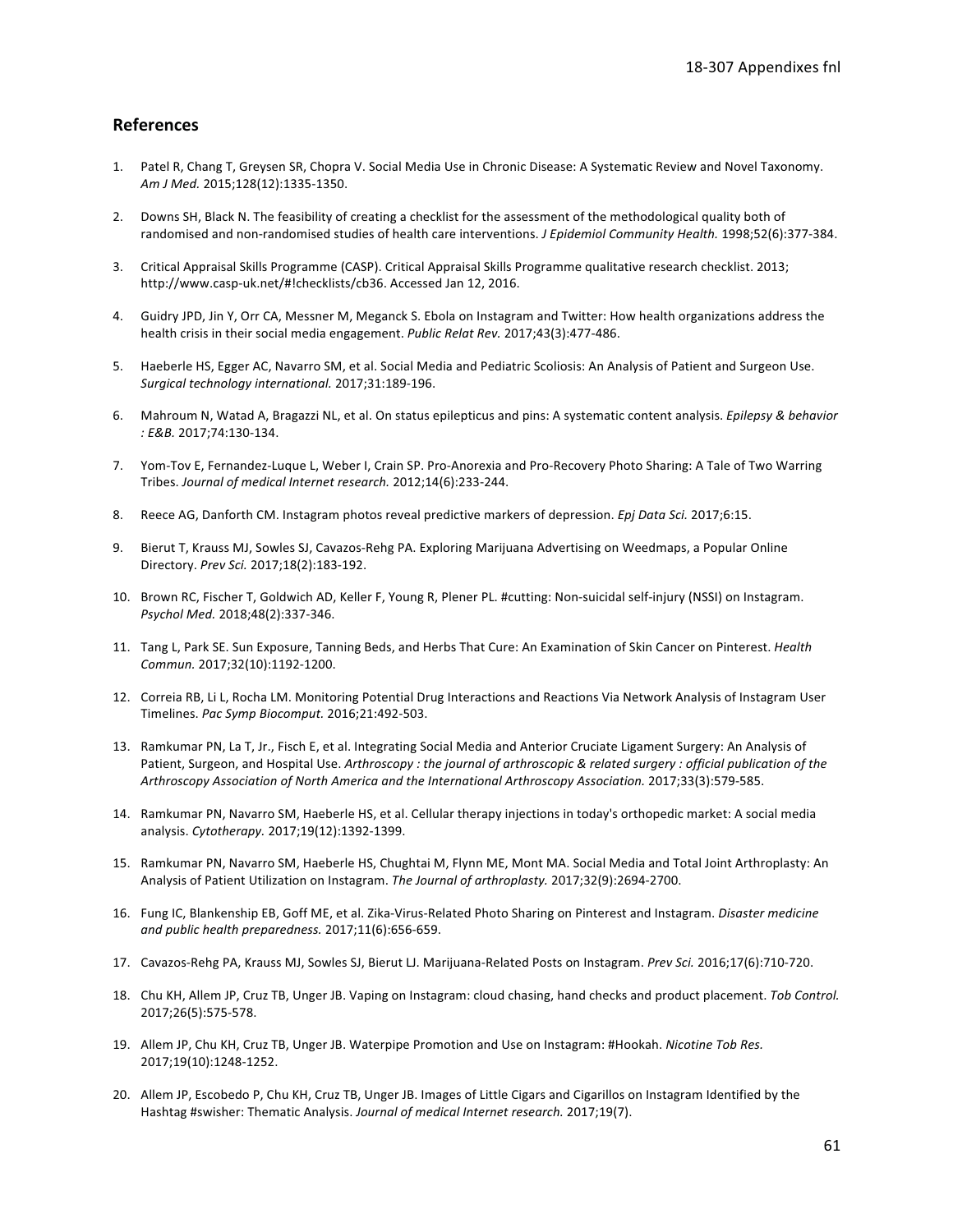- 21. Warner EL, Ellington L, Kirchhoff AC, Cloyes KG. Acquisition of Social Support and Linguistic Characteristics of Social Media Posts About Young Adult Cancer. Journal of adolescent and young adult oncology. 2018;7(2):196-203.
- 22. Carrotte ER, Prichard I, Lim MSC. "Fitspiration" on Social Media: A Content Analysis of Gendered Images. Journal of medical Internet research. 2017;19(3).
- 23. Lee AS, Hart JL, Sears CG, Walker KL, Siu A, Smith C. A picture is worth a thousand words: Electronic cigarette content on Instagram and Pinterest. Tobacco prevention & cessation. 2017;3:119.
- 24. Miguel EM, Chou T, Golik A, et al. Examining the scope and patterns of deliberate self-injurious cutting content in popular social media. Depression and anxiety. 2017;34(9):786-793.
- 25. Pila E, Mond JM, Griffiths S, Mitchison D, Murray SB. A thematic content analysis of #cheatmeal images on social media: Characterizing an emerging dietary trend. Int J Eat Disorder. 2017;50(6):698-706.
- 26. Santarossa S, Coyne P, Lisinski C, Woodruff SJ. #fitspo on Instagram: A mixed-methods approach using Netlytic and photo analysis, uncovering the online discussion and author/image characteristics. Journal of Health Psychology. 2016;0(0):1359105316676334.
- 27. Paige SR, Stellefson M, Chaney BH, Alber JM. Pinterest as a Resource for Health Information on Chronic Obstructive Pulmonary Disease (COPD): A Social Media Content Analysis. Am J Health Educ. 2015;46(4):241-251.
- 28. Cavazos-Rehg PA, Krauss MJ, Sowles SJ, et al. An Analysis of Depression, Self-Harm, and Suicidal Ideation Content on Tumblr. Crisis. 2017;38(1):44-52.
- 29. Marcus SR. Thinspiration vs. thicksperation: Comparing pro-anorexic and fat acceptance image posts on a photo-sharing site. Cyberpsychology. 2016;10(2).
- 30. Ahmed OH, Lee H, Struik LL. A picture tells a thousand words: A content analysis of concussion-related images online. Physical therapy in sport: official journal of the Association of Chartered Physiotherapists in Sports Medicine. 2016;21:82-86.
- 31. Guidry J, Jin Y, Haddad L, Zhang Y, Smith J. How Health Risks Are Pinpointed (or Not) on Social Media: The Portrayal of Waterpipe Smoking on Pinterest. Health Commun. 2016;31(6):659-667.
- 32. Guidry JP, Carlyle K, Messner M, Jin Y. On pins and needles: how vaccines are portrayed on Pinterest. Vaccine. 2015;33(39):5051-5056.
- 33. Guidry J, Zhang Y, Jin Y, Parrish C. Portrayals of depression on Pinterest and why public relations practitioners should care. Public Relat Rev. 2016;42(1):232-236.
- 34. Webb JB, Vinoski ER, Bonar AS, Davies AE, Etzel L. Fat is fashionable and fit: A comparative content analysis of Fatspiration and Health at Every Size (R) Instagram images. Body Image. 2017;22:53-64.
- 35. Seltzer EK, Horst-Martz E, Lu M, Merchant RM. Public sentiment and discourse about Zika virus on Instagram. Public Health. 2017;150:170-175.
- 36. Branley DB, Covey J. Pro-ana versus Pro-recovery: A Content Analytic Comparison of Social Media Users' Communication about Eating Disorders on Twitter and Tumblr. Front Psychol. 2017;8.
- 37. Klein GH, Neto PG, Tezza R. Big Data and social media: surveillance of networks as management tool. Saude Soc-Sao Paulo. 2017;26(1):208-217.
- 38. Ging D, Garvey S. "Written in these scars are the stories I can't explain': A content analysis of pro-ana and thinspiration image sharing on Instagram. New Media Soc. 2018;20(3):1181-1200.
- 39. Holmberg C, Chaplin JE, Hillman T, Berg C. Adolescents' presentation of food in social media: An explorative study. Appetite. 2016;99:121-129.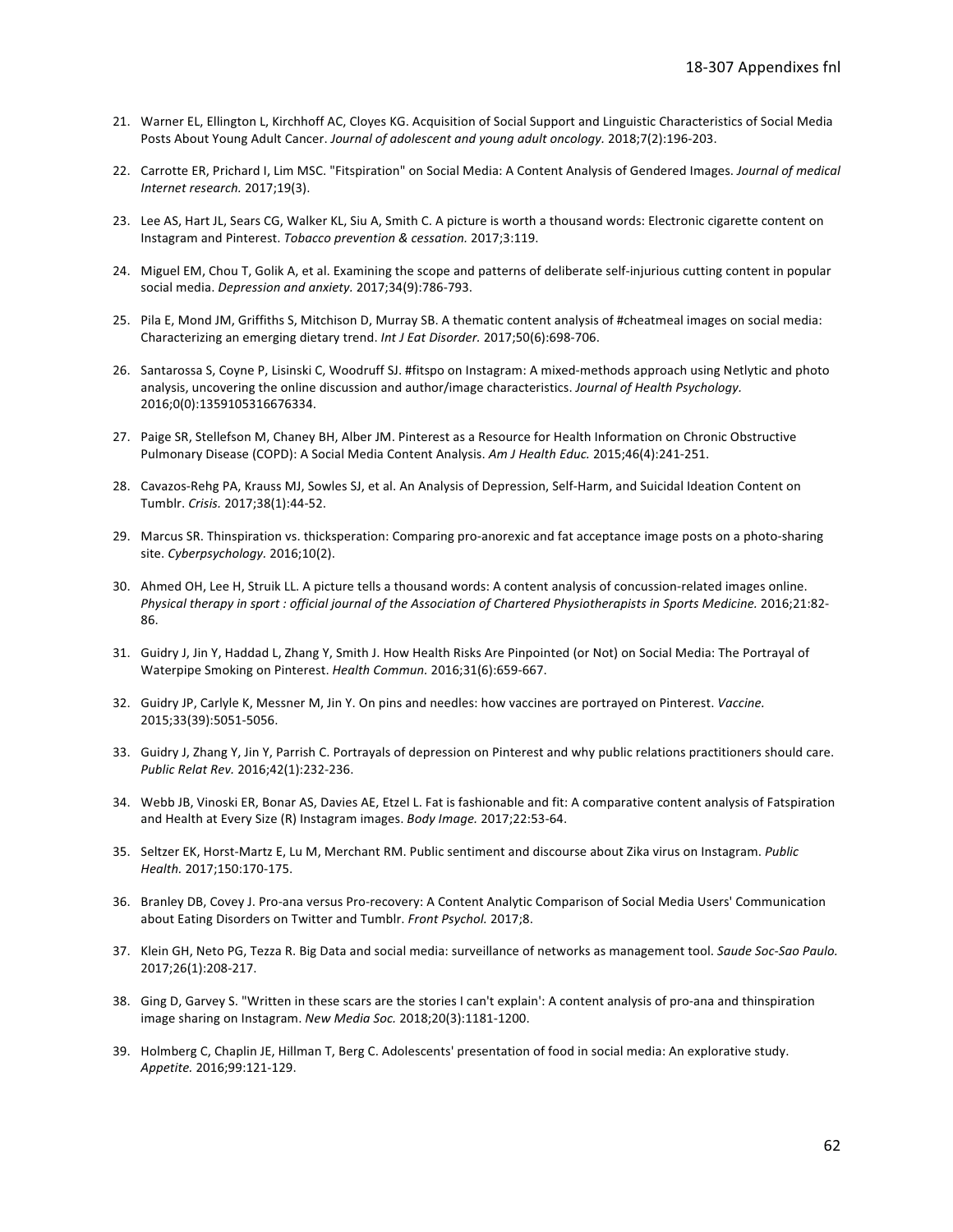- 40. Reade JA. The female body on Instagram: Is fit the new it? Reinvention: An International Journal of Undergraduate Research. 2016;9(1).
- 41. Simpson CC, Mazzeo SE. Skinny Is Not Enough: A Content Analysis of Fitspiration on Pinterest. Health Commun. 2017;32(5):560-567.
- 42. Moreno MA, Ton A, Selkie E, Evans Y. Secret Society 123: Understanding the Language of Self-Harm on Instagram. J Adolesc Health. 2016;58(1):78-84.
- 43. Barry AE, Bates AM, Olusanya O, et al. Alcohol Marketing on Twitter and Instagram: Evidence of Directly Advertising to Youth/Adolescents. Alcohol Alcohol. 2016;51(4):487-492.
- 44. Seltzer EK, Jean NS, Kramer-Golinkoff E, Asch DA, Merchant RM. The content of social media's shared images about Ebola: a retrospective study. Public Health. 2015;129(9):1273-1277.
- 45. Yi-Frazier JP, Cochrane K, Mitrovich C, et al. Using Instagram as a Modified Application of Photovoice for Storytelling and Sharing in Adolescents With Type 1 Diabetes. Qual Health Res. 2015;25(10):1372-1382.
- 46. Al-Eisa E, Al-Rushud A, Alghadir A, et al. Effect of Motivation by "Instagram" on Adherence to Physical Activity among Female College Students. BioMed research international. 2016;2016:1546013.
- 47. Boyle SC, Earle AM, LaBrie JW, Ballou K. Facebook dethroned: Revealing the more likely social media destinations for college students' depictions of underage drinking. Addictive behaviors. 2017;65:63-67.
- 48. Brown Z, Tiggemann M. Attractive celebrity and peer images on Instagram: Effect on women's mood and body image. Body Image. 2016;19:37-43.
- 49. Fernandez-Luque L, Singh M, Ofli F, et al. Implementing 360 degrees Quantified Self for childhood obesity: feasibility study and experiences from a weight loss camp in Qatar. BMC medical informatics and decision making. 2017;17(1):37.
- 50. Holland G, Tiggemann M. "Strong beats skinny every time": Disordered eating and compulsive exercise in women who post fitspiration on Instagram. Int J Eat Disorder. 2017;50(1):76-79.
- 51. Sherman LE, Payton AA, Hernandez LM, Greenfield PM, Dapretto M. The Power of the Like in Adolescence: Effects of Peer Influence on Neural and Behavioral Responses to Social Media. Psychol Sci. 2016;27(7):1027-1035.
- 52. Wilkinson JL, Strickling K, Payne HE, Jensen KC, West JH. Evaluation of Diet-Related Infographics on Pinterest for Use of Behavior Change Theories: A Content Analysis. Jmir Mhealth Uhealth. 2016;4(4).
- 53. O'Donnell NH, Willoughby JF. Photo-sharing social media for eHealth: analysing perceived message effectiveness of sexual health information on Instagram. J Vis Commun Med. 2017;40(4):149-159.
- 54. Sherman LE, Greenfield PM, Hernandez LM, Dapretto M. Peer Influence Via Instagram: Effects on Brain and Behavior in Adolescence and Young Adulthood. Child Dev. 2018;89(1):37-47.
- 55. Slater A, Varsani N, Diedrichs PC. #fitspo or #loveyourself? The impact of fitspiration and self-compassion Instagram images on women's body image, self-compassion, and mood. Body Image. 2017;22:87-96.
- 56. Tiggemann M, Zaccardo M. "Exercise to be fit, not skinny": The effect of fitspiration imagery on women's body image. Body Image. 2015;15:61-67.
- 57. Kinard BR. Insta-Grams: The Effect of Consumer Weight on Reactions to Healthy Food Posts. Cyberpsych Beh Soc N. 2016;19(8):481-486.
- 58. Phua J, Jin SV, Hahm JM. Celebrity-endorsed e-cigarette brand Instagram advertisements: Effects on young adults' attitudes towards e-cigarettes and smoking intentions. Journal of Health Psychology. 2018;23(4):550-560.
- 59. Bowden C, Sheehan A, Foureur M. Birth room images: What they tell us about childbirth. A discourse analysis of birth rooms in developed countries. Midwifery. 2016;35:71-77.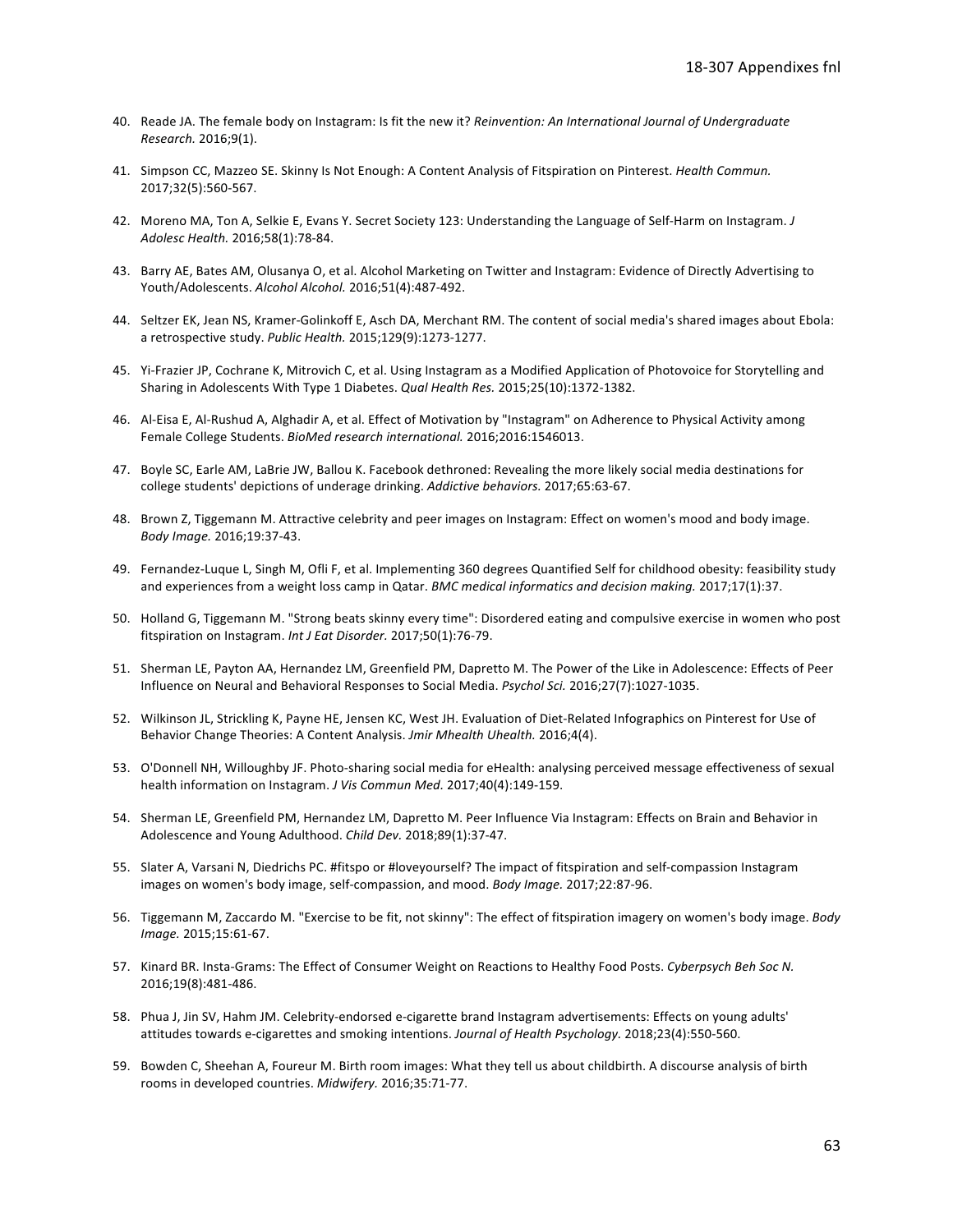- 60. Gonzalez-Polledo E, Tarr J. The thing about pain: The remaking of illness narratives in chronic pain expressions on social media. New Media Soc. 2016;18(8):1455-1472.
- 61. Primack BA, Carroll MV, Shensa A, Davis W, Levine MD. Sex Differences in Hookah-Related Images Posted on Tumblr: A Content Analysis. J Health Commun. 2016;21(3):366-375.
- 62. Yang X, Luo J. Tracking illicit drug dealing and abuse on Instagram using multimodal analysis. ACM Transactions on Intelligent Systems and Technology (TIST). 2017;8(4):58.
- 63. Myers L, Jones J, Boesten N, Lancman M. Psychogenic non-epileptic seizures (PNES) on the Internet: Online representation of the disorder and frequency of search terms. Seizure-Eur J Epilep. 2016;40:114-122.
- 64. Tiggemann M, Zaccardo M. 'Strong is the new skinny': A content analysis of #fitspiration images on Instagram. Journal of Health Psychology. 2016;0(0):1359105316639436.
- 65. Dorfman RG, Vaca EE, Mahmood E, Fine NA, Schierle CF. Plastic Surgery-Related Hashtag Utilization on Instagram: Implications for Education and Marketing. Aesthetic surgery journal. 2018;38(3):332-338.
- 66. Ghaznavi J, Taylor LD. Bones, body parts, and sex appeal: An analysis of #thinspiration images on popular social media. Body Image. 2015;14:54-61.
- 67. Laestadius LI, Wahl MM, Cho YI. #Vapelife: An Exploratory Study of Electronic Cigarette Use and Promotion on Instagram. Subst Use Misuse. 2016;51(12):1669-1673.
- 68. Drake SA, Zhang N, Applewhite C, Fowler K, Holcomb JB. A social media program to increase adolescent seat belt use. Public Health Nurs. 2017;34(5):500-504.
- 69. Park M, Sun Y, McLaughlin ML. Social Media Propagation of Content Promoting Risky Health Behavior. Cyberpsych Beh Soc N. 2017;20(5):278-285.
- 70. Instagram. Instagram Developer Page. 2018; https://www.instagram.com/developer/. Accessed July 30, 2018.
- 71. Unaka. Update: Instagram API Changes, Restrictions & Solutions. 2017; https://www.dialogfeed.com/update-instagramapi-changes-restrictions-solutions/. Accessed July 30, 2018.
- 72. Constine J. Instagram suddenly chokes off developers as Facebook chases privacy. 2018; https://techcrunch.com/2018/04/02/instagram-api-limit/. Accessed July 30, 2018.
- 73. Bruns A. Facebook shuts the gate after the horse has bolted, and hurts real research in the process. 2018; https://policyreview.info/articles/news/facebook-shuts-gate-after-horse-has-bolted-and-hurts-real-research-process/786. Accessed July 31, 2018.
- 74. Viera AJ, Garrett JM. Understanding interobserver agreement: the kappa statistic. Fam Med. 2005;37(5):360-363.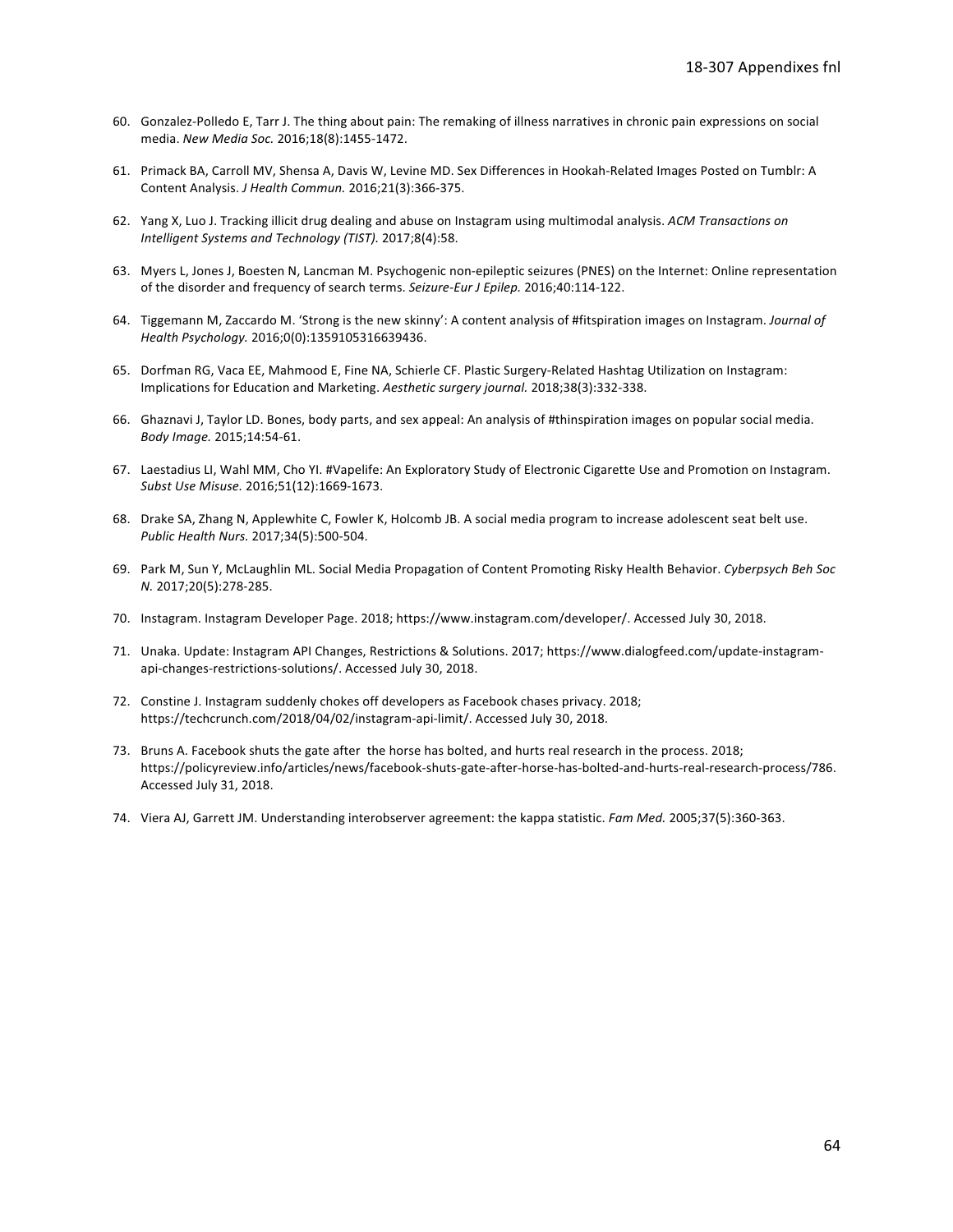## **APPENDIX E**

## Public Health Implications of Image-based Social Media: A Systematic Review of Instagram, **Pinterest, Tumblr and Flickr**

## **Appendix E. Quality assessment**

Table S16. New checklist for the quality assessment of observational studies that analyzed image-based social media posts (excluding experimental studies or surveys with human participants)

Is there a clear statement of the aims of the research (the research questions)? (1  $\mathbf{1}$ yes; 0 no)

Data retrieval information clearly stated:

- $2<sup>1</sup>$ Keyword/hashtag used to retrieve data clearly stated (1 yes; 0 no)
- $\overline{\mathbf{3}}$ Tool / method used to retrieve data clearly stated (1 yes; 0 no)

Example: API/screen capture/manual identification

- 4 Specification (or limits) set for data retrieval clearly stated (1 yes; 0 no) Example: limits to only English posts; limits to certain types of images
- 5 Date (or time frame) of data retrieval clearly stated (1 yes; 0 no)
- Was the sampling method representative of the social media posts (or populations) 6
- intended to the study? Non-probability sampling (including; purposive, quota, convenience and snowball sampling) is 0

Probability sampling (including: simple random, systematic, stratified, cluster, twostage and multi-stage sampling) is 1

Full population (i.e. everything retrieved under a search term) is 1

 $\overline{7}$ If this is a content analysis of social media posts, is the classification reliable? Manual coding with at least 10% double coded, with a reported kappa of 0.8 or higher (on average), then 1

Manual coding with two coders, and all disagreements resolved by consensus or by a third reviewer, then 1

Machine learning methods, then 1

if not, then 0 (if no kappa reported, then 0, unless all disagreement resolved) If this is NOT a content analysis, then NA

Statistical analysis. Did the investigator(s) control for confounding factors (e.g., stratification/matching/restriction/adjustment) when analyzing the associations?

(yes 1; no 0)

8

If the study contains purely descriptive results, no association and prediction tests were conducted in the test, then Not applicable

- IRB approval or waiver obtained, or state that IRB determined that this is not 9 human subject research. (yes 1; no 0)
- 10 Is there a clear statement of findings? (yes 1; no 0)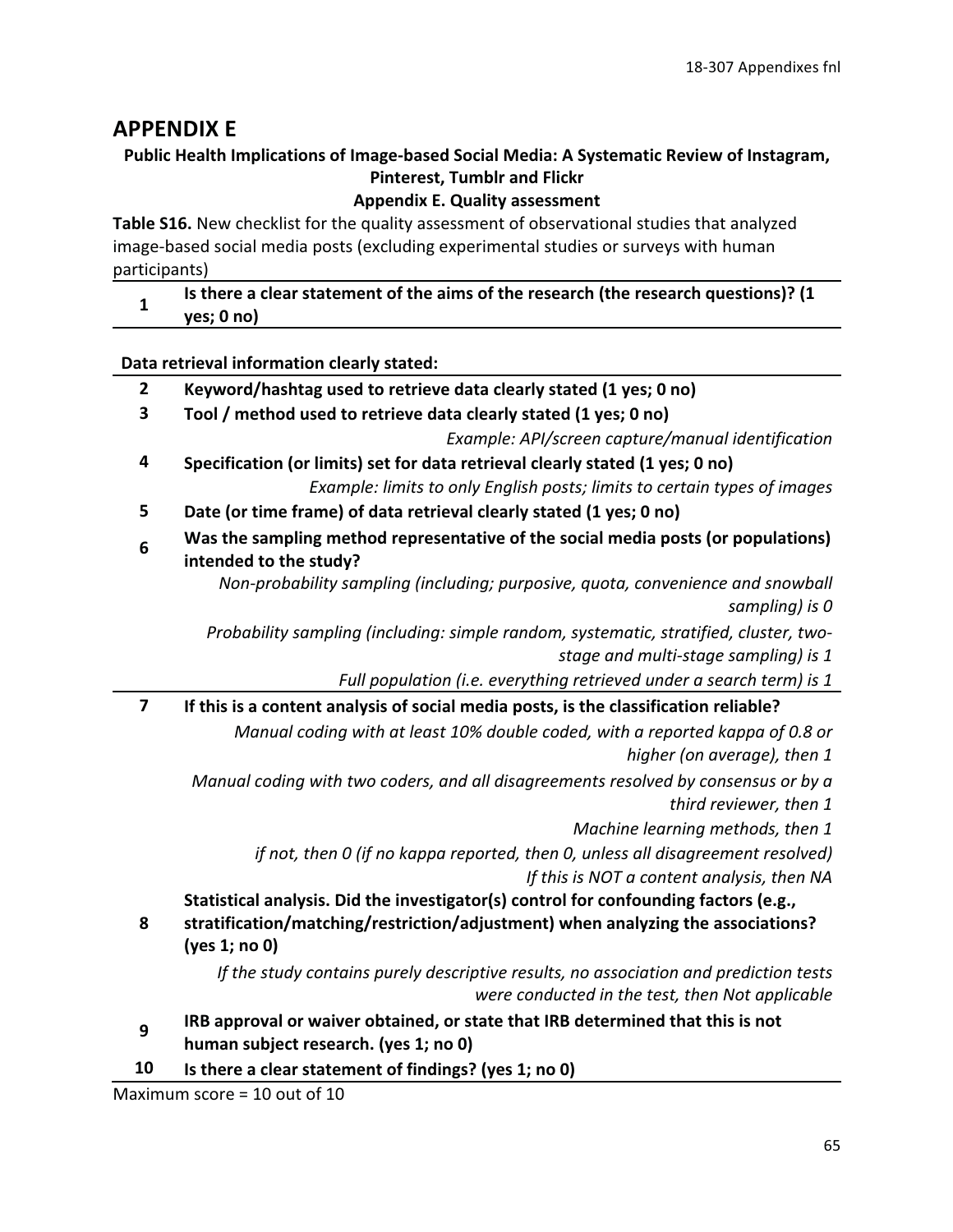| ļ<br>ι      |
|-------------|
| C<br>J      |
|             |
| ۱           |
|             |
|             |
| ς           |
|             |
|             |
|             |
| č           |
|             |
| q<br>۰<br>۲ |
|             |

|                                       |                   | Papers    | Maximum        | Scores received                 |             |                      |       |              |                     |
|---------------------------------------|-------------------|-----------|----------------|---------------------------------|-------------|----------------------|-------|--------------|---------------------|
|                                       |                   | assessed  | score          |                                 |             |                      |       |              |                     |
|                                       |                   | using a   | possible       |                                 |             |                      |       |              |                     |
|                                       |                   | checklist |                |                                 |             |                      |       |              |                     |
|                                       |                   |           |                | 1 <sup>st</sup> quartile Median |             | 3rd                  | Mean  | Standard     | Range               |
|                                       |                   |           |                |                                 |             | quartile             |       | deviation    |                     |
| Downs and Total<br>Black <sup>a</sup> |                   | 20        | 26             | 7.5                             | $\Xi$       | 12.25                | 10.65 | 4.37         | $4 - 22$            |
|                                       | Reporting         |           | $\overline{c}$ | 4                               | $\mathbf 0$ | $\infty$             | 3.33  |              | $3 - 10$            |
|                                       | External          |           | $\omega$       | 0                               | 0           |                      | 0.25  | 1.92<br>0.74 | $0 - 2$             |
|                                       | validity          |           |                |                                 |             |                      |       |              |                     |
|                                       | Internal validity |           |                |                                 | ო           | 3.25                 | 1.53  | 1.30         | م<br>ا<br>$\dot{+}$ |
|                                       | $-b$ ias          |           |                |                                 |             |                      |       |              |                     |
|                                       | Internal validity |           | 6              | 0                               |             | $\sim$               | 0.81  | 1.36         | $0 - 5$             |
|                                       | -confounding      |           |                |                                 |             |                      |       |              |                     |
| CASP                                  |                   | 46        | თ              |                                 | $\infty$    | ∞                    | 7.83  | 0.76         | $5 - 9$             |
| qualitative                           |                   |           |                |                                 |             |                      |       |              |                     |
| research                              |                   |           |                |                                 |             |                      |       |              |                     |
| checklist <sup>b</sup>                |                   |           |                |                                 |             |                      |       |              |                     |
| New                                   |                   | 54        | $\overline{0}$ | 5                               | $\circ$     | $\infty$             | 6.05  | 1.66         | $1 - 9$             |
| Checklist                             |                   |           |                |                                 |             |                      |       |              |                     |
|                                       | $\frac{1}{2}$     |           | י<br>י         | $\ddot{ }$                      |             | $\ddot{\phantom{a}}$ |       |              |                     |

 $\mathsf{l}$ 

Table S17. Statistics of the scores of quality assessment using three different checklists.

CASP: Critical Appraisal Skills Programme. Notes: a) Excluding Question 27; b) excluding Question 10.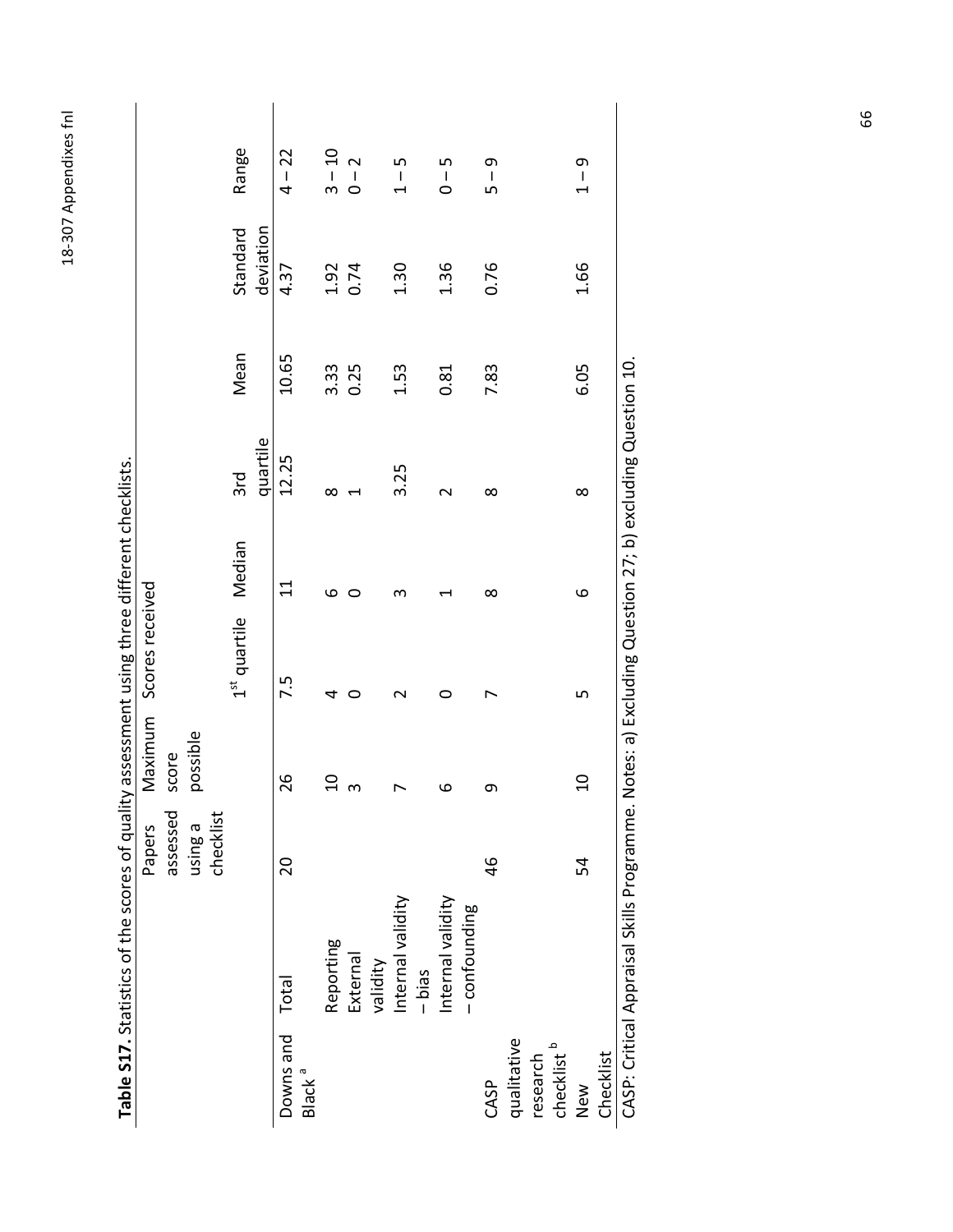| S<br>Ĺ        |
|---------------|
| I<br>č        |
|               |
| ς             |
| ş             |
| S             |
| ŗ             |
| ć             |
|               |
| $\frac{1}{2}$ |

| Table S18. Summary scores of papers using the Downs & |                      |                                          |                           |          | Black Checklist, excluding question 27 |                 |                          |                          |                          |                |                               |
|-------------------------------------------------------|----------------------|------------------------------------------|---------------------------|----------|----------------------------------------|-----------------|--------------------------|--------------------------|--------------------------|----------------|-------------------------------|
| Reporting                                             |                      |                                          | Externa                   |          |                                        | nterna          |                          |                          | hterna                   |                |                               |
|                                                       |                      |                                          | validity                  |          |                                        | validity        |                          |                          | validity                 |                |                               |
|                                                       |                      |                                          |                           |          |                                        | $-bias$         |                          |                          | confounding              |                |                               |
| <u>ፎ</u>                                              | R <sub>2</sub>       | Nin                                      | $\blacktriangleleft$<br>≃ | 52       | im                                     | <b>Z</b>        | R <sub>2</sub>           | iin<br>Min               | 75                       | R <sub>2</sub> | ilin                          |
|                                                       |                      |                                          |                           |          |                                        | 4               | m                        | m                        |                          |                |                               |
|                                                       |                      |                                          |                           |          |                                        | $\sim$          |                          |                          |                          |                | $\sim$                        |
|                                                       |                      |                                          |                           |          |                                        |                 |                          |                          |                          |                |                               |
| Gror & ran & dand wadd wa                             | carwaad aranganaa aa | <b>646m x 75 x 74m x 74m x 74m x 74m</b> | HHMOHHNONOOONHONOONO      |          | 0                                      | $\sim$          |                          |                          |                          |                |                               |
|                                                       |                      |                                          |                           |          | ○                                      | ന               |                          |                          |                          |                |                               |
|                                                       |                      |                                          |                           | 0        | 0                                      | ო               |                          |                          |                          |                |                               |
|                                                       |                      |                                          |                           | $\sim$   | $\sim$                                 | ഹ               |                          |                          |                          |                |                               |
|                                                       |                      |                                          |                           | ○        | $\circ$                                |                 |                          | ന                        | ო                        |                | $\sim$                        |
|                                                       |                      |                                          |                           | $\sim$ 0 | NOOOOO                                 | m — m n m n n n | $\overline{\phantom{0}}$ | $\overline{\phantom{0}}$ | $\overline{\phantom{0}}$ |                | $\overline{H}$ m              |
|                                                       |                      |                                          |                           |          |                                        |                 | ന                        | ന                        | ന                        | m              |                               |
|                                                       |                      |                                          |                           | $\circ$  |                                        |                 | ഗ                        | ഗ                        | ന                        | o              | $\circ$                       |
|                                                       |                      |                                          |                           | $\circ$  |                                        |                 | ന                        | ന                        | m                        | $\sim$         | $\sim$ 0                      |
|                                                       |                      |                                          |                           | $\circ$  |                                        |                 | M N N                    | $\overline{ }$           | 0                        | $\overline{ }$ |                               |
|                                                       |                      |                                          |                           | $\circ$  |                                        |                 |                          | $\sim$                   | $\circ$                  | ○              | $\circ$                       |
|                                                       |                      |                                          |                           | $\circ$  | $\circ$                                |                 |                          | $\sim$                   |                          |                | $\overline{a}$ $\overline{b}$ |
|                                                       |                      |                                          |                           | ○        | $\circ$                                | $\overline{4}$  |                          | $\sim$                   |                          | ○              |                               |
|                                                       |                      |                                          |                           | ○        | $\circ$                                | 4               |                          | 4                        |                          |                | $\sim$                        |
|                                                       |                      |                                          |                           | ○        | $\circ$                                | ഹ               |                          |                          |                          |                | $\circ$                       |
|                                                       |                      |                                          |                           |          | $\sim$                                 | ഥ               |                          |                          |                          |                |                               |
|                                                       | ഥ                    | ທ                                        |                           |          | $\circ$                                |                 |                          |                          |                          |                |                               |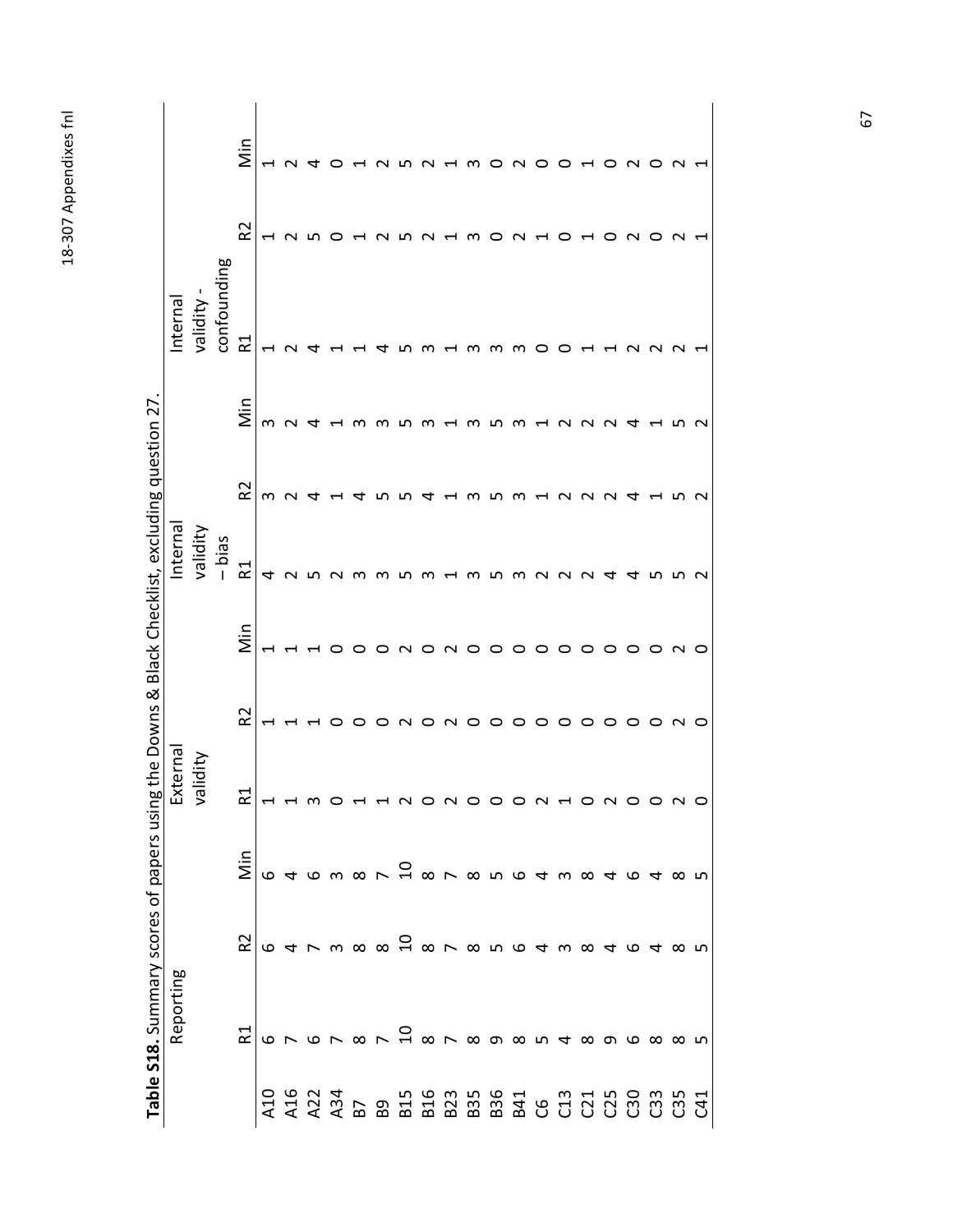| וד<br>Paper ID  | …o<br>Reviewer 1 | Reviewer 2       | Minimum of two |
|-----------------|------------------|------------------|----------------|
| A8              | 8                | $\overline{7}$   | $\overline{7}$ |
| A9              | 8                | $\bf 8$          | 8              |
| A18             | $\boldsymbol{9}$ | 8                | 8              |
| A19             | 9                | 9                | 9              |
| A21             | $\boldsymbol{9}$ | $\bf 8$          | 8              |
| A23             | 8                | $\bf 8$          | 8              |
| A42             | 9                | $\boldsymbol{9}$ | 9              |
| <b>B2</b>       | 8                | $\overline{7}$   | $\overline{7}$ |
| B <sub>3</sub>  | 8                | 8                | 8              |
| <b>B4</b>       | 8                | $\bf 8$          | 8              |
| <b>B5</b>       | 8                | 5                | 5              |
| <b>B6</b>       | 8                | $\bf 8$          | 8              |
| <b>B10</b>      | 9                | $\overline{7}$   | $\overline{7}$ |
| <b>B11</b>      | 8                | $\overline{7}$   | $\overline{7}$ |
| <b>B12</b>      | 8                | $\bf 8$          | 8              |
| <b>B13</b>      | 8                | $\overline{7}$   | $\overline{7}$ |
| <b>B17</b>      | 8                | 8                | 8              |
| <b>B18</b>      | 8                | $\overline{7}$   | $\overline{7}$ |
| <b>B20</b>      | $\overline{7}$   | $\overline{7}$   | $\overline{7}$ |
| <b>B21</b>      | 9                | $\overline{7}$   | $\overline{7}$ |
| <b>B24</b>      | $\boldsymbol{9}$ | 9                | 9              |
| <b>B25</b>      | 8                | 8                | 8              |
| <b>B28</b>      | 8                | $\bf 8$          | 8              |
| <b>B31</b>      | 9                | 9                | 9              |
| <b>B32</b>      | 9                | $\boldsymbol{9}$ | 9              |
| <b>B33</b>      | 8                | $\bf 8$          | 8              |
| <b>B37</b>      | 9                | $\bf 8$          | 8              |
| <b>B38</b>      | 9                | 9                | 9              |
| <b>B39</b>      | 8                | $\bf 8$          | 8              |
| <b>B42</b>      | 8                | 8                | 8              |
| $\mathsf{C1}$   | 8                | $\bf 8$          | 8              |
| C <sub>3</sub>  | $\overline{7}$   | $\overline{7}$   | $\overline{7}$ |
| C4              | 8                | 8                | 8              |
| C10             | 8                | $\bf 8$          | 8              |
| C11             | $\overline{7}$   | $\overline{7}$   | $\overline{7}$ |
| C14             | 8                | 8                | 8              |
| C17             | $\overline{7}$   |                  | $\overline{7}$ |
| C18             | $\overline{7}$   | $\overline{7}$   | $\overline{7}$ |
| C19             | 8                | $\bf 8$          | 8              |
| C <sub>20</sub> | 8                | $\bf 8$          | 8              |
| C <sub>23</sub> | 8                | 8                | 8              |

Table S19. Summary scores of papers using Critical Appraisal Skills Programme (CASP) qualitative research checklist, excluding Question 10.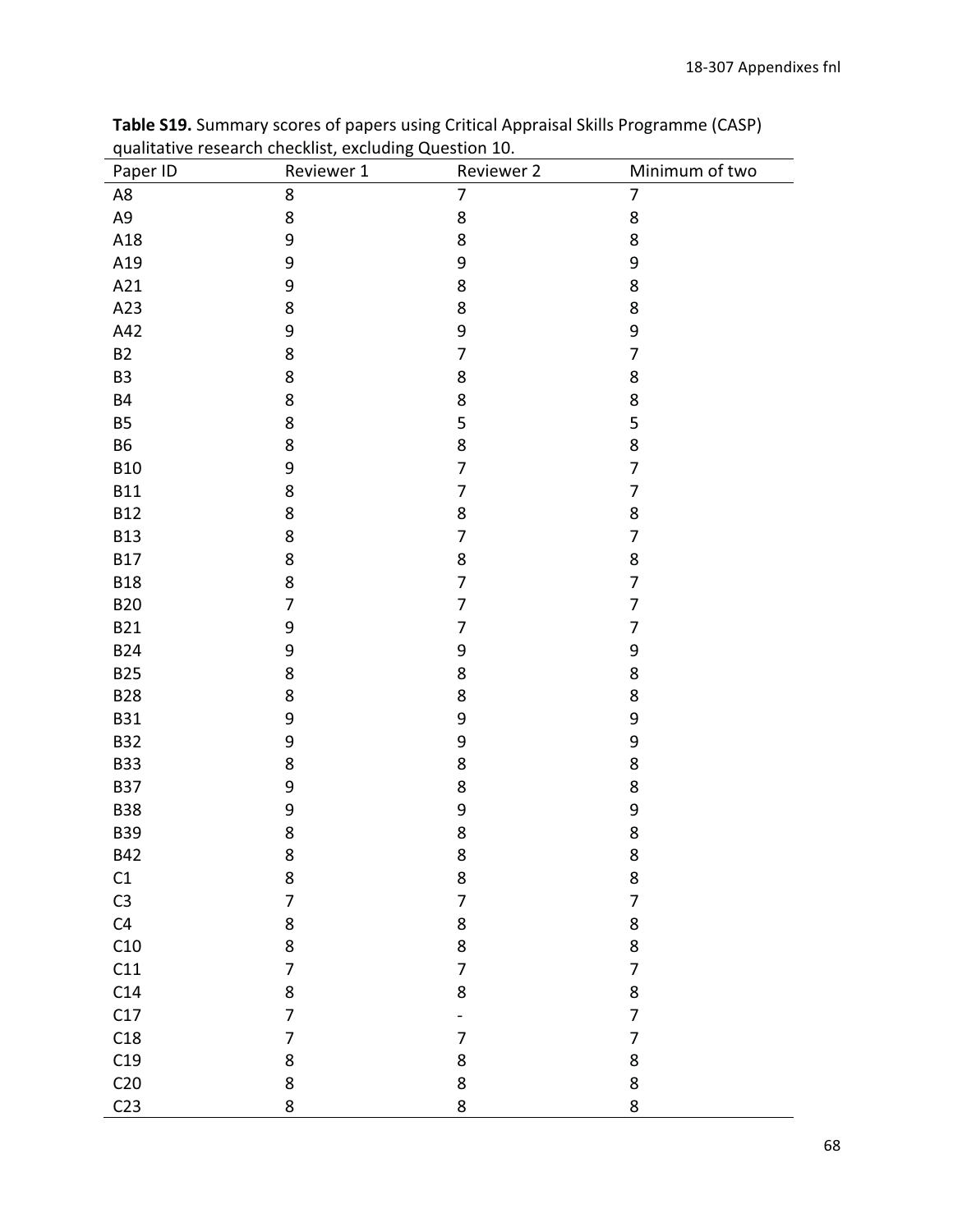| C <sub>27</sub>                                                                             |   | Ō |  |
|---------------------------------------------------------------------------------------------|---|---|--|
|                                                                                             | О | ە |  |
| C <sub>28</sub><br>C <sub>28</sub><br>C <sub>32</sub><br>C <sub>38</sub><br>C <sub>40</sub> | ပ | Õ |  |
|                                                                                             |   | O |  |
|                                                                                             |   |   |  |

Note: C17 was a Portuguese paper and was evaluated by one individual only.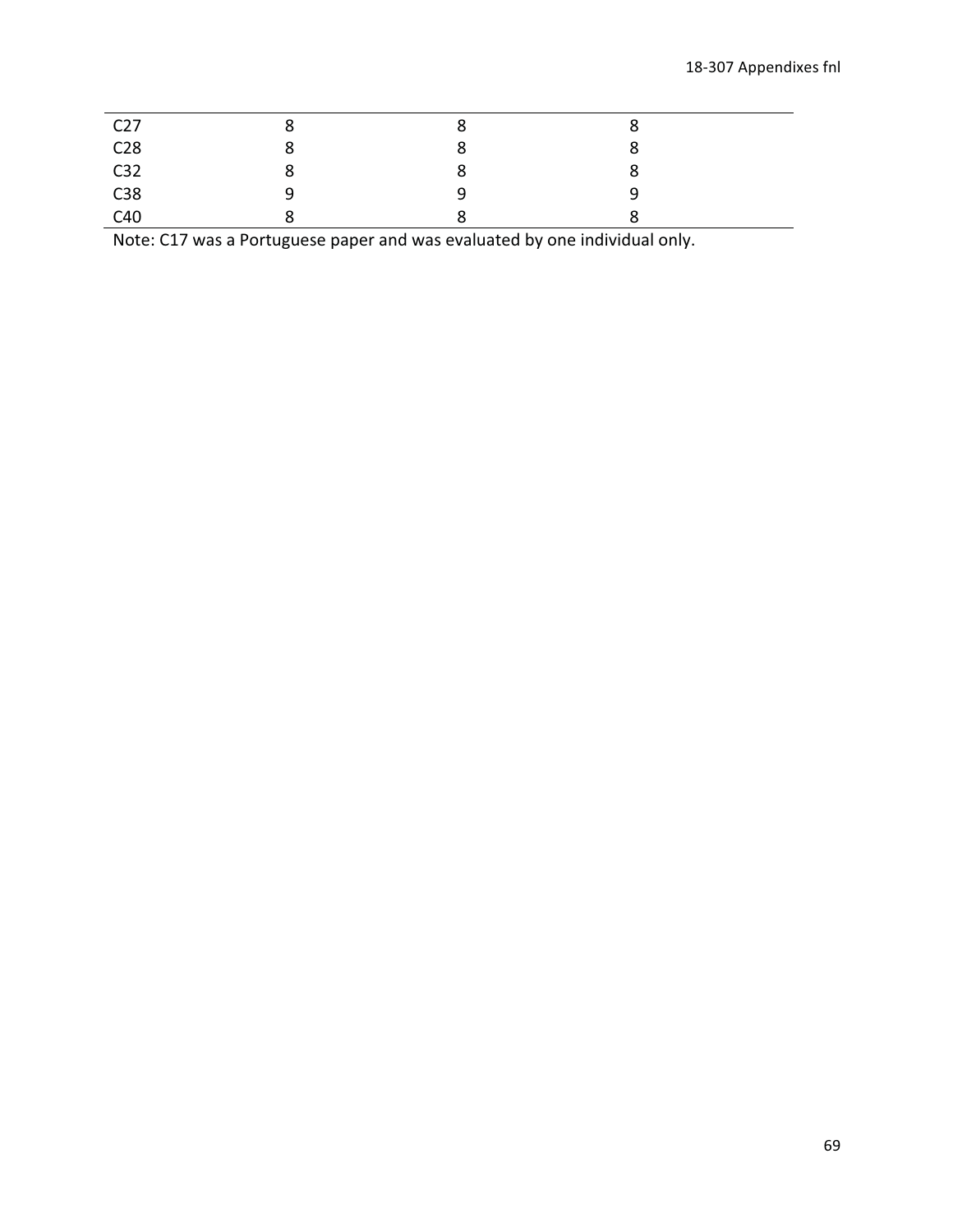| ----------- <i>1</i><br>Paper ID | סיי~<br>$\cdots$<br>Reviewer 1 | .<br>Reviewer 2         | Minimum of two   |
|----------------------------------|--------------------------------|-------------------------|------------------|
| A8                               | $\bf 8$                        | 8                       | $\bf 8$          |
| A9                               | 8                              | 8                       | $\bf 8$          |
| A10                              | 8                              | 8                       | $\bf 8$          |
| A16                              | 5                              | 5                       | 5                |
| A18                              | $\overline{7}$                 | $\overline{7}$          | $\overline{7}$   |
| A19                              | 5                              | $\overline{7}$          | 5                |
| A21                              | 8                              | 8                       | 8                |
| A23                              | $\boldsymbol{6}$               | 3                       | $\mathsf 3$      |
| A34                              | $\bf 8$                        | 8                       | 8                |
| A42                              | 8                              | 8                       | 8                |
| B2                               | $\overline{7}$                 | $\boldsymbol{6}$        | 6                |
| <b>B4</b>                        | $\bf 8$                        | $\boldsymbol{6}$        | 6                |
| <b>B5</b>                        | 5                              | 5                       | 5                |
| <b>B6</b>                        | 9                              | 9                       | 9                |
| <b>B10</b>                       | 5                              | $\overline{7}$          | 5                |
| <b>B11</b>                       | $\boldsymbol{6}$               | $\overline{7}$          | $\,$ 6 $\,$      |
| <b>B12</b>                       | 8                              | $\boldsymbol{6}$        | 6                |
| <b>B13</b>                       | 8                              | 8                       | 8                |
| <b>B16</b>                       | 9                              | 9                       | 9                |
| <b>B17</b>                       | $\boldsymbol{6}$               | $\boldsymbol{6}$        | $\,$ 6 $\,$      |
| <b>B18</b>                       | 5                              | 7                       | 5                |
| <b>B21</b>                       | $\overline{7}$                 | $\,$ 6 $\,$             | $\boldsymbol{6}$ |
| <b>B24</b>                       | 5                              | 8                       | 5                |
| <b>B25</b>                       | $\boldsymbol{6}$               | $\boldsymbol{6}$        | 6                |
| <b>B28</b>                       | $\boldsymbol{6}$               | 6                       | 6                |
| <b>B31</b>                       | $\,$ 6 $\,$                    | $\overline{7}$          | 6                |
| <b>B32</b>                       | 8                              | 8                       | 8                |
| <b>B33</b>                       | $\boldsymbol{6}$               | $\boldsymbol{6}$        | $\boldsymbol{6}$ |
| <b>B35</b>                       | $\overline{7}$                 | $\overline{7}$          | $\overline{7}$   |
| B37                              | 8                              | 8                       | 8                |
| <b>B38</b>                       | 5                              | 8                       | 5                |
| <b>B39</b>                       | 5                              | 5                       | 5                |
| <b>B41</b>                       | 9                              | $10\,$                  | 9                |
| <b>B42</b>                       | 6                              | $\overline{7}$          | $\boldsymbol{6}$ |
| C1                               | $\boldsymbol{9}$               | 8                       | 8                |
| C <sub>3</sub>                   | $\bf 8$                        | $\overline{\mathbf{3}}$ | 3                |
| C4                               | $\bf 8$                        | 8                       | 8                |
| C6                               | 8                              | 8                       | $\bf 8$          |
| C10                              | 5                              | 8                       | 5                |
| C11                              | $\mathbf{1}$                   | $\overline{2}$          | $\mathbf 1$      |
| C13                              | $\overline{7}$                 | 8                       | $\overline{7}$   |
| C14                              | 6                              | $\overline{6}$          | 6                |

Table S20. Summary of papers using the New Quality Assessment Checklist.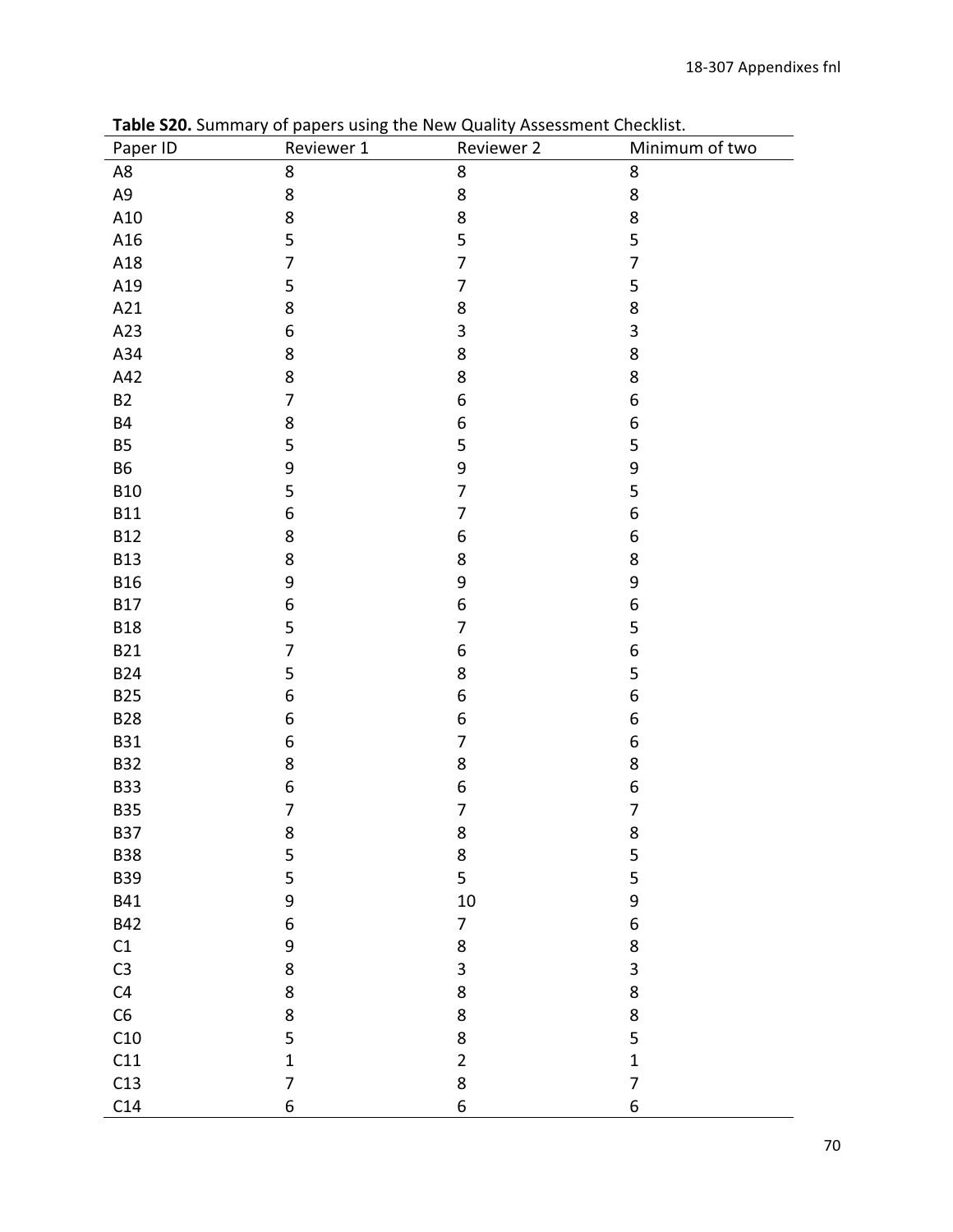| C17             | 8 |   | 8 |  |
|-----------------|---|---|---|--|
| C18             |   | 4 | 4 |  |
| C19             |   |   |   |  |
| C <sub>20</sub> | 8 | 8 | 8 |  |
| C <sub>23</sub> |   | 8 |   |  |
| C <sub>27</sub> | 8 | 6 | 6 |  |
| C <sub>28</sub> | 6 | 6 | 6 |  |
| C30             |   | 6 | 6 |  |
| C <sub>32</sub> | 8 | 9 | 8 |  |
| C38             | 6 |   |   |  |
| C40             | 8 | 6 | 6 |  |
| C41             | 6 | 4 |   |  |

Note: C17 was a Portuguese paper and was evaluated by one individual only.